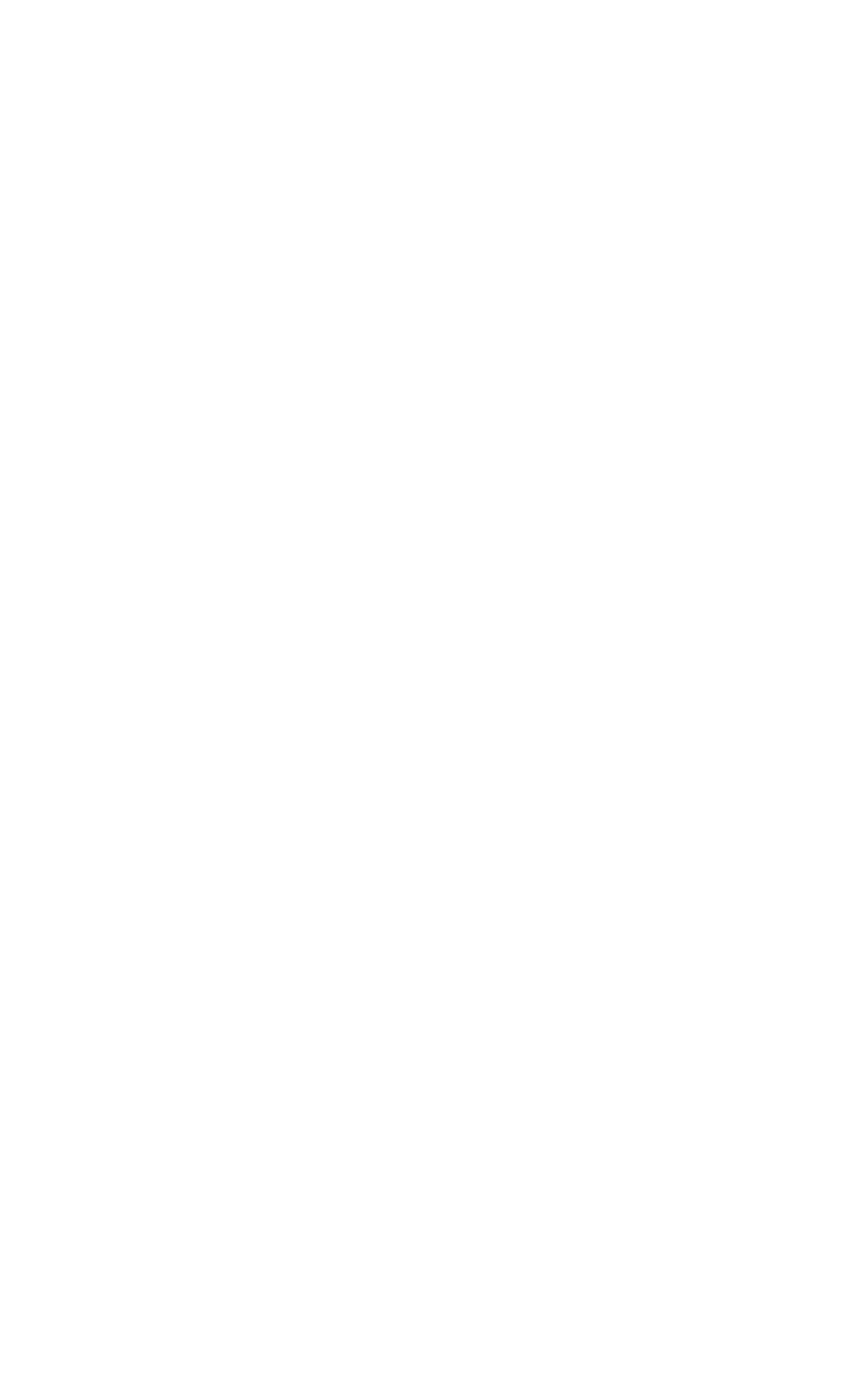## I HAVE WHAT IT TAKES **Stories and principles that will ignite your natural leadership**

By

Martha Hernández | Estela Lopez | Andrea Guendelman | Flor Melara | Marilu Gonzalez | Miroslaba Velo | Ovi Vásquez

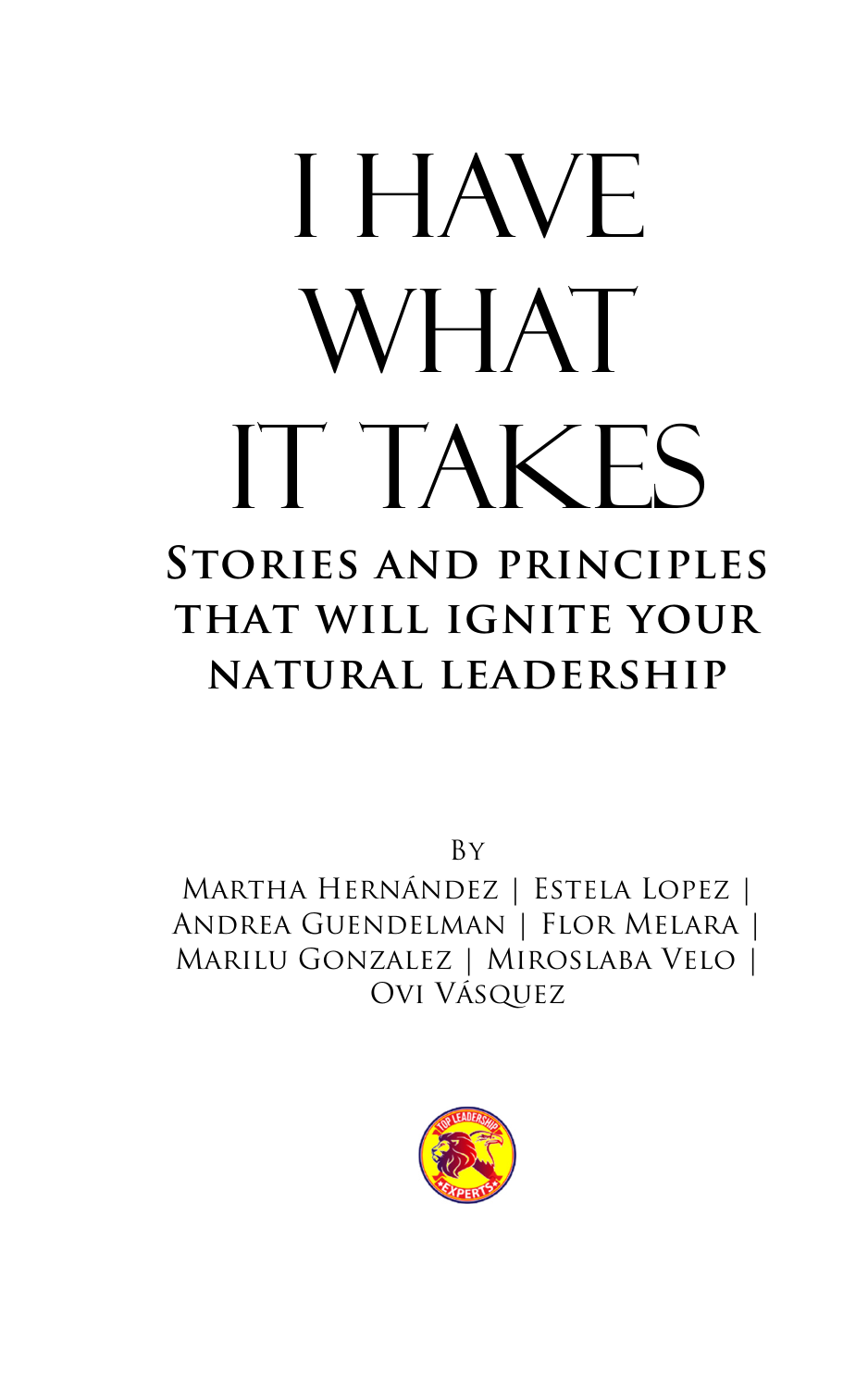#### Copyright © 2019 Martha Hernández | Estela Lopez | Andrea Guendelman | Flor Melara | Marilu Gonzalez | Miroslaba Velo | Ovi Vásquez

Publishing Services by Top Leadership Experts TopLeadershipExperts.com

Year: 2019

All rights reserved. No reproduction, transmission or copy of this publication can be made without the written consent of the author in accordance with the provision of the Copyright Acts. Any person doing so will be liable to civil claims and criminal prosecution.



Top Leadership Experts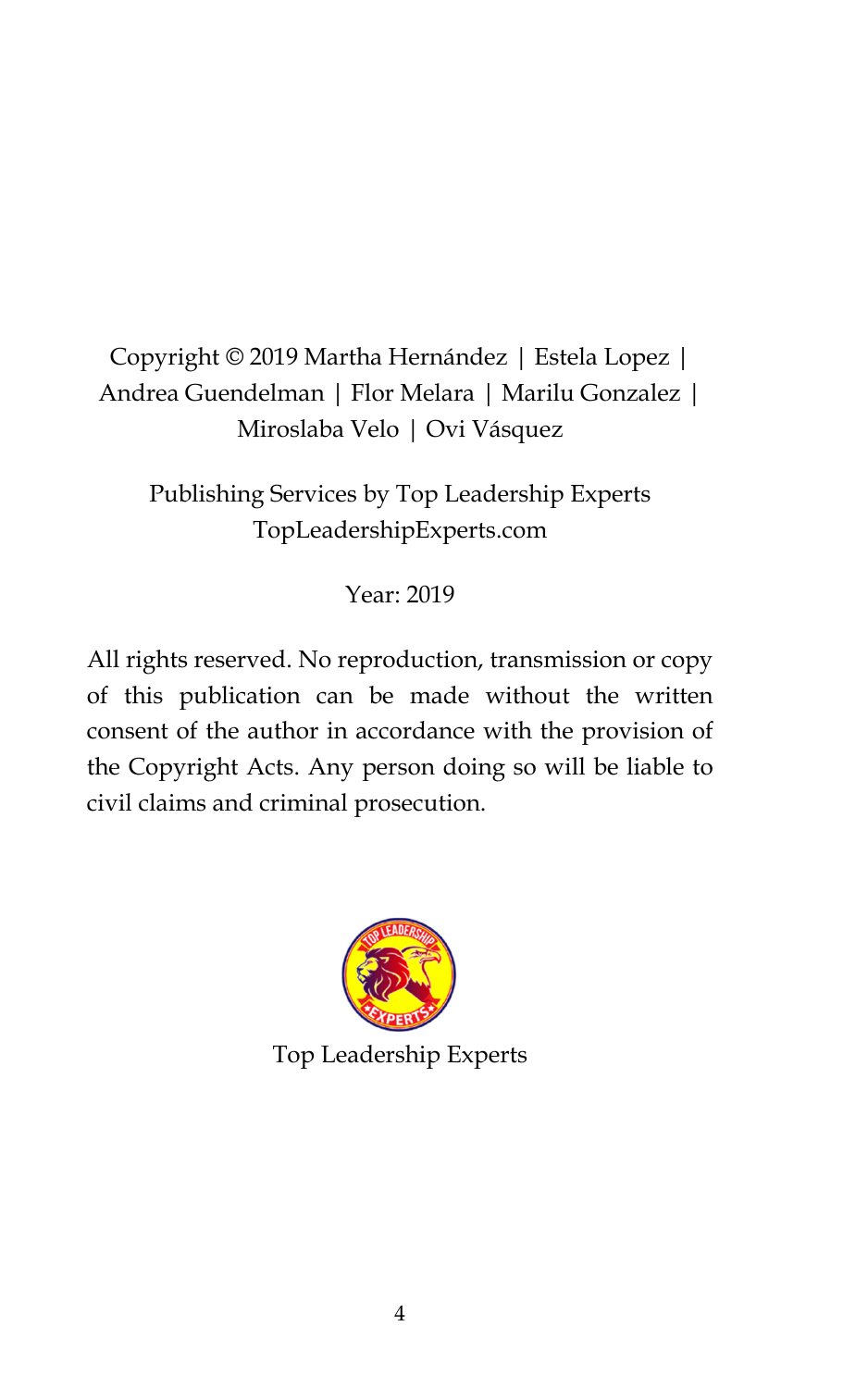## Introduction



I handpicked each of the leaders who I invited to share their stories in this book. I selected them because I know their lives can impact you in a positive way. The entrepreneurs, leaders, business owners, and educators who are part of this book truly amaze me. In fact, after reading each of their chapters, I felt like I needed to get coached by each one of them for at least six months. It's truly remarkable what each of them has to offer, and I am really honored that they decided to do this book along with me.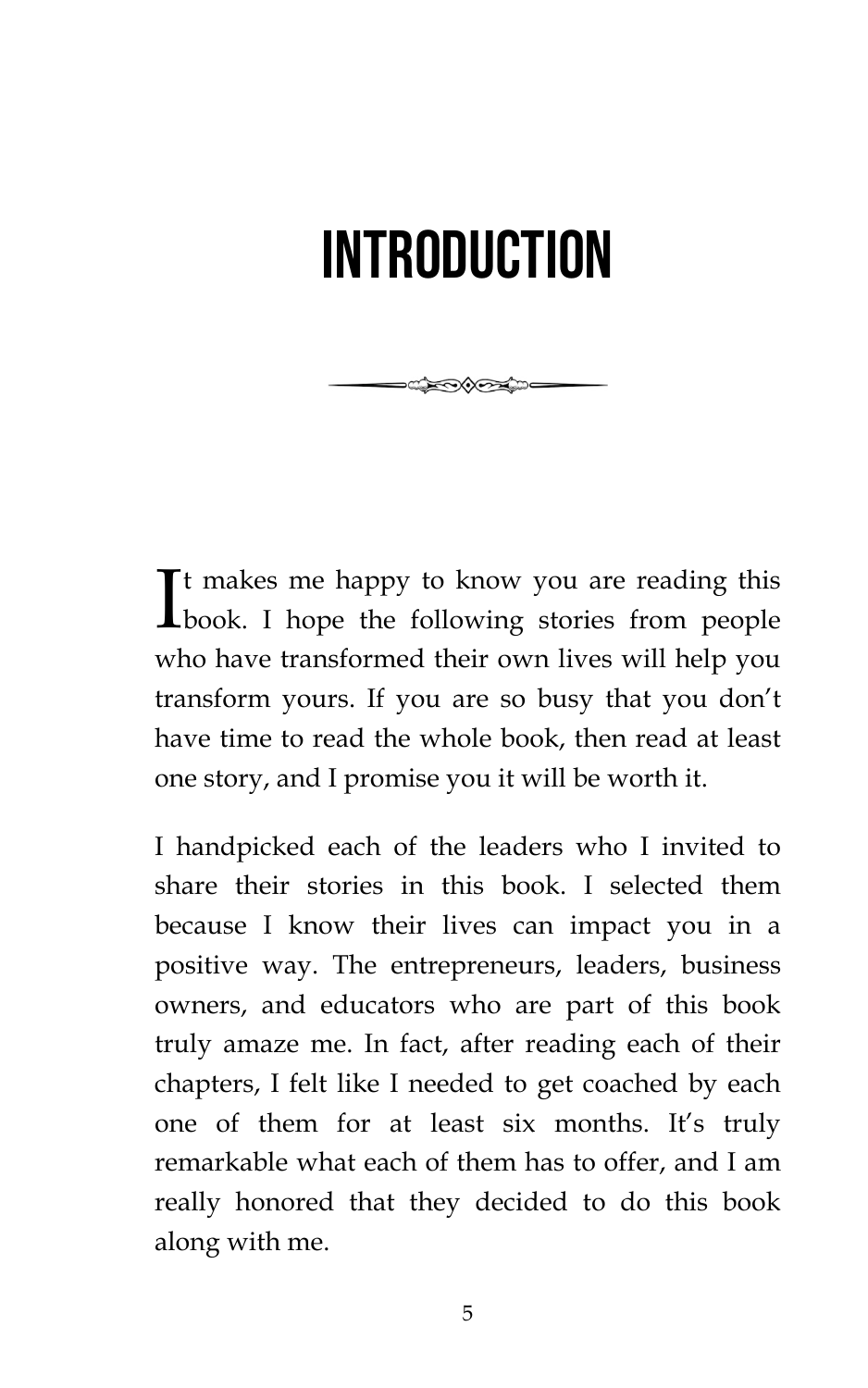I put this idea together because I know my people (*mi gente*), like you are seeking out one more piece of advice that might ignite the fire in you to take your leadership game to the next level so you can win. And you can win the game, not just for yourself but for all your team, which also means our whole community.

I hope you enjoy this book and connect with each one of us, or at least connect with one of us who you most identify with. We are all very happy to hear what it is you felt during the time you decided to invest in this book, because we truly believe we can be a great resource for someone like you to achieve a higher level of success. We shared our stories to show you where we came from, and we shared our principles to show you how we got to where we are now. The number of principles shared by each author varies because we all approach success from a different angle according to what is available to us at the moment of making a decision, using different resources and having a different level of awareness.

Strategy is everything, and the story means everything.

> —Ovi Vásquez, StudentSuccessExpert.com In February 2019, I got accepted to Harvard Business School Online.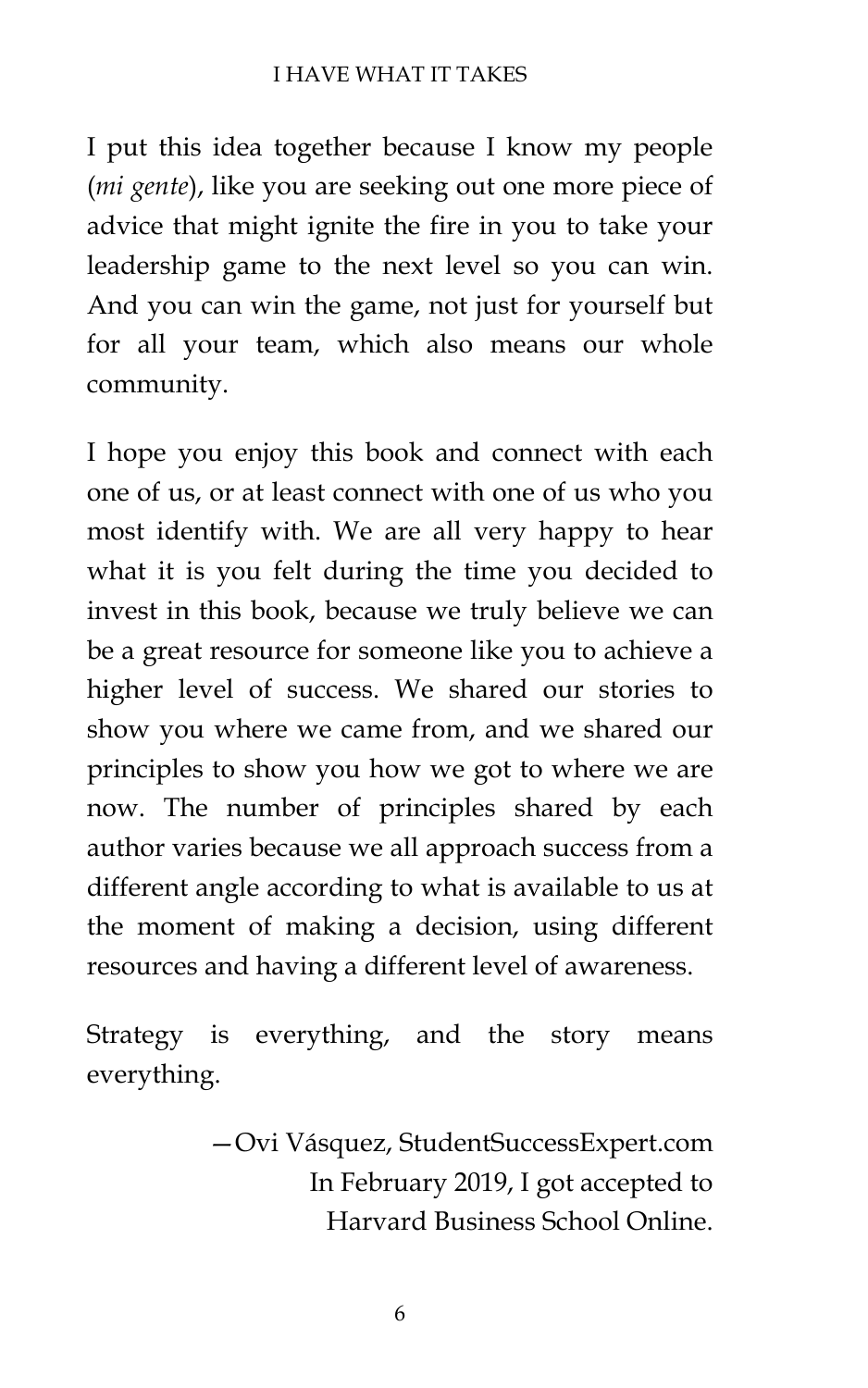### **CONTENTS**



#### Introduction **Mature 19 and Page 5**

#### **Chapter 1: Martha Hernández Page 11**

Martha Hernández, Founder and CEO, madeBOS, Inc.

Martha Hernández, quit her executive career and founded madeBOS, an AI platform that helps employers untap overlooked employees and makes it possible to retain and empower them through a proprietary technology that focuses on a proven career pathing methodology that Martha developed. "The day I understood my power I committed myself to utilizing it to the empowerment of others. I understood that in order to achieve greatness, it didn't matter how far I had come but how hard I was willing to work to go the farthest I could."

#### Chapter 2: Estela Lopez **Manual Lopez** Page 47

Estela Lopez, Living Compass Community Wellness Advocate and Entrepreneur.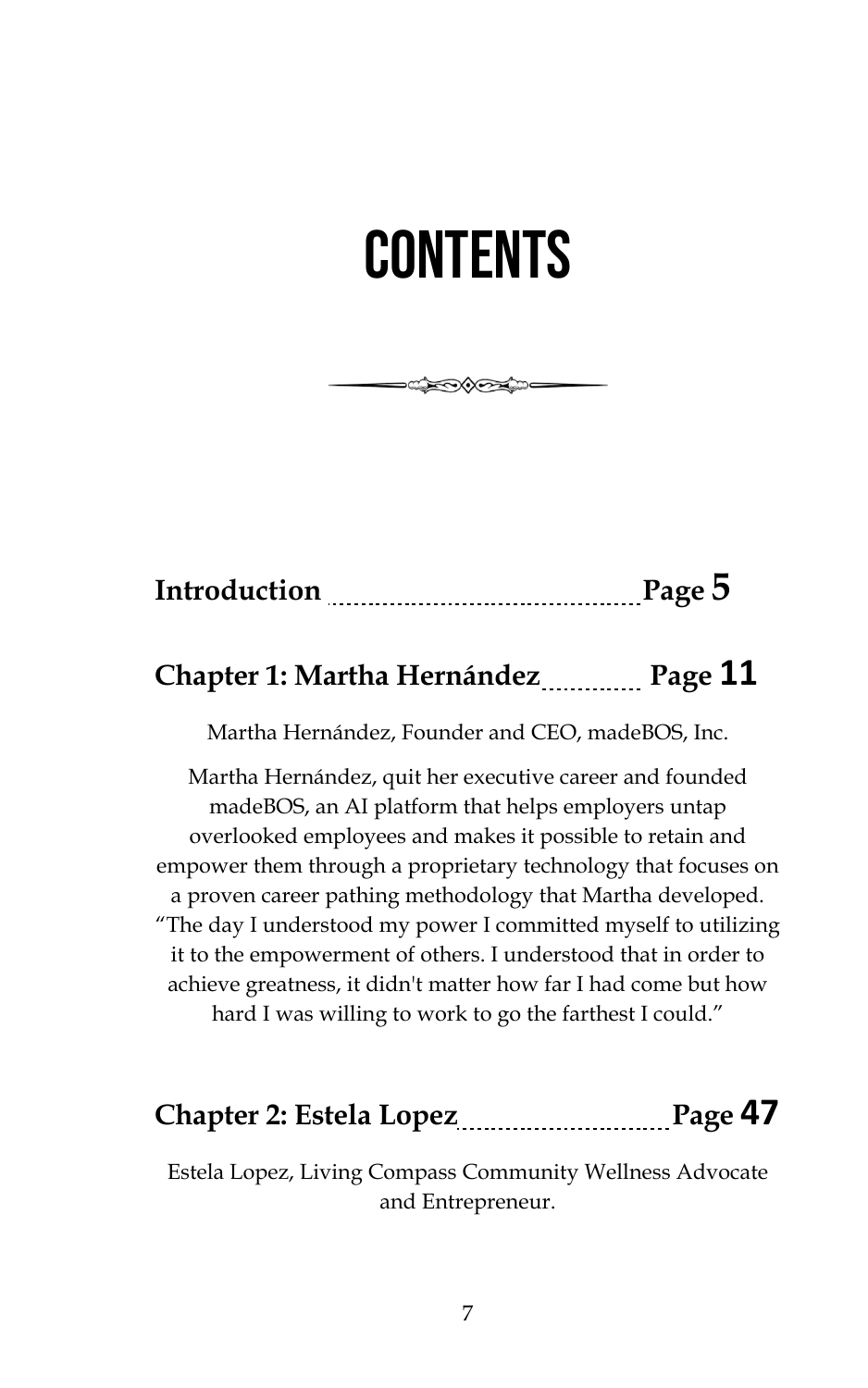"Estela Lopez is passionate about helping people become the best version of themselves to live an abundant life through goalsetting, personal growth, and behavior modification. Estela is a leader, who believes in multiplying leaders and their skills."

#### **Chapter 3: Andrea Guendelman Page 59**

Adrea Guendelman, Harvard Law School LL.M., Director of Inclusive Innovation at CU Boulder, Founder of BeVisible Latinx and most recently Wallbreakers

"Andrea left a successful career as a Harvard-trained corporate lawyer for the risky journey of an entrepreneur. Her latest startup, Wallbreakers, combines her passion for opening doors for women and young people from underrepresented communities with her mission to diversify elite and exclusive industries such as tech, finance, and media. Her quest to connect these communities draws inspiration from her immigrant grandfather's business, where he sold to communities the rest of his country ignored."

Chapter 4: Flor Melara **Marrior 19.18 Page 75** 

Flor Melara, M.S. in Communications, Executive Television Producer.

"Understanding the hardships of life and learning to turn those obstacles into testimonies that can impact and motivate someone to try again is what Flor Melara aims to achieve with her story of perseverance and determination. Learning to voice her opinion, she has become a young leader who became an executive producer in less than two years, working for one of the largest

media companies in the United States."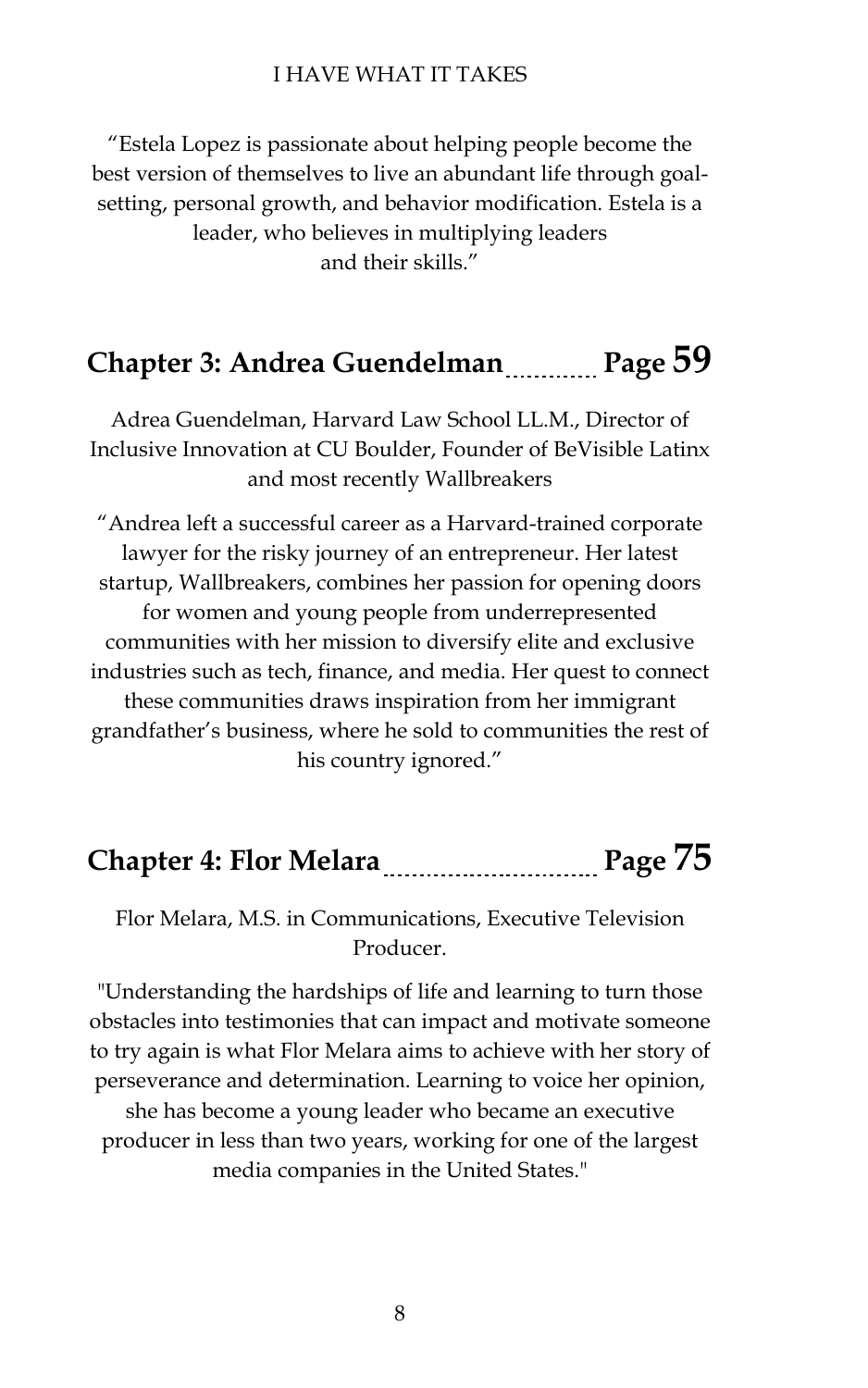#### Chapter 5: Marilu Gonzalez Page 93

Marilu Gonzalez, M.A. in Educational Leadership, Coach and Keynote Speaker

"Coach 'Marilu' Gonzalez has spent the last ten years building a competitive Women's Soccer Program. Coach Marilu has been part of the soccer community since 1994. Soccer is her passion, but coaching is her life. She is a graduate from Chicago State University and Concordia University, where she earned a B.S. in Physical Education and M.A. Educational Leadership respectively. Coach Marilu describes her philosophy as "applying all team skills to real-life situations and expecting excellence on and off the field."

#### **Chapter 6: Miroslaba "Lili" Velo Page 111**

Miroslaba "Lili" Velo-Egonmwan, M.A. in Educational Leadership, Author and Speaker

"Miroslaba Velo-Egonmwan has been an educator for over fifteen years and currently serves as assistant principal at an urban high school in northern California. She is passionate about creating opportunities for students to identify their purposedriven life by sharing her personal journey."

#### Chapter 7: Ovi Vásquez **Page 123**

Ovi Vásquez, National Keynote Speaker, Author & Founder of StudentSuccessExpert.com

"Ovi went from a farm boy, raised in a poor village in the sugarcane fields of Central America, to being accepted to Harvard Business School Online. He is the author of five books and a Univision On-air collaborator. Ovi has worked for global corporations like Apple, Tesla, Salesforce, and Uber.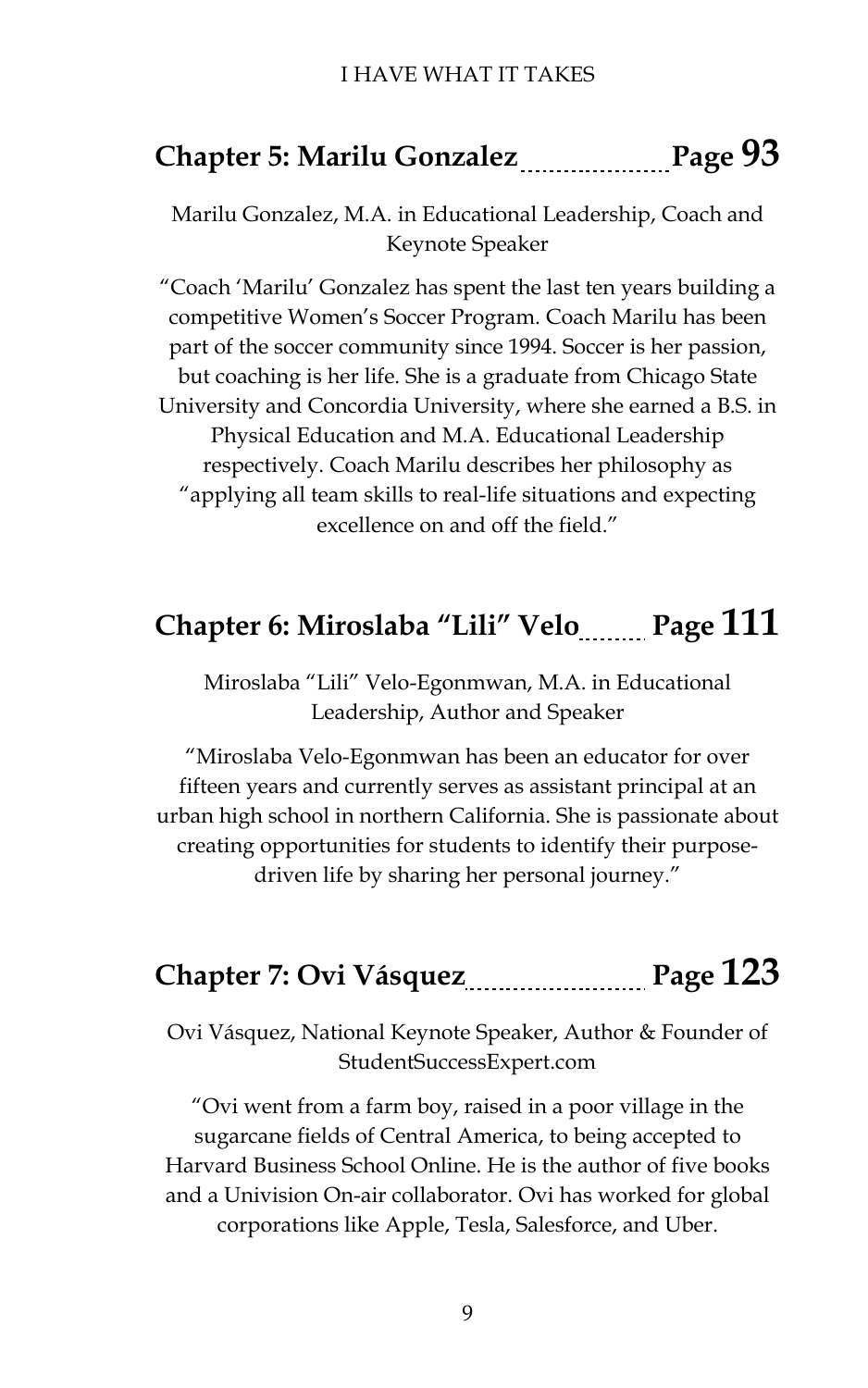Ovi is a role model for first-generation college students. He educates and connects with students by sharing his story and insights on how they can succeed in school. Through social media, Ovi has helped thousands of students nationwide. He has shared over \$750,000 in scholarships for minority students. He emerges today as one of the most sought-after bilingual youth leadership speakers of our time."

| Тh<br>iank. |  |  |
|-------------|--|--|
|             |  |  |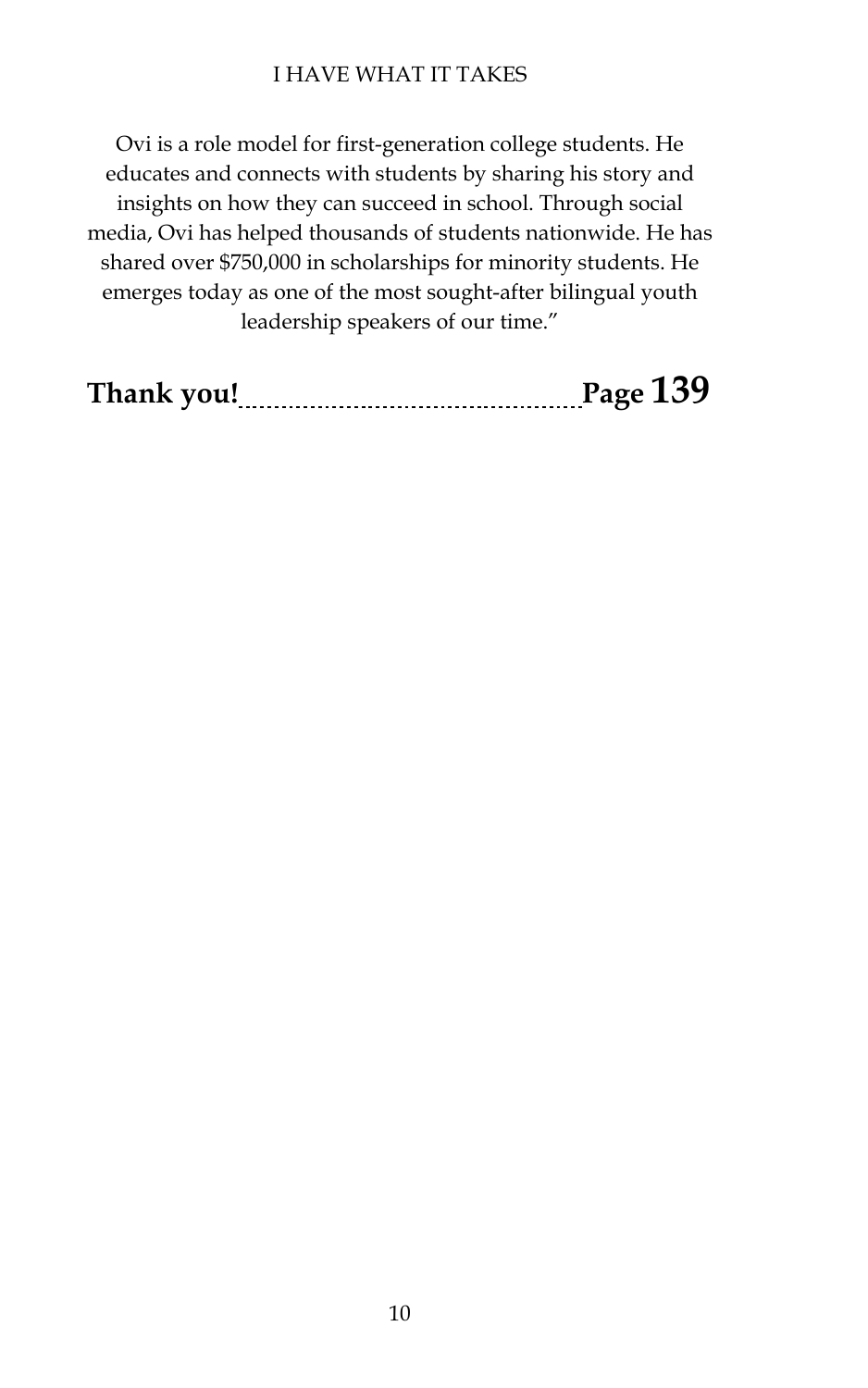#### **CHAPTER 1**

$$
\overbrace{\hspace{4.5cm}}^{}
$$

## Martha HernÁndez

#### From Nopalera1∗ to CEO

*ould you like to buy nopales2±?* That was my phrase when I was six years old. I was a businesswoman even then with my bucket of nopales in my hand, shouting outside my house. Three knocks, a shout, "Would you like to buy nopales?" and thousands of laughs that echoed in the corridor directly from the kitchen. My mother and my aunts, with tears in their eyes, almost dead with laughter, would open the door and we'd repeat *W*

 $\overline{a}$ 

<sup>1</sup><sup>∗</sup> nopalera: a woman who sells Mexican cactus

<sup>2±</sup> a Mexican cactus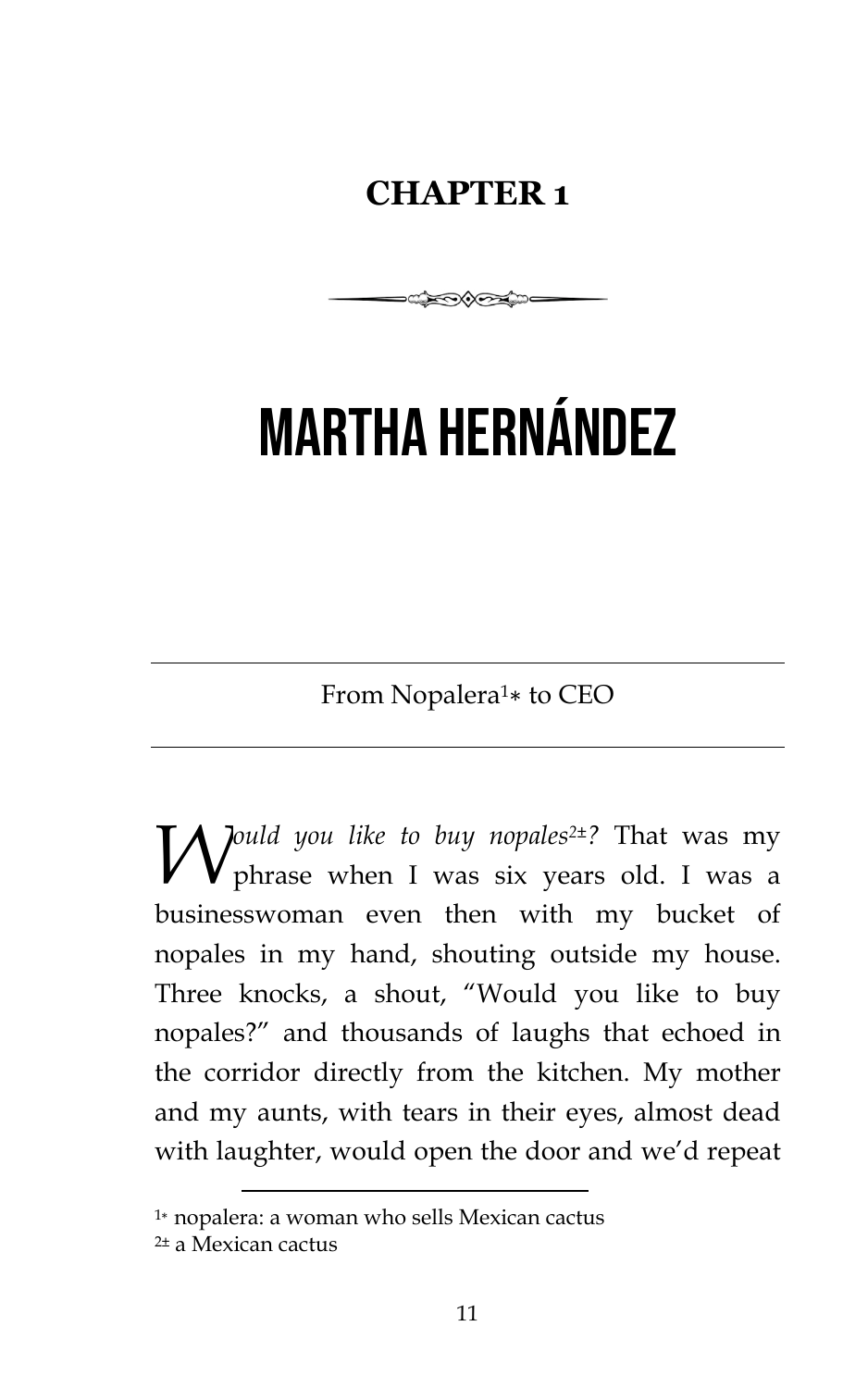the sales delivery over and over and fine tune it until it was bullet proof, at least for a six year old. They innocently encouraged my entrepreneurial spirit.

After selling nopales, I leveled up to sell tangerines, then chickens, and I even had a stage where I tapped into my inner artist and made bows for girls' hair. I, without shame, sold them at family parties. It was my joy to help my mother, since my father, who worked in the fields of Salinas, California, and Yuma, Arizona, mysteriously disappeared one day and stopped sending us money.

My world changed when I heard my mom secretly tell a family member that I was born in the United States. I immediately asked questions, but the only thing I could get out of them was "Silly, don't tell anyone, because the Americans will take you." Confused, I remember that I didn't know whether to feel distressed or liberated. I loved my life in my little town, Chavinda, Michoacán, but I also wanted to go to "El Norte." In my town almost everyone I knew aspired to go to the United States.

When my mom finally decided to return to the United States, I was super excited and didn't understand why my aunts, who were left behind, cried so sadly watching the van in which we were going to disappear. The three-day trip quickly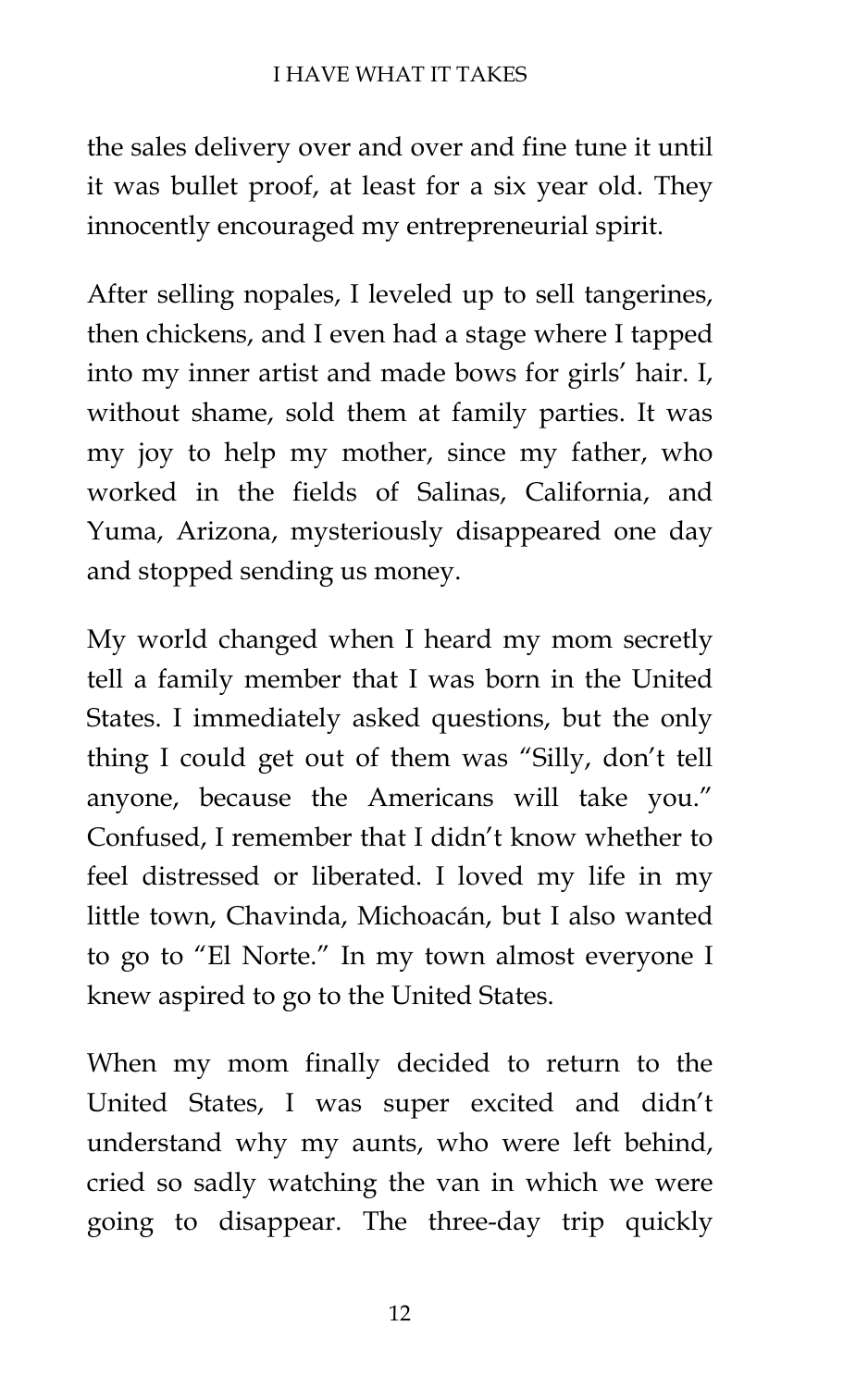turned into more than a week. The van we were traveling in broke down halfway there, and we had to leave it behind. I remember we took out the few things we brought and finished the journey to the border by bus. I crossed the border with an uncle while my mom and my sisters risked their lives through the desert. The danger they faced never crossed my mind. My uncle, whom I knew very little about, and I, once in American soil, waited at a McDonalds for many hours until, finally, a relative I had never seen before came to pick us up. I was nine years old, and yet I didn't cry or ask questions; I just waited.

When we got in the car, the man told my uncle that my mom and my sisters had been caught by the *migra*, but they tried a second time and successfully crossed the border. What a relief! My uncle and I still had more than twelve hours to go, but that didn't matter to me because the four of us were in California already.

Although I didn't know how to navigate the educational system, much less speak English, I felt safe, as if I finally was on the land to which I belonged. That fantasy was short-lived. In just weeks, I remember cries of despair, begging my mom to return us to Mexico. It took months, but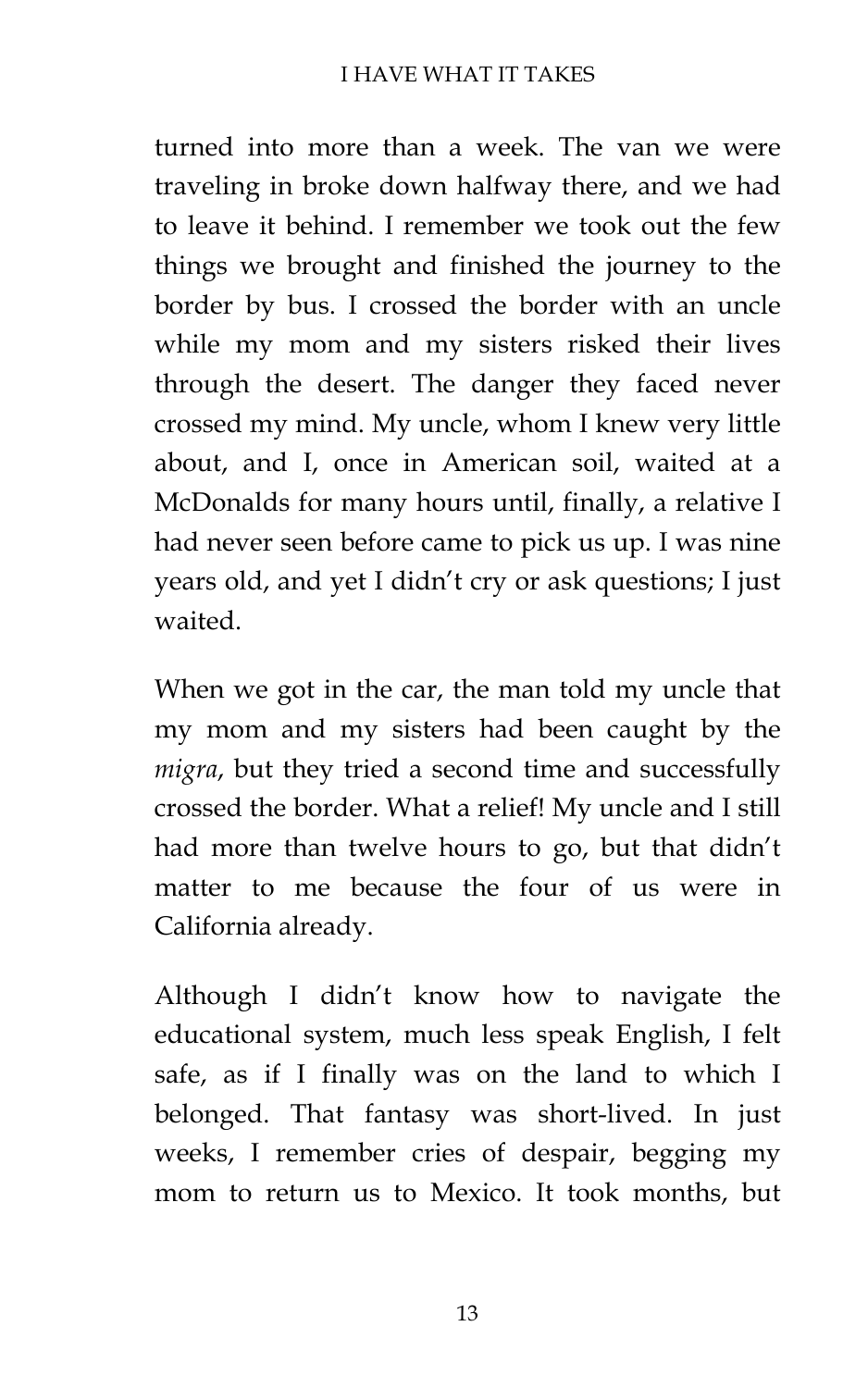finally, my mom promised to return us to Chavinda, stating, "We're leaving—but not for five years."

Although it wasn't the expected answer, there was hope. I took courage and put all my effort into life in the United States. Unfortunately, in Oakland, California, in the 90s, even if I gave it my all, Latinos were very few, and we suffered a lot of marginalization. Girls of other races bullied me and even threatened to take away my belongings. Sadly, I stopped carrying pencils, notebooks, and anything of value. Can you believe that one day I even lost my shoes? I lost them while running from a group of boys who were angry for some reason and tried to beat us. I didn't know what was going on, but suddenly all the Latinos started running with the non-Latinos chasing after them. They beat up those who were left behind. I jumped over a metal wall and ended up beaten, without shoes, at a classmate's house who lived near school.

What very few know is that the hardest thing for me was not the assaults and racial discrimination at school but the mocking of my own family and friends when they found out that my dad collected aluminum cans to support us. That didn't embarrass us because we understood how hard it was for my dad to find a job. He didn't speak English, although he came to the United States when he was a teenager;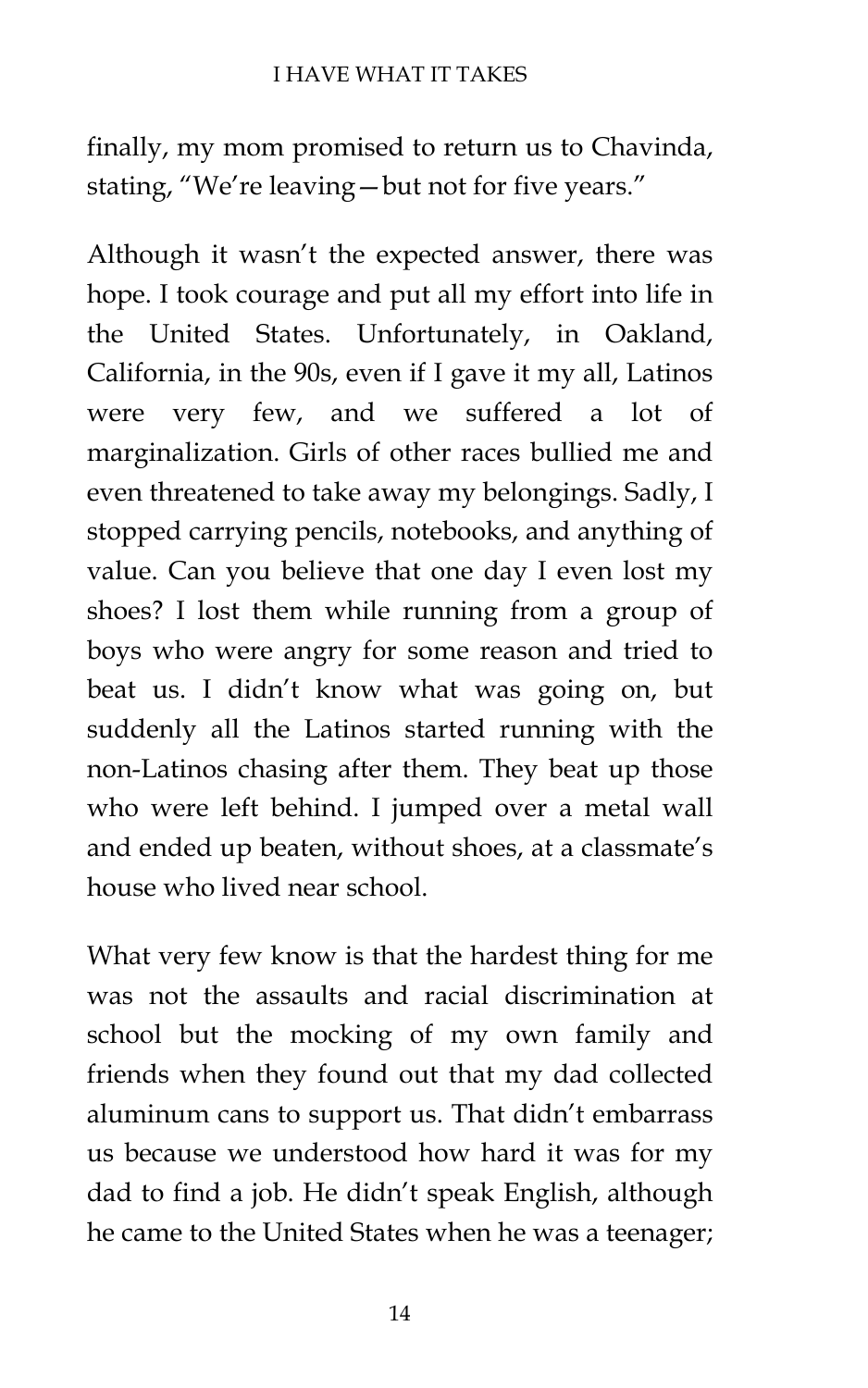he never needed it working in the fields. He also didn't know how to drive because he spent most of his youth under the influence of alcohol. He didn't feel capable of learning something new because he was mentally recovering from more than five years of being homeless. He'd been a beggar, lost on the streets of Arizona, who didn't even know his own name.

Surprisingly, I never held a grudge against anyone since I recognized that they acted like that due to the lack of resources and opportunities. I remember very well that at my Quinceañera mass, in front of a crucifix, I fully committed to God and asked Him with all my faith to give me the courage and the tools to make a difference. At that moment I became aware of my responsibility as a human being, and I committed myself to improving humanity. I didn't mind being rich or poor; my mission was simply to help others.

With much sacrifice I graduated from college. My English was not fluent, and I had a hard time communicating orally and in writing, but I worked hard and graduated with honors. My mom was afraid to let me go off to college; it was a world and a system she didn't know. "We don't know anyone there, we don't have money for emergencies and you have never lived on your own. You have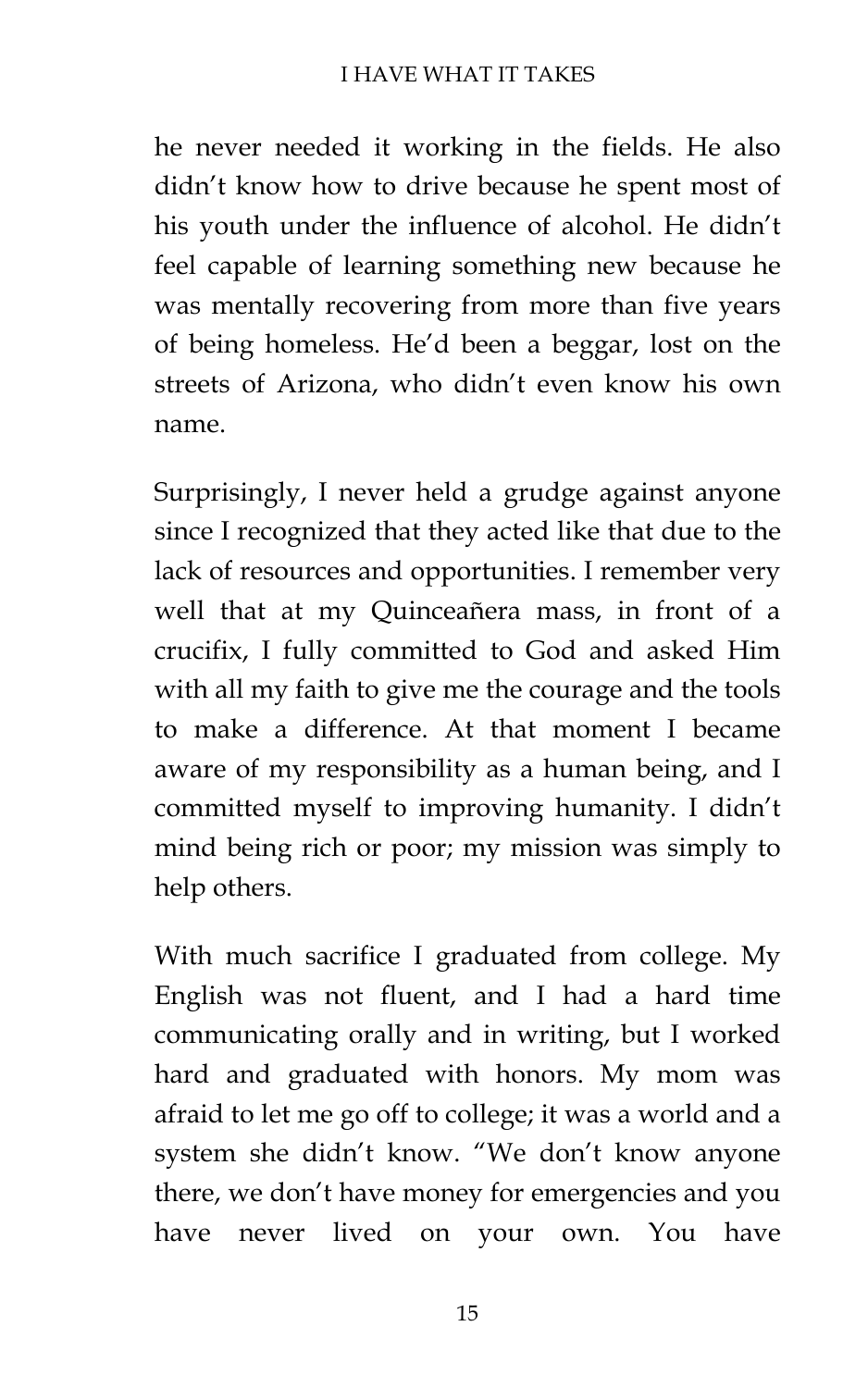scholarships here and don't need to go". In high school I won several scholarships to local colleges, but Occidental College in Los Angeles (where President Obama attended) interested me more because it was the most prestigious. It was also completely free for me because of my academic efforts and personal story.

While thousands of mothers longed to send their children to college, it took a whole mission for us to convince mine, and yet, one day before leaving for college, she wept in hope that I would change my mind. I stayed strong in my decision to leave even though I wanted to stay because I was more afraid of change than my mom was. That night I asked my dad to help me convince her. I knew my dad would help me because he experienced firsthand not being able to make it past elementary. He was expected to work, even though he was one of the brightest in class. At my age it would have been very easy to give up, but thanks to my personal commitment (meaning I voluntarily took on and fulfilled obligations to further my development regardless of resources and/or family support), I started a career in which I stood out professionally.

As expected, given my family's traditional upbringing, I came back home after my graduation, started a relationship, and got married. Apart from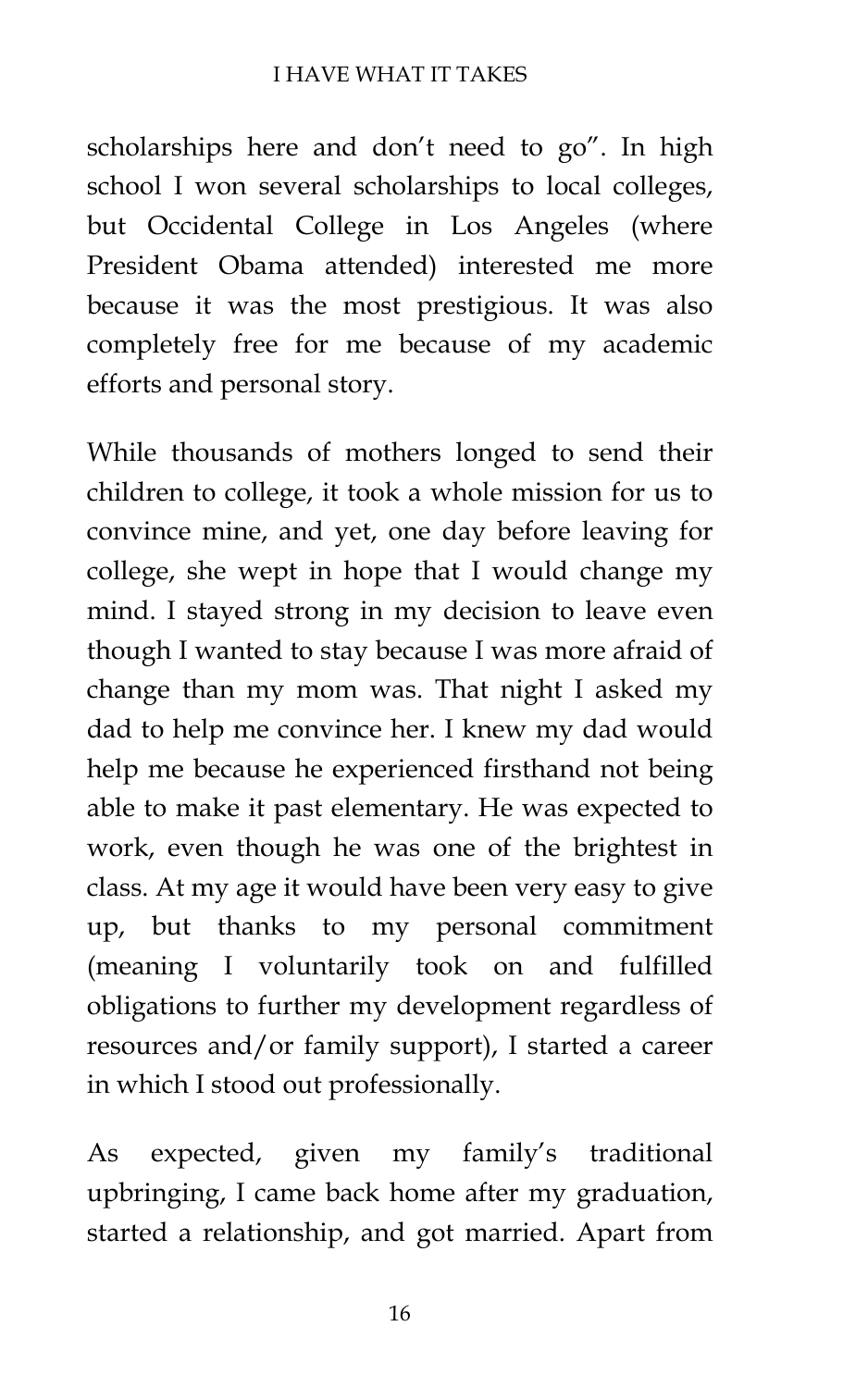giving birth to a talented child, there was nothing extraordinary about my personal life. I felt like I was not keeping the word of that little girl who was committed to overcoming herself. I was surrounded by unmet expectations.

In the last custody court I had with my son's father, I confirmed that my intuition does not lie. During my courtship and marriage, I always felt there were secrets. I lived in anguish and was tired of having to ignore my ex-husband's behavior to avoid fighting. But one great day I decided to take up my life again because I had spent most of my energy in insecurities and anxieties instead of growing as a person and as a couple.

My divorce was very difficult. However, I felt liberated, and although I hit bottom, losing my job and my car and nearly losing my house, I never lost my faith. It is important to reiterate that on several occasions I survived weeks with only one dollar in my pocket. My son at this time was about six years old, and although he did not understand what was happening, he cried every night for his father. The first night that our electricity was cut for lack of payment I was the one who cried because, for the first time, like my son, I felt powerless and alone.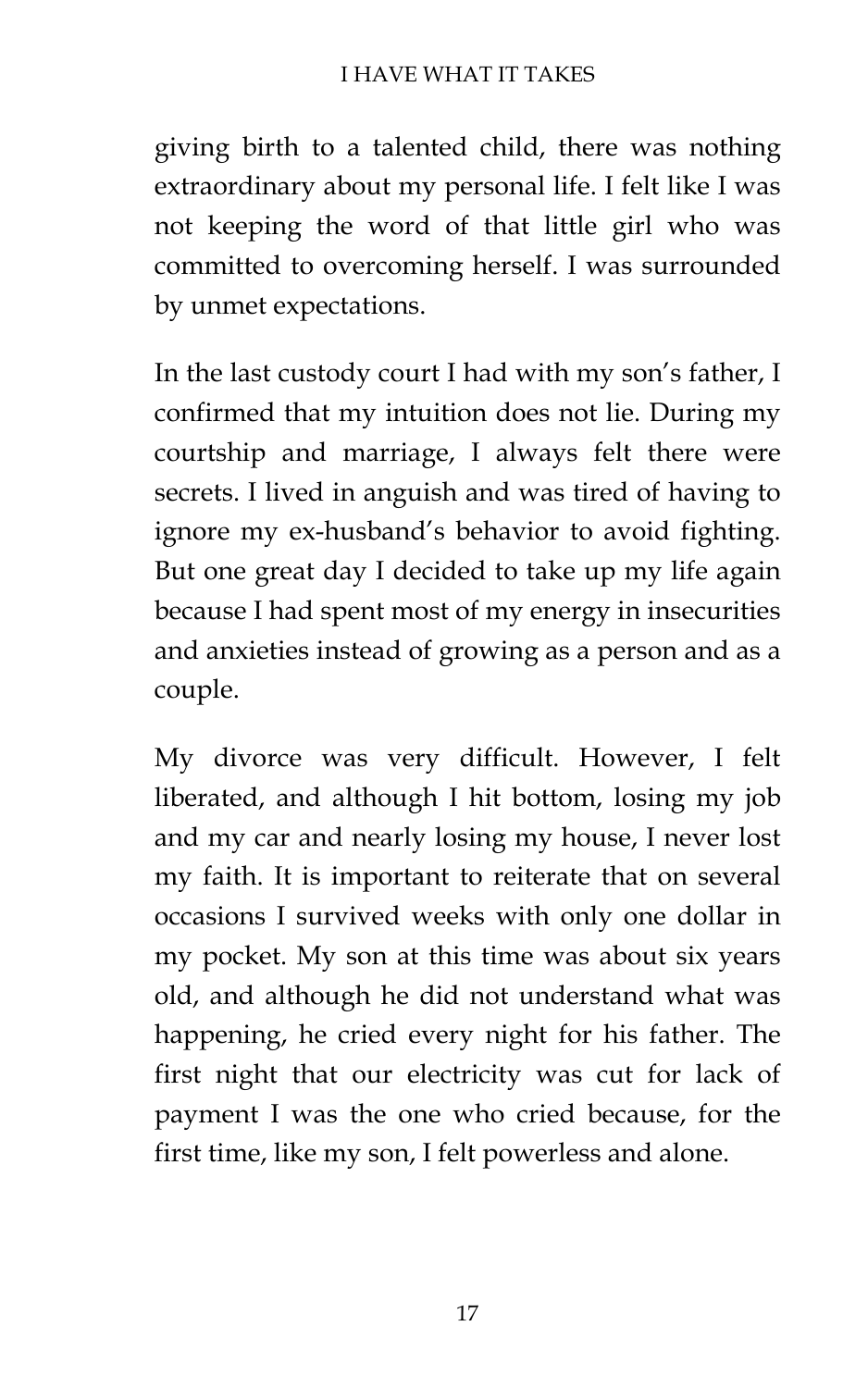Rarely did I tell my family and friends what was happening to me. In fact, when I shared my challenges, I usually did so when I had already found the solution on my own. Day after day, I came out of one difficulty and quickly entered another. Sounds familiar? During this stage in my life, for the first time, I understood that it was very expensive to be poor and I needed to help myself in order to be able to help others.

#### **Focus on Building Your Passion First**

The day I decided to change both my personal and my professional lives, the energy of my circle changed, and in just three years I met my lifetime long-term goals. First, I focused on giving greater results at my job. I earned a promotion and much better pay. I shared my method with others, and we created an efficient team. My talent began to be recognized, and companies started searching me out.

During my career as a recruitment manager, I improved my methodology and began to implement it by focusing on what I was most passionate about: helping people who had potential but were stuck in survival jobs. The method worked! Each person who followed my plan and got a better job and better pay was like a trophy to me. Their gratitude filled me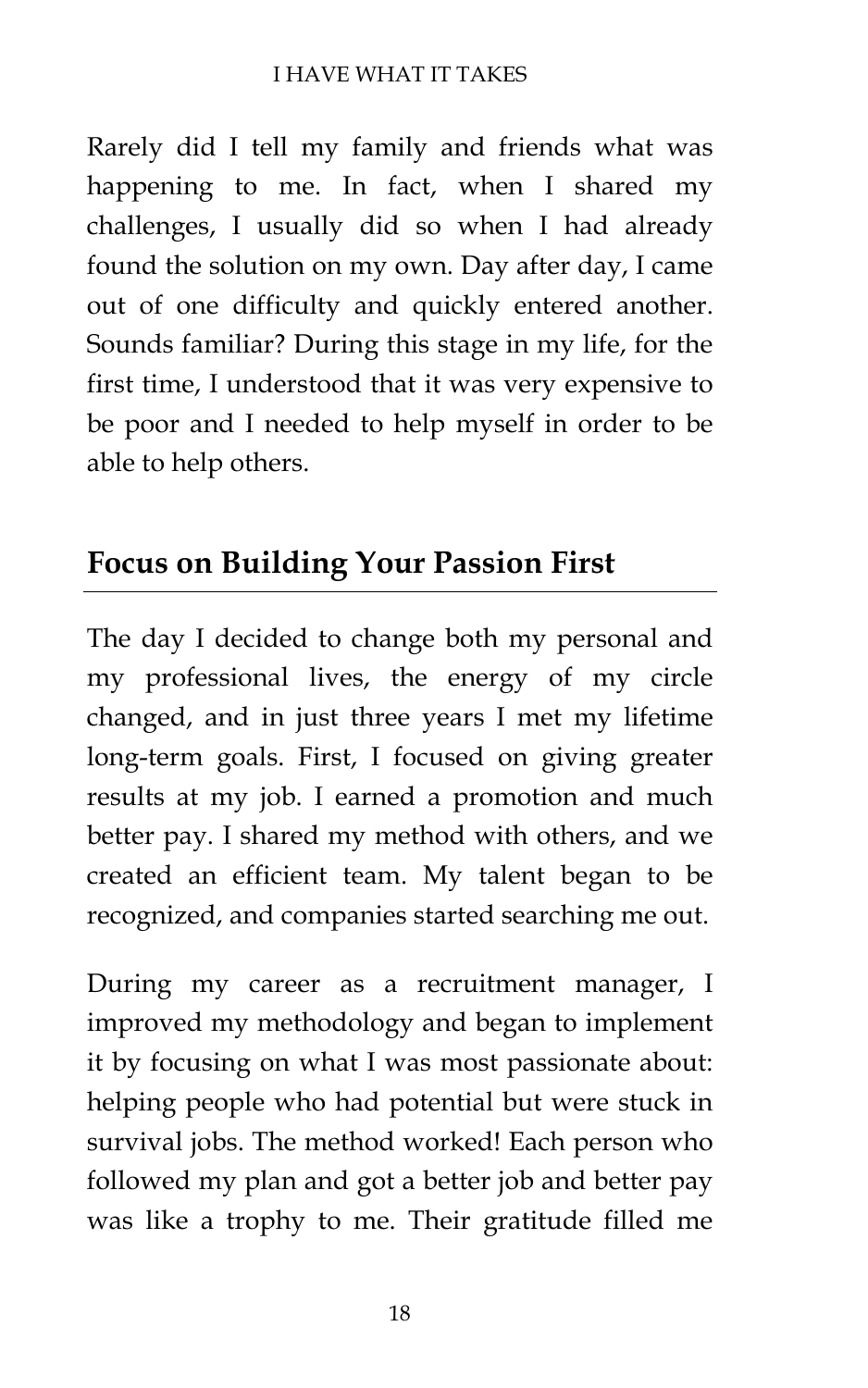with satisfaction. Similarly, the managers who had vacant positions were very pleased because my team had not only reduced the time it took to find candidates but located candidates with a high professional standard, many of whom were already company employees but no one had ever paid attention to.

I finally felt that I was living the mission of my life. One of my favorite jobs was working for a supermarket based in the South Bay area of California, focused on the Mexican and Latino market. This company's culture of self-improvement inspired me to think of solutions. Although I didn't know how, I felt able to one day automate an individualized growth plan to guide so many talented and hardworking people who wanted to improve professionally but had no idea how to do it.

I tested this methodology with several companies and saw amazing results. People were staying and growing and companies were performing much better (I won't bore you with measurable quantitative results). One of the things I loved most about my role was having the opportunity to listen to so many people during one of the most frightening activities—a job interview. I think I have interviewed a little more than twenty-five thousand people, all for different positions (from cleaning staff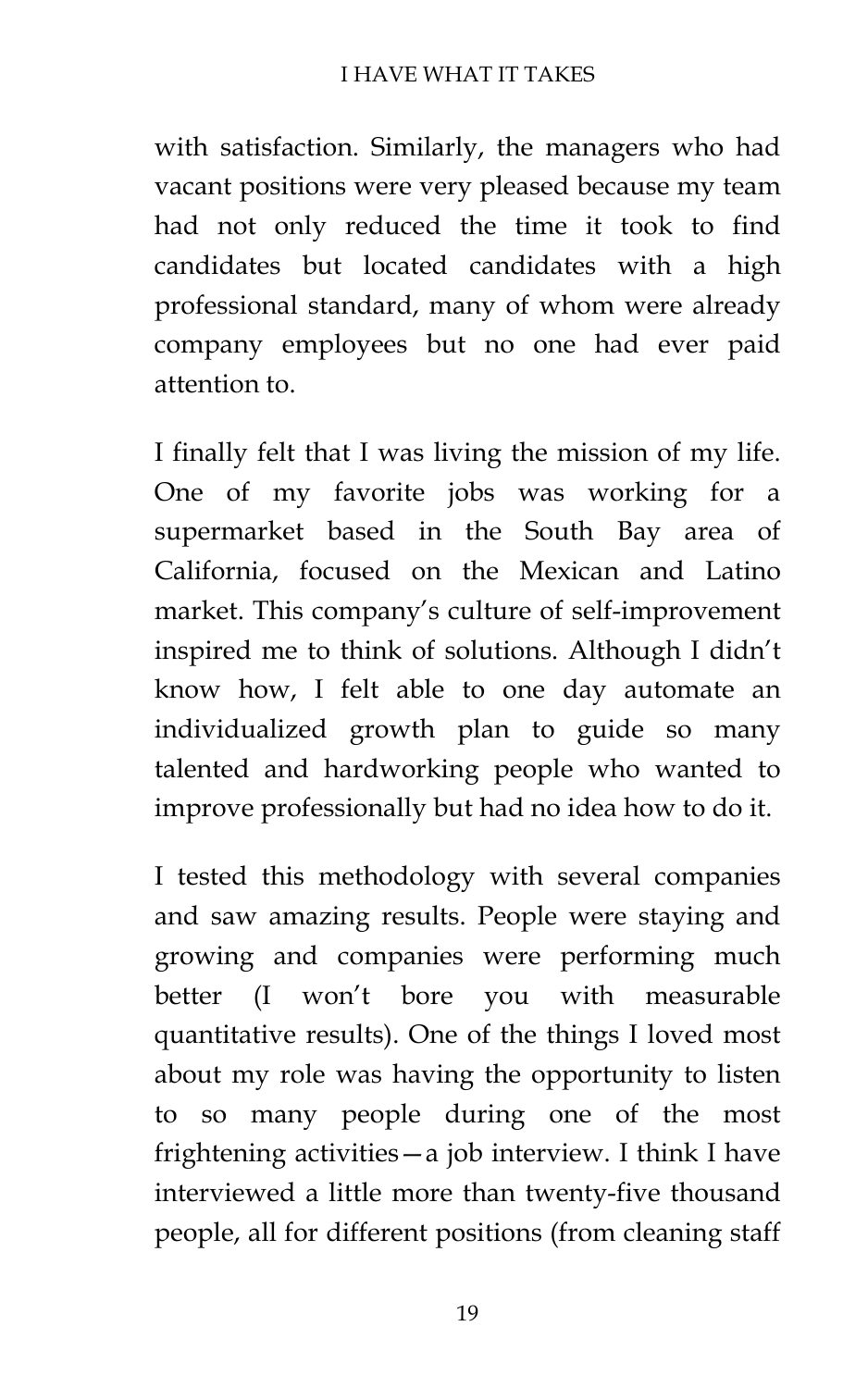to executives), from sectors with different professional profiles, personalities, perspectives, and the like.

At first, I wanted to find jobs for everyone who applied. My first week as a recruiting manager, a man with a disability to speak and walk demanded to be assisted. Everyone in the office seemed to know him, but they didn't make any comment and called me instead. It was my opportunity to demonstrate how to "handle these situations," so I went out to see him, and at that moment my heart broke. I invited him to my office, and he took me by surprise. I let him explain to me with difficulty, "Miss, every week I come to the store to ask for a job, and the manager tells me there are no vacancies. But I see they continue to hire people. I know they shouldn't discriminate against me, and I need the job to help Mom. My dad died, and we can't afford to pay the rent. I know I can put food in bags and clean the bathrooms." He assured me. I swear that I wanted to give him a hug and, of course, the job, however, I was new and had no influence to change the list of profiles required for each position. At that moment my responsibility was to face the situation. First of all, I apologized because no one had taken the time to explain that for every position within the store the profile of the "most suitable" employee required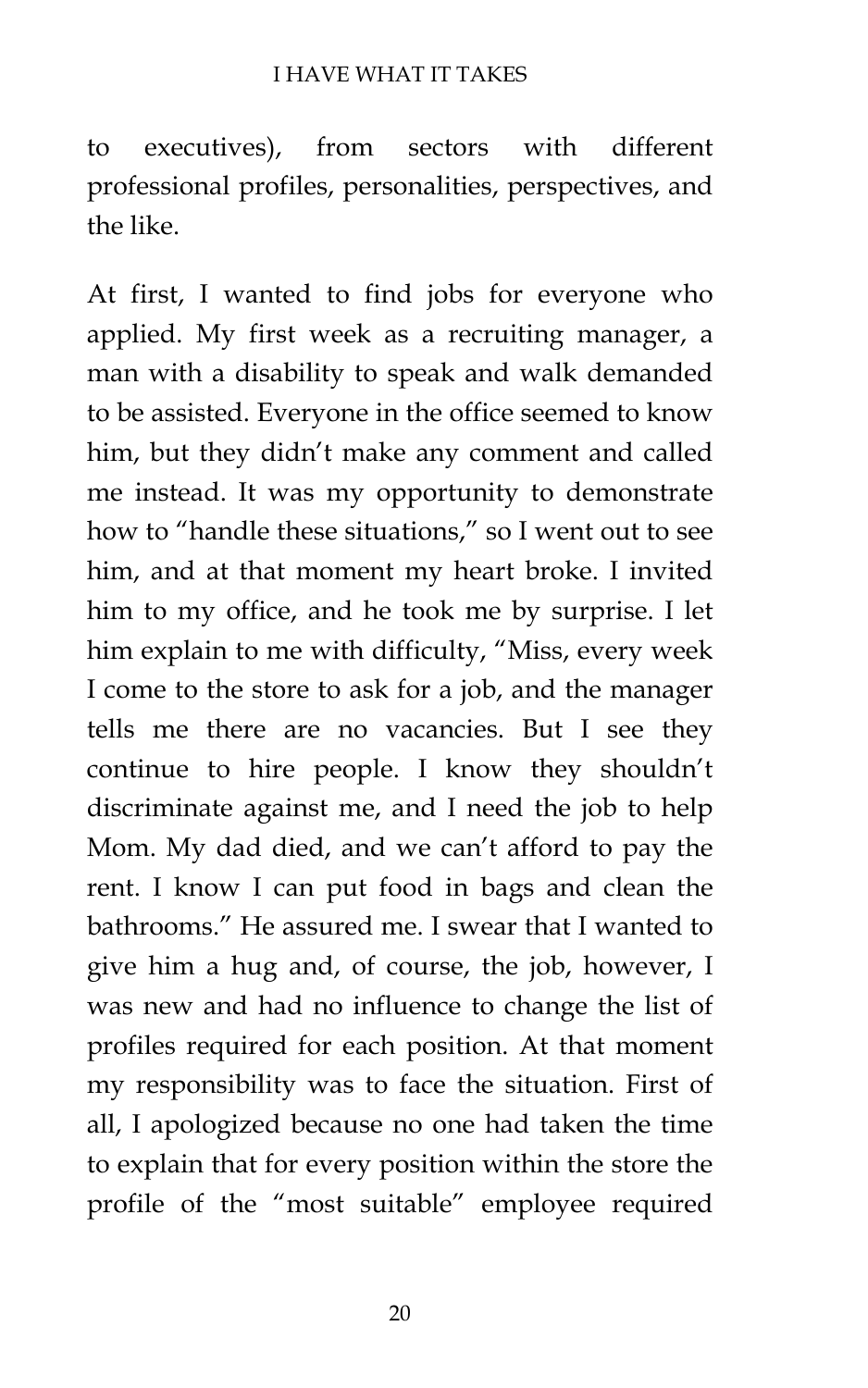certain skills. I showed him the minimum requirements, and he told me that seven of the ten he did not meet. He thanked me and left disappointed.

Those days were very difficult. We had so much work that we usually didn't have time left over to follow up on situations like that. But I took the time that night, and I sent him a letter reiterating our conversation and included a list of resources and a list of positions I knew he would perform very well. A few weeks later, I received a letter from him thanking me because he had finally found a job.

Sadly, the reality is very different for most people seeking work or a promotion because very few people take the time to guide and help them, perpetuating a vicious circle of inefficiency and loss of talent—like John, the team member that ignited my decision to risk it all and dedicate my life to building something that would help people like him, not just in that company but around the world. I met him because he had applied for an executive position that he clearly didn't fit the profile for. Several in the office mocked him because they didn't understand why this guy, who was a cashier at one of our stores, thought he should apply for that position. As part of my professional ethics, I decided to give him an appointment and to explain why he would not be called for an interview. On the day of our meeting,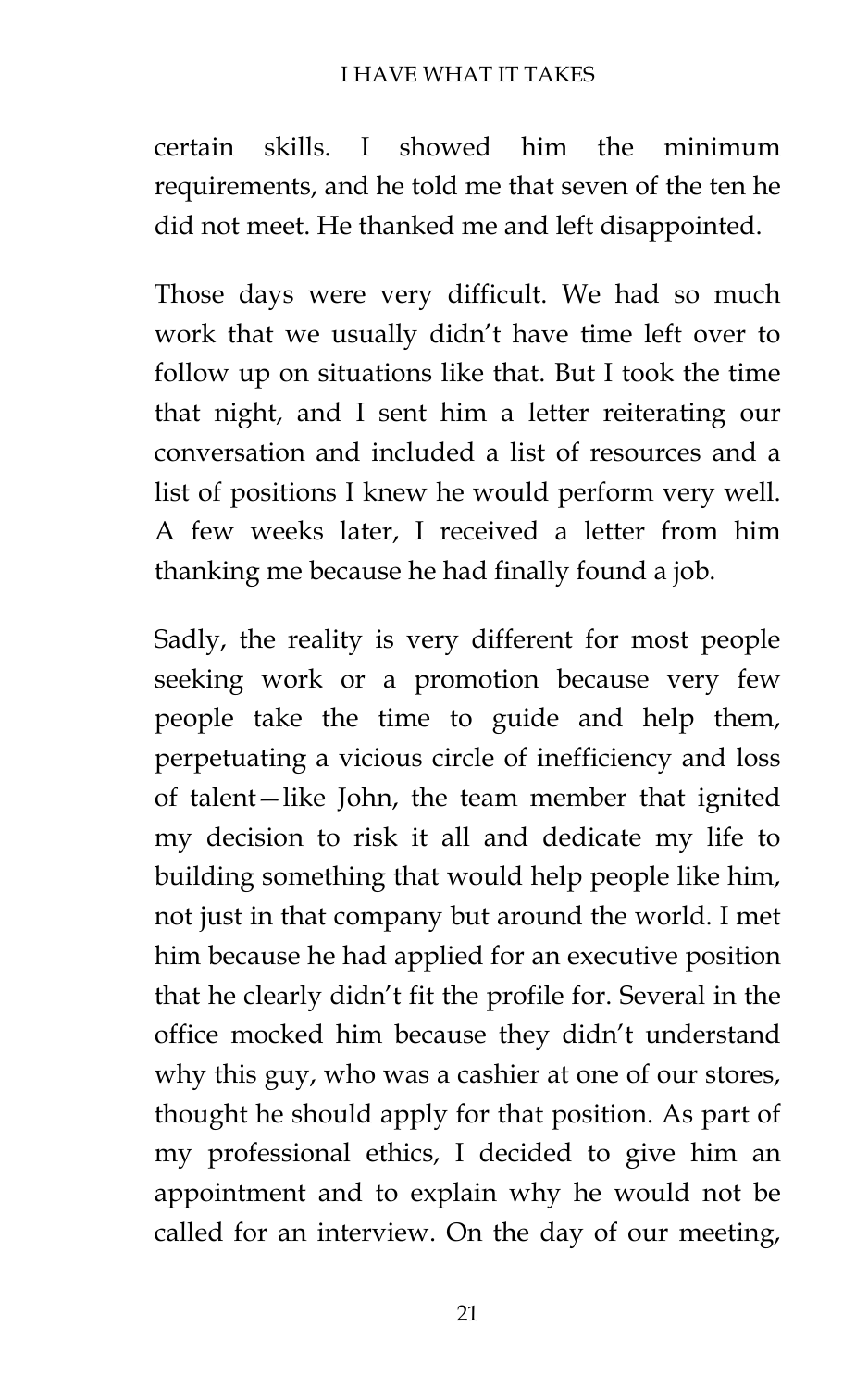he arrived very early wearing a professional suit. Before taking him to my office, I decided to present him to all my staff, making sure I told everyone who John was and what his accomplishments so far had been.

Annoyed, once in my office, John asked me, "Why do you say so many good things about me if out of the seventeen times I have applied for a better position within the company, I have been denied for them all? I am twenty-six years old, and ten of those years I have dedicated to this company. I have a university degree in human resources, and I graduated with honors. I don't understand why you don't give me the opportunity."

When John left, I called my team together and asked them to explain why he had not been given the opportunity, but no one had an objective answer. That day, I decided to implement a new process—to help someone understand why he or she was not given the job they applied for and to give feedback to every internal candidate so they could meet the requirements and be promoted at the next opportunity.

And that's how John worked on his plan, and within several weeks, he started as part of my team—at last! John was very dedicated and gave a lot to our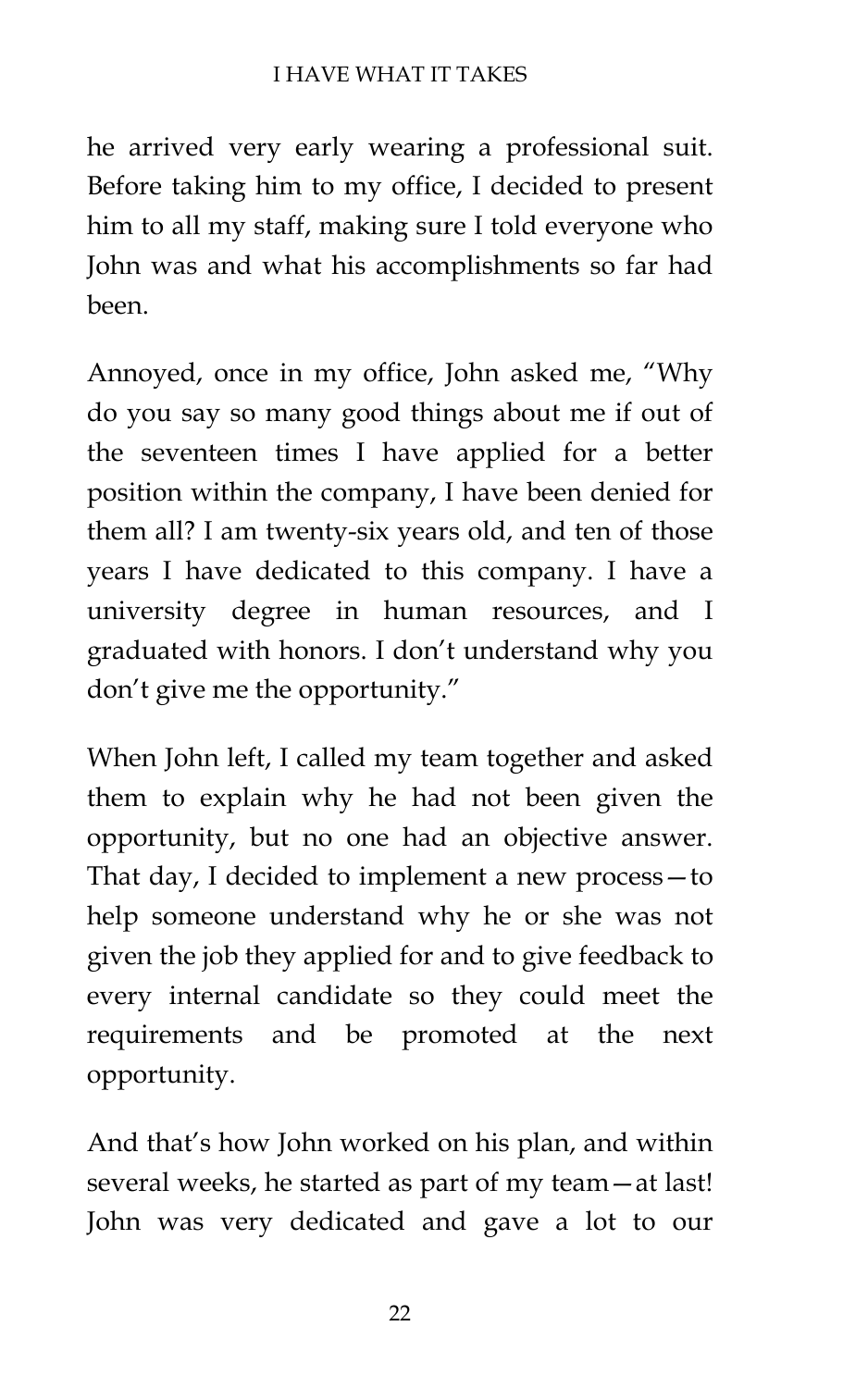department, but one day at a one-on-one meeting, he told me he was struggling with stage-3 cancer. I did my best to support him with this secret (because he didn't want to be treated with pity) until we couldn't hide it anymore. Team members began to notice changes because he was in radiation, and apart from feeling weak, his skin color was too pale. Months later he died. At his funeral, his mother embraced me with much affection and shared that her son died fulfilled because someone had finally believed in him. It was his desire to work for corporate, in an office, exercising what he had studied. My tears flowed, and I told her that working with her son had changed my life forever and that his story would not pass in vain.

My commitment to the growth of others grew with every story I heard of the rejection, of talented people who had so much to contribute but never had a mentor, a guide to follow, or simply transparency from management to understand their talent decisions. That's why I wagered and gambled on a career that has cost me so much to get, to create a company that will give results to thousands of people lost in unsuitable jobs—jobs that don't fill their pockets or their souls.

Like John, I often was met with wrongdoing, hatred, and cruelty too. I have so many stories to tell but I'll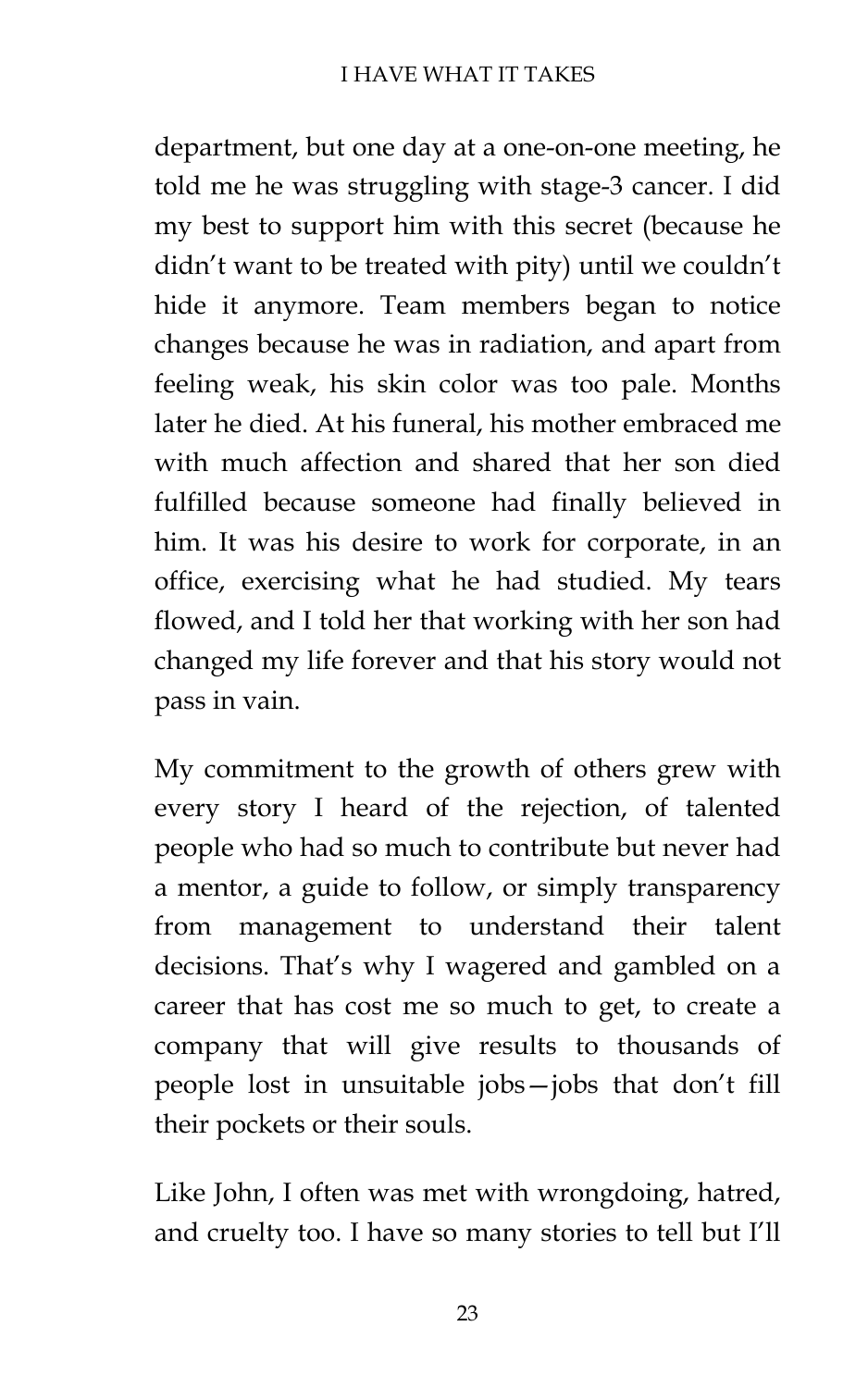share one that I've seen happen to other minority women in positions of influence. An Anglo man who was my senior at this same company, during a meeting, screamed at me and pointed into my face. When I asked administration to look into it, I was told to "grow a thicker skin." What that really meant was that only some of us are expected to take that kind of treatment or to "grow thicker skins." Every large company I saw was filled and fueled by conscious and unconscious inequities, and I felt it, both as a Mexican American employee myself and as an expert in talent management.

I knew I had to drive the kind of cultural and intellectual shift required to make progress, but I couldn't impact wide-scale change, especially as I was fighting the very same issues myself. I would have to do something different. So instead of focusing on the inequities, unfairness, etc. I began thinking of potential solutions, trying new ways, researching what was already out there. And, without any background in it, I realized it would have to be technology because it allows for solutions to scale out globally. Not to mention technology facilitates companies' revenue growth because it helps out a greater number of people. The more people that use the product or service the greater revenue one makes. So I prepared and focused my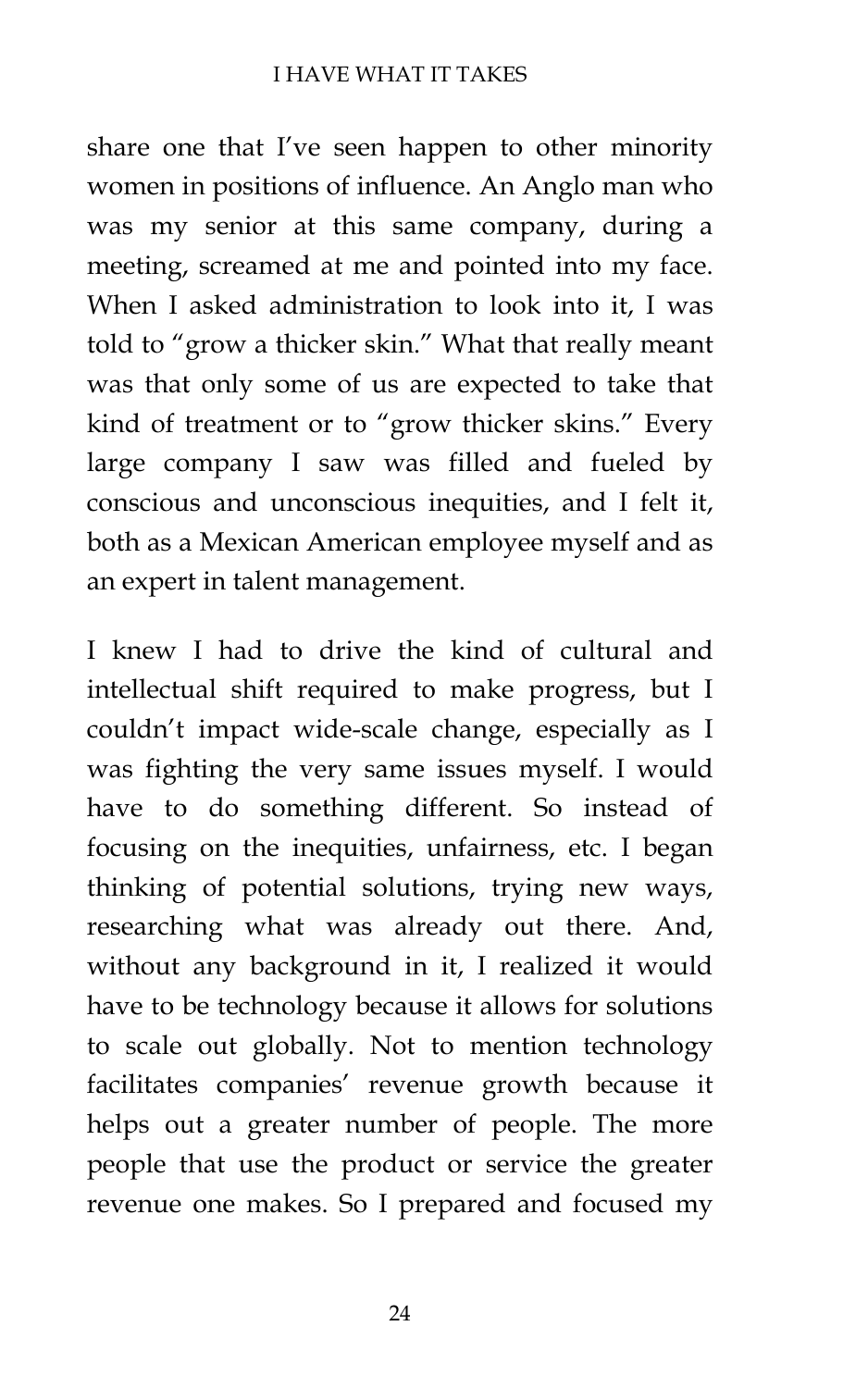career in driving and delivering technical implementations and integrations. I spent endless hours testing ideas and methods. I realized the solution would need to be very transparent and show people what it looks like from a 360-degree perspective. If there is a promotion opportunity, there can be no doubt about what's next and what someone must do to qualify. Clients would have to be shown the tactical and practical profitability through data, thereby taking away bias. The numbers would make it clear which candidates were ready. People's lives could change. Generational poverty disproportionately impacting people of color—particularly Latinos of Mexican descent could change.

#### **Decide on a Goal and Make a Plan**

My last experience working for a grocery store turned my passion into a solid life mission. Again, I have never applied to a job; they have usually looked for me. In this case, it was no different. I was already focused on starting my StartUp (a new company) when I was called by executives of this supermarket and presented the opportunity to manage the talent area. I decided to take the challenge because, despite being a company with more than \$6 billion in sales and almost 17,000 employees, they did not have the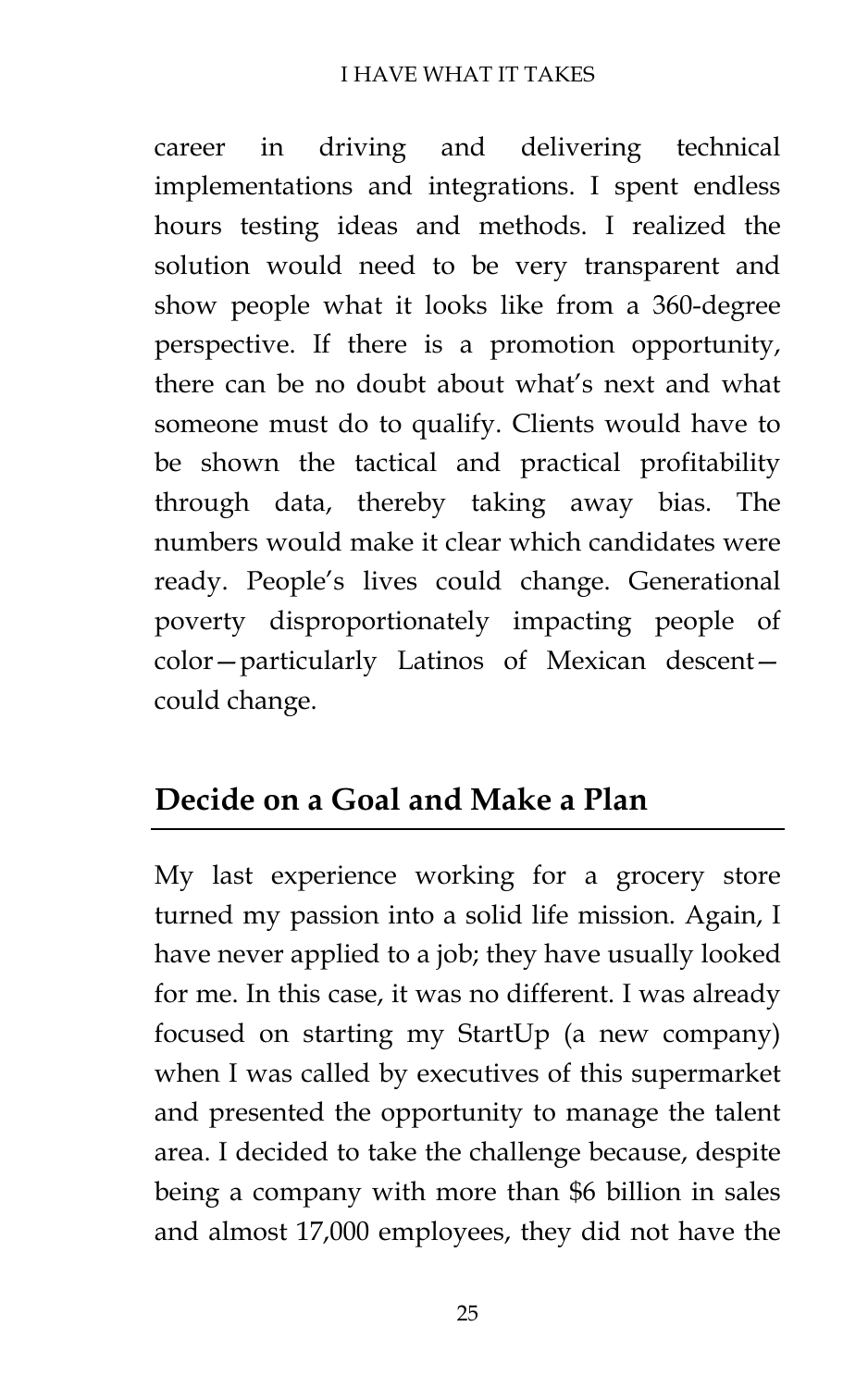right structure in talent acquisition, including recruitment and personnel strategy, and that motivated me to implement my method and validate my hypothesis, this time with more diverse personnel.

This is where I understood that although Latinos, specifically Mexicans, are the majority in lowerpaying jobs in the United States, poverty and lack of professional development marginalizes, regardless of culture or skin color. Shortly after my start we implemented a new process of interviewing and promoting as well as improved advisory systems, electronic applications, and much more, giving results never seen before.

My team confessed to me that when I started, they thought I was a little crazy since the plan I presented was too aggressive and not very credible because they had never done or seen that kind of work done before. Over time though, together we proved the opposite. Each of them grew, improved, and even earned a better salary. Some people consider it luck, but achieving something big takes focus, a plan, and most of all, action.

The greatest satisfaction for me was to see how they fulfilled challenges on their own that they never imagined. That motivated me to test this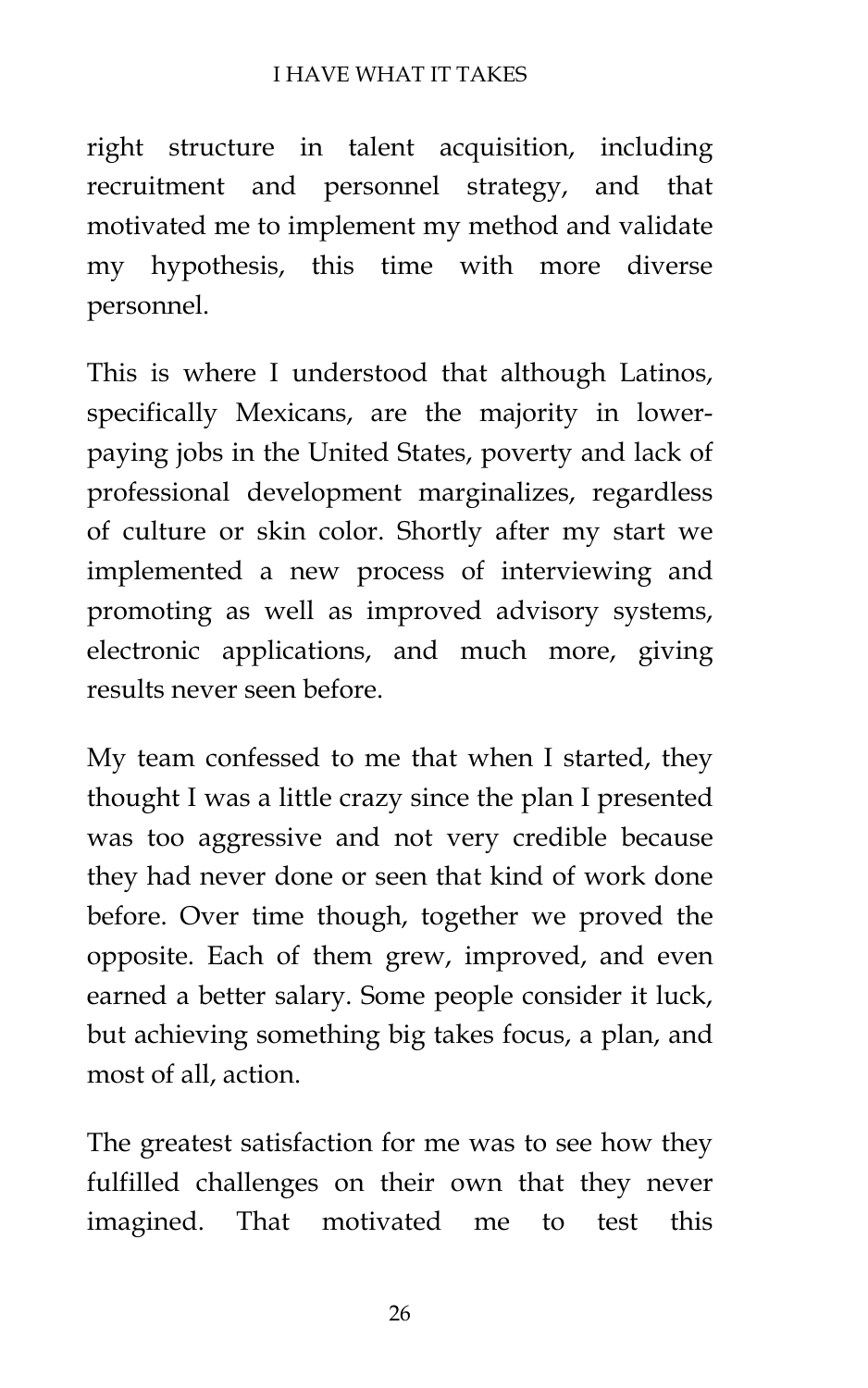methodology on myself and fulfill a dream I had growing up but that I saw as unreachable—to produce my own album.

Remember I shared that we traveled in a bus to the United States and the van broke down? In that bus, a man with a guitar in his hand brightened our lives, delighting us with songs from the golden age. I don't even know how it happened, but suddenly, I became the singer of the trip. I think I sang the same song, Joan Sebastian's "El precio," several times because people wanted more, and as I was very young, I hardly knew any songs. I went from imitating artists of the moment like Trevi, Selena, and Alicia de Límite to falling in love with voices rancheras like Aida Cuevas and even Linda Ronstadt (with her CD *Canciones a mi Padre*). My uncles, who already knew I liked to sing, encouraged me when we had a party in the family, and more so when the music was live.

Although with time I have developed technique and experience singing, I think I compose much better. Like everyone else in show business, I have received unpleasant mockeries and comments, but I don't get overwhelmed. I sing and compose because I enjoy it. As a child I always dreamed of delighting audiences with my music. What better way to prove that when you have a talent, a vision that goes hand in hand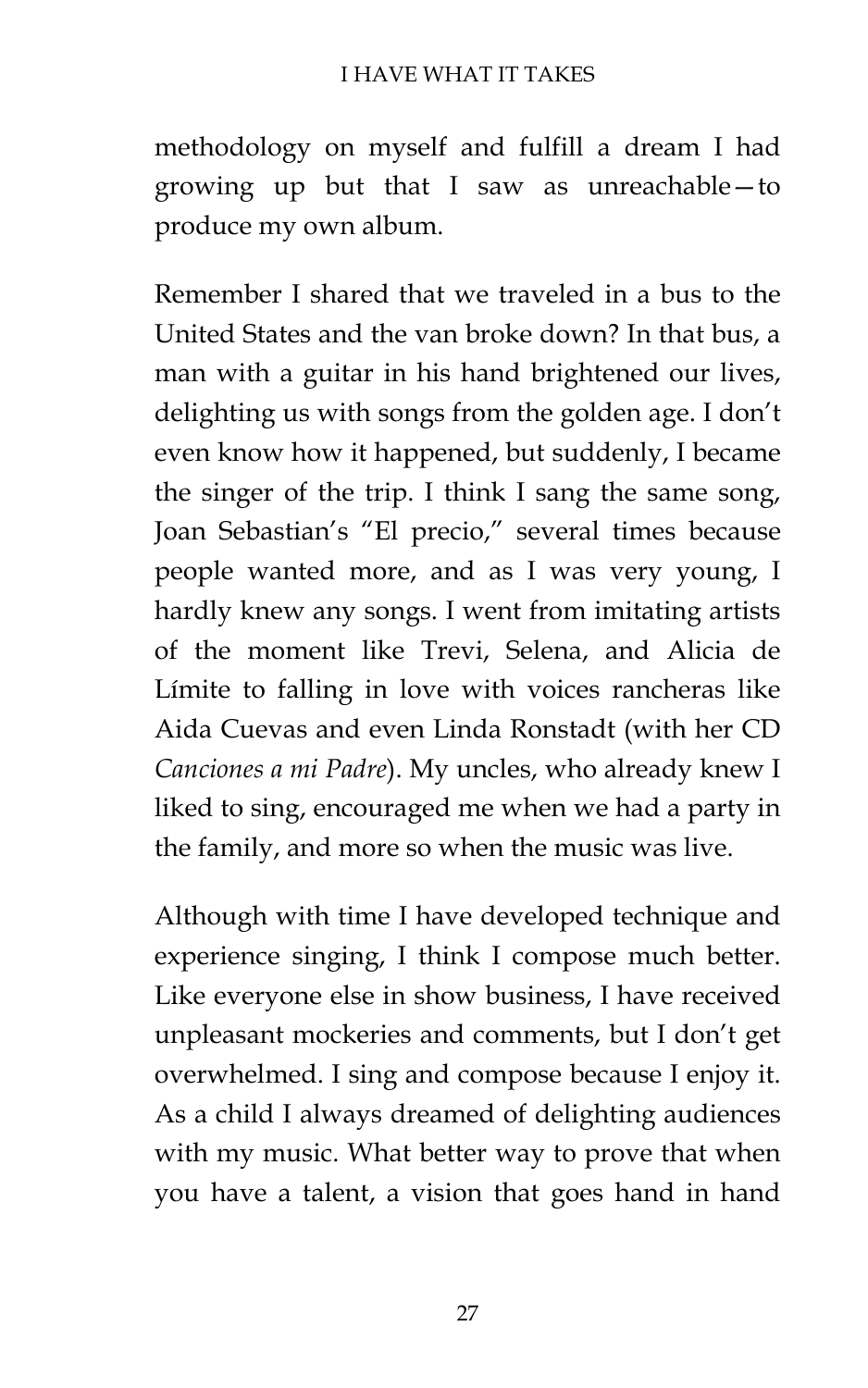with your passion, a plan, and a network of people in the right environment, you can do anything.

After being a finalist for a national Mariachi competition, I knew I had talent. It was then that I began to see myself as a singer, a professional singer, so I started performing and charging, and I began to save all that "extra" money. Eventually I saved enough to record an album with all original content, a music video, presented my album at a private party for family and friends, performed at big festivals, opened for major artists like Banda el Limón, Los Tigres del Norte, and Luis Coronel, and wrote songs and corridos for other local artists. I achieved all of this in just one year of focus and dedication— all the while developing the idea of my company, keeping my job as part of the executive team of a supermarket chain, and being a single mom.

Although I have reduced my presentations and recordings to focus my energy on being a better entrepreneur, I have the intuition that one day my two passions will be the joy of humanity. Therefore, little by little I continue to do what fills my soul and intentionally share it with my community and followers on social media to hopefully inspire cultural and professional empowerment. This kind of passion and messaging is also represented in my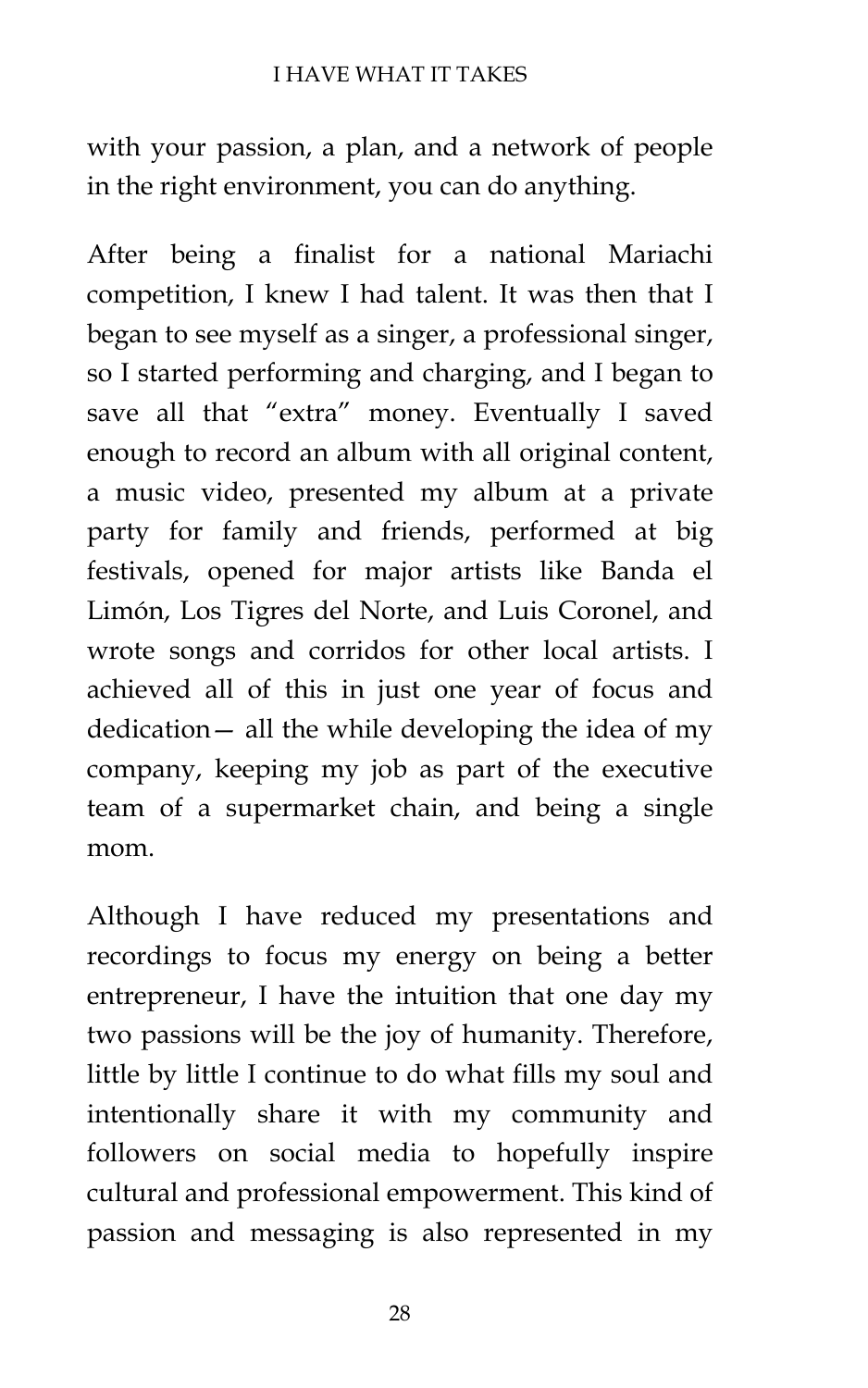music, such as one of my favorite songs I've composed called "Llora Mi Cuerpo" ("My Body Cries"). Martha Soledad is my artist name.

But "how did I get to doing so much," as many frequently ask? Well, I am one of those extremely positive, can-do-anything, pick-up-fast-if-you-fall kind of people who sometimes is disliked by those who can't see the light at the end of the tunnel. My younger sister, I think, was the first one to share a reality that I had a hard time assimilating. I do not consider myself extraordinary; in fact, like everyone else I have thousands of moments of doubt and, of course, defects. But I think the difference is that I only like to share (and more so in social networks) the positive aspects of my life. This has resulted in admiration but has also brought a little negative energy into my circle.

#### **Take Care of Your Energy and Address Your Fears**

Three years ago, I won a brand-new, super-giant RAM truck at a business conference. The weekend before I'd had a revelation. It was a Sunday, and I was sad because I had negotiated with the car dealership to terminate my car contract since I couldn't afford to continue paying the fee. I was just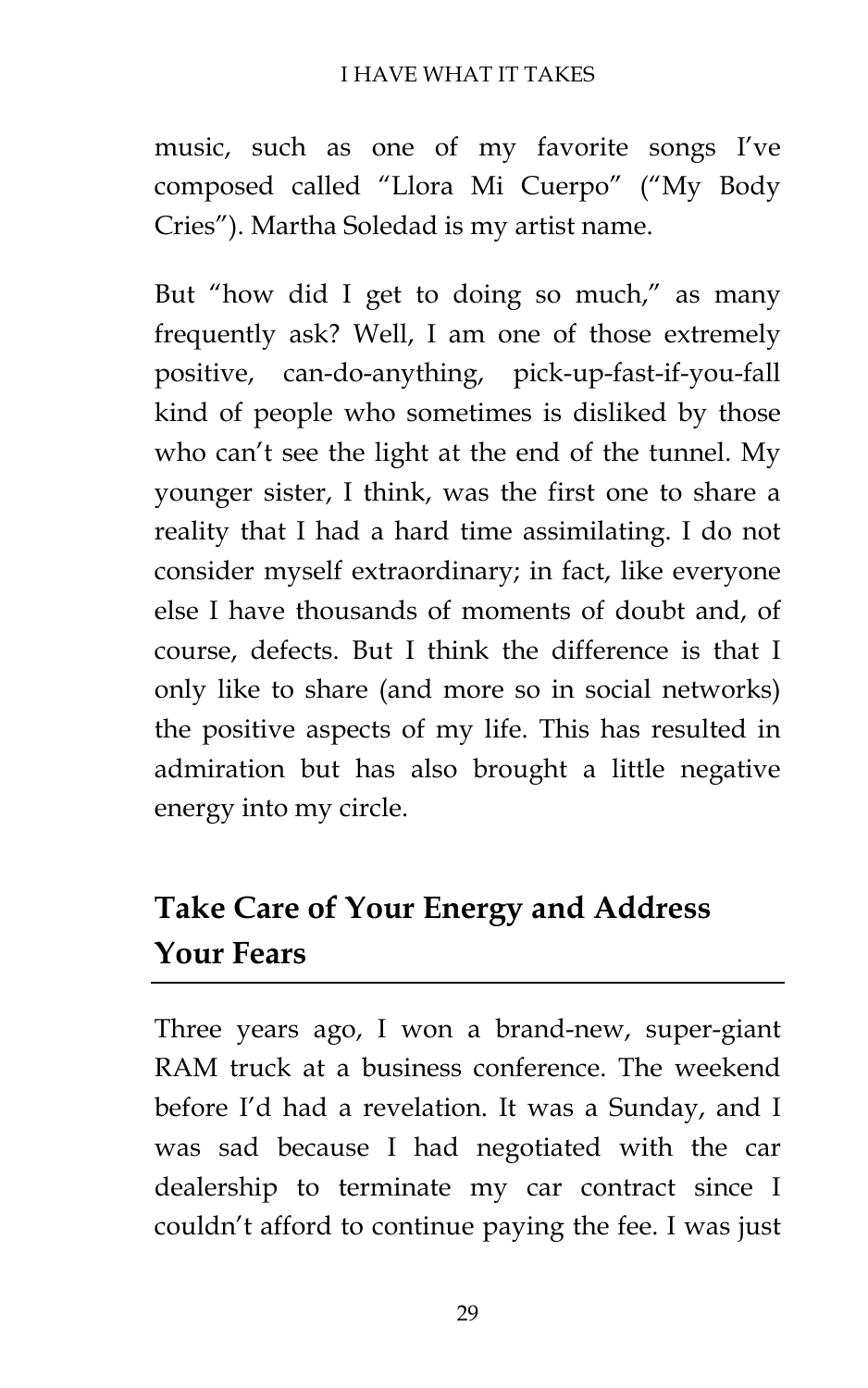starting my job and had no idea how I was going to get there. I remember going out into the street, and as I finished cleaning the inside of the car, I closed the door and stood behind the trunk. I saw its license plates for the last time and thought of everything this car had been through with me. I asked God to give me a car so I could take my son to school and start my job safely. At that moment, I kind of wanted to laugh at myself, but strangely enough, I convinced myself that winning a car was possible. It was a moment of great faith and immense humbleness as I gave thanks for giving me the experience of falling and the hope of getting up.

The next day I arrived at the conference in Texas. I remember the sponsors had a lot of raffles all over the exhibit room, but since I didn't have business cards yet, I couldn't participate. However, I felt like I was going to win something. The Chrysler Company announced at the end of the conference it would raffle the truck. I immediately knew it was for me. With the little I had in the bank, I gambled my luck and bought a ticket. Approximately fifteen hundred people were present, and it was my name that was called. I won the big prize! I got on the stage, was photographed, and then I ran to call my mom.

When I got home, my mom told me that not everyone was happy for my good luck; when she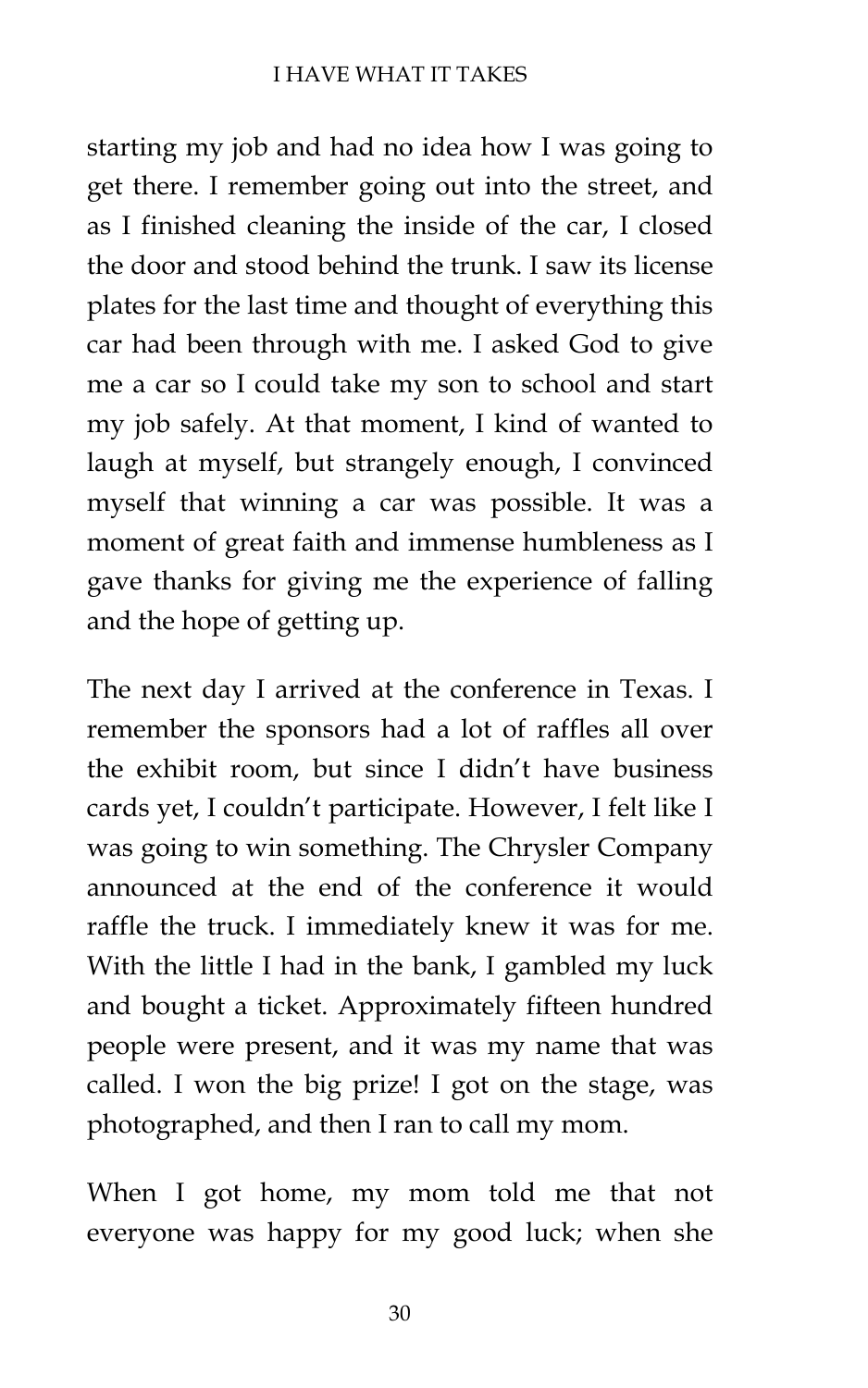told her friends what had happened to me, they reacted with envy. I didn't know what envy was. In fact, when I interviewed Latinos and asked them why they left their last job, most of the answers were "Because they were envious of me." I discarded such a comment and said to myself, *Another one with the same story*. This time I understood because my sister commented to me, "Ay, Martha, if I, who am your sister have felt envy towards you, imagine those who do not know you or love you." (At that moment my life had a pause.) She explained to me that although she felt happy about my achievements, she often wondered "Why Martha and not me?"

It was then I understood that envy was the desire to have what another person has and that this desire, this thought that goes through our minds without realizing it, is what generates the separation of "luck" and guilt towards the other person for our apparent "bad luck." At that moment I understood we all have this weakness, but very few of us know how to recognize it, much less unplug it. My sister, who is mature and wise, opened my eyes. Personally, I decided to become aware of this feeling, to not affect the energy of others when my need and ego demands the abundance of others, and to not let this feeling in other people affect the chance of success in me. It is a constant struggle, but it is worth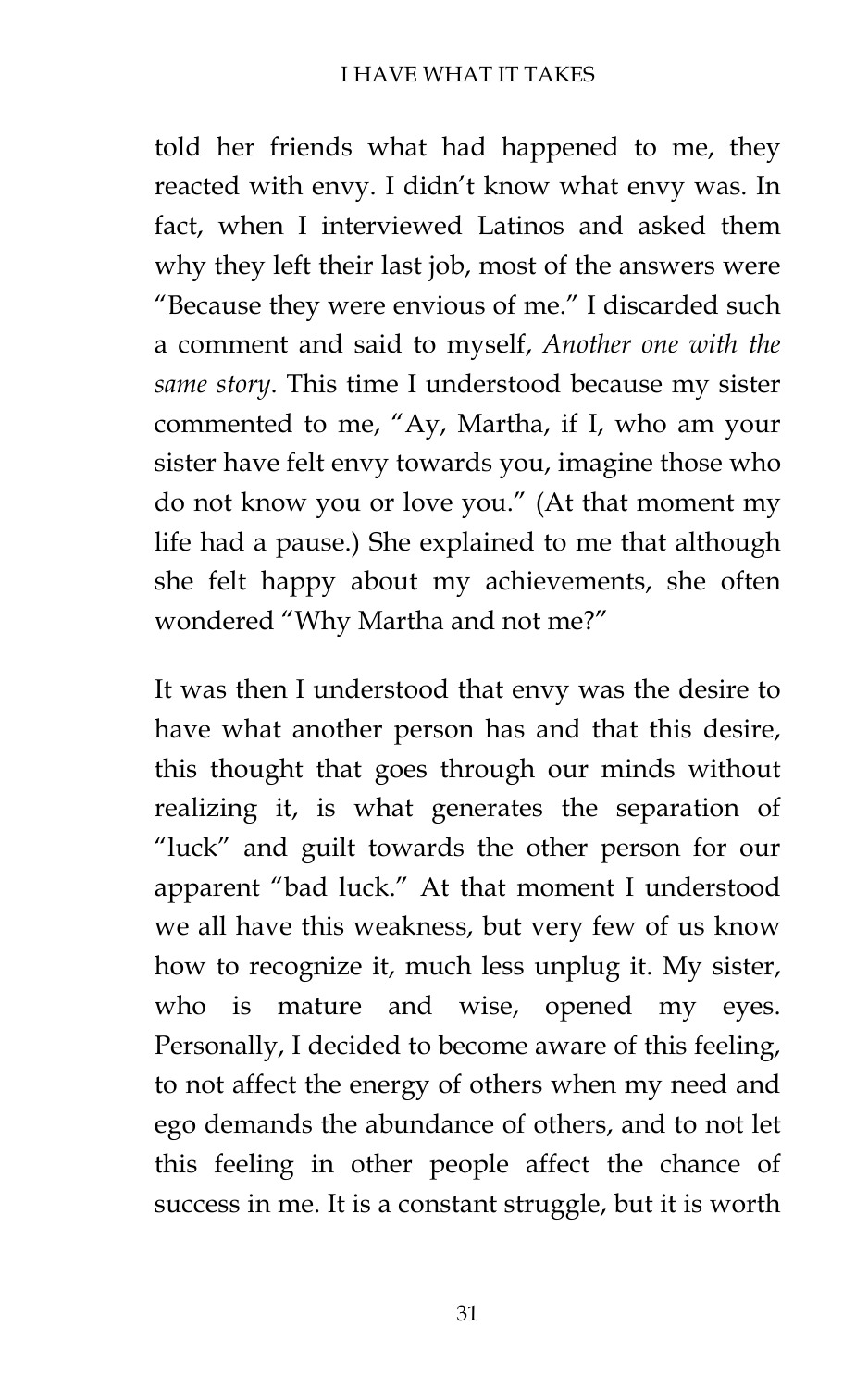it because it has liberated my dreamy spirit from the bad energies of either my own feelings or the feelings of others. On this journey, I learned that when you are committed to achieving something, no matter how small, there is no time to be overwhelmed by the accomplishments of others, no matter how great they may be. It was clear that living free of envy and bad energy was my choice. What I did not know was how to live free from fear.

The last time I took my son to the zoo, I realized something serious was happening to me. As usual, we finished our visit and returned to the front of the park in a gondola. We both loved it. But this day it was different. As I sat on the gondola, I felt a bit of anxiety. I grabbed on to my son, and it went away until little by little my feet stopped feeling the ground. Then I awoke a fear I had never felt. In seconds, I thought to scream so that they returned to us, because my mind was sure we were going to fall. But I immediately started focusing on my son and rationalizing we were in a safe place; plus, he was having fun.

A few seconds later I picked up my phone and began reading articles on recommendations for people with anxiety and panic problems. I learned to do three things: 1) help my mind get back to normal by eating, drinking, or touching something (I didn't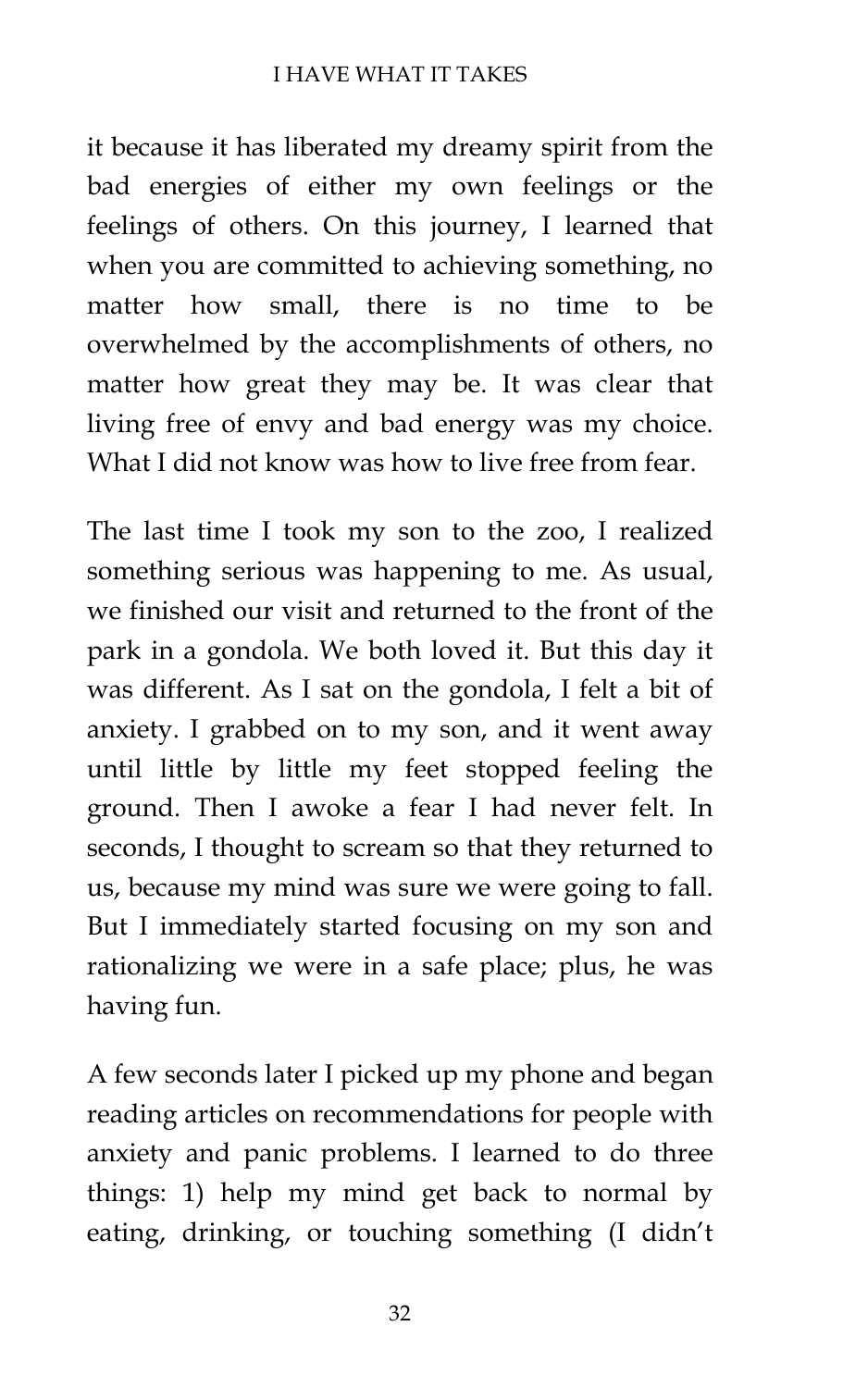have food with me, so I hugged my son and took him by the hand); 2) take a deep breath and think about pleasant things, like a favorite song; and 3) accept that what was happening to me. Though it's not common, it is normal for people in situations like mine—several things had happened to me that usually don't happen all at the same time: the death of a loved one, losing a job, and divorce, all in two years.

#### **Focus on Your Plan and Make Progress Everyday—No Excuses**

At that time, I got recruited for a nonprofit organization that brought me in to develop a new program preparing unemployed people to get a job. Although I loved my job, it was depressing. Companies looking for talent expected a certain type of candidate, and the people looking for work lived in conditions of great need and, unfortunately, did not meet the requirements of available jobs. Our program was effective, but the impact was minimal. I felt desperate because I knew I could do more, but the organization had a slightly more relaxed culture. By this time, I already had in mind the idea of my business (and even knew what I was going to call it: madeBOS, "made by own self").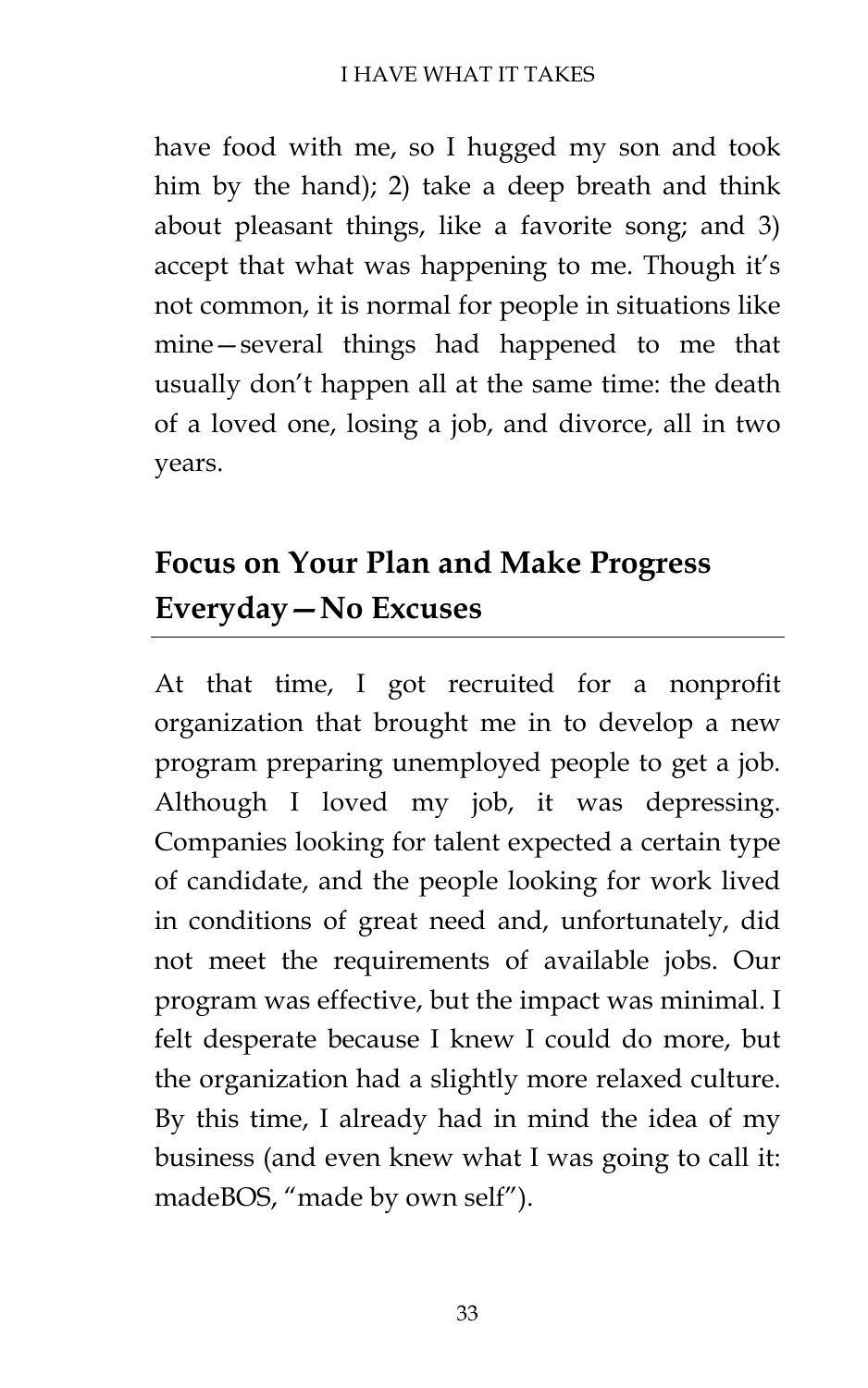A year after working there, my ex-boss (from that supermarket in the South Bay area) called me and asked me to consider a position on the executive team of a large, reputable company. The salary was more than double what I was earning at the not-forprofit, but I had to move to the valley. It was a very important decision because it was the opportunity to save money and finally develop the idea of my company. The only thing that held me was fear because I had no family in this new city. After careful evaluation, I decided to move. It was a step in the right direction to continue my long-term plan of building madeBOS.

Being alone with my son in a new community was incredibly difficult. My son cried every day at school; I realized some of his classmates were bullying him. At work, things were incredibly difficult because it was a conservative culture, and the decisions were only accepted from the men who had been working there for decades. I got sick, and I suffered from depression, anxiety, and a lot of loneliness. However, every time I felt I was falling in the dark, I got up quickly because I knew I had a purpose in this life. Solving problems or facing adversity was nothing new to me. I knew I could do it. My mind got used to seeing problems as learning experiences and quickly thinking creatively about solutions.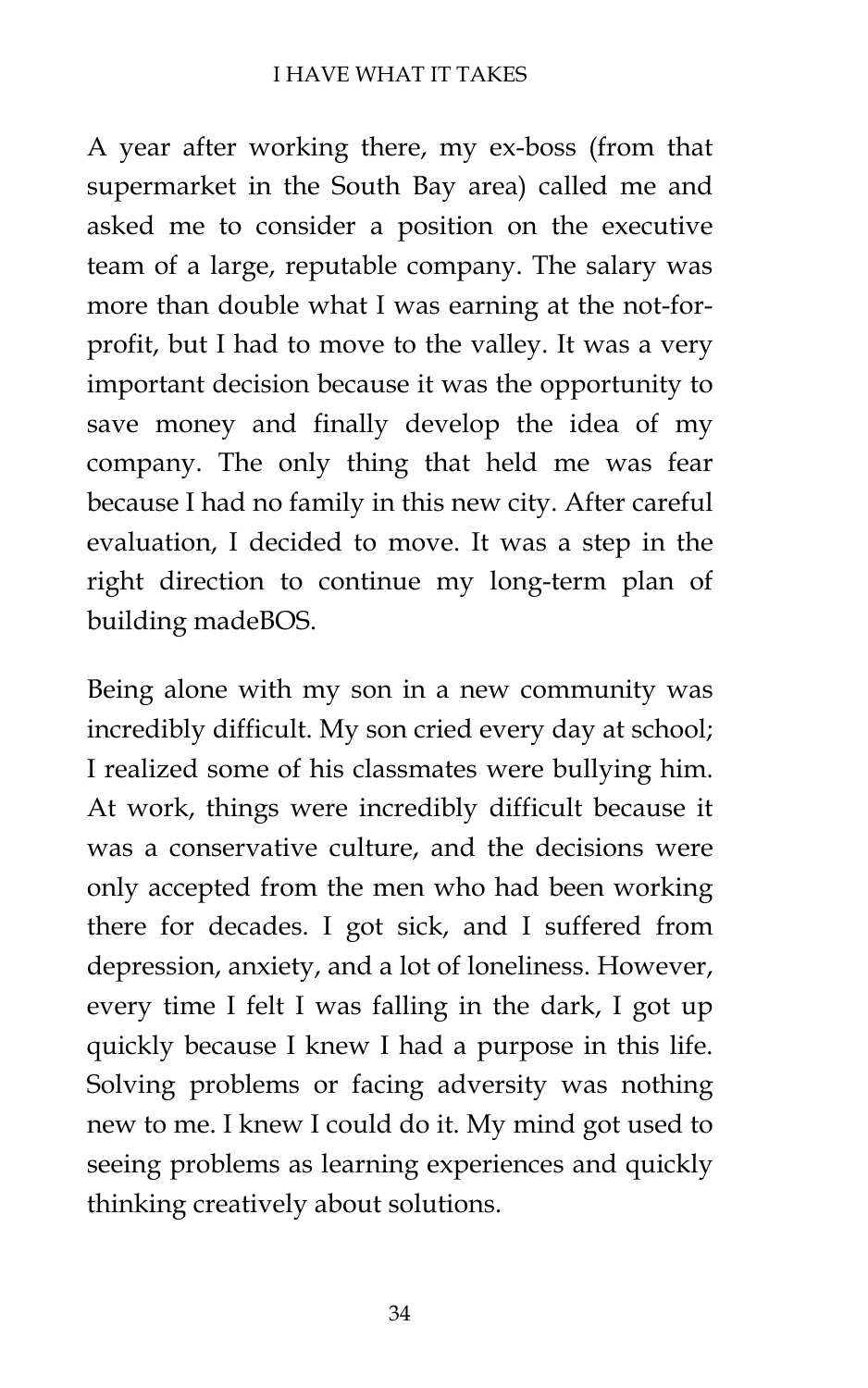My energy soon influenced others at my job, and they began to support my vision. Over time I told them about my plan to impact the world, and even my boss began to support me. I invested my savings in developing my idea, madeBOS, turned my vacation into conferences, and got education into the startup environment. I learned to ask for help, to develop a network of resources, and even to diversify my income (singing, giving leadership classes, consulting, etc.). I fell in love with the idea of changing lives at scale, and that empowered me to visualize the future—a beautiful, more equitable future and to not give up, no matter the circumstances or the challenges presented. Let's be real—life happens, and as you can already tell, life has definitely happened to me, but I don't focus on that. I accept that as part of life, and focus on what can be, when it can be, and what I need to do to make it happen.

Now I'm back at home and, with family, creating what will someday be a big company. Let's be clear. I'm not the smartest, but I'm a very brave coward who doesn't let the fear she feels every day define how much can be achieved.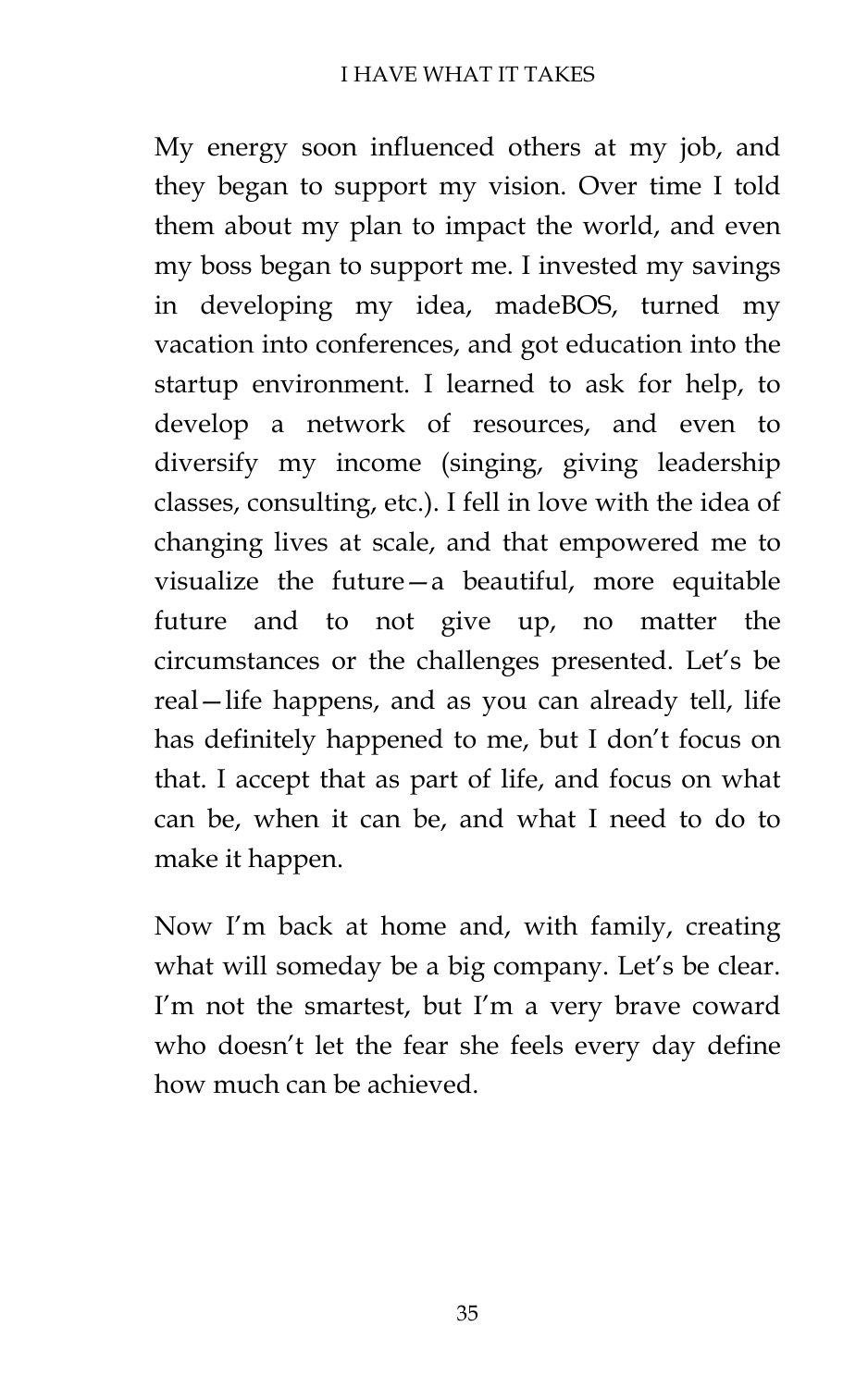#### **Find Those Who Push You But Also Celebrate You**

My practice of knocking on doors and selling nopales when I was a kid worked. Of course, I still haven't fulfilled my dream of selling nopales door to door in my beautiful town of Chavinda (hahaha), but I did have success when I sold office supplies door to door all over the Bay Area. When I first started as a sales representative, my boss personally gave me my first training because, from the beginning, she saw my desire to excel. Unfortunately, no other sales representatives took the time to get to know me; they even ignored my lunch invitations, which, usually, the right thing to do when a new employee was hired was to have lunch with them. Those who did take me into account and were supportive of me were those who worked in administration, customer service, and deliveries, since most of them were Latino and African American. They told me they were proud to see a young Latina in sales making it happen, so they were all in with me.

I was afraid to fail because my job depended on my ability to sell; in fact, I was so terrified that I creatively found ways to sell more. Therefore, my first month, and most of the subsequent months, I was at 300–400 percent of my sales goal and striving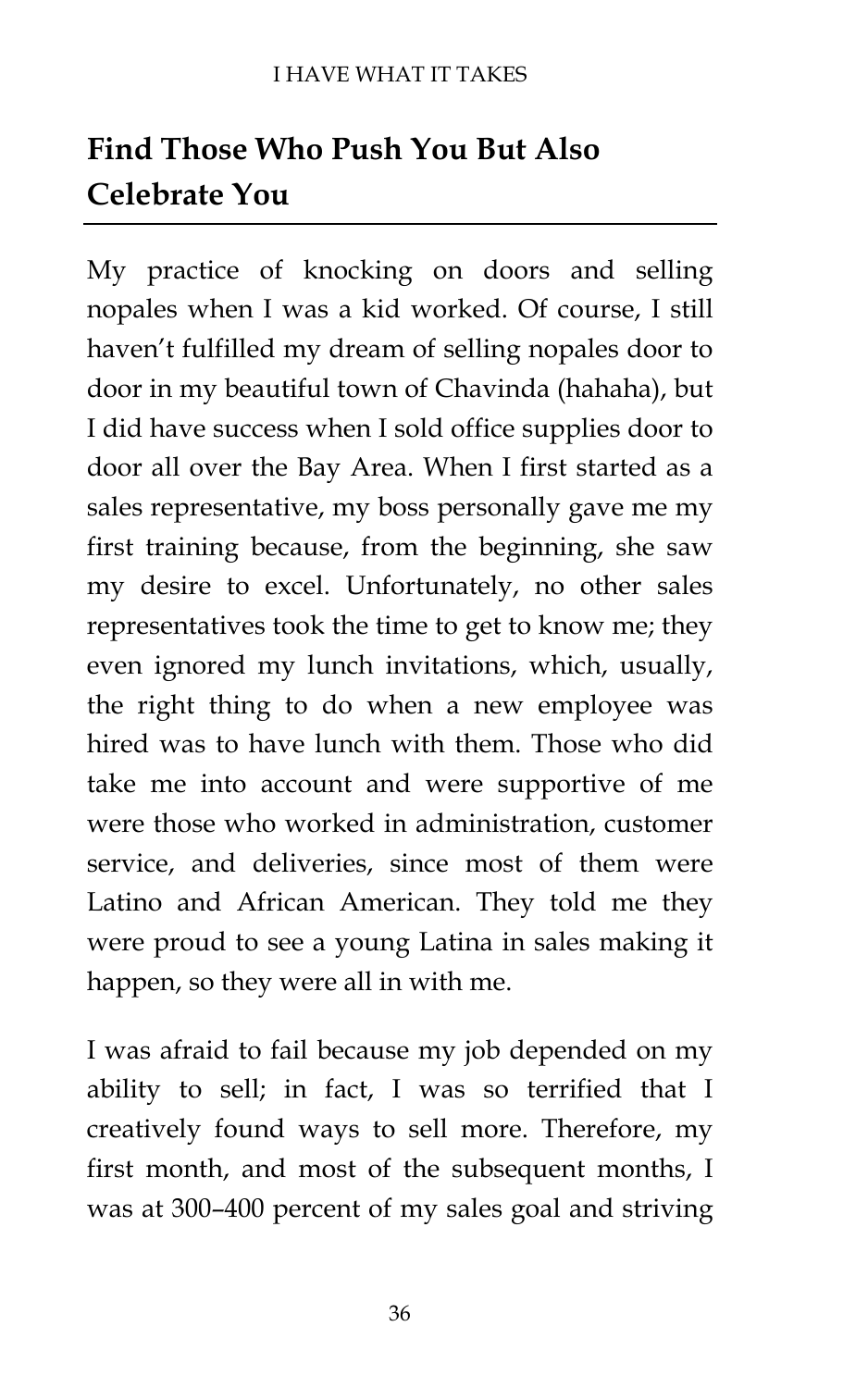to win the challenges with bonus incentives. With these kinds of results, I won the team and gradually started training new employees by sharing my strategies. I was quickly promoted to new and better paid positions.

Knocking on doors and being rejected thousands of times was a great foundation in my professional development because I learned to 1) be creative in seeking alternatives to get a yes, 2) create a specific plan to not give up, 3) focus energies on objective factors, and finally, 4) surround myself with people who believe in my vision and are inspired by my solution proposals. It's also interesting that in almost every position I've held, the team at first didn't believe in me or my ability to deliver something productive and impacting. I don't seem to represent what they usually recognize as "successful" or "having potential"—just like the thousands of people I've interviewed who have remained trapped in service or blue-collar positions. This problem of conscious and unconscious bias and prejudice is not only seen in novels where the rich are whites who live in prosperous cities and the poor are "prietitos de provincia" (people of color from provinces) but is a real problem I have to live every day. Moreover, meeting people who are constantly thinking about solutions and ideas that generate change and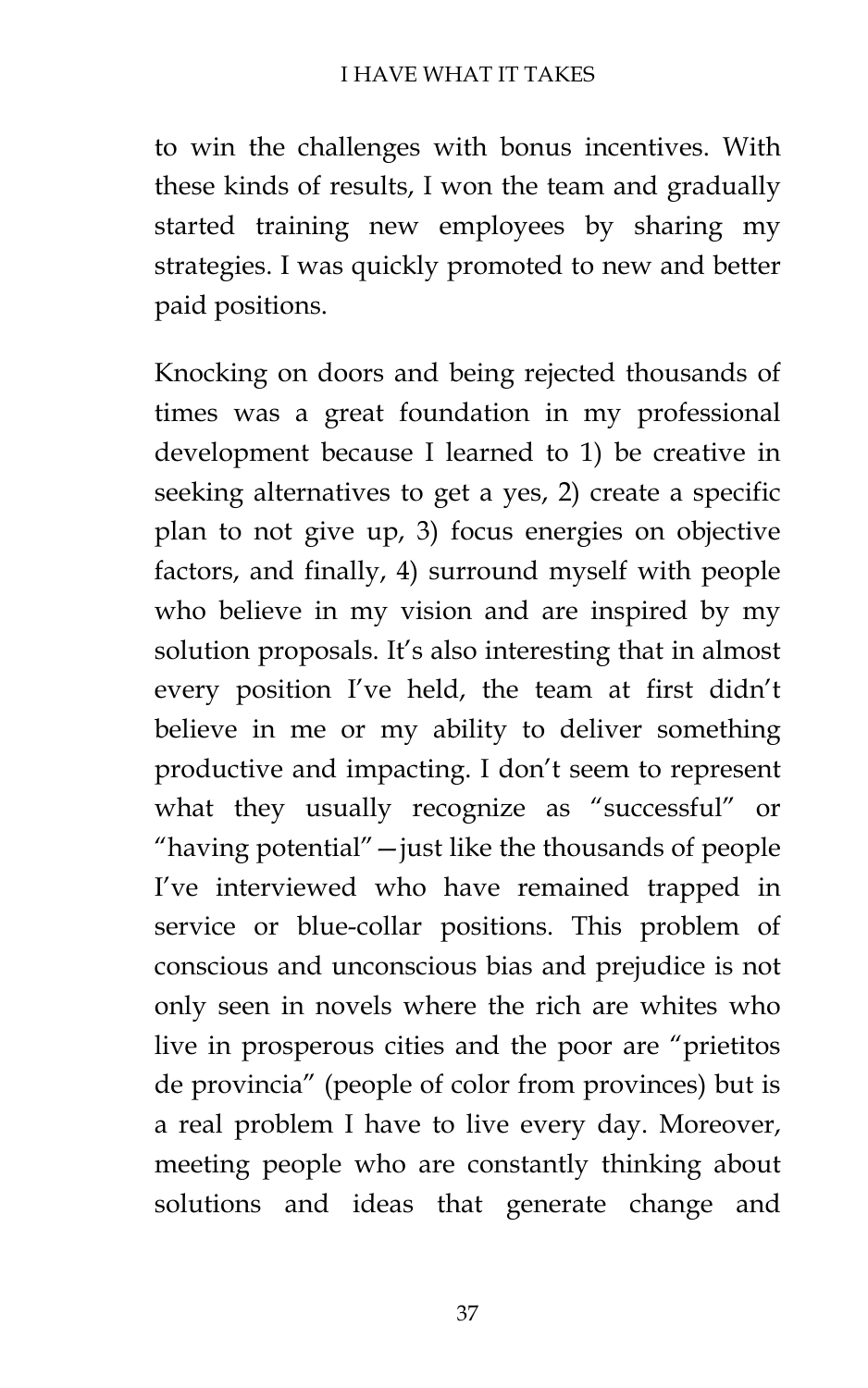sometimes new expectations does not thrill people who usually sit in a position and exercise the minimum to keep it. I have had to tolerate harassment, screams, threats, and even extortion from people who are uncomfortable with my energy and confidence in myself and my team.

All these experiences have not been in vain. For the first time, I signed my own job offer as chief executive officer of madeBOS. Formalizing my relationship with my company as founder and executive director was a great achievement. I'm not saying I'm at the top; on the contrary, I'm in the most difficult and culminating position, once again facing several challenges—including the number one challenge any startup in the early stage has, which is access to capital. American companies that excel are usually founded by Anglos who have strong social capital—that is, between family and friends, they can raise thousands of dollars to develop their ideas and create their products and solutions. Moreover, this social capital includes connections within the venture capital world. Therefore, when I studied this environment and learned that traditionally less than 1 percent of investments goes to companies founded by Latinos (and for those by Latina women, the number is even lower), I needed to find funding alternatives.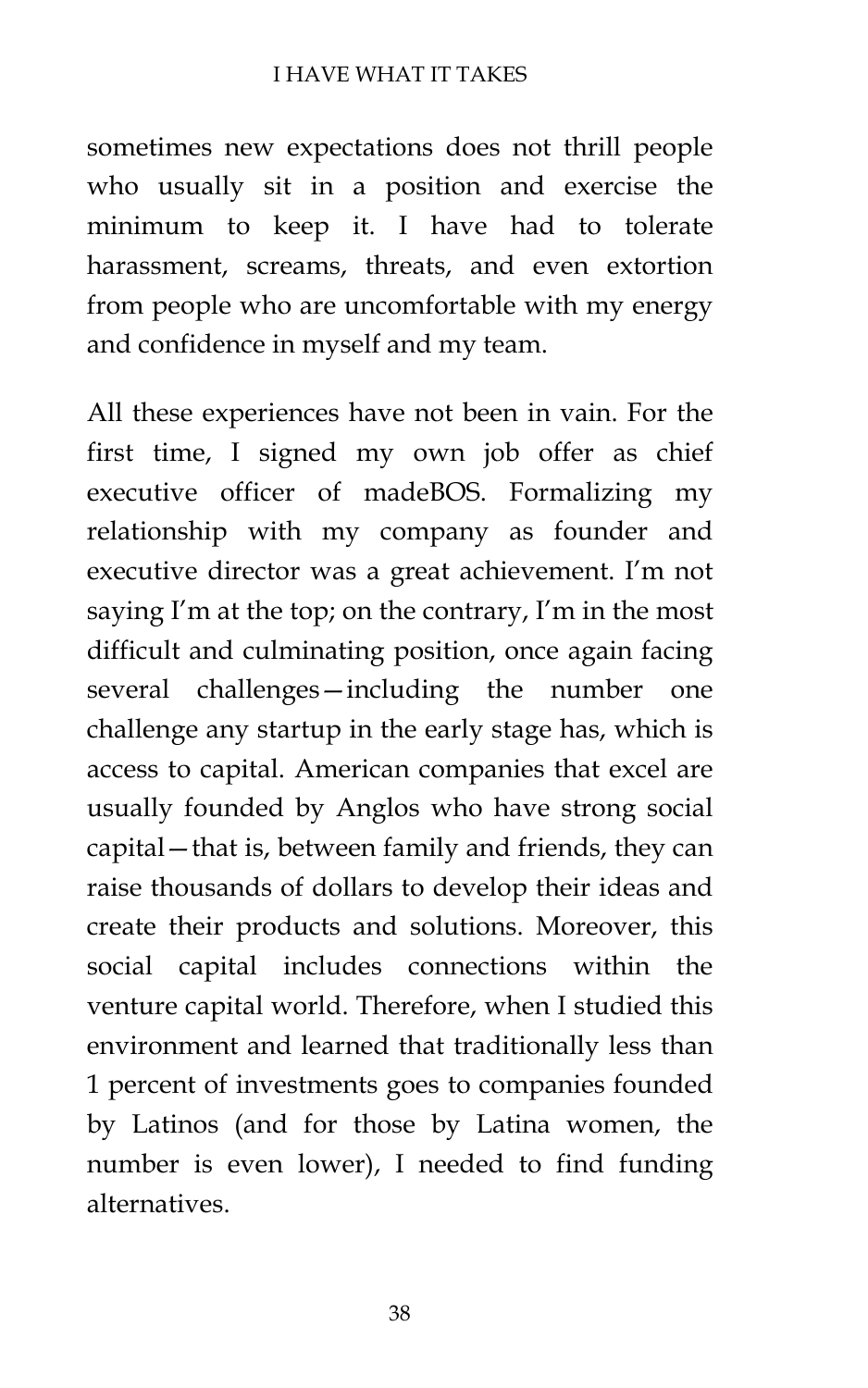In addition, the journey, although exciting, also over time became disappointing. I had heard people say this, but I didn't understand what it meant until it happened to me. At the beginning, everybody loved my business idea. People made promises. My network wanted me to succeed, but when I followed up, nothing happened. I can't tell you how many times I was so deeply disappointed. When it comes down to it, no one's going to move the finger to make anything significant happen for you unless they benefit personally—that's reality. I remember one day I woke up, and I thought, "Wow. What if this is not the right idea? Maybe I should be building something else. What have I done, dragging my team with me?"

And that was when everything changed. Because that bit of ego about me was gone—that sense of thinking I could not get venture capitalists to invest in my idea. The work became the focus, and eventually, we found our funding tribe.

My team and I raised funds in a crowdfunding campaign, a new alternative to the investment process that gives anyone, regardless of social status, the opportunity to invest in startups. When we launched the campaign, I immediately thought my family and friends were going to invest. But the first day of campaigning passed, then the first week, and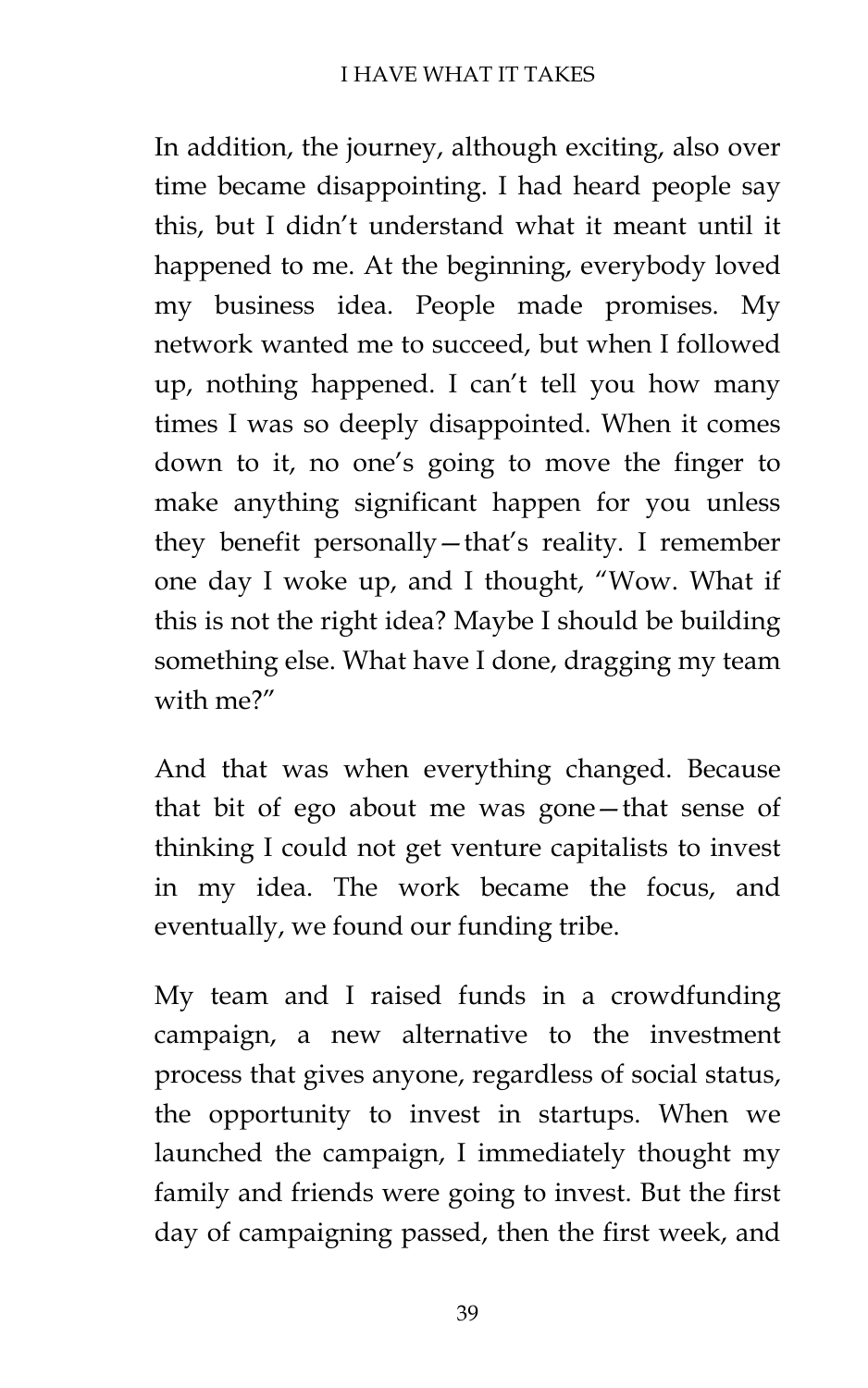it didn't happen. Only those who understood the investment ecosystem immediately invested in madeBOS. As part of my commitment to democratizing opportunities, I decided to use the equity crowdfunding method through the Republic.co platform regulated by the Security Employment Commission (SEC), which oversees all investments, and to share future profits with people who recognize the potential of madeBOS and who will have the opportunity to be investors. However, it was not easy; we learned that the community does not understand this concept and we have to invest much more energy in educating, educating, and further educating our community.

With only twenty-five days left of the investment campaign, I decided to tell part of my story to my social media followers and reiterate that, just like me, they also had a responsibility to fulfill. We need to change the narrative, and instead of just being helpful, we also need to be creative and enterprising. Our commitment must be more than the monetary incentive, although it is also very necessary to equalize our capitalist culture and include and recognize the contribution of all types of people regardless of gender, sex, skin color, nationality, and the like. It is necessary to challenge and conquer our behaviors and tendencies to make ourselves small.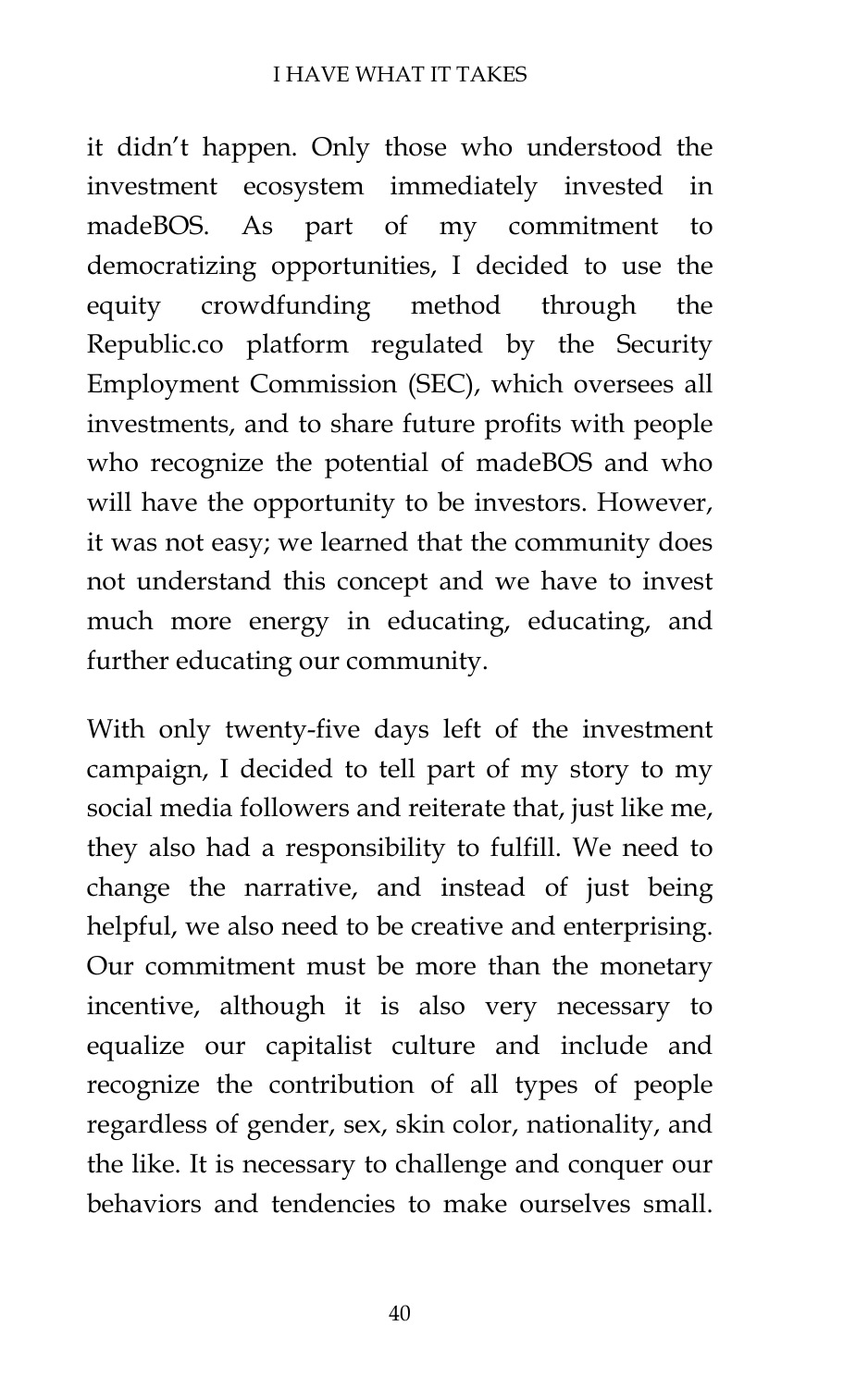We need to end our disbelief in achieving greatness. We must support leaders who are willing to contribute but are born with social and financial disadvantages because it is very likely they will bring solutions to the world's most difficult problems.

The messaging worked. We raised 217 percent of our goal (the majority by first-time Latino investors), used that money to create an MVP (minimum valuable product), and we ran a pilot. The moment I truly knew we were on the right track was when I spoke to one of our participants who reminded me of that young man who had passed away. He said to me, "Every time I'm in front of a computer and looking for a job, I see so many job listings, and it's overwhelming. That's not the worst part. The worst is that I don't feel I'm good enough for anything I see. The first time using madeBOS, I felt for the first time I was a good fit for three careers (not even just "jobs"), and I learned how to actually get there. No one has ever told me how to get to a job like that."

I felt so empowered, knowing that we were making a real difference in people's lives, and not just for "my people"—Latinos and Latinas. madeBOS is made for all people, for anyone who has ever struggled to be seen and valued, and in this country, this often means all black and brown people, immigrants and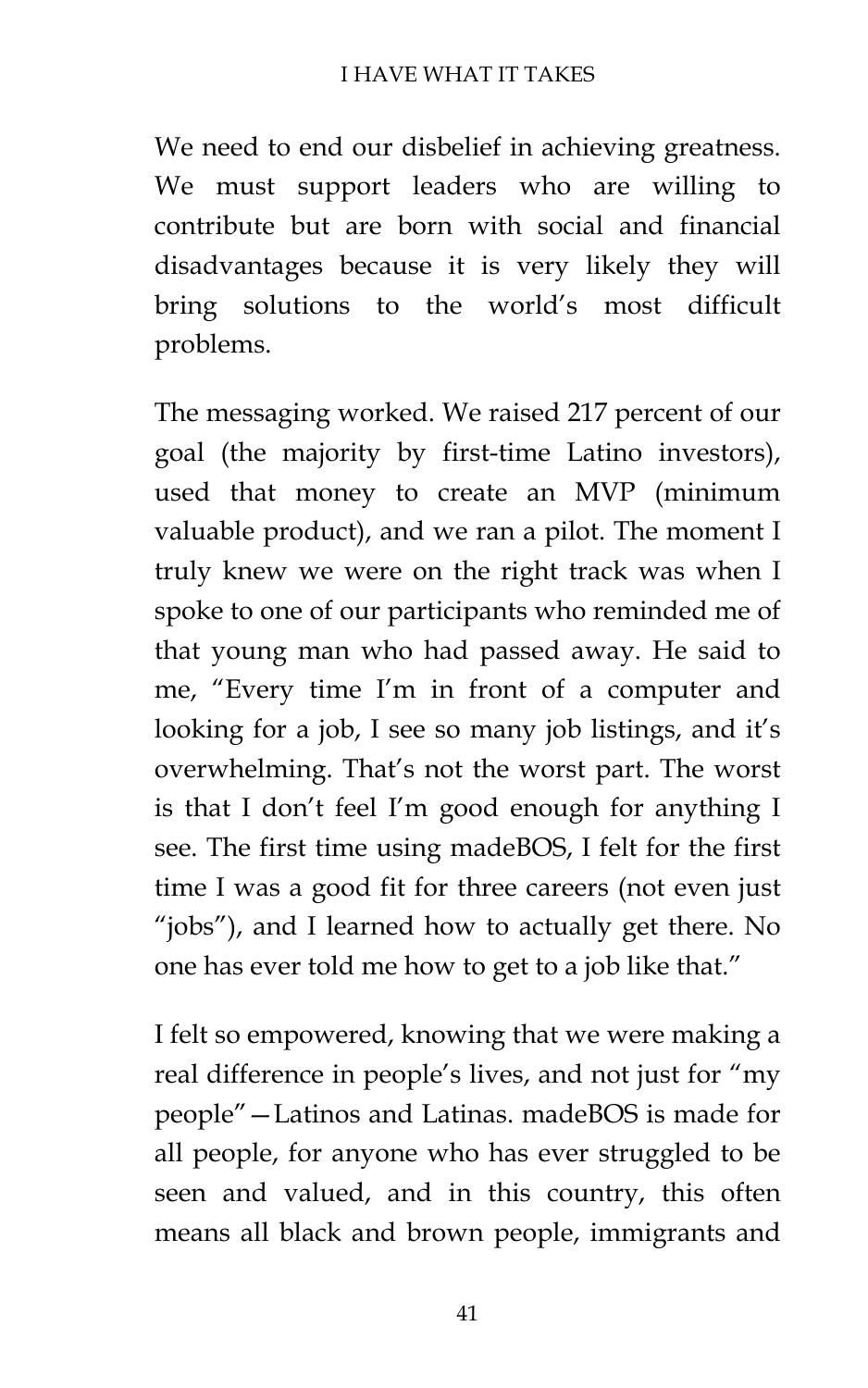their children, and rural Americans, who, by the way, often only have access to low-end jobs at corporate big box stores. Some people have told me, "Your app is only for Latinos." That comment tells me so much about their perspectives—they are unwilling to admit and see the billions of people living in generational poverty, and what that hopelessness means for our entire world.

Shortly after conducting our pilot, I applied to Camelback Ventures. Coming from Silicon Valley, I had been in other programs, shadowed other people, been interviewed. An hour before my Camelback interview, I prepared to "do my hair" — literally, undo my curls, flatten them, as I was used to doing for every other funder meeting. But something stopped me. I wondered, Can I really just be myself? And so I was. My co-founder at the time sat with me during my interview, off-camera, to support me. After I finished, he said, "Wow. There's no doubt you'll get it." I was surprised and asked why he thought so. "Because of the synergy. There's a common goal. This is what you've been looking for. They get it. They see you."

I've knocked on doors, hustled, shared my message, demonstrating my expertise. But in the Silicon Valley, that's the base of what's expected. But what Camelback saw in me was that I wasn't everybody.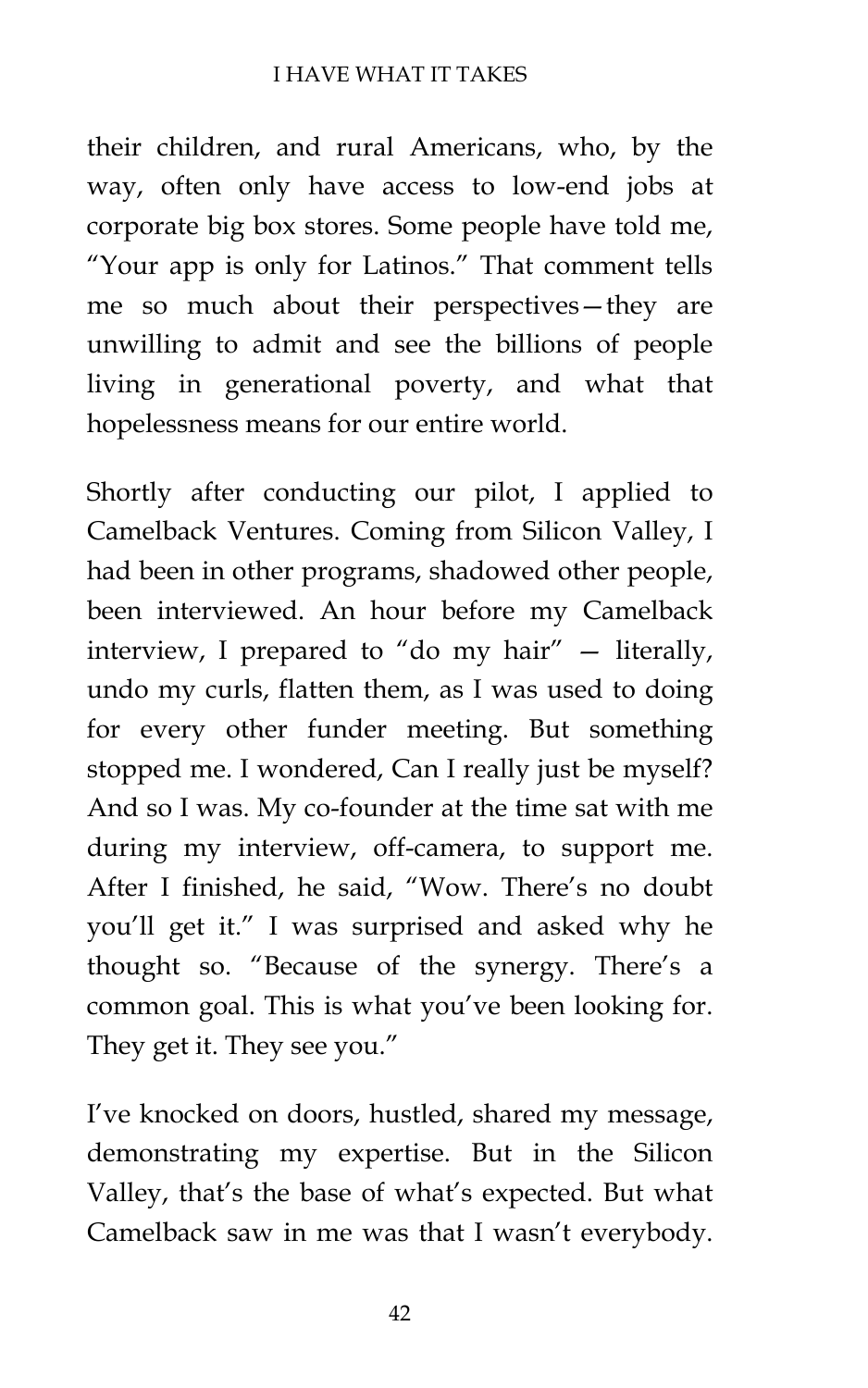They saw the distance I had traveled, what I had had to overcome, way beyond any other individuals in the traditional funding route. When he said, "They see you," I felt for the first time that it was me, all of me, that was valued.

# **Have a Higher Purpose Focused on Something Bigger**

Today, when times get difficult, I think of those who *need* to see me successful—my own people, Mexican Americans. In this nation alone, in the minority population overall, the largest ethnic minority are of Hispanic and Latino descent— 52 million people. Latinos drive that number, and over 60 percent of Latinx immigrants come from Mexico. And the majority of those come from my home-state, Michoacán. This was a result of that state's partnership with the US starting in the 1940s, the Bracero Program—recruitment for agricultural labor.

When I first looked at these numbers. I felt so empowered. I felt this intense responsibility, and that gave me strength. I had the numbers of the people behind me who had been hiding, who have been hidden, those who have been working day in and day out, in poverty. People whose talents have been ignored, because their cheap labor was deemed more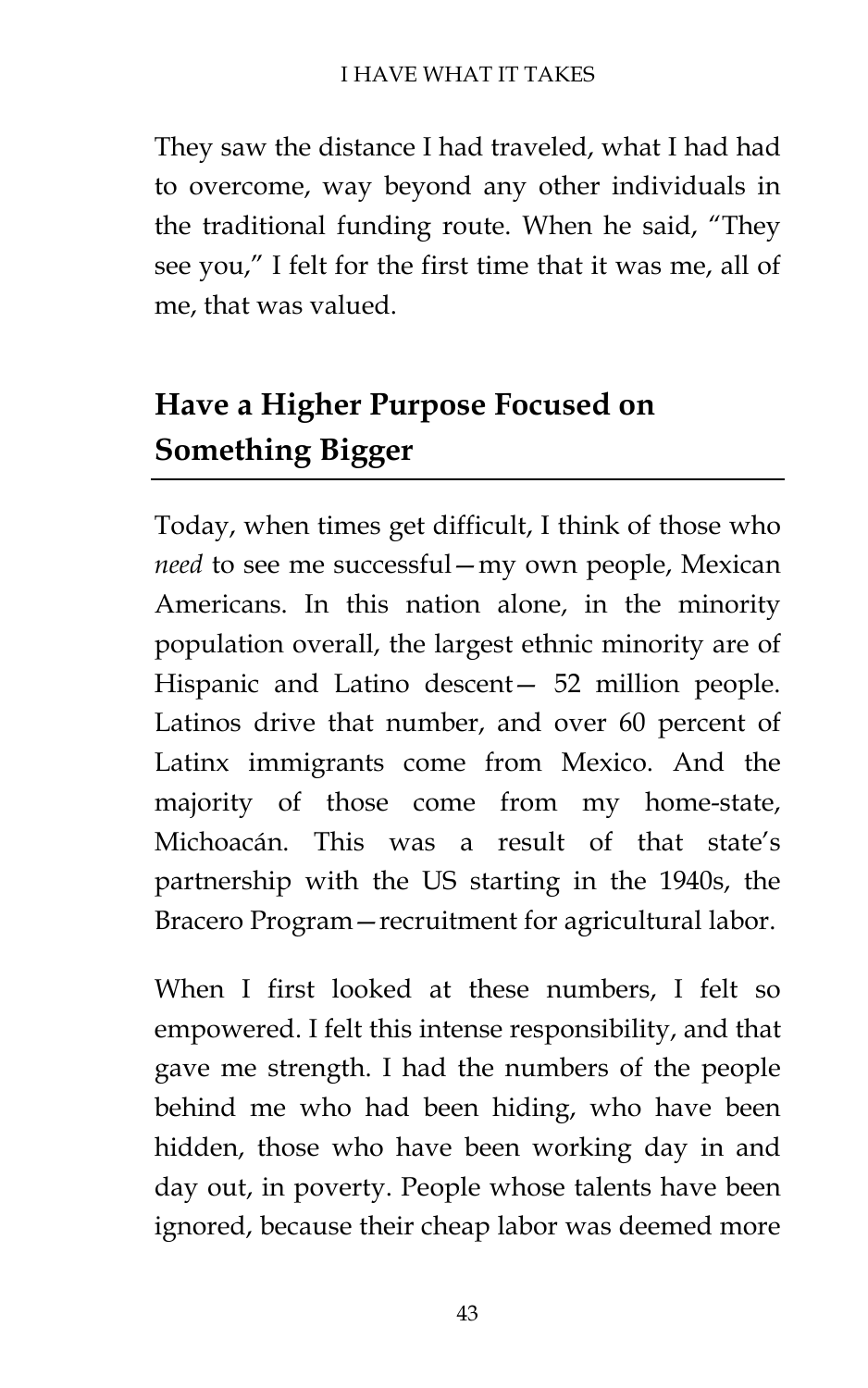#### I HAVE WHAT IT TAKES

valuable. My people have been kept in this cycle in America for over seventy years, with anyone who pushed back threatened, deported, or silenced.

I learned that Mexico is *third in the world* in producing software engineers, though I had never heard of it before. But guess what? Very few are in leadership or entrepreneurial positions. For the most part, they are in a maquiladora role (i.e., subcontractors, working for international development shops, and mostly for other United States companies and often in low level coding work).

And what is my outcome for madeBOS? It's unlocking potential. Regardless of where you're at in your career or in the world, we want to unlock your potential and empower you to grow into the work and life that you want and deserve. I felt empowered again. I realized I could use my power with my organization to not just create a mission-driven product but could implement my passion and identity in my own practices by being intentional about who will continue to build our software. So, I booked tickets and rented an office in Guadalajara, Jalisco, Mexico. I had interviews lined up with local organizations and successfully partnered with two value-aligned entrepreneurs to continue our software development and talent search.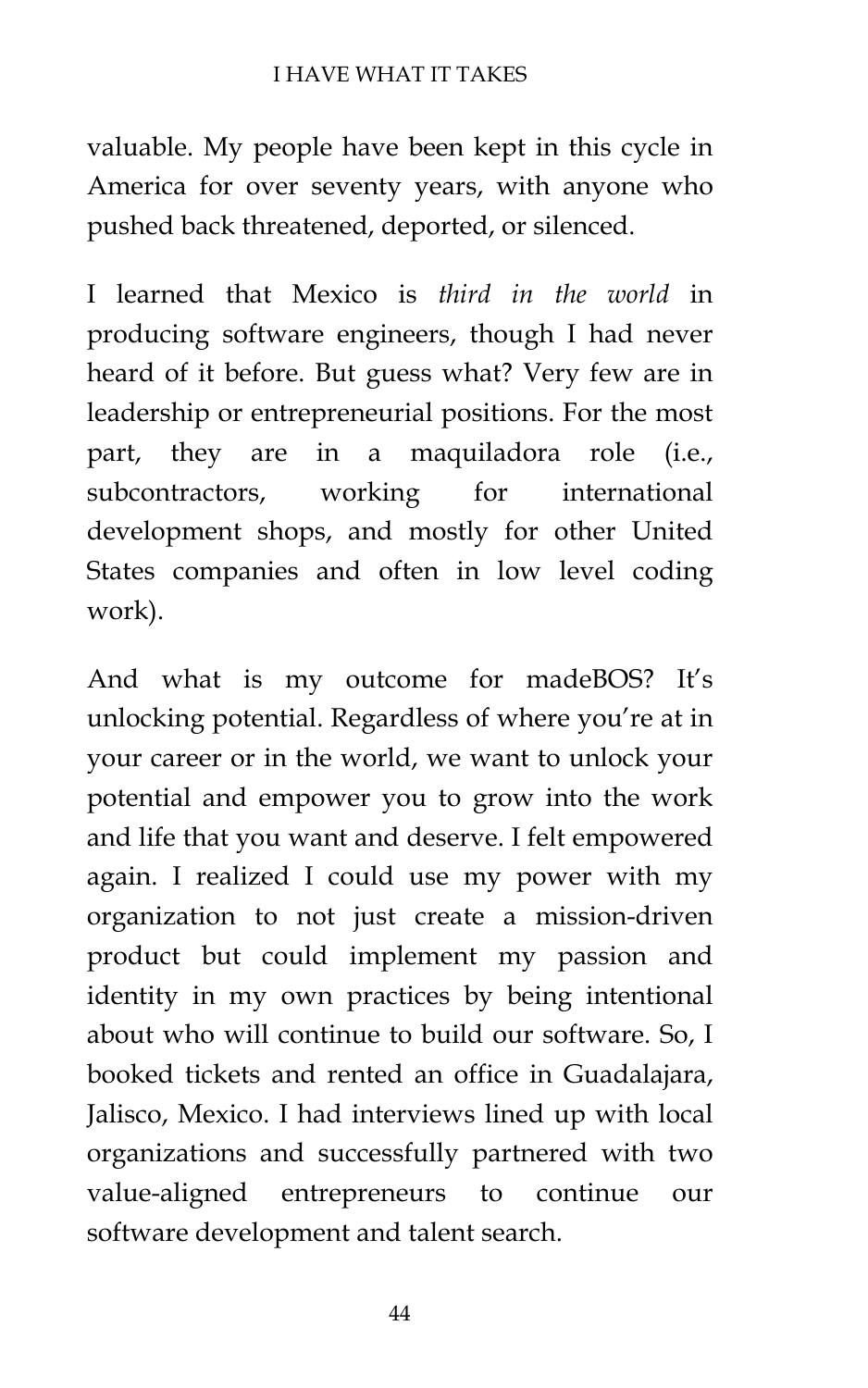I have taken this opportunity very seriously to implement what I have learned in my trajectory in the development of human talent and leadership. Inventing a new methodology with a global potential does not happen every day, so I have bet on myself and on madeBOS. At first, my mom and my sisters didn't understand much of this, but when they saw I left my job, they understood it was serious and even more so when they witnessed the mentors, the team, and the prestigious law firm and bank supporting the company.

Three years ago I didn't have the social capital to create a company, but I have invested all of myself long hours, weekends, savings, and so on—plus my experience managing various teams and billiondollar budgets, implementing, configuring, and integrating more than fifteen technological systems and restructuring processes and changing behaviors to ensure objectivity in the selection of talent. I know my team can, and I know that I can; therefore, we are on the right track, and every day we advance in our plan. There is always an alternative to achieve what everyone in this world has the opportunity to win, and madeBOS is an example of that. He who does not risk does not win. So, the question is, *would you like to buy nopales?*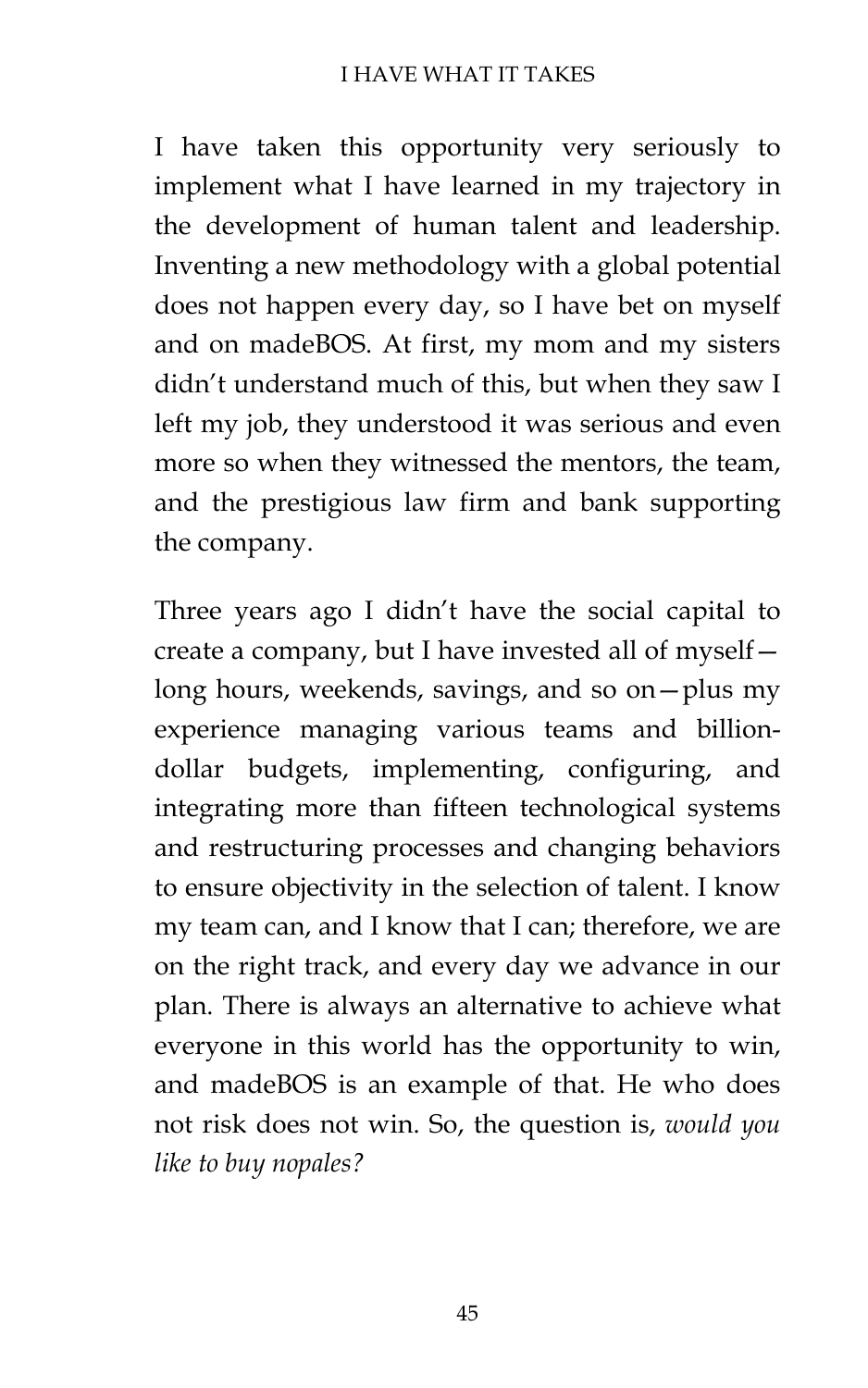Thank you very much for giving me this opportunity to share with you my story "From nopalera to CEO." The hustle continues—we are in this together.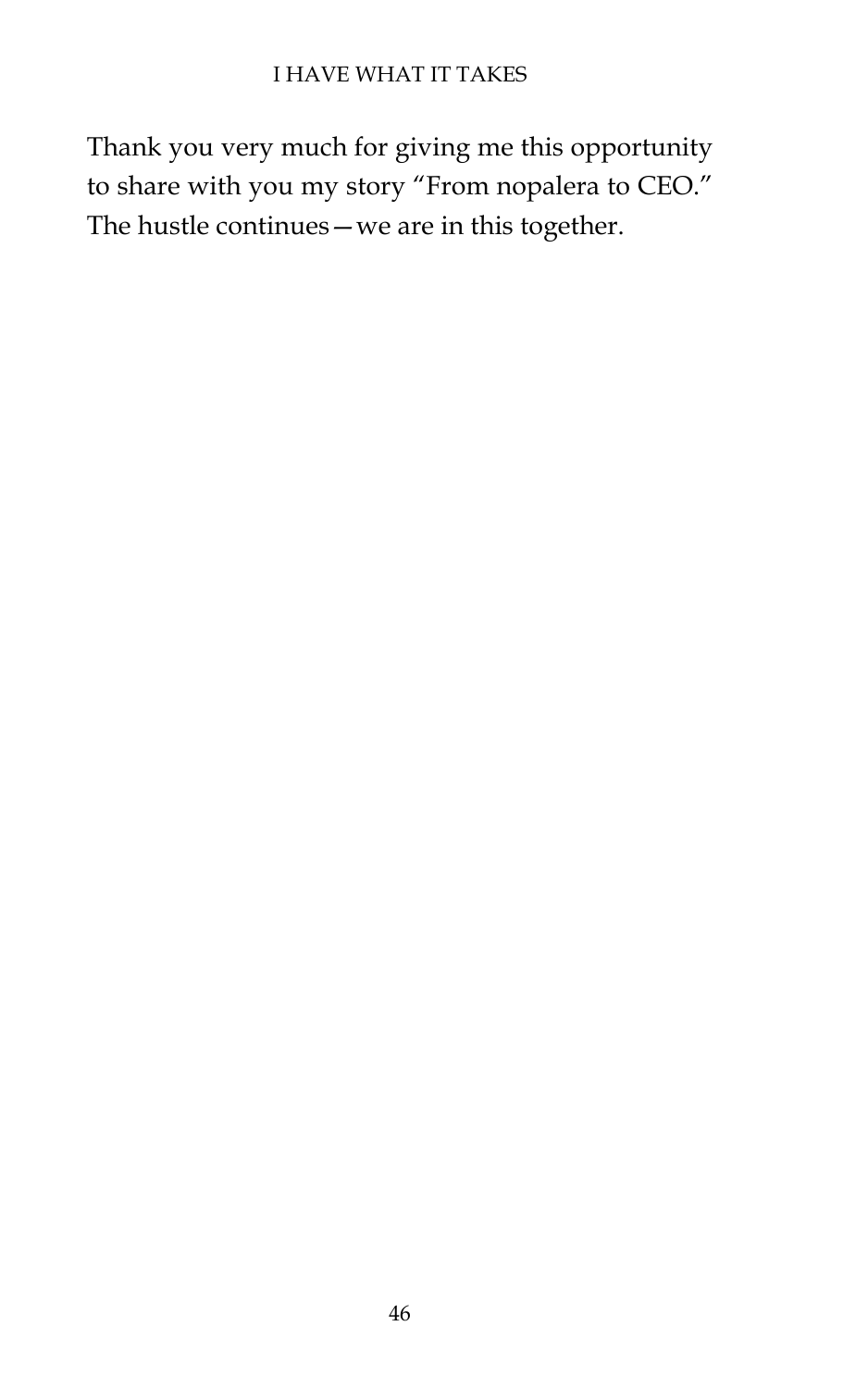# **CHAPTER 2**

$$
\overbrace{\hspace{4.5cm}}^{}
$$

# Estela Lopez

Living Compass Community Wellness Advocate and Entrepreneur

> **Trials are not meant to destroy us, but to equip us for our purpose.**

**S**ometimes we give up at the first setback, without<br>
Sknowing that our struggles are part of the  $\bigcup$  knowing that our struggles are part of the journey that will lead to success. Do not be afraid of failure or adversity because each mistake teaches us a lesson. We should get out of our comfort zone and try as many times as we need to and never give up on our dreams. Often, we will need to change the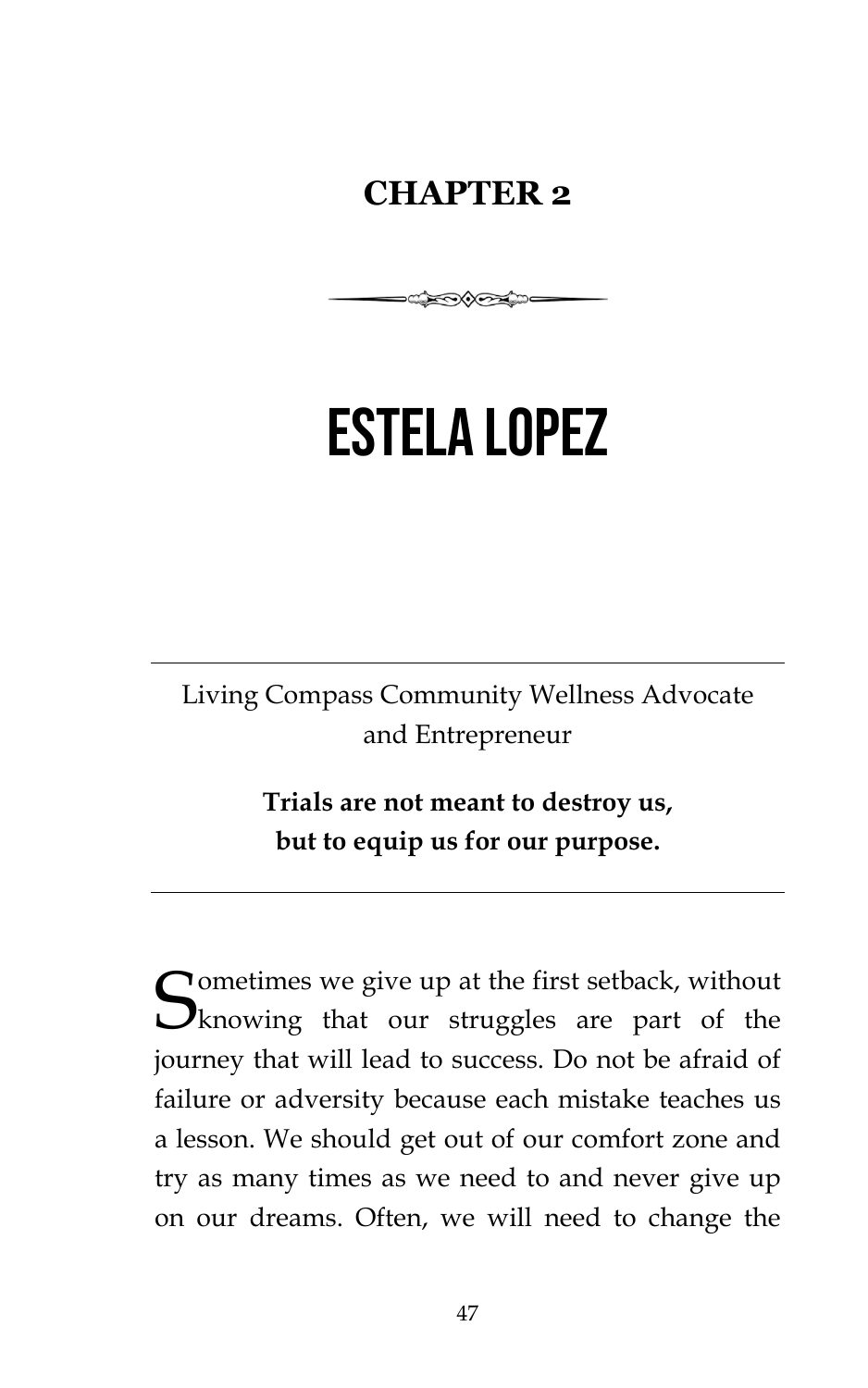#### I HAVE WHAT IT TAKES

plan and be willing to adapt according to the circumstances but never change the goal. Do not worry too much about the naysayers, those who are not failing are not even trying either.

I am originally from Guadalajara, Mexico. The city of Guadalajara is beautiful and well known for mariachi music and Tequila. I never would have thought that one day I was going to leave my country. I come from a big family of five brothers and three sisters. I am number five from the oldest to the youngest. Coming from a large family is not something negative as many believe. I think it is great blessing because you will always have a faithful friend in each of them.

My father immigrated to the US seeking a better quality of life for his family. He would come back home every year in December during the holidays. He did it for fifteen long years. Those were the hardest years for our family. My father's absence caused me pain and sadness. My dad missed too many of our birthday celebrations and the joy of watching his kids grow. My mom had to struggle living as if she was a single mom, trying to raise eight kids by herself. She cried in silence many nights, probably because she was tired and overwhelmed most of the time. That experience of growing up without my father made me mature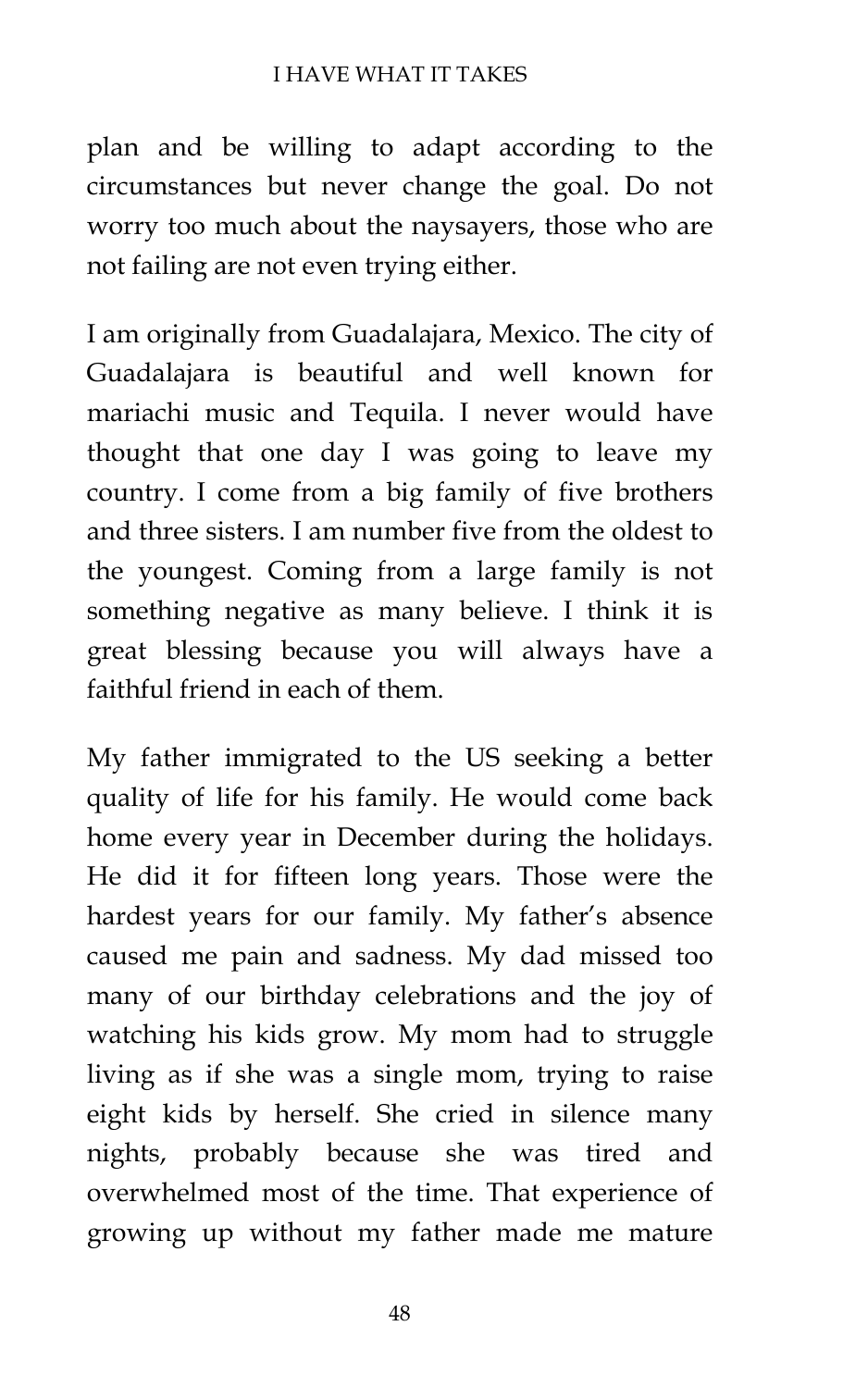### I HAVE WHAT IT TAKES

quickly. It developed my emotional intelligence, pushed me to be very independent, and to work hard for the things I wanted. I genuinely believe that adversity builds character and makes us stronger.

One day, my mom courageously made the decision to reunite us with our dad. I was sixteen years old when we came to this country, undocumented, along with my family. That was the scariest moment of my life, but I did not have any other choice but to be strong. I remember we walked for days without eating or drinking water, and I almost drowned crossing the US border at the Rio Grande. I am a doer and an achiever, and since that near-death experience, I promised myself I was going to learn how to swim—and I did eventually. Resilience is a necessary virtue for times of hardships, and every time we overcome adversities, we gain confidence in ourselves.

Once we settled down in our new home in the Chicago area, my parents registered my younger siblings in school, and I was asked to work to support the family instead of attending school. I worked full time in a cafeteria, and then after coming home, I studied English using a home-study course called "Ingles sin Barreras" (English without Borders); I had always considered myself autodidactic. When there is a will, there is a way; the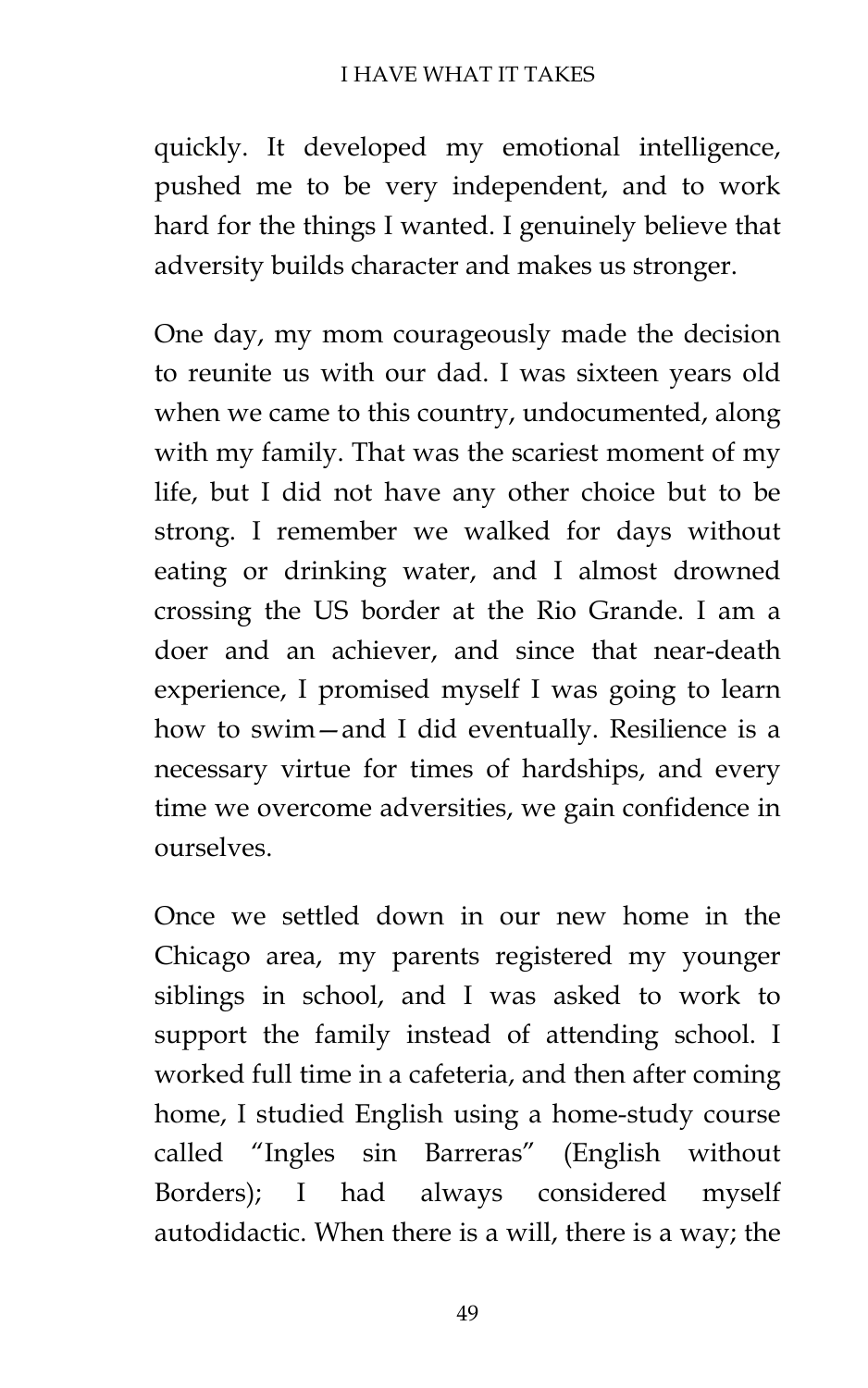rest is just excuses. Ignorance is a choice, especially nowadays that we have full access to information through the internet. Many people use YouTube for entertainment, when one can use it to learn new skills or for personal development.

At first, I did not like the fact that I was not given the opportunity to attend school like my younger siblings. However, the experience of working at a young age taught me to have courage and selfdetermination, to go out there and work it out until I find the opportunities I wanted in life. Even though I was living with my parents, my money had a purpose. Without realizing it, I lived from an envelope-system budget. Since I didn't have access to credit cards or have a bank account, I only used cash. My money was primarily to pay bills, to buy groceries, and to save to buy a used car. Whenever the envelope was empty, then it was time to stop spending. Simple as that! I couldn't do anything else until the next paycheck arrived, because it is not how much money you make but how much you spend. It is easy to get caught up in the spending mode or fall into trends. For example, I never bought brand new cars or replaced my cell phone for the latest version just because everyone else was doing it.

At age nineteen I got pregnant. Knowing things were going to be difficult for me, I decided to take my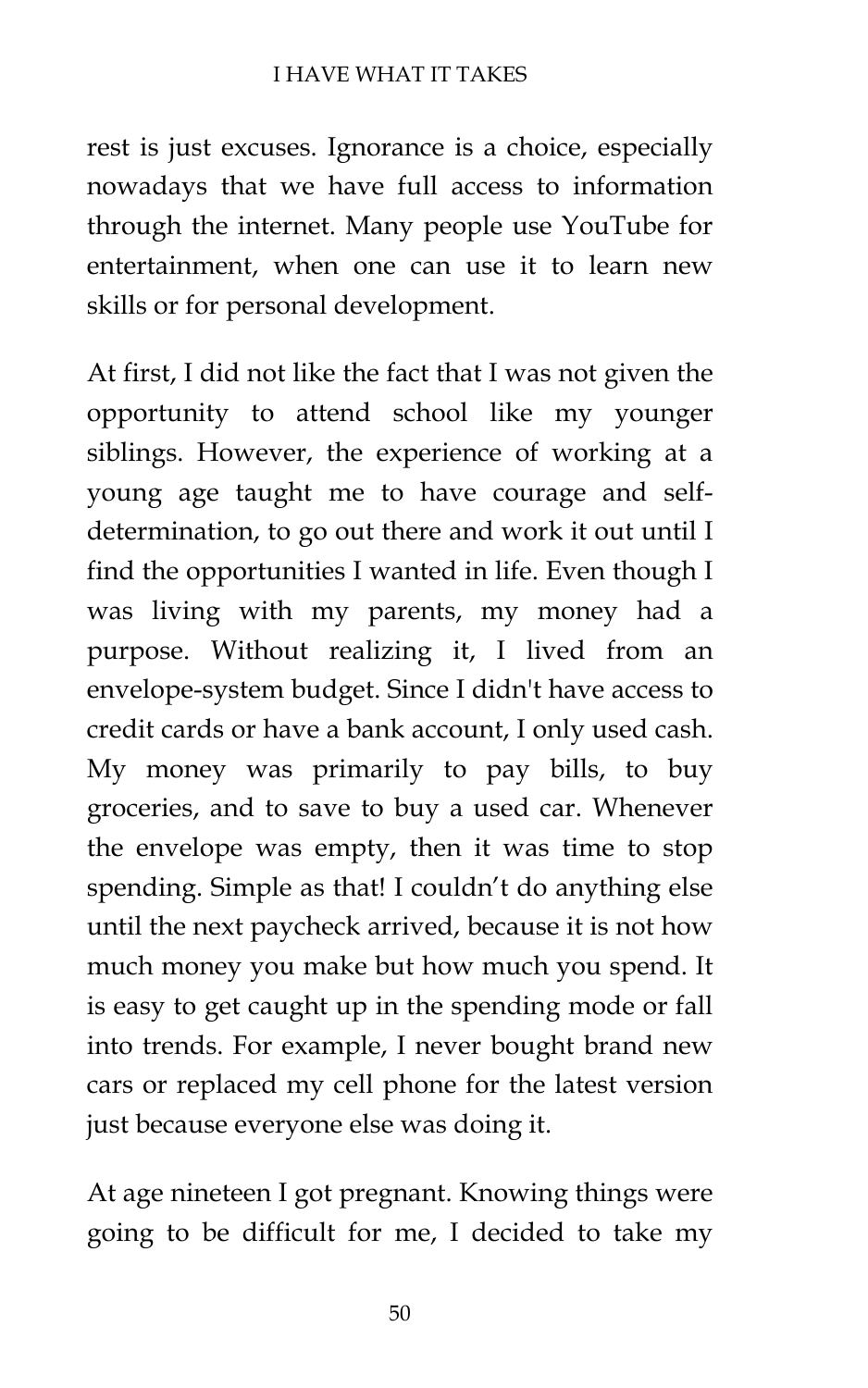GED test. I knew education was very important, not only as personal growth but to open in my life doors of new opportunities. Knowledge is power and is the only one thing nobody can take from you.

After giving birth to my first child, I went to work for a car insurance agency, nine hours a day, six days a week, which was the most stressful job I ever had. Just thinking of my job would give me anxiety from dealing with car claims and angry customers. However, this job experience taught me excellent soft skills like problem-solving, work ethic, and adaptability. Hard skills such a degree or a certificate can get you hired, but lack of soft skills can get you fired.

Although it was not my dream job, I was willing to learn and go the extra mile, always on time and with a positive attitude. Later, I realized this job was overwhelming for my artistic personality. I do not like fixed schedules; I prefer to work in unstructured situations where I can use my creativity and imagination. I knew then that a job with flexible hours would be a better fit for me. That way I could spend more time with my son. I wanted a meaningful job where I could help people feel good about themselves.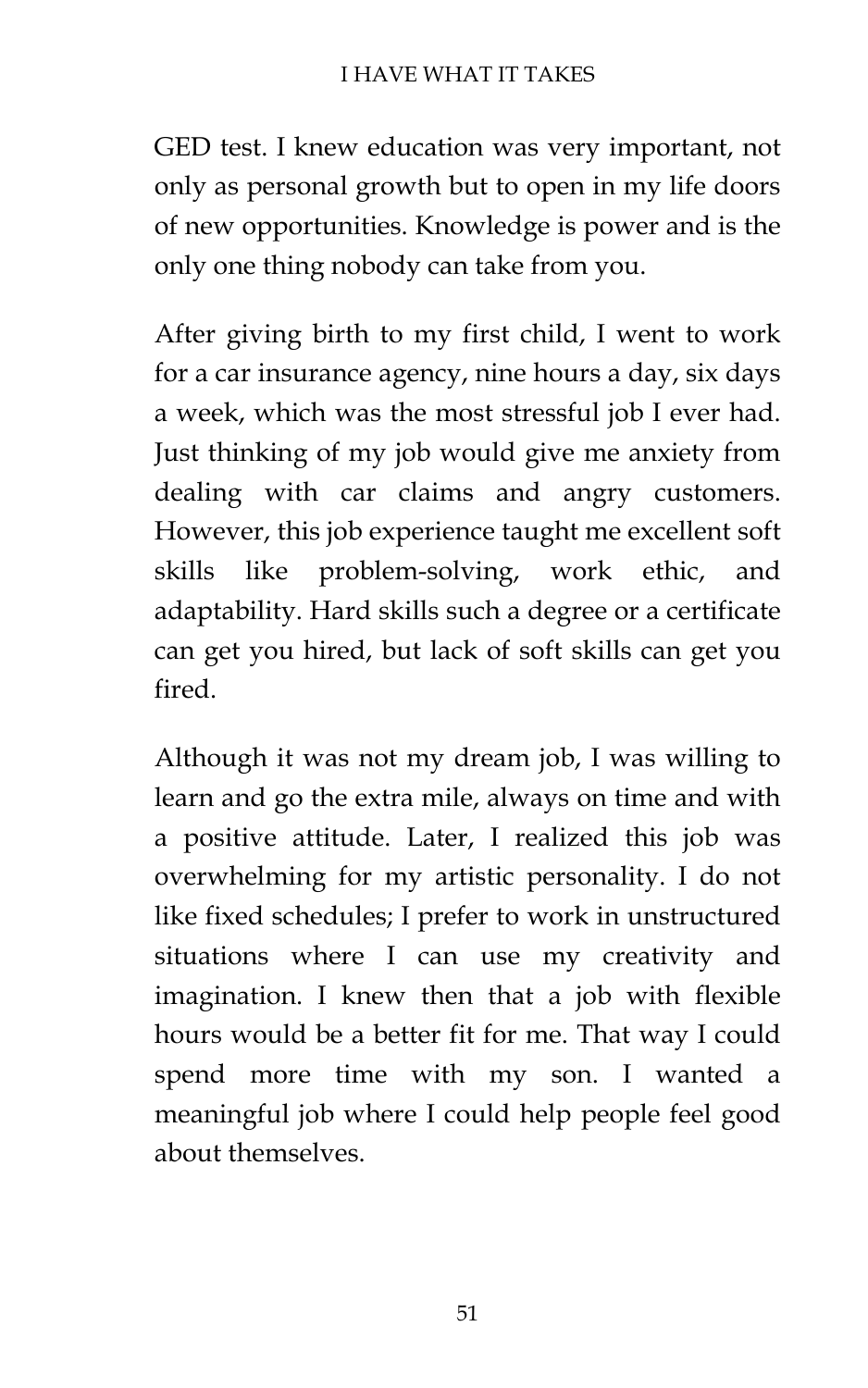In 2002, I finally became a US citizen, which was a great accomplishment for me. Citizenship offered me full rights and benefits but also responsibilities such as exercising my right to vote. My personal story as immigrant and my struggles have brought me to work for the common good as community organizer. I plead with you to become a citizen if you are eligible. Part of growing up as an insightful adult, is to get involved in the decisions that are made locally in your city. Become a person of influence and make your voice heard by voting. Register to vote and vote early. If we don't vote, we don't count.

The same year, I decided to join the beauty industry to get my cosmetology license. That was the most fulfilling job I ever had. I did it for ten years. I loved the transformation process clients went through, from sometimes feeling depressed to gaining confidence and recovering their self-esteem. Having a person sitting on my chair was a very sacred moment for me and an opportunity to influence and encourage them. Without knowing it, I was already doing some type of coaching. Since then, I discovered I have a passion to help people to become the best version of themselves through goal-setting, personal growth, and behavior modification. Once I healed the wounds from my past, I was able to be an instrument for other people. I believe that we are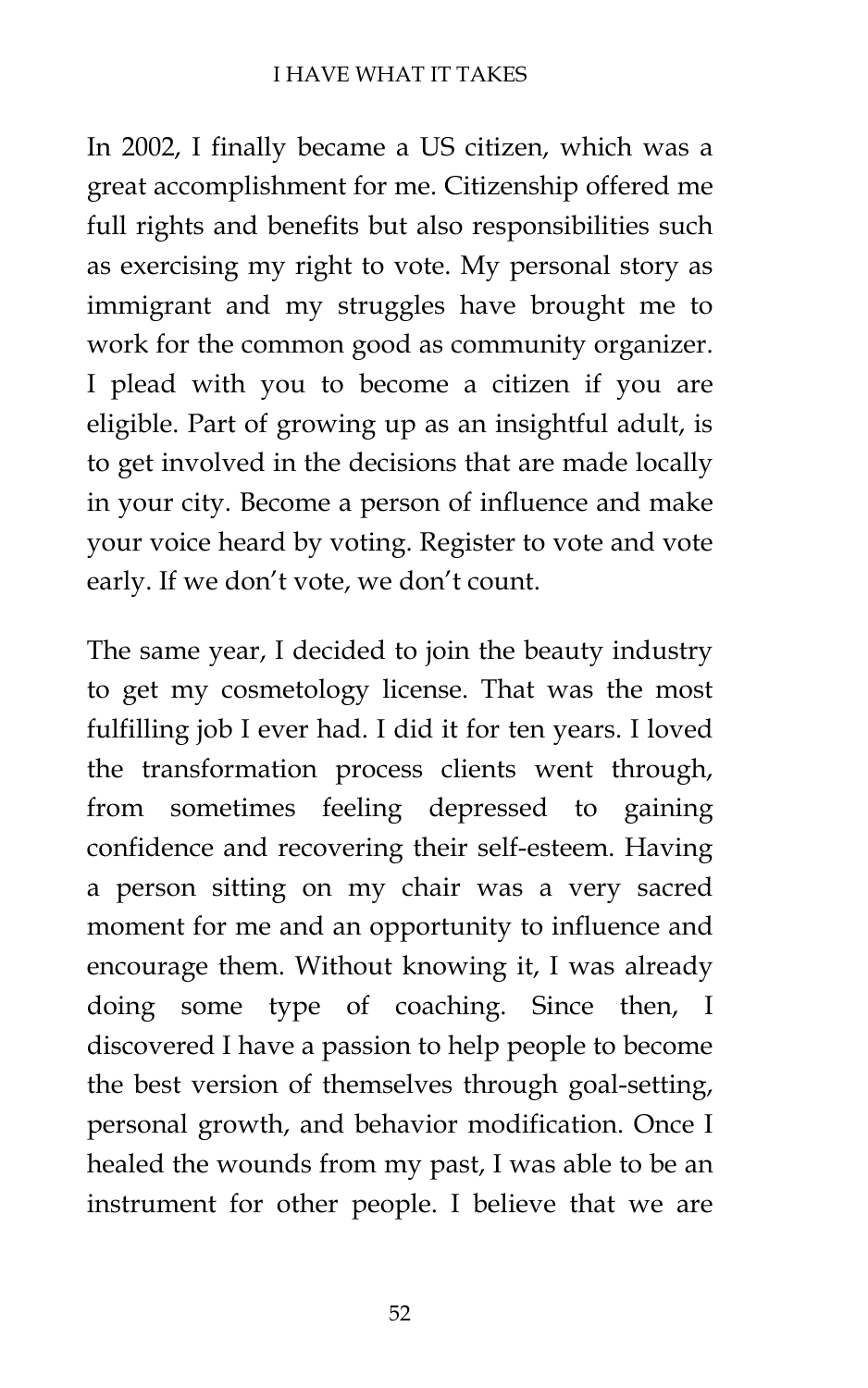healed to heal. Thankfully, my pain and trials had a purpose. I became a healer. My faith has played a huge role in my healing process.

Just when I thought I had it all figured it out, my husband, and I bought our first home, a condominium. Sadly, later we found out that condominiums do not appreciate as much as residential homes. We did not have anyone to give us good advice at the time, and that was our first bad financial decision. Because of that reason, I became a licensed real estate agent. Taking advantage of my leadership skills, I wanted to use the knowledge to help people, offering them honest advice and assist them in their home purchases. However, I entered the business at the wrong time. Because of the Great Recession in 2008, people were not buying houses; instead, they were losing their own homes.

In 2012 we moved to Houston, Texas. I had to reinvent myself one more time. My husband, a priest in the Episcopal church, was called to restart a mission that was about to close its doors. We ministered together, where I put into practice my skills of organization, teamwork, and conflict resolution by leading multiple fundraising events and festivals and creating programs for adults, youth, and children. One of the programs I enjoy the most was teaching Folkloric dance because when I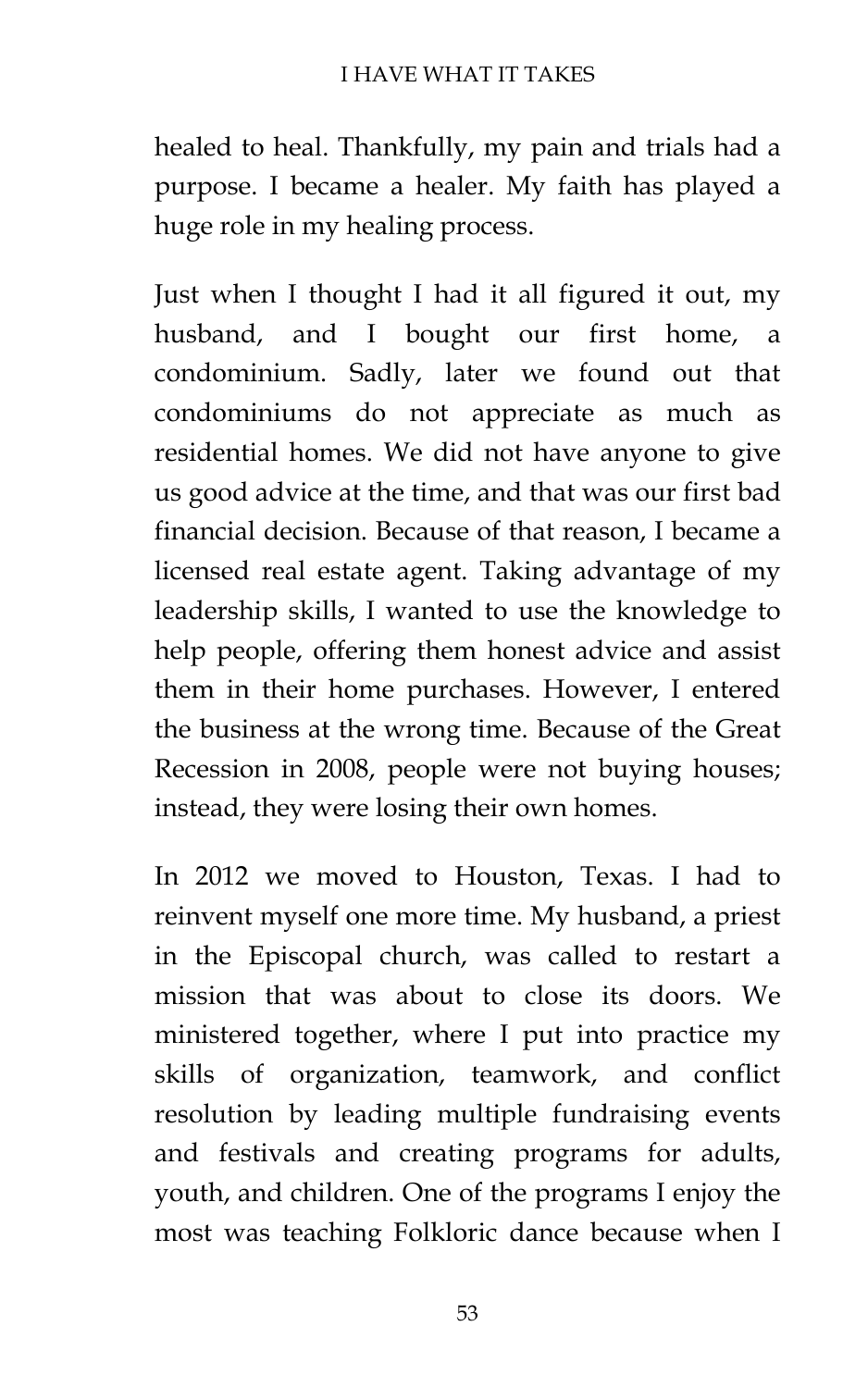dance, I feel so alive. We even offered these classes free for the recreation of the kids and their parents because when we use our gifts and talents to serve the community, it gives us joy and a sense of fulfillment.

I have always dreamed of creating job opportunities for people in my own country. I am convinced of the importance of empowering women by supporting the artisans of Mexico and Latin America. My sisterin-law, and I are proud of our culture and our traditions. Together, we started an online store where we promote the artisans' colorful and unique work with the world in a socially responsible way. At MiTierraArtisanCrafts.com, every purchase has the power to build a sustainable business for our artisans and their families.

Do not let fear stop you from pursuing your dreams. There is nothing "impossible" to achieve, for the word itself says "I'm possible." Embrace your story and the pain that comes with it. Often, our struggles prepare us to live our lives with a purpose.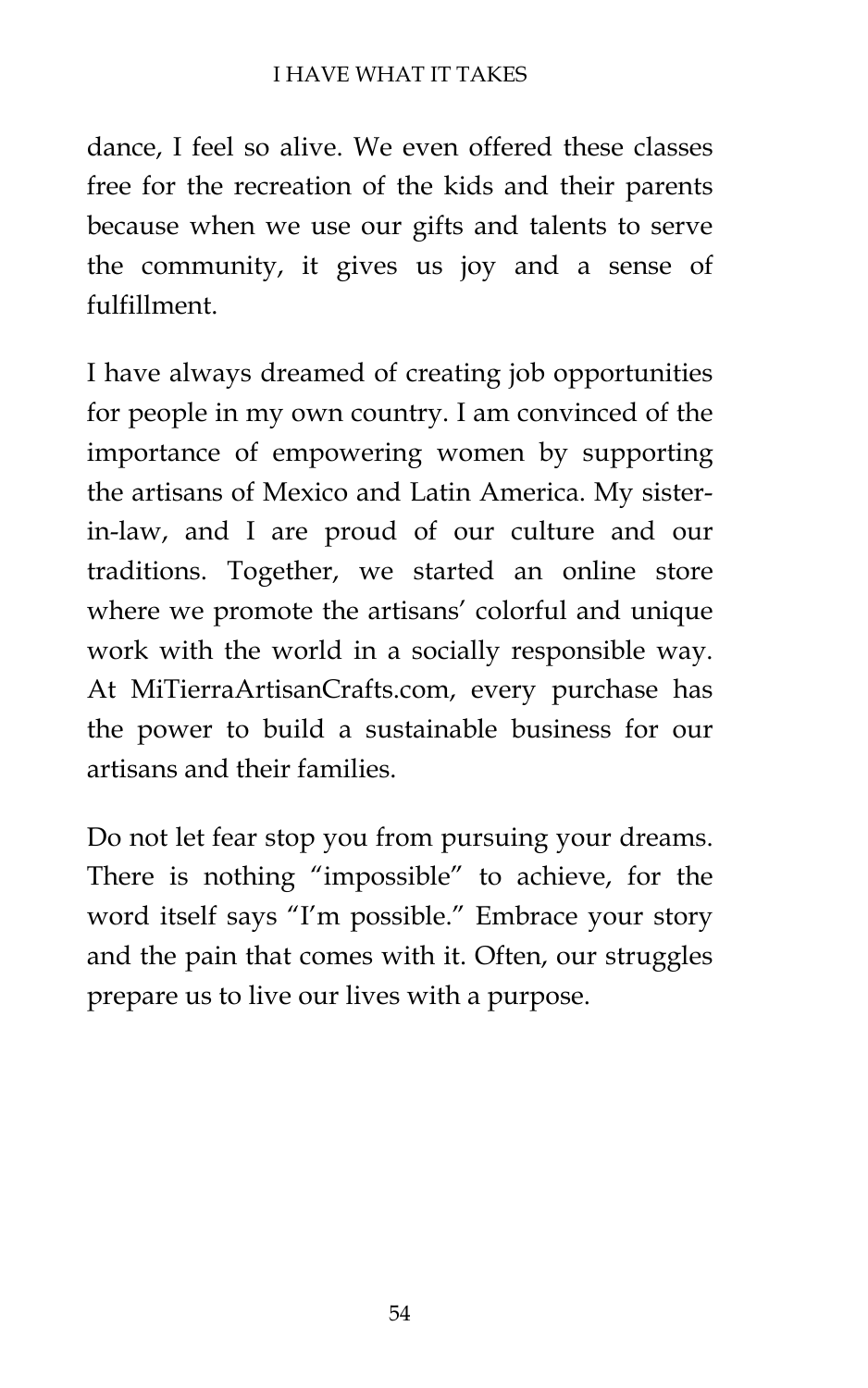# **5 Keys to Success:**

1. Decide what you want.

A student may say, "I don't know what I want." Don't worry too much; life goes by seasons. At this season of your life, choose a career that will suit your personal needs, but also explore ways you can serve others with your career choice. Remember, when we give, we also receive. Don't be afraid of choosing a career. I am thirty-nine years old, yet I recently went back to school to pursue another dream.

2. Associate with successful people.

Life can be hard and overwhelming at times. We need to make sure we are surrounded by people who have similar goals, people who are relentless workers, people who have big dreams, people who are positive and great motivators. Success is a collaborative process; we cannot make it by ourselves. We all need a tribe as well as accountability. Make sure you find the support and the advice from the right tribe. Keep on looking for it until you find the right one.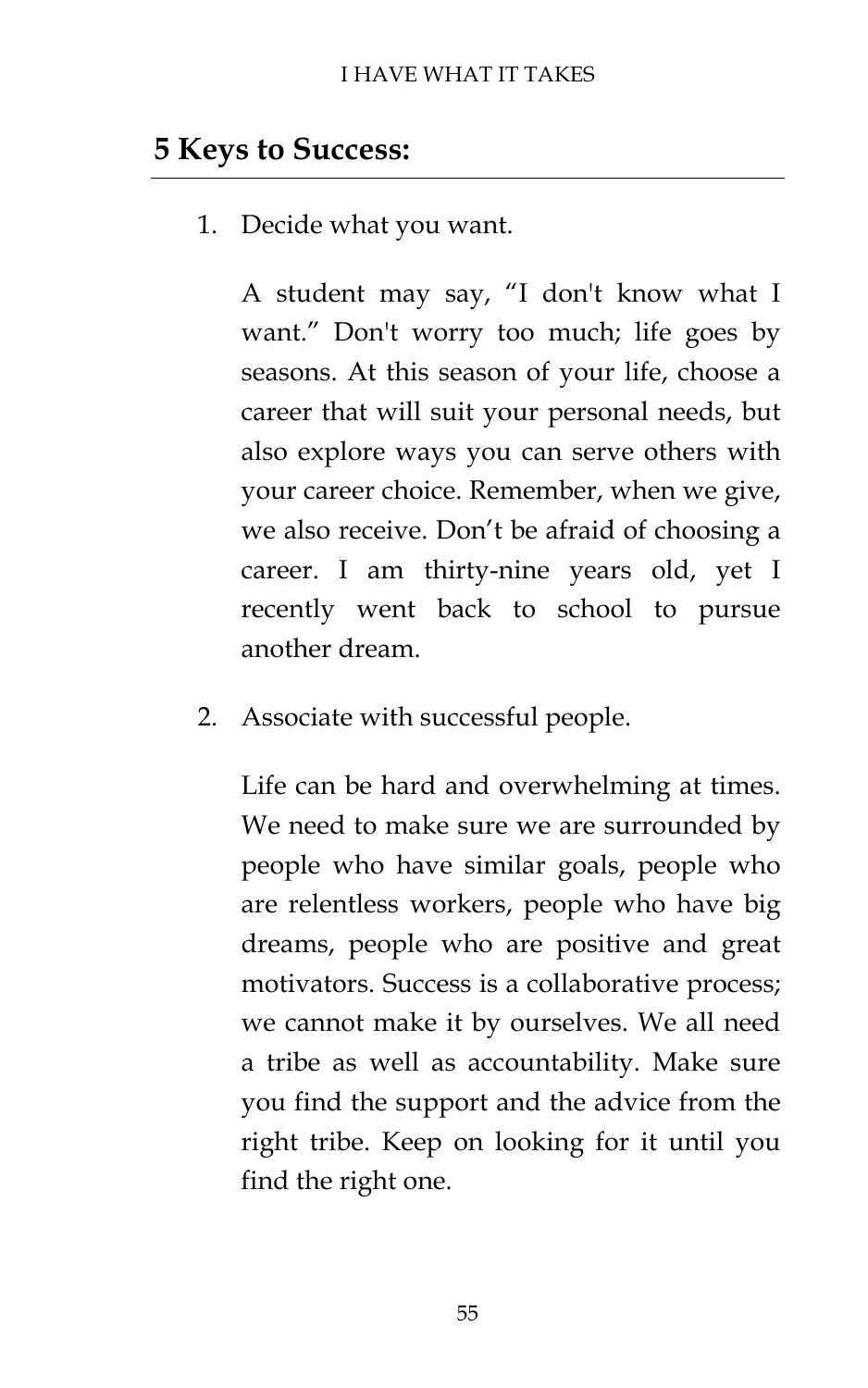3. Plan your work and work your plan.

You must have a strategy to be able to reach your goals. Planning is the first step to success. How you organize your time will determine your results.

- a) Use an agenda, follow it, and update it each day.
- b) Avoid procrastination: don't put it off; do it now! Don't rest until you do.
- c) Develop the habit of having a to-do list. Tackle the most challenging task, and break down big projects into more manageable tasks.
- d) Do not snooze your alarm clock. Something that has worked for me is to start my day with the five-second rule, which is getting out of bed by counting 5- 4-3-2-1. This technique eliminates laziness as well as the doubts and fears that keep you from reaching your goals.
- 4. Do all things with excellence. Do it until you make it a habit. Be the best you can be at home, school, and work. You will be surprised how the Creator, along with the universe, will start conspiring in your favor to help you get promoted, to reach your goals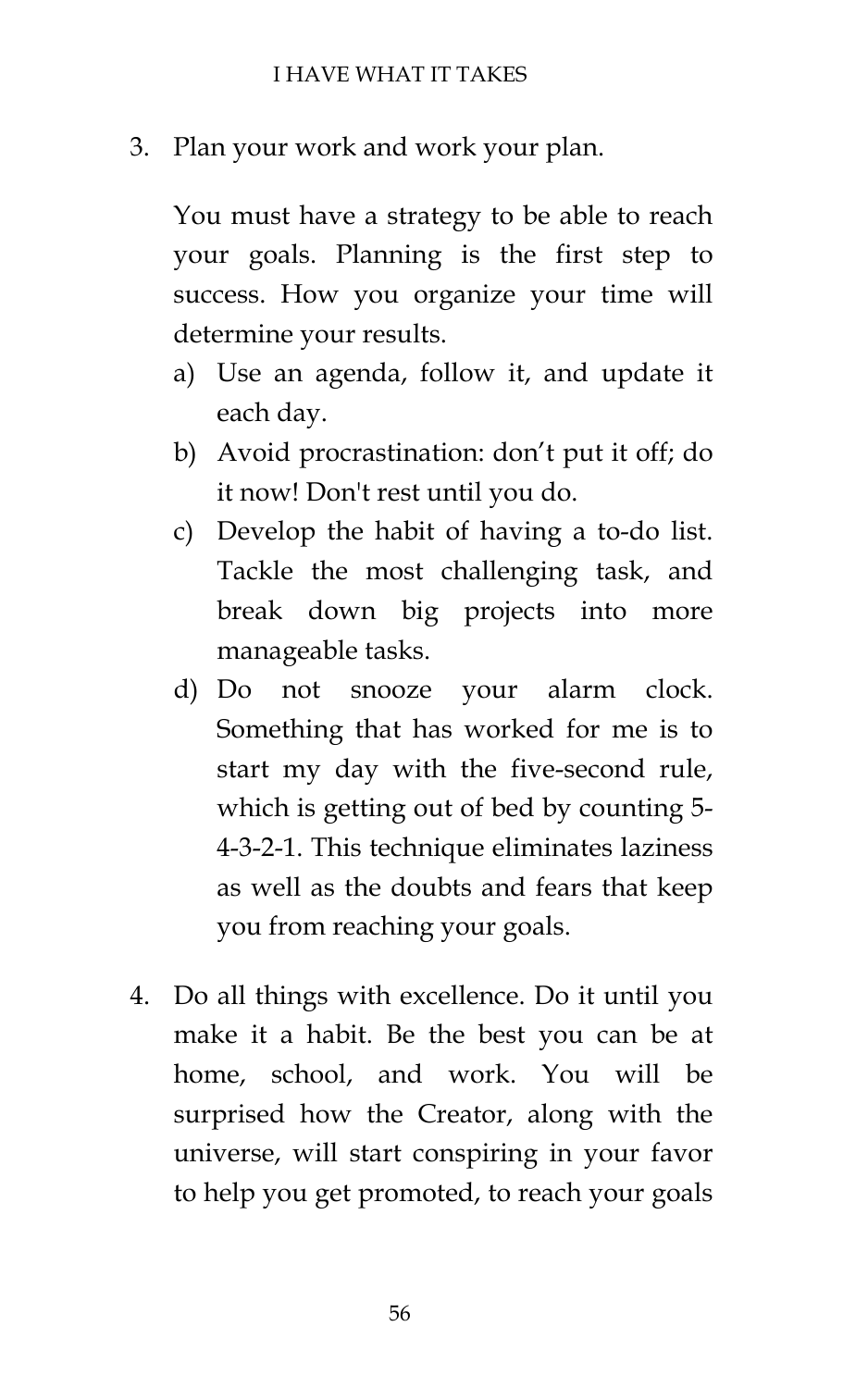### I HAVE WHAT IT TAKES

by putting the right people on your path and opening doors of new opportunities.

5. Choose to be an adaptable person. Change is inevitable and is the only way to grow. Be open to change. Adaptability is essential to be a valuable leader. It makes you a team player. Allow yourself to make mistakes and learn from them.

Be brave and courageous. You have what it takes within you to reach your goals and to be successful. But it is necessary to change your perspective completely to start seeing failure and difficulties as an opportunity to grow to be able to live your life to the fullest potential.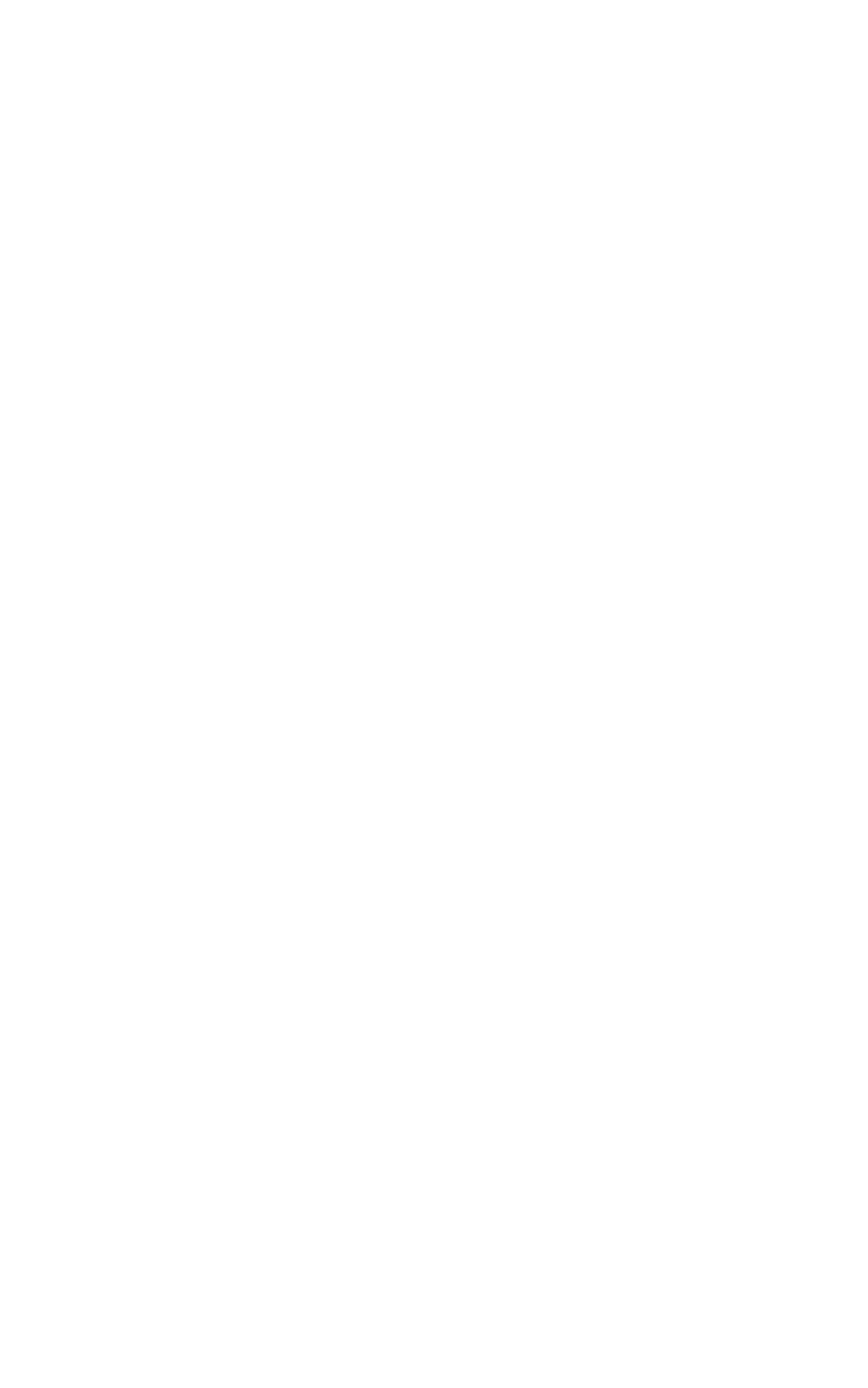# **CHAPTER 3**

$$
\underbrace{\hspace{2.5cm}}_{\text{min}}
$$

# Andrea Guendelman

When I was growing up in Chile, people I met<br>for the first time would ask me about my for the first time would ask me about my grandfather. They would inevitably recite, "*usted lo ve, lo prueba y se lo lleva.*" This phrase – you see it, you try it, you take it – was the slogan that made the department store my grandfather started famous. He succeeded because of this phrase. It captured his novel business model of selling to people form lower income communities, whom the rest of the marketplace ignored. This phrase also explains my own success and credo. I repeat it as a personal and career mantra.

I repeat "you see it, you try it, you take it" because it reminds me of where I came from. Like many entrepreneurs, my success story took inspiration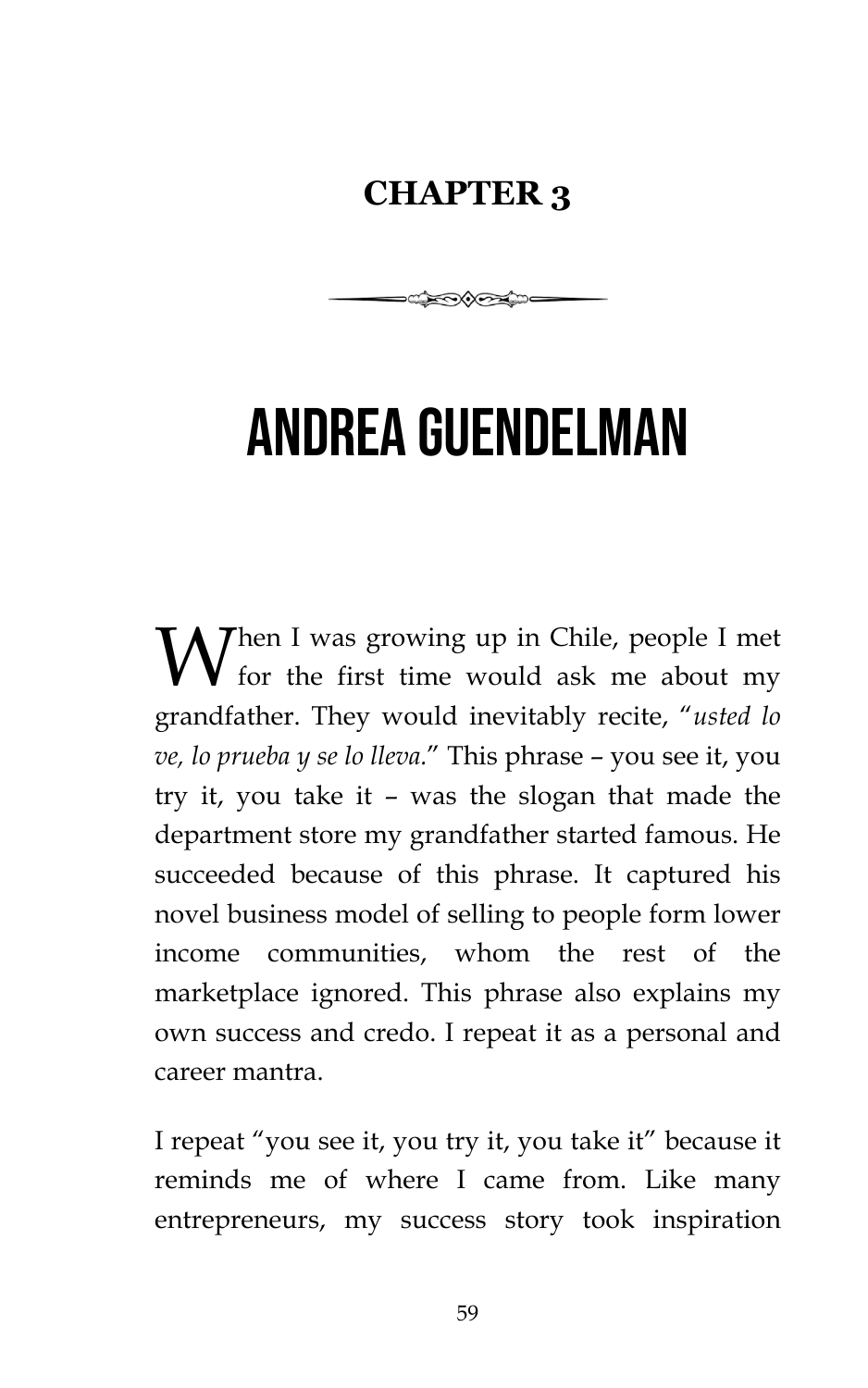from my family. My grandfather came from a town in Odessa, Russia, where Jews were impoverished, denied education and basic rights, and persecuted. The city has a dark history of pogroms. At age 9, my grandfather fled first to Argentina with no father and only a third grade education. He had only the tailor trade that he learned from his father in Odessa. He soon moved to Chile, where he started a tailor shop that later became started to extend credit terms to people at a time that credit cards did not exist. The tailor shop became a department store and ultimately one of the largest in Chile.

I say the mantra, "you see it, you try it, you take it," to remind myself not only of my grandfather. It also reminds me not to overlook marginalized communities. My grandfather saw people in these communities who deserved dignity. It was not only a business opportunity, it was also a calling. I bring this same attitude to Wallbreakers, my startup. My co-founder, Isaac Saldana, and I want to connect university students from underrepresented backgrounds to opportunities in the tech sector. Companies cannot afford to overlook these talented young people.

I also say the mantra -- *usted lo ve, lo prueba y se lo lleva*/you see it, you try it, you take it – because it captures an entrepreneurial spirit. I remind myself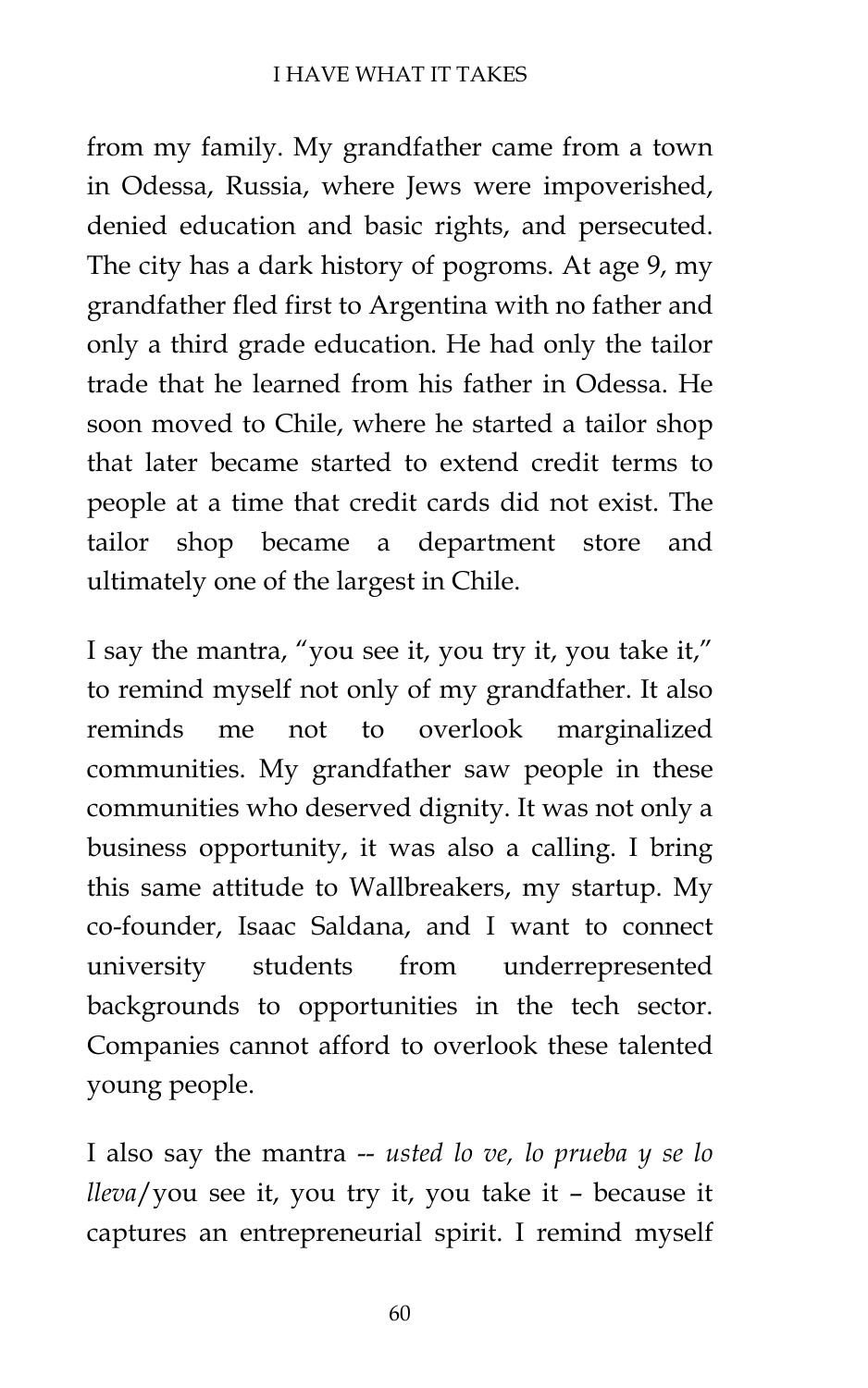that I need to see opportunities, I need to try them, and I need to take them. An entrepreneur must embrace experiments and seize chances. This spirit animates Wallbreakers. It is something we also hope to pass on to the talented students we connect to tech companies. These students also need to embrace risk and ambition.

# **Family Expectations**

I did not embrace this spirit initially. My path to becoming an entrepreneur was long and winding. It is important to embrace your family history but also to escape their expectations. My grandfather expected his children to become professionals. So they did. My father studied engineering in Chile and later received a PhD in seismic engineering from Berkeley, where I was born. However, his father died suddenly, and, as the oldest son, he had to hurry back to Chile to take care of the family business.

My father also wanted me to become a professional because that is what his father wanted for him. The thought of becoming an entrepreneur and starting your own business was never discussed. There was an unspoken expectation that my brother, as the the oldest and as a male, would eventually take over the family business. Although I had dreams of getting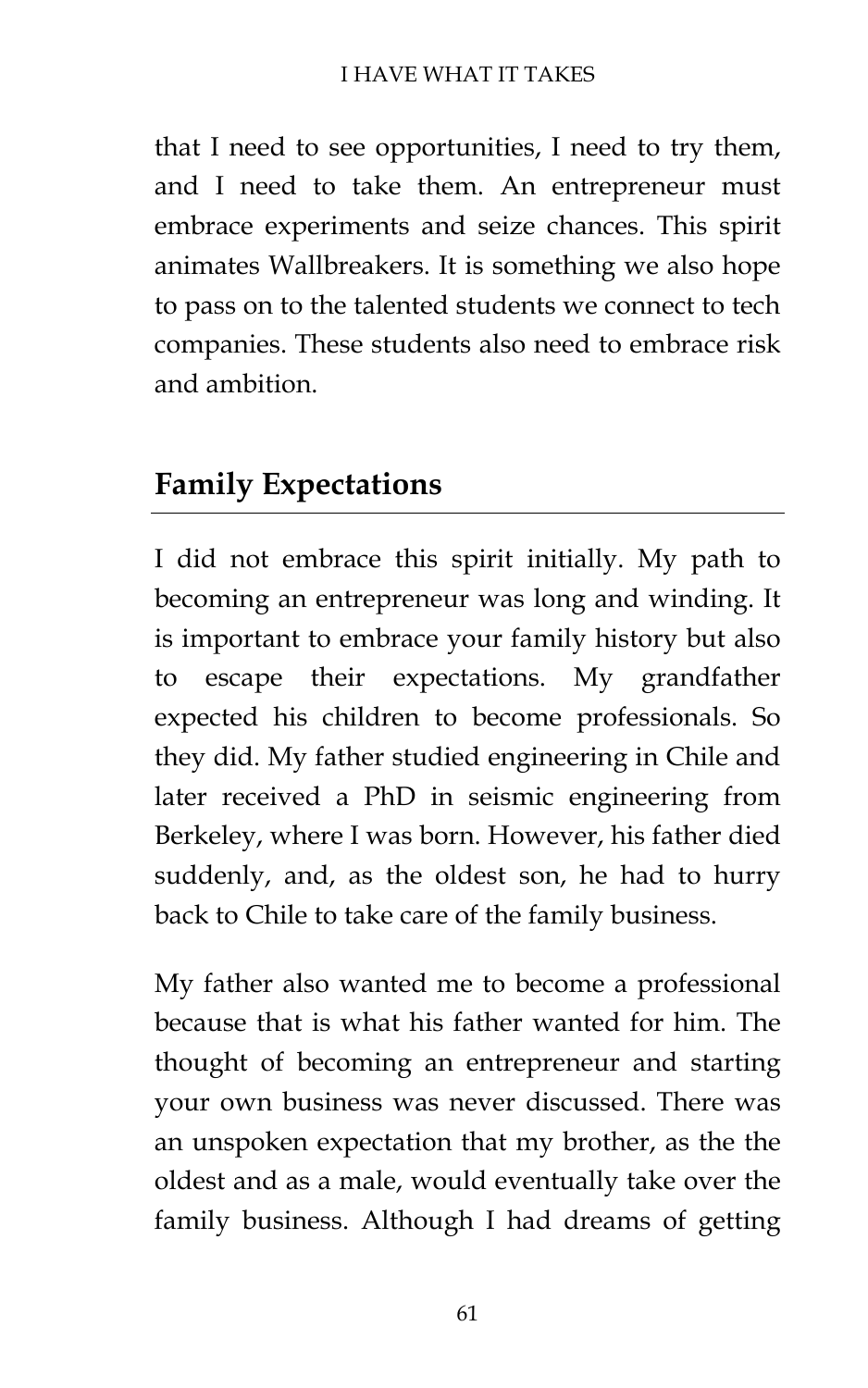### I HAVE WHAT IT TAKES

involved in the family business, I pursued my father's ambition. I thought that if I became a tax lawyer, I could eventually join the business *and* be the professional the family prized.

My father's death and the closing of the business shattered that dream. I still had something to prove though. I pursued and succeeded at his dream of me becoming a professional. I earned a law degree in Chile and then another law degree at Harvard. I practiced as a corporate lawyer at a large international firm, then as a government lawyer. I had "made it."

Even so, I was deeply unsatisfied. I still dreamed of business and of doing something creative. I left the law and started planning large scale conferences and events that dealt with the entrepreneurship and technology communities. My first event was a large music and entrepreneurship festival in Chile, which brought together more than ten thousand attendees, featured Al Gore as a keynote speaker, and raised close to \$1 million. In later events

Eventually, I expanded these events to talk about how the tech and startup communities might include more women and people from underrepresented communities. As I had lived in New Mexico, I started to see more and more of the Latino community,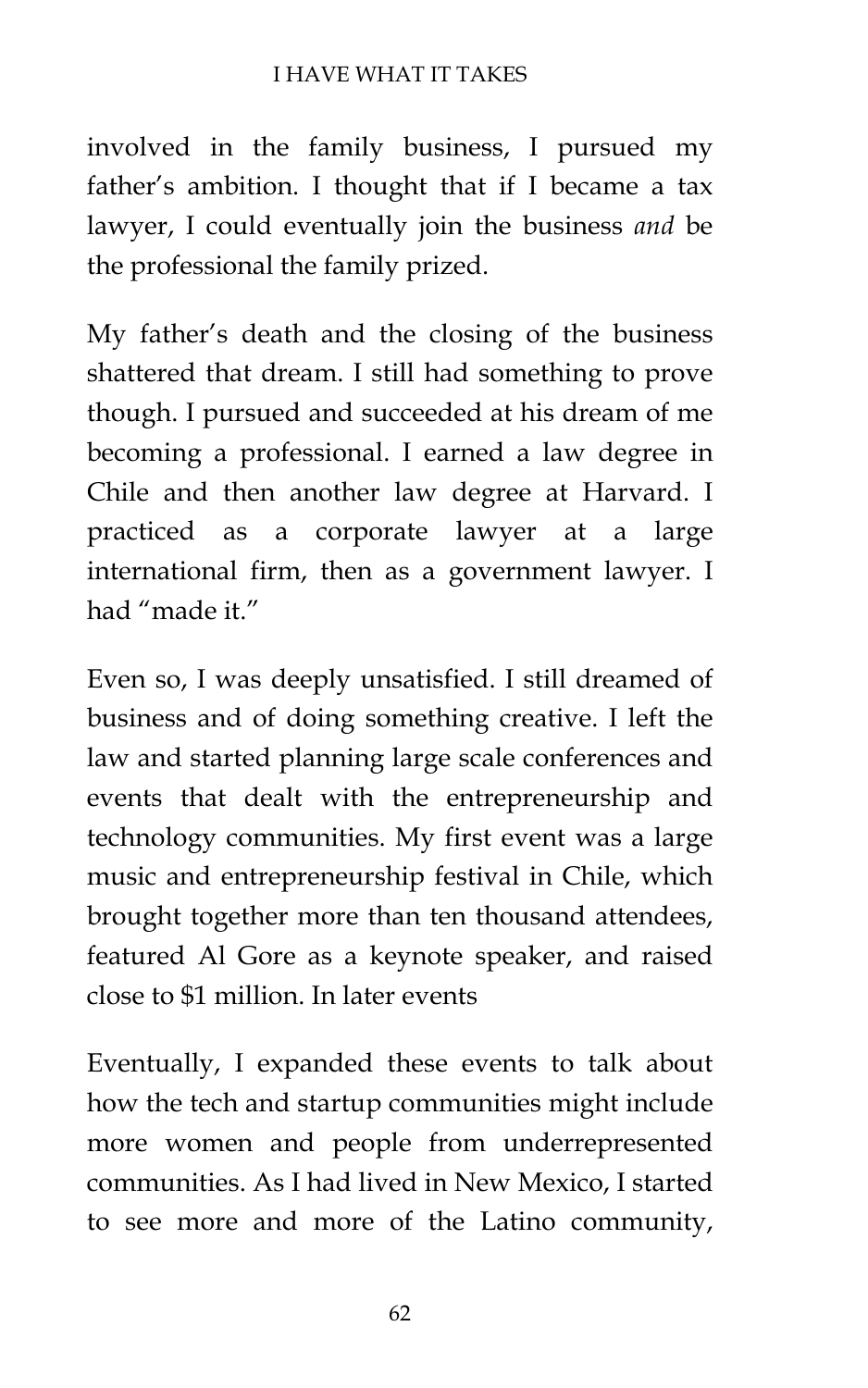realizing that's who I wanted to focus on. I ended up creating a company, just like my grandfather had done, which was very appealing to me.

So I've had a long journey toward becoming an entrepreneur. This journey has been the equivalent of a graduate education. It has taught me that I need to follow a set of principles, which I want to share with you.

# **Principles**

Starting a company has been a cross between a multi-year roller coaster and pursuing graduate degrees in business and psychology at the same time. I've received both thrills and lasting lessons thanks to Wallbreakers.com, a platform that finds, trains, and refers entry-level, underrepresented software engineers from universities across the country (computer science majors) to tech companies, and prior to that, BeVisible.soy, a social media platform that connects LatinX professionals to companies hungry for diverse talent. As an entrepreneur, I have seen amazing growth and suffered near-death experiences. Although the roller-coaster ride continues, I'm working to make sure it is the business that experiences the twists and turns, not my psyche. Accordingly, here are ten lessons I've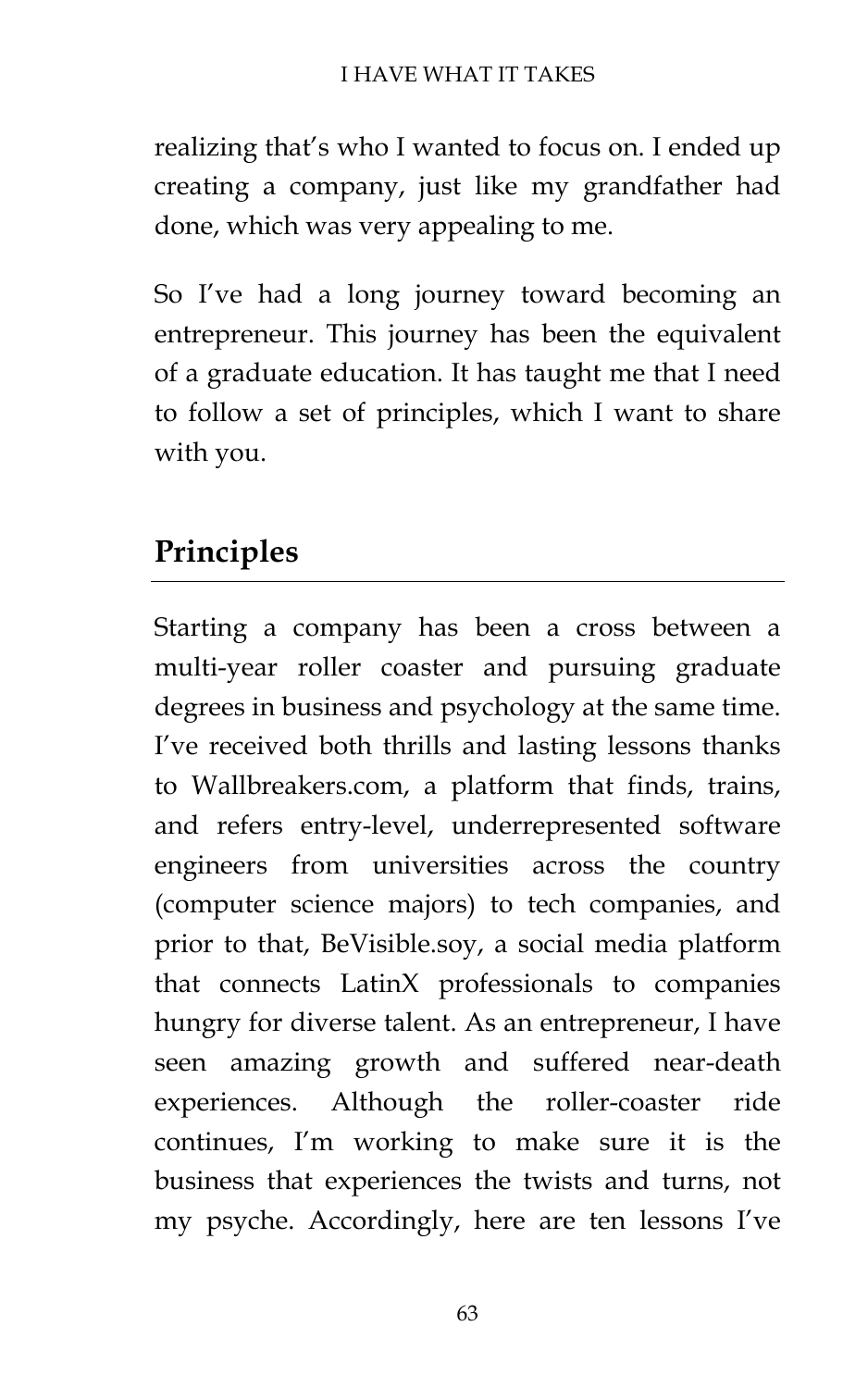distilled for myself to make my entrepreneurial journey less of a carnival ride and more of a solid education.

## *1. Relationship "Fit" Is Crucial*

Whether it is hiring employees, locating investors, or finding partners, personal fit matters just as much as a gold-plated resume or dollars and cents. In fact, neither a potential partner with a stellar curriculum vitae or an investor willing to contribute a lot of capital are worth doing a deal with if the relationship is not right. A relationship needs to be built on mutual respect, open lines of communication, and clear accountability. All three items are necessary and reinforce one another. Doing great in two of these areas cannot compensate for problems in the third. Indeed, respect needs to be the foundation on which the house is built.

Culture may make all the difference in determining whether a solid business relationship can grow. Culture may have little to do with a person's ethnic or religious background. Indeed, I've seen potential partners with similar upbringings who have vastly different working styles and built divergent business cultures around them. Some people prefer an environment with mano a mano competition within a team. For others, like me, a team of rivals can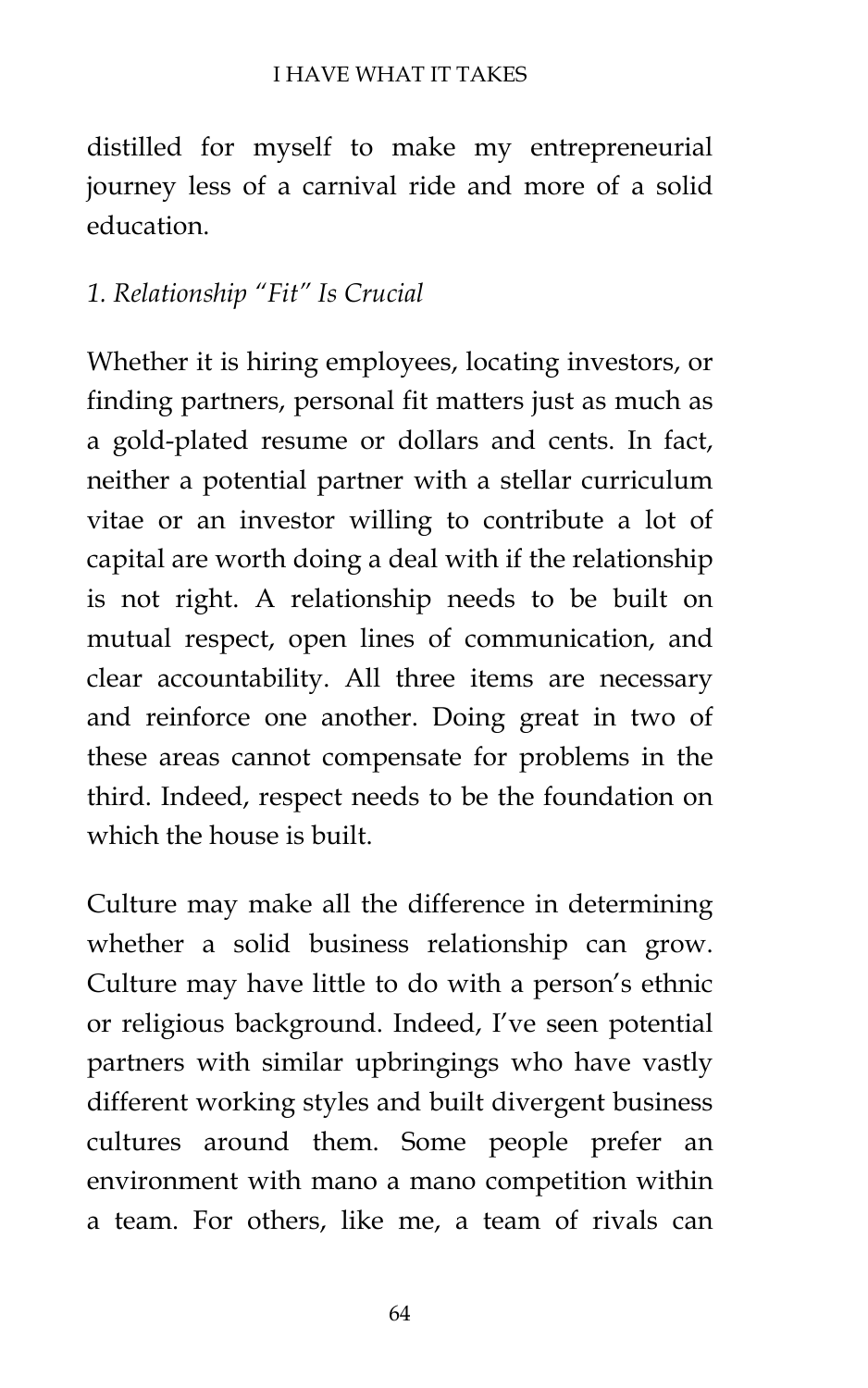quickly devolve into Hunger Games. I find I work best in a more low-key culture that focuses on collaborative problem solving instead of interpersonal competition. I imagine many women are in the same position.

## *2. Delegation: Agreement and Not Just Expectations*

Determining what tasks to delegate and to whom is one of the hardest challenges I have faced as an entrepreneur. In the beginning, when the team is small (just a handful or even one person), everyone may do everything. But as the team grows, this approach no longer works. It has been difficult to let go of duties, but I've learned I cannot do everything, and I must leverage the talents of others.

In delegating responsibility, it is important to return to three fundamentals of a good business relationship: mutual respect, open communication, and clear accountability. Each member of a team needs to take ownership. I've learned an important lesson from Steve Chandler about the distinction between expectations and agreement. I've found it is important to have high expectations of a team member (and myself), but that is not enough. These expectations need to be communicated and agreed to. Ideally, they are formed collaboratively rather than set by edict. Agreement, not just expectations, is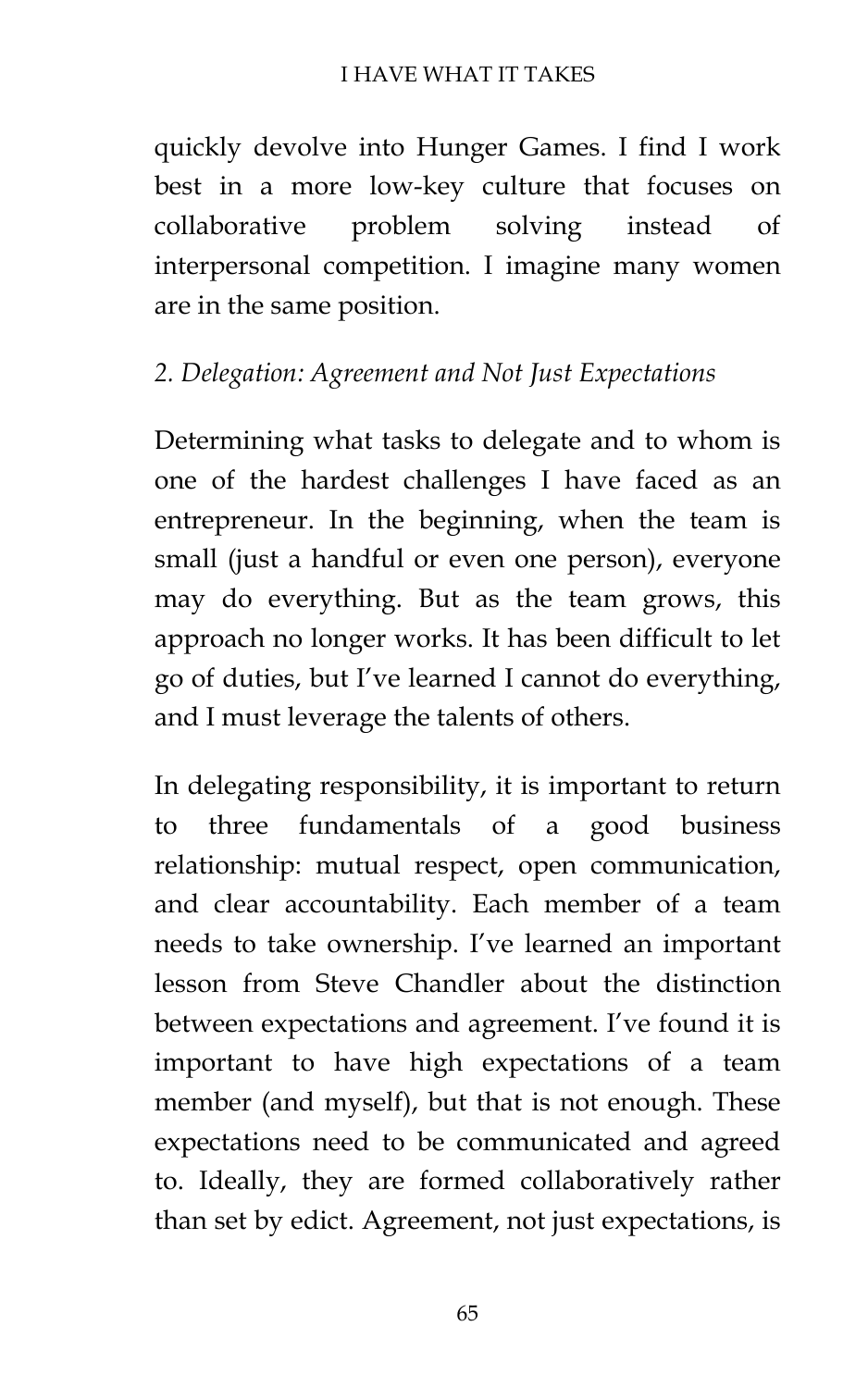vital to avoid disappointment and focus the team relentlessly on problems.

## *3. Self-Reliance*

Some things, however, cannot be delegated. One of the hardest lessons I've learned is that decisions on certain things cannot be delegated even to key investors without a founder surrendering her role and becoming an employee. Ultimate ownership of business model and financial decisions needs to rest with the first owner of the company—me. An entrepreneur cannot pick and choose which parts of the business to focus on based on where her or his passions lie. Everything needs to work. Starting a business will quickly expose an entrepreneur's weaknesses. That means avoiding the thorniest problems and parts of a business can be a recipe for disaster. When a core part of the business needs attention, an entrepreneur needs to roll up her sleeves and get to work—learning new skills if need be.

## *4. Back to Basics: Clients First*

Solving the problems and putting out the daily brushfires of a business can drive an entrepreneur to distraction. It has been important for me to keep my North Star: what serves clients. What will help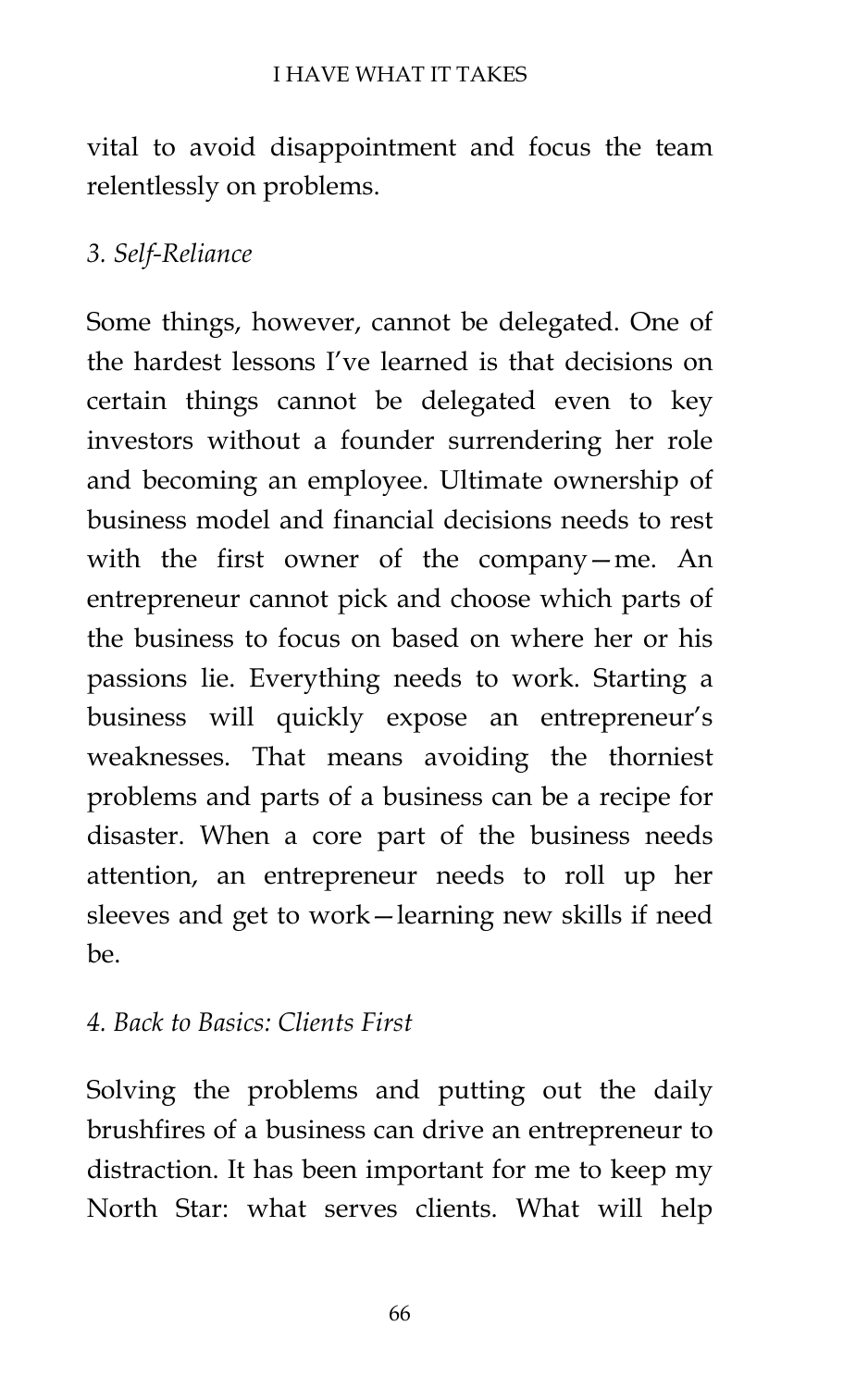BeVisible's thousands of LatinX members connect with career and educational opportunities and each other? What will help companies find diverse talent and transform their workplaces and the American workforce? This is not only important for my business, it is important for me as a person. Finding answers to these questions was what drove me to the irrational act of starting a business. Focusing on these questions also keeps me grounded—mentally and spiritually. Deepak Chopra, not usually thought of as a business consultant, put it this way.

## *5. Boundless and Boundaries*

BeVisible's overarching mission isn't the only thing I need to keep me grounded. People who meet me often remark on my contagious energy. But that energy is not boundless. I've found I need to put some boundaries on my energy—to put one foot in front of another—to keep BeVisible's growth on track. Again, what works for the business is also good for the soul. I've learned I need to work hard each day but respect my personal time: my time for family and friends and my time for me. I need to recharge every day or BeVisible suffers as a business, and I suffer as the person at its core. I have learned I need to keep seeking joy and practice gratitude.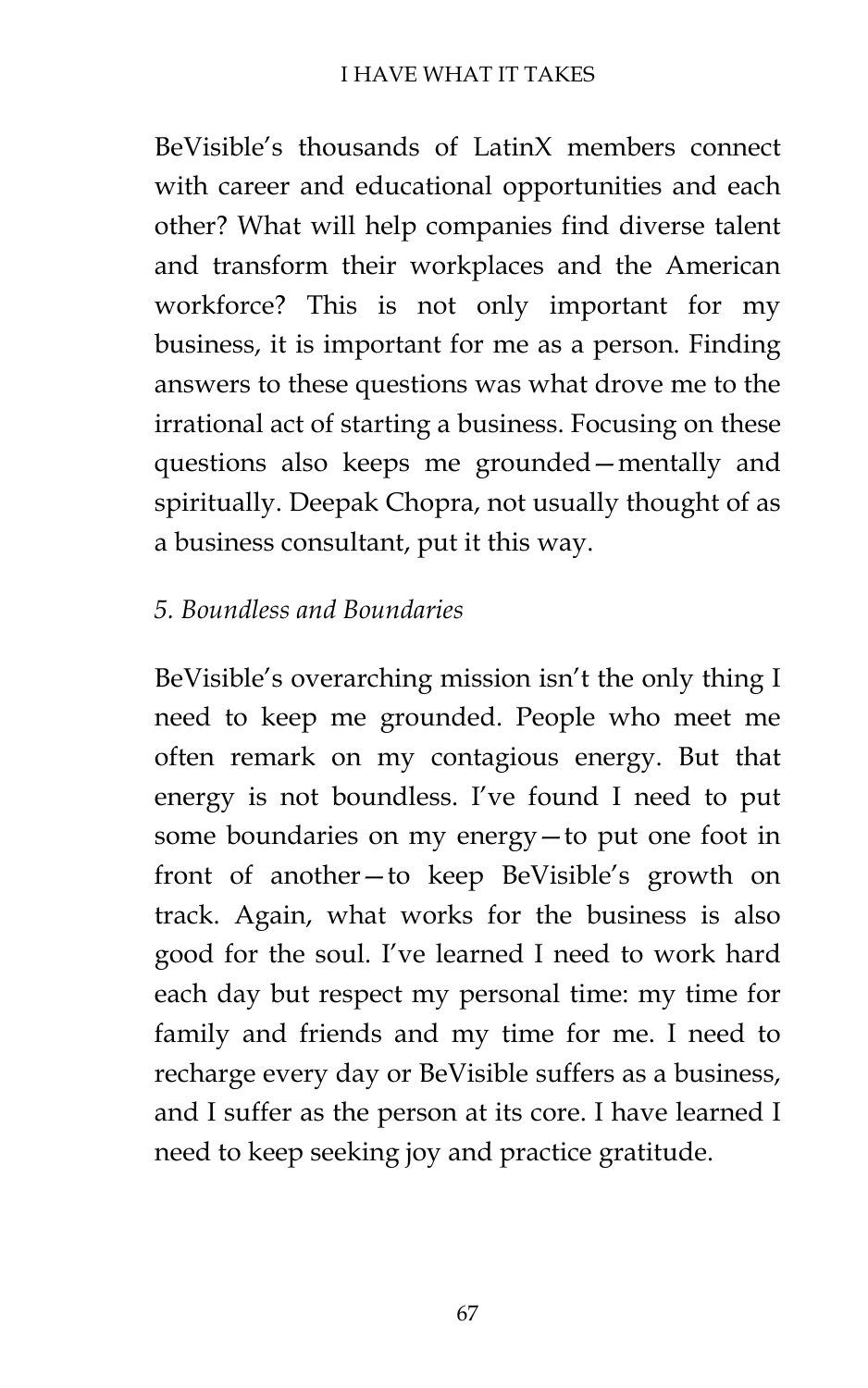## *6. Combating Disbelief*

Even more than career setbacks, the times I've found myself most dispirited is when I've encountered the quiet corrosiveness of that feeling the people around me don't believe in me. Lack of belief feels worse than conflict or an insult. There isn't a quick visceral way to respond. When you are emotionally punched, you can punch back. When others don't have confidence in you, there isn't an easy comeback.

I don't think I'm alone. Women and minorities face this situation again and again in the workplace. And our identities leave us with a truly horrible set of alternatives: Is it us, or is it our gender, our race, our orientation, or something else?

But there is good news. No matter who you are there are lots of things you can do to make sure that a lack of confidence from others doesn't affect your own self-confidence. I've learned several life hacks that have helped me:

a) Surround yourself. To persevere when others lack faith in you, the essential step is to change the people who surround you. To change the plot and mood, you may need to change the cast of the play. Surround yourself with your people—not just people who love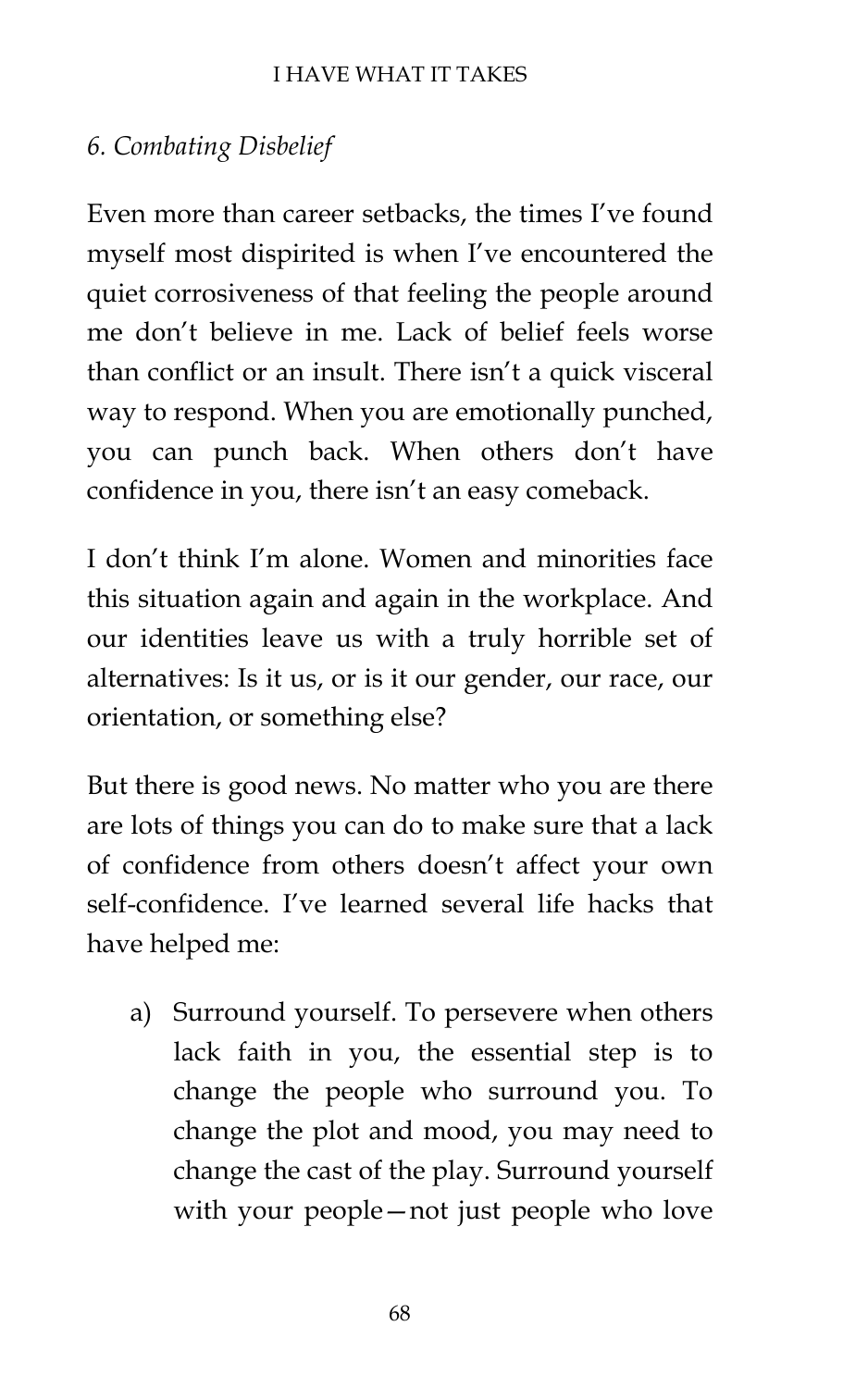you but also people who believe in your talents and your future. Love isn't enough. We all have relatives who are full of love, but they are also quick to feel sorry for you or, even worse, bring you down. Everyone needs a team behind them that overflows with love and respect.

- b) Turn the switch. You can also use the disrespect of others as a crucial fuel for motivation. "I'll show them" can be your mantra. It doesn't have to be tinged with bitterness. After all, the best revenge is a life well lived.
- *7. Combating Fear*

Like all entrepreneurs, I have a strange relationship with fear. It used to be a stranger. Then it was an enemy. Now I consider fear to be a frenemy.

I began my journey as an entrepreneur without a notion of fear. You might call it irresponsible or arrogant. I did not know there was a limit, and I thought I was capable of anything. I was passionate to solve a problem: connecting LatinX, women, and other diverse individuals to companies hungry for talent. My passion made me feel I could overcome any obstacle or limitation. It was the opposite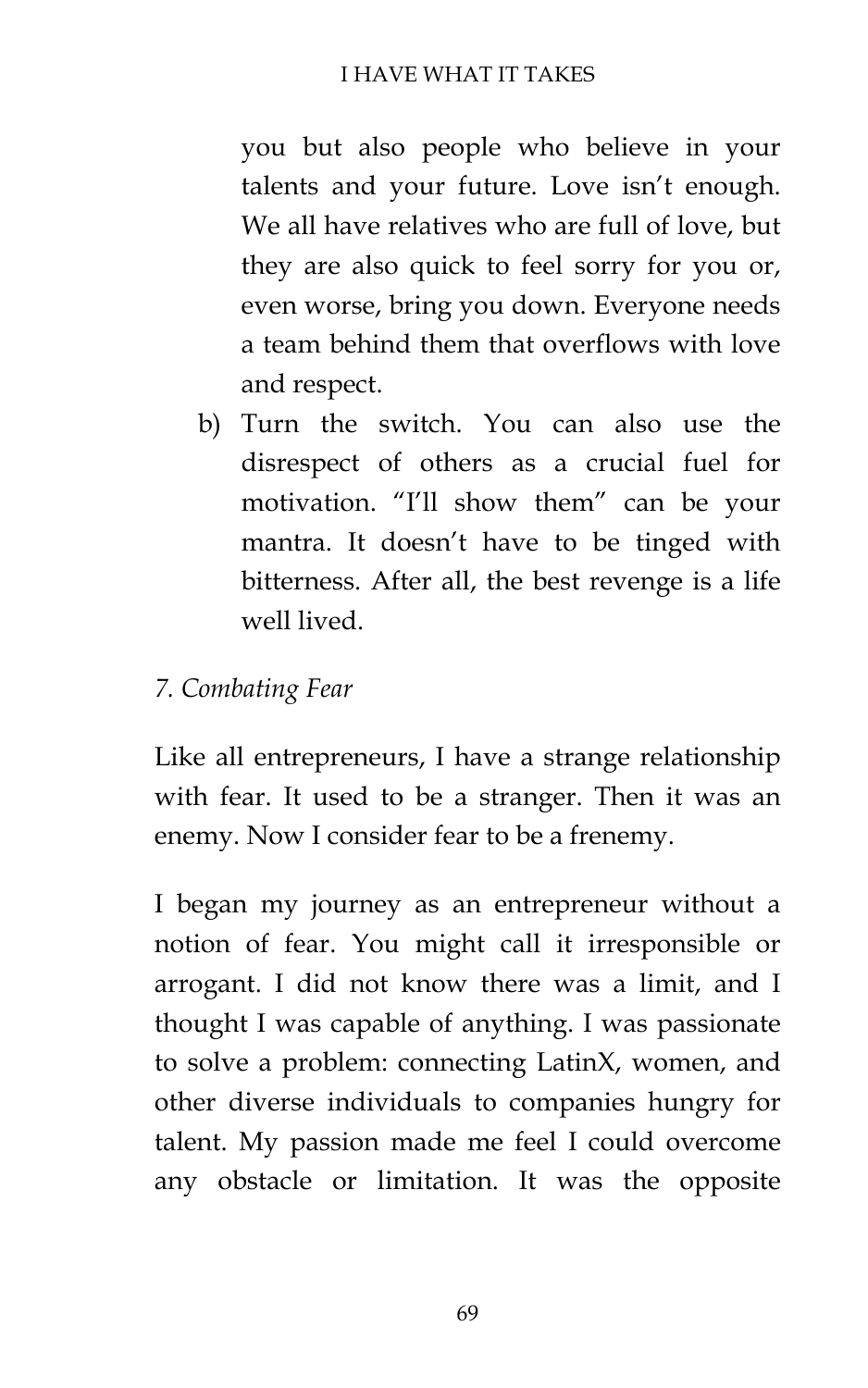### I HAVE WHAT IT TAKES

mentality from my training as a lawyer. Instead of seeing risk, I only saw opportunity.

The old saying about marriage applies to entrepreneurship too: "It's good that we don't have any clue how difficult the road will be, or we'd never get started." But for me, the startup road became increasingly difficult and littered with obstacles: making sales, keeping team members motivated, finding capital, continuously adjusting the business model, sizing up competition, burning through limited cash. At some point, as months turned to years, my cerebral circuit switched from invulnerability to fear: *maybe this idea wouldn't work, maybe I didn't have the horsepower, maybe I didn't have the luck.* 

I decided to keep running. And thank the Lord, I did. I'm still on the marathon. I found two lessons keep me running.

First, it's about digging deeper—not just for me but for my idea and my ideals. I meet young millennials every day struggling to crack into the major leagues of the innovation ecosystem. I hear the challenges they've overcome: limited family resources, first in the family to go to college, taking care of sick parents, siblings, or kids. My fears seem minuscule in comparison. These millennials are an inspiration.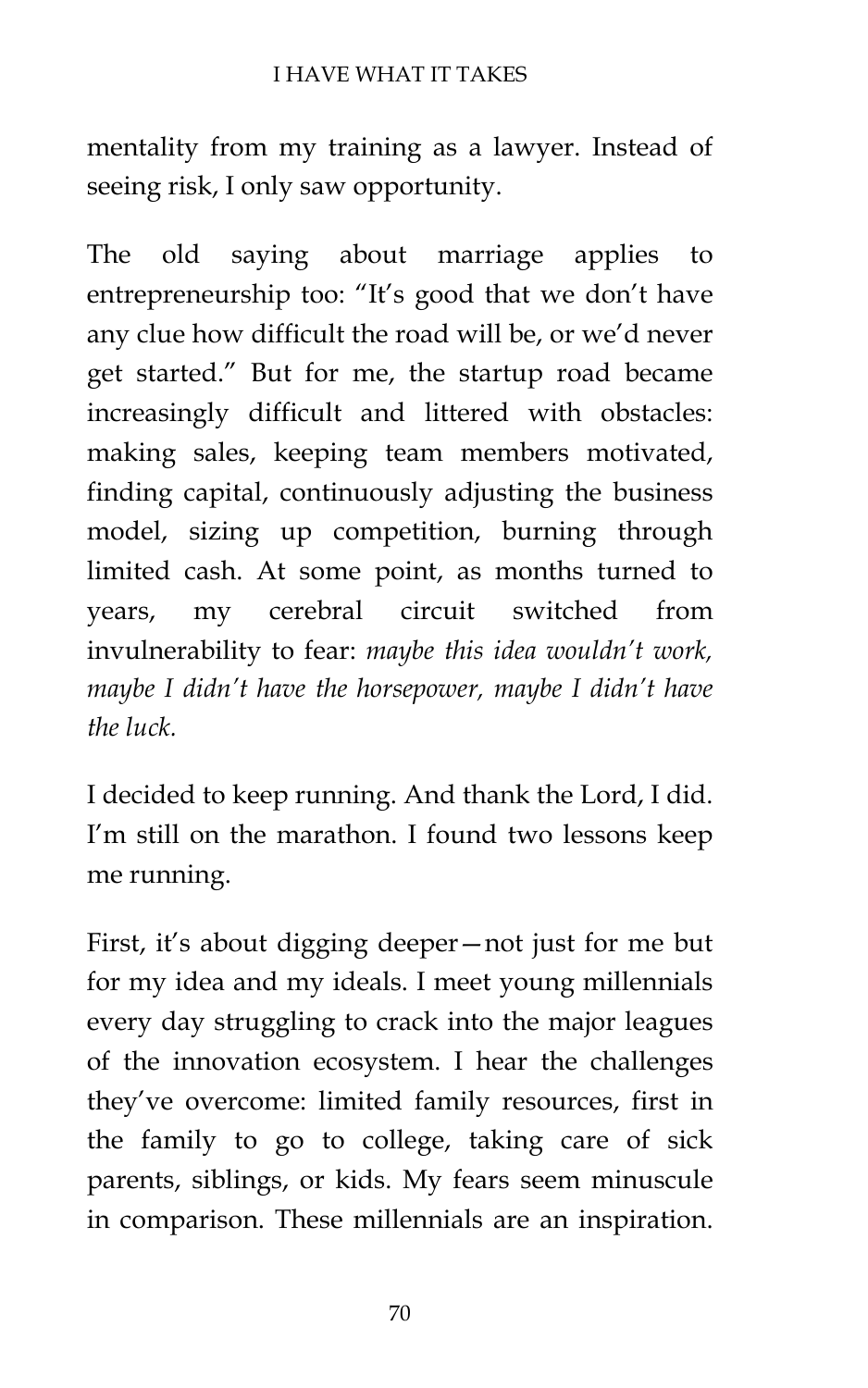They don't believe the stereotypes the media has stuck on their generation.

Second, it's about enjoying the run, getting into the flow. Fear has a purpose and a place, but it needs to stay in its place. Like physical pain, fear can remind us of real problems that need to be dealt with. But that is the sum and limit of the benefit of fear. If you give it too much respect, it takes over.

Here are some of the steps I take to keep fear under control:

- 1. Note it: When I start feeling afraid in running my business, I've found it is important not to ignore the feeling, otherwise it can come back in unexpected ways. So I just note to myself, "Ok, I'm having this feeling." Then I ask myself why I am having it.
- 2. Concrete plan: Once I identify what is bothering me, I break it into a series of concrete problems I need to solve. For example, if I am having trouble making a sale, I rethink customer needs, come up with an action plan of specific short-, medium-, and long-term steps I need to take to meet those needs, and then execute.
- 3. Adrenalize: Once I start executing, I take a break and find a way to exercise hard.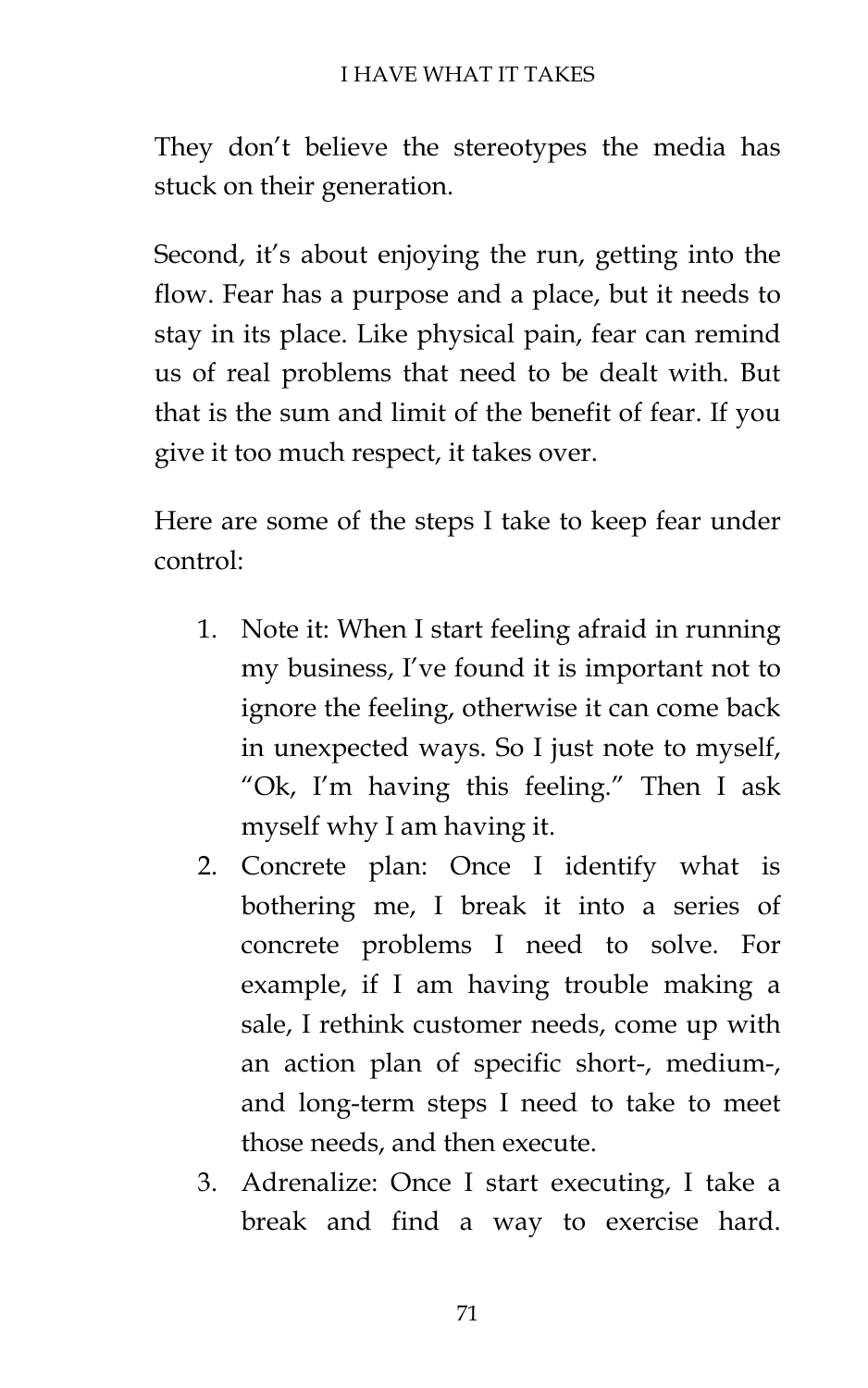Accelerating heart rate, surging adrenaline, and cascading sweat all break one mental loop and get me on a much better one.

- 4. Staying present: After the workout, it is important to keep my mind present. While working, I focus on the action list. But I also need to stay balanced and within boundaries. When I'm not working, I recharge my batteries with my family and friends. I try to stay present in every conversation with them. It is a matter of practice, not mastery sometimes I fall off the wagon, and fear of the past or the future creeps in. But in the present, there is no fear. There is only passion and love.
- 5. How do you know how much to trust? Trust is a precious resource in business. Without it, businesses can't really function, and people can't easily collaborate within an organization or across organizations. But trust can also be burned up.

After some business experiences, I was left wondering whether I was too trusting. My closest mentor and partner has told me the default position in business has to be to trust. To start a business requires incredible amounts of trust—trust for your investors, your partners, and your team. You can't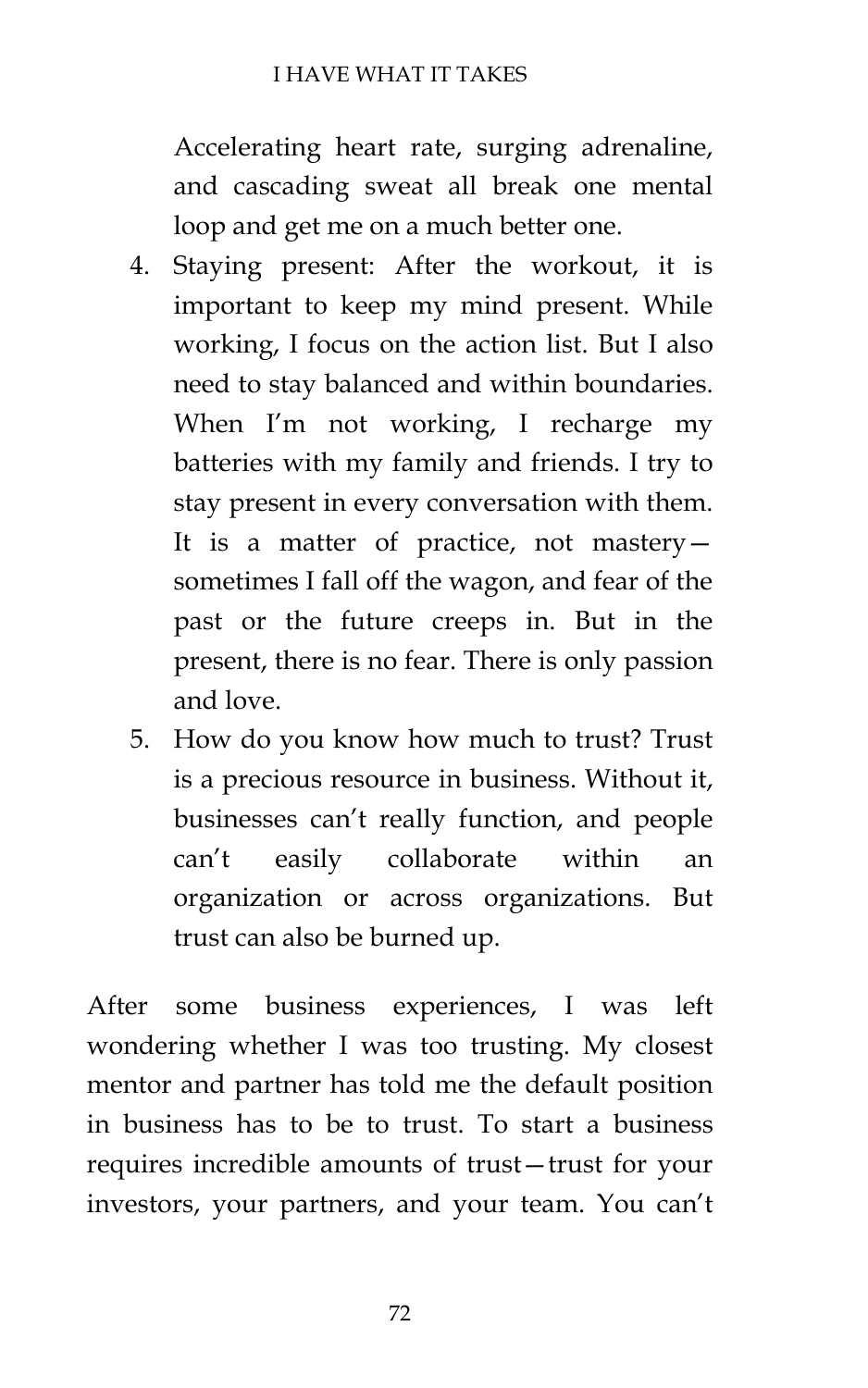put everything in a contract. And even if you could, it would undermine motivation. Ideally, your trust is repaid in kind.

Of course, trust can be lost, but that doesn't mean you should raise the drawbridge and man the barricades. A branch of social science called game theory says that the best strategy is "tit-for-tat." Basically, you start out trusting. If the other side reciprocates, you keep trusting. If the other side breaks faith, you stop trusting. But that is cold, hard logic. How do you make this work while maintaining your emotional balance and your sense of integrity?

Trust starts with trusting yourself. You need to see your success as stemming from your unique constellation of talents. Even if someone betrays your trust, that should not shake your faith in yourself. Once you solidify that self-trust, you need to develop a strategy and a feel for when to place your trust in others. Here are a few practical lessons I've learned:

- a) Trust your own intuition. Pay heed to the red flags you see or the warning bells you hear in your interactions with others.
- b) Ask questions. If something does bother you, don't be afraid to ask questions. They don't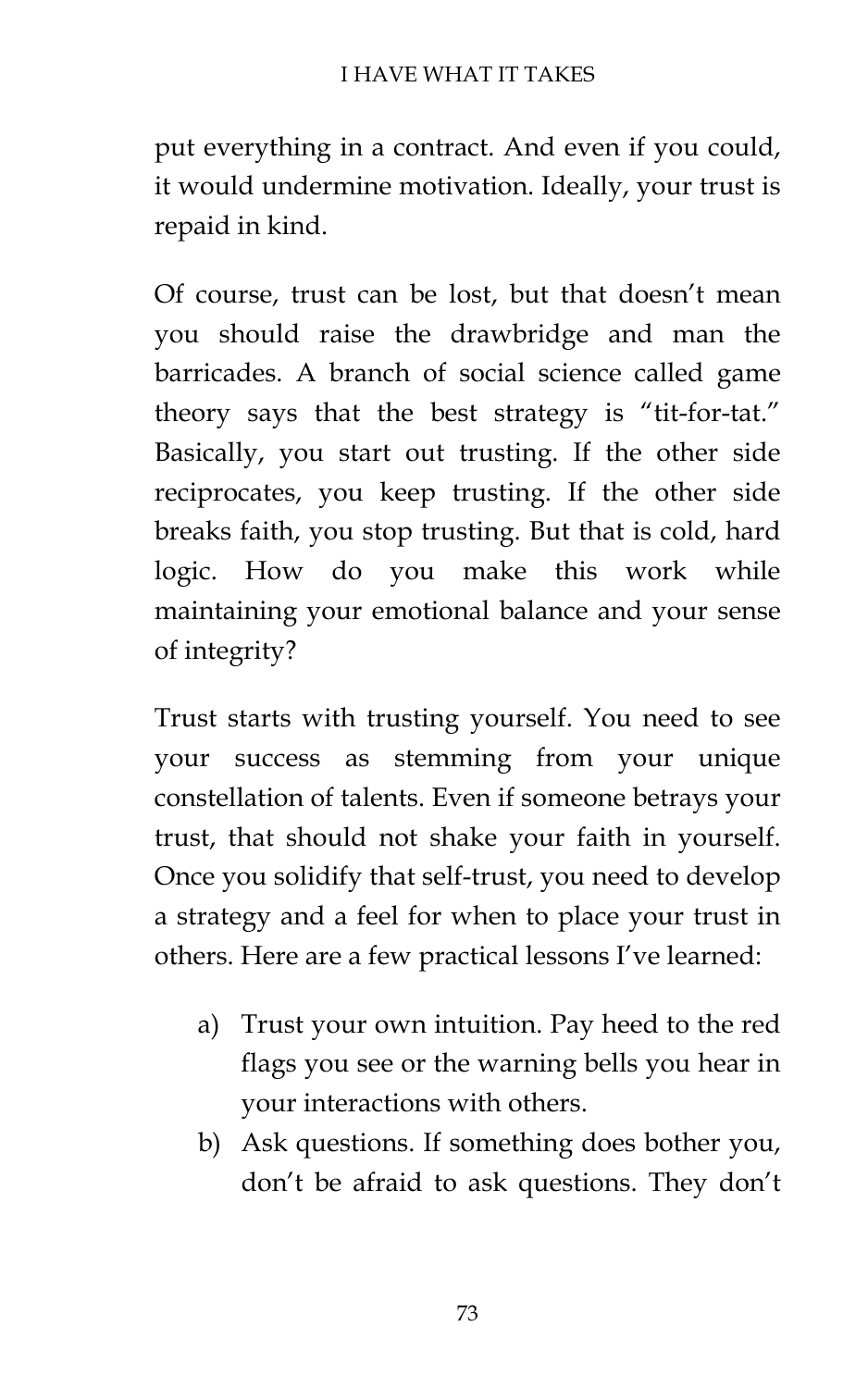have to be accusatory, but as per the old Cold War saying, "Trust but verify."

- c) Demonstrate your self-trust. Don't undercut yourself in dealings with others with what you think are harmless little self-deprecating comments. Appear confident if not cocky. Get comfortable with this even if society tells you confidence is not sexy when girls have it or that it's threatening when minorities have it.
- d) Get back in the saddle. You'll make mistakes. You'll place your trust in people who don't deserve it. That's their problem. You might mistrust people who are trustworthy. Apologize from the heart and look for implicit biases. But don't lose your trust in yourself.

Demonstrate and celebrate. Honor those who have earned your trust with celebrations big and small. There is so much mistrust in our world today that it's important to recognize the people who make our businesses and our communities work.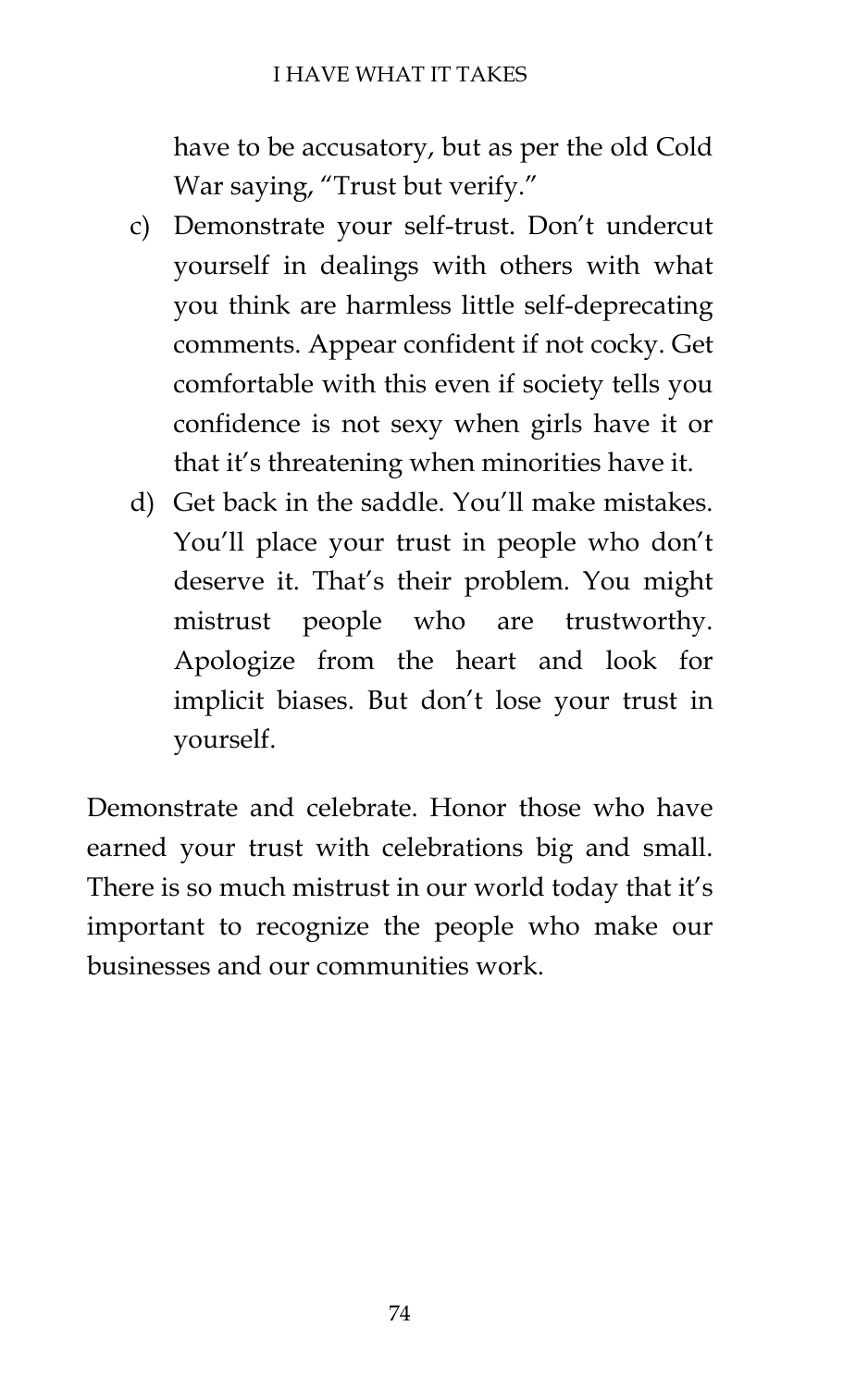## **CHAPTER 4**

$$
\overbrace{\hspace{4.5cm}}^{}
$$

# Flor Melara

y Story begins in Oakland California. I was **M** Story begins in Oakland California. I was born on July 26th, 1990, in San Francisco, California. Three months after I was born, we moved to Oakland, California, where I've spent the rest of my life living, working, and pretty much just being a Bay Area girl.

I love my city. However, I've seen it drastically change in the last ten years, in many ways for the better, but it is also sad to watch a lot of the Oakland natives from my area moving away due to gentrification, the new high cost of living here in the Bay Area, as well as other situations.

I come from a Salvadorian family, so at home I would speak Spanish, and at school I learned to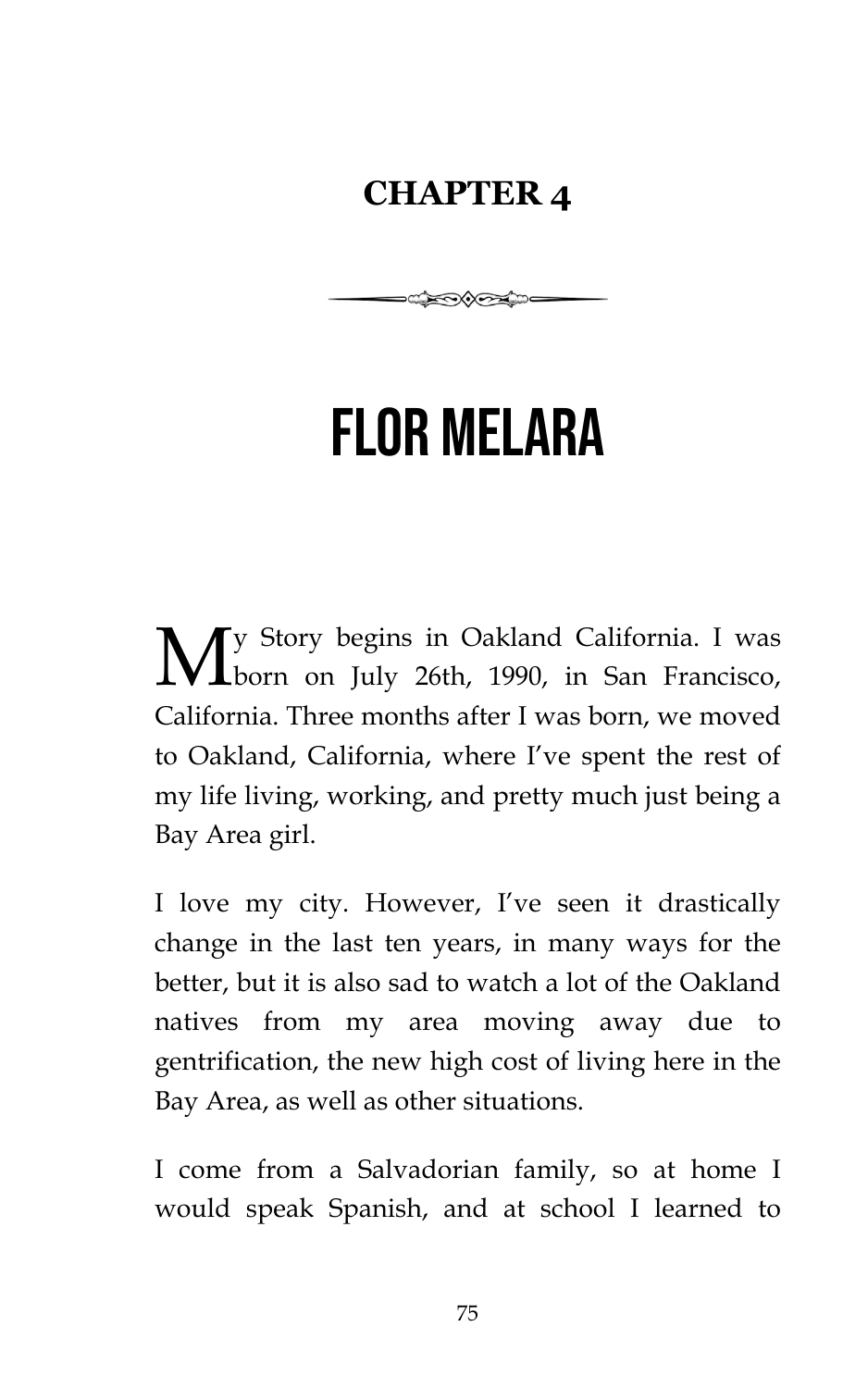speak English. I remember really liking school, and I have enjoyed it ever since. I can recall, even when I was very young, learning so much from my teachers and being very engaged in all of my classes. I always liked going to school, so it became a big part of my life. I attended only public schools in Oakland. In high school I transferred to a charter school, which was very small, and that's where I received my high school diploma.

The day after I graduated, I knew I wanted to start in community college for two years then transfer to a four-year university. So I followed my plan and did all the general education classes at a community college. I began to realize noticed that I was very much into math, so I decided I would follow a career in math—architecture. Architecture seemed like something interesting, and it combined the best of two things I enjoy doing, art and math.

After my two years in community college I transferred to the Academy of Art University in San Francisco, where I started in the fall of 2010. I did not know anyone or anything, being the first one in my family to go to college. Though I didn't have help from anyone, and I just knew I had to do it myself, nothing was going to stop me because I wanted to graduate from college.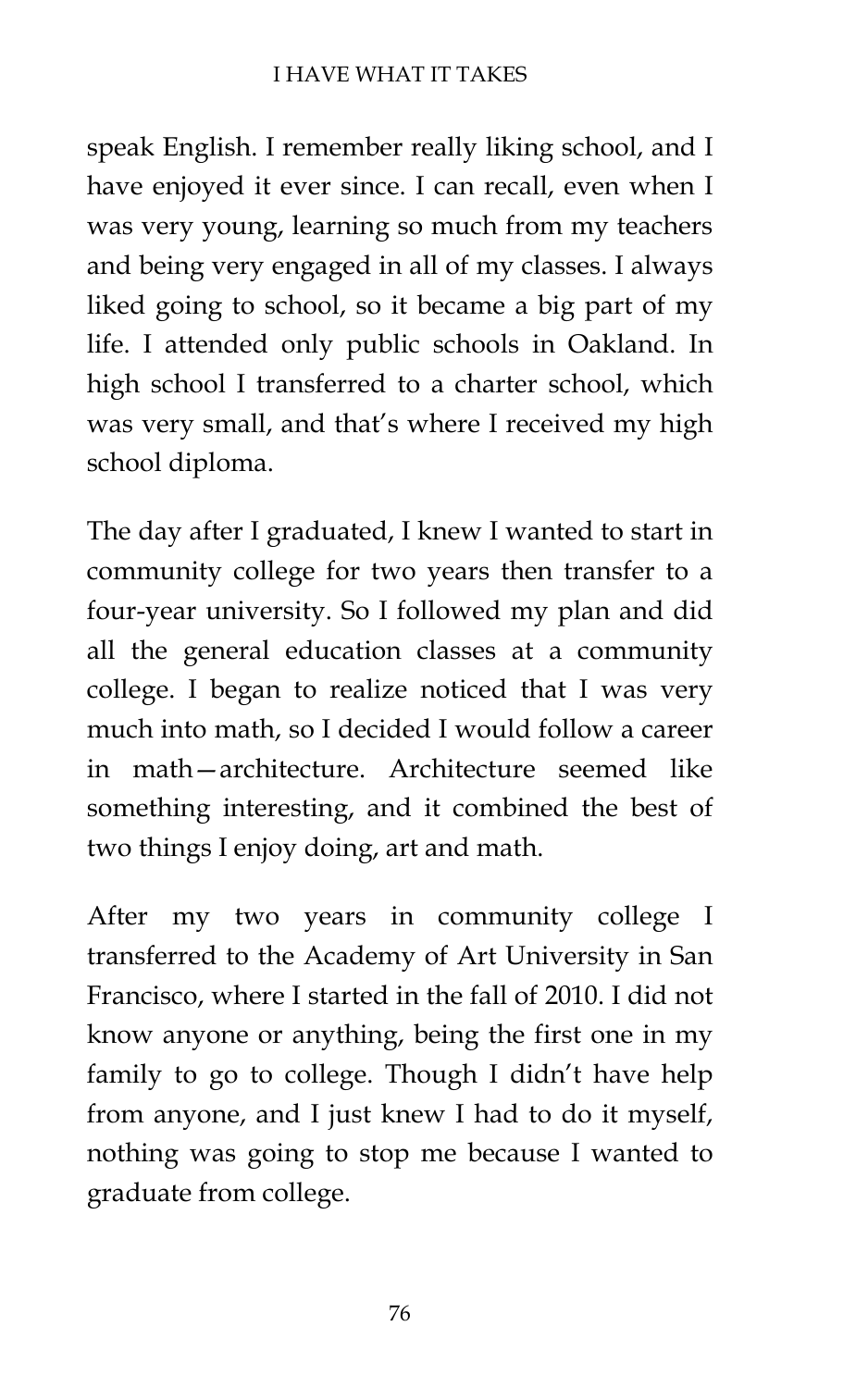After my first semester I realized architecture was not the career choice I wanted. Although I didn't know what to do next, I didn't want to drop out of the Academy of Art University because I had already been admitted. I decided to study communications instead. As I started taking editing and photography classes, I became really passionate about the work I was doing. Even though I wasn't very good at it, I enjoyed it. I added camera classes as well. Because the communications department was new, a lot of our classes had teachers who were "testing" the classes on us—so while that was good in a way, I felt the classes could have been a lot more than what they were. However, through my classes, I discovered how to tell a story—either through print, digital media, television, radio, or just in person using the communication tools I had learned.

The skills I developed also helped me to get a sixmonth internship in the fall of 2014 at a company called Joyous, which is where I really started to get into production and communications. I was an audio-recording assistant and did set design for an ecommerce company that was selling beauty products and fashion clothing. I learned so much from that internship. Even though I worked forty hours a week, I didn't get paid for it, but I got great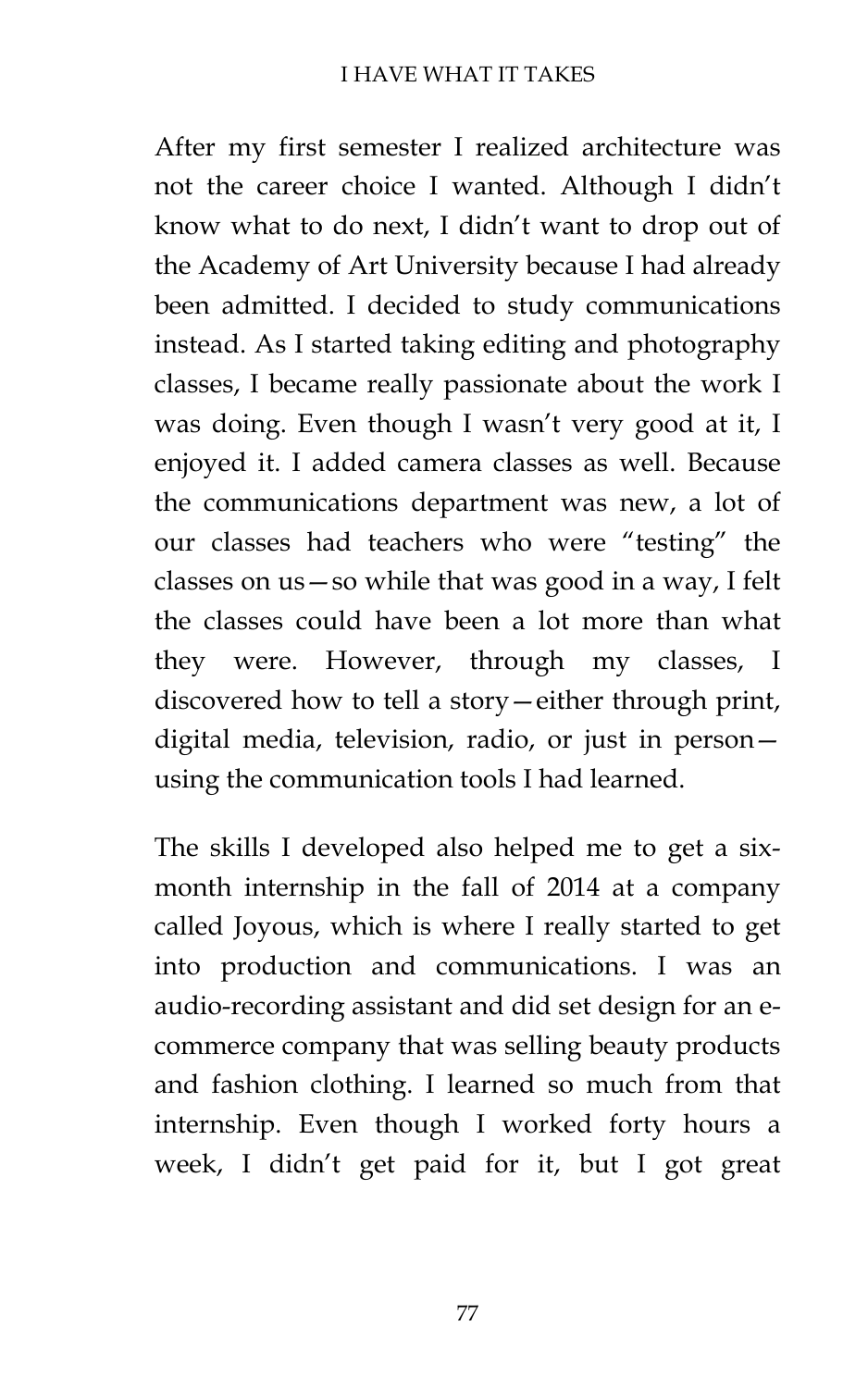experience and met wonderful videographers, producers, and other professionals.

After graduating with my bachelor's degree from the Academy of Art University, I began looking for jobs in the Bay Area, in everything from production houses to broadcast television. I applied for whatever I could find but didn't get my first job until nine months after I graduated. I kept knocking on doors, visiting companies, and just going personally to speak to human resource departments and hiring managers to see if they had looked at my resume. My efforts helped me a lot and made me very aware that I had to look for opportunities, find them, and persist until I actually found something I really liked.

In December of 2015, I still hadn't found a job, but I had my student loans to pay, so I decided to start driving Uber. The very first day I did that, I got a call from the executive producer at Univision, which is Spanish media, and she asked about the positions I had applied for. I was so excited! A week later I had an interview at Univision, and I decided to go for a production position, which was a full-time creative services producer.

I accepted the position, and from the first day I started, it was an extremely hard job. I only got one day of training, and then I just had to do the best I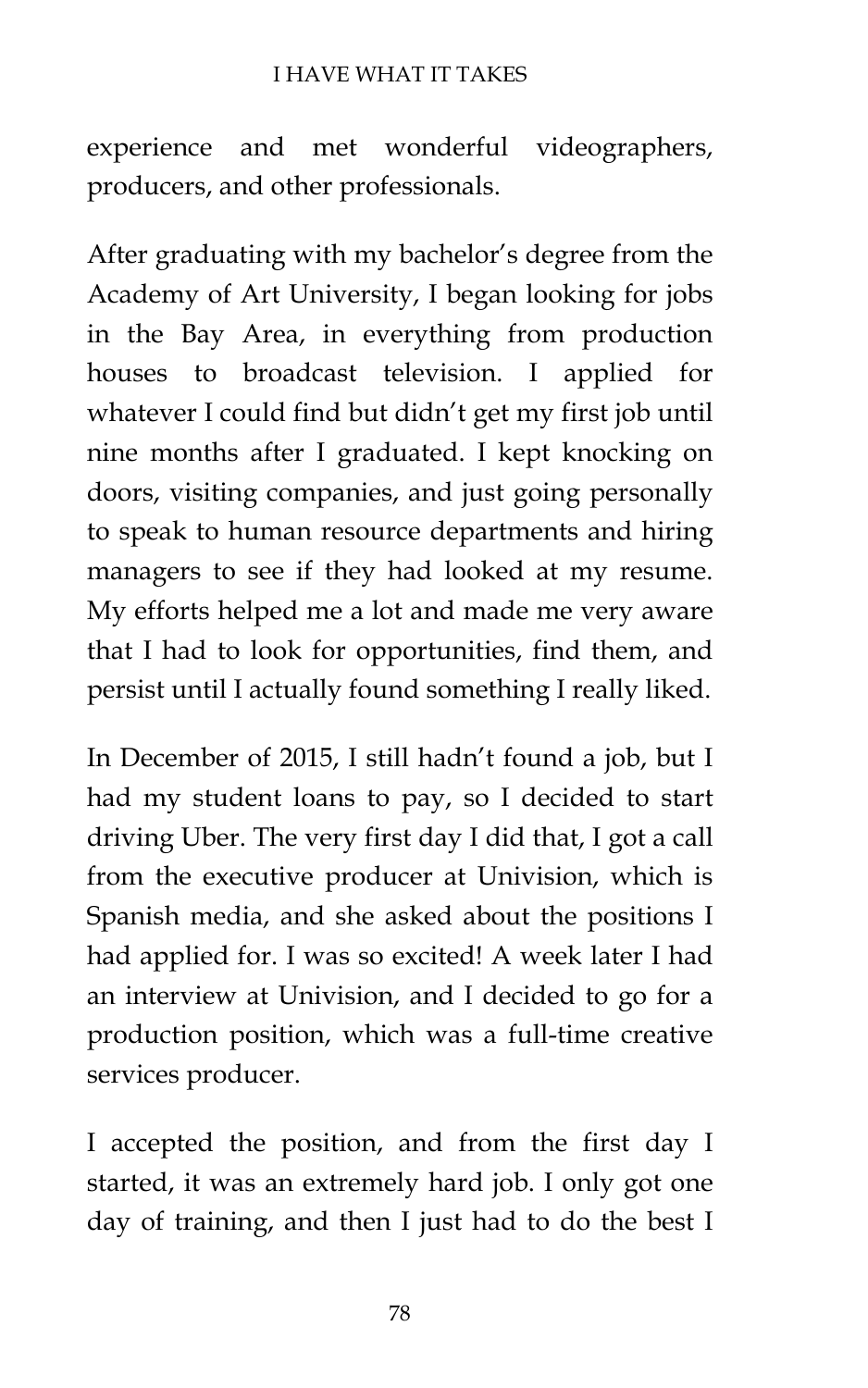could with the resources I had and with little other information. But little by little I started learning the process—even though I felt at first I never would learn it!

At the same time I started working at Univision in February of 2016, I had already enrolled in a master's program from Syracuse University. This was a Master of Science and Communications with a focus on advertising. I started two months after I was hired at Univision, learning not only my work responsibilities but also my schooling. It was very hard because I worked from three in the morning until noon, and then I would attend classes from two in the afternoon until six in the evening. It was definitely a tough year.

I worked hard, and the following year I finally received my master's degree. At Univision, the executive producer position became vacant in July of 2017, and I was chosen as a good candidate for the position.. A few months before, I decided to stay with the company, on the condition that I be on camera for the show I was producing. That day I got the opportunity to do so, and I've been on-camera talent as well as an executive producer of the company ever since.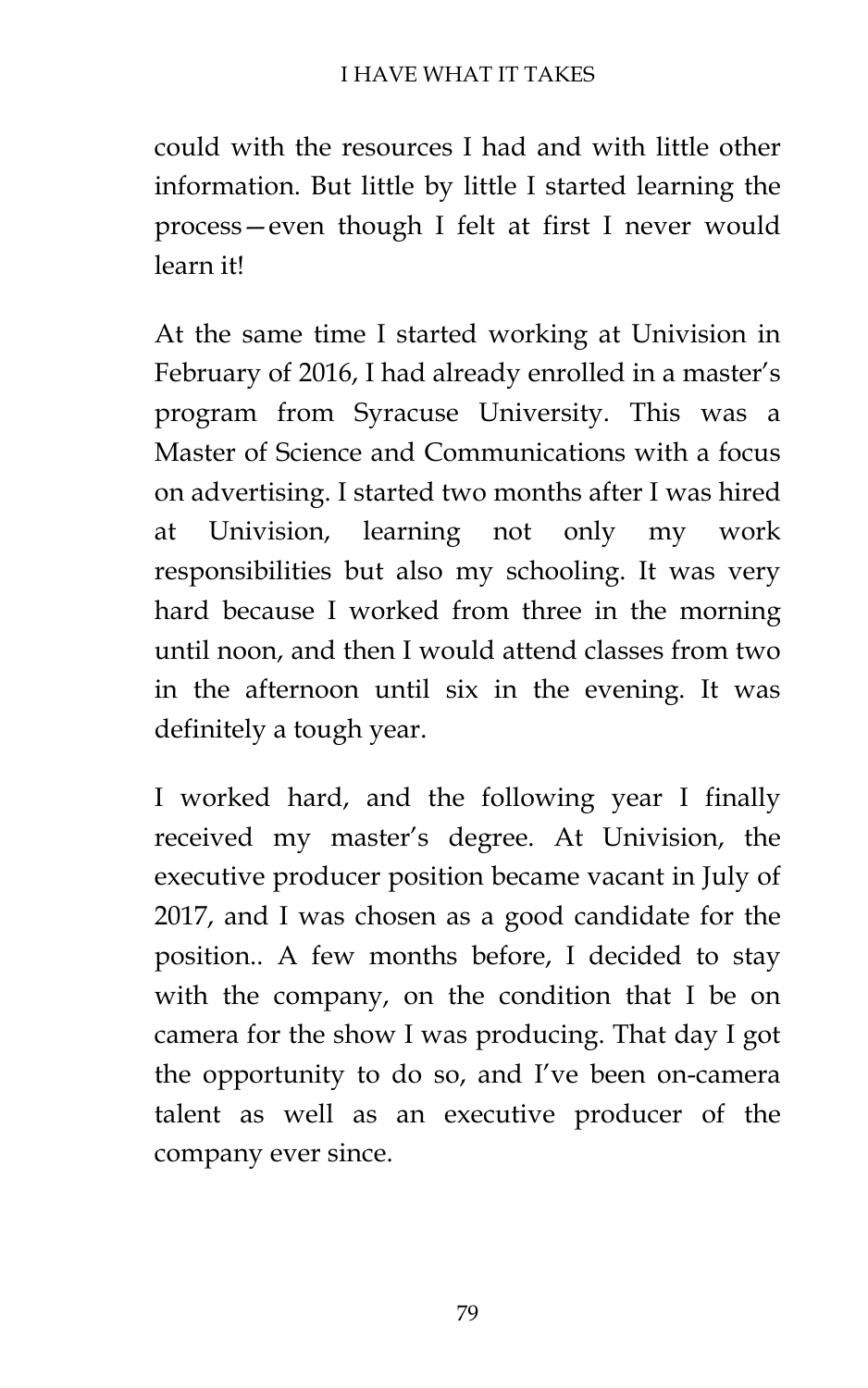I am the leader of a team of four people, all who are much older than me. Leadership has taught me much and has made me realize you can get to where you want to go as long as you have the mindset for it and prepare yourself for what's coming. Failure is going to happen, but you have to be ready for it. If you get back up and keep going, nothing can stop you.

As an executive producer, I am currently in charge of a morning show. It includes sports, technology, entertainment, health, and wellness and fitness. I am in charge of putting together the entire show, working very closely with the sales department to create sellable content that clients can take advantage of to address our audience in the Bay Area about the products or the services they offer.

It's been a very rewarding job because I've been able to work with different departments, learning the different protocols involved with each of them. I've also found out what it means to be hands-on and on your feet at all times, ready for whatever can go wrong and available to fix a situation as necessary. Often, many fires are happening at the same time, and you have to know which fire you're going to put out first.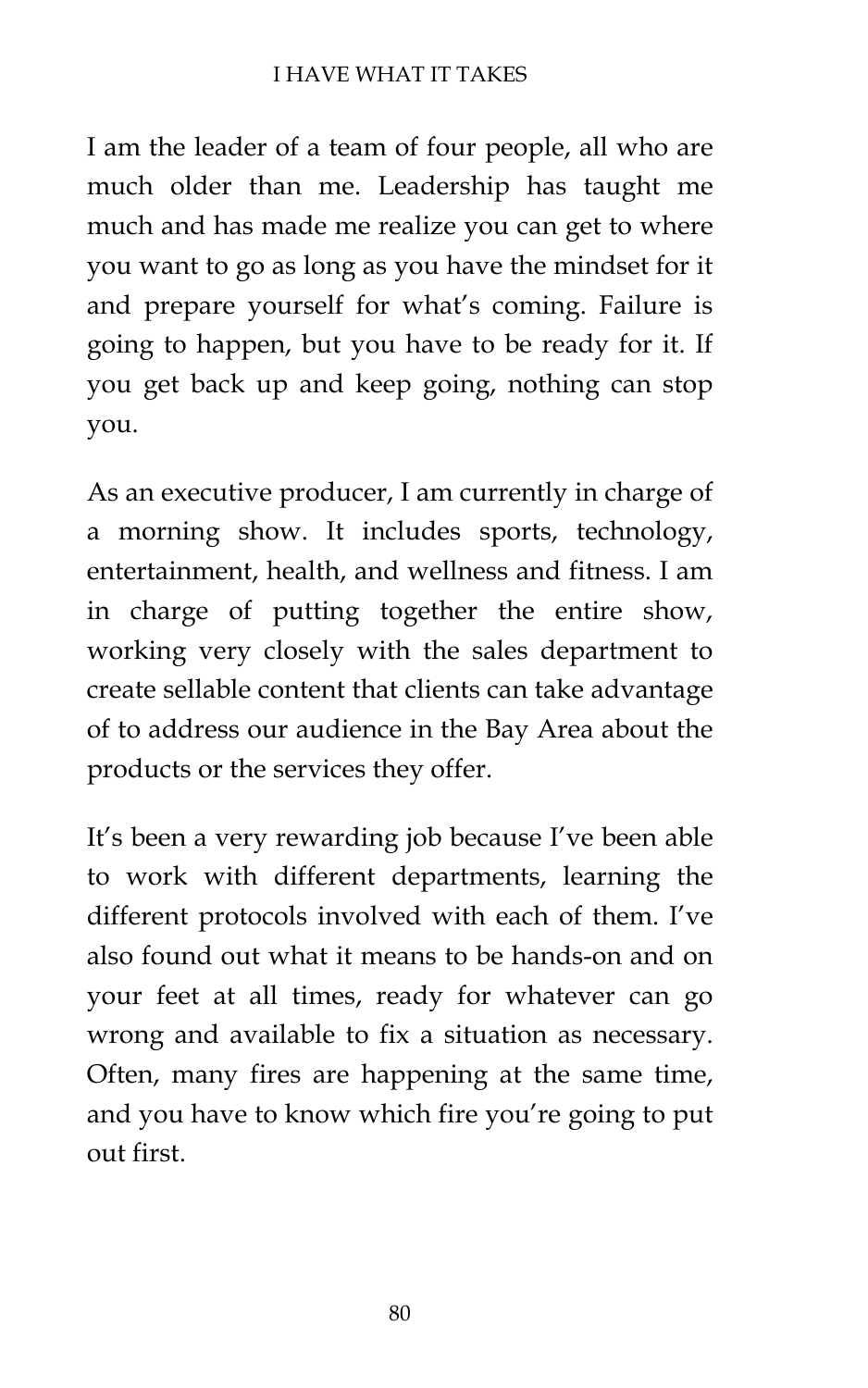We went from having a team of nine people to only four, and now we've been able to do way more with just those four than when we had nine! This really speaks to the work we've been able to accomplish as well as the strategies and mindset I've established with the team. I think it's important that a person be able to do more than just one thing. A person today in my company can wear many hats: producer, oncamera talent, editor, videographer, and storyteller. We shouldn't rely on somebody else to do something when we live in the age of "do it yourself." We can also learn something we want to do, practice it, and put it into action without complaining. Don't expect someone else to do your job because times have been hard in many industries, such as television, that have been affected by social media and the digital age.

However, because so much of the population is focused on social media, I've made it a priority to keep my focus on social media, on what's changing, and how I am going to change with the times. It's about adapting and evolving to this new age so I can stay current in a digital age and create content attractive to a younger generation, with similar interests. I would say find your community and passionately work to inform, engage, and communicate with that tribe.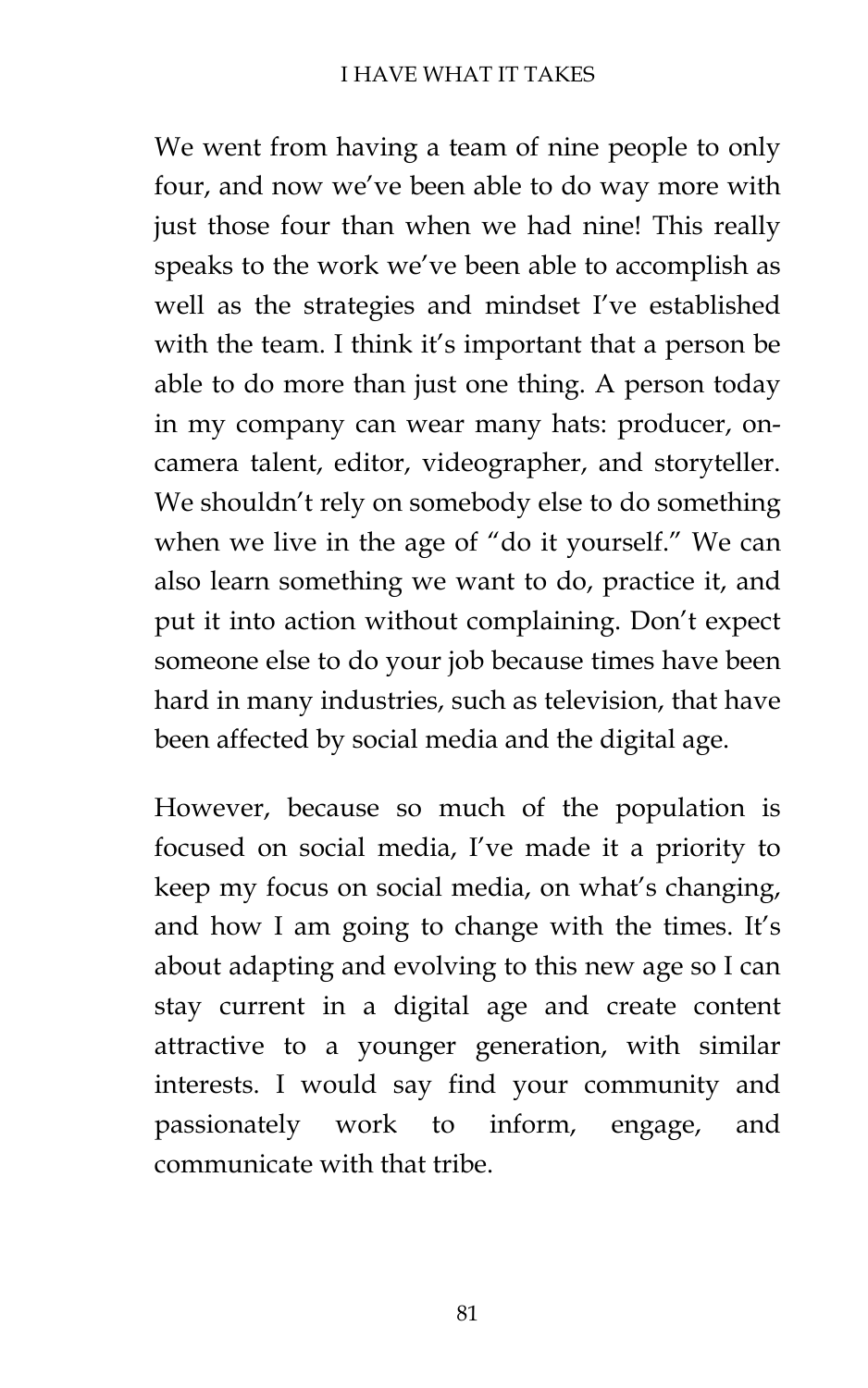### **Principles and Strategies for Leadership:**

The first leadership principle I want to share is to lead by example. I think we hear this more than we actually understand it. It's a phrase that's been tossed around quite a bit. In the Bible, it says you shall know them by their fruit, and this is speaking about the fruit of the Spirit. If you haven't read the Bible, then you may not understand what I'm talking about, but people will reveal themselves based not their words but their actions. So if somebody says, "I'm hard-working," but their actions don't demonstrate that, then they're not really hardworking. That's how you get to know people.

Another familiar phrase is regarding people who "talk the talk but don't walk the walk." To be respected, be someone who is true to what you say. In other words, show who you are by your actions and not so much by your words. The verse I mentioned says you shall know them by their fruit and it's true you may say you are one thing, but what you actually show yourself to be is completely different. It even defines who you are. That's one of the biggest things that as a leader you need to do: be who you say you are. You might say you're a great hard-working leader who leads by example, but do you really do that? Remember that you have people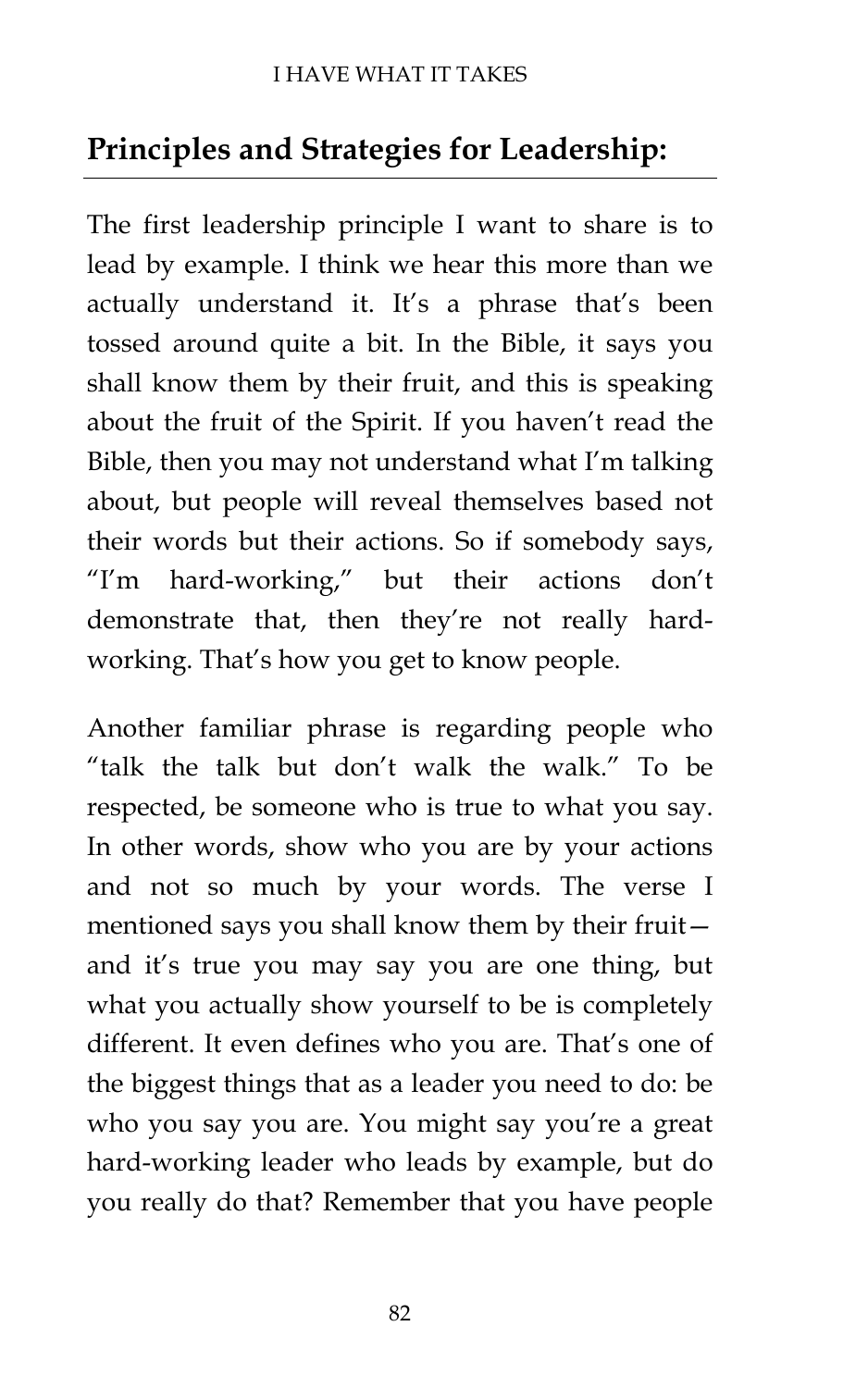you're influencing, who are watching the way you behave. I say this because I've struggled with it myself, and I believe it's always best to be honest with yourself and fix the things you do not like. I want to you to understand that many of the principles I'm sharing are examples of mistakes I've made and that I continue to work on day to day. If you're not willing to look at yourself in the mirror and accept your errors and failures, it will be very hard to grow, personally and professionally. Don't just say things to make yourself appear better than you are.

As a leader you want to be the first one who takes ownership of not just your words but also the work you're doing, making sure that if you're in the forefront of a team, you are the first one taking action, you're the first one doing what you said everyone else should do. That would be my first leadership principle.

My second leadership principle is to value your time and the time of those around you. It might sound like something that's very easy, but it's actually one of the hardest things to do when you're a leader. You are a very busy person, but that doesn't mean you spend every second of your day doing actual "work." You also must read books, make plans, devise schedules, and meet with people. What that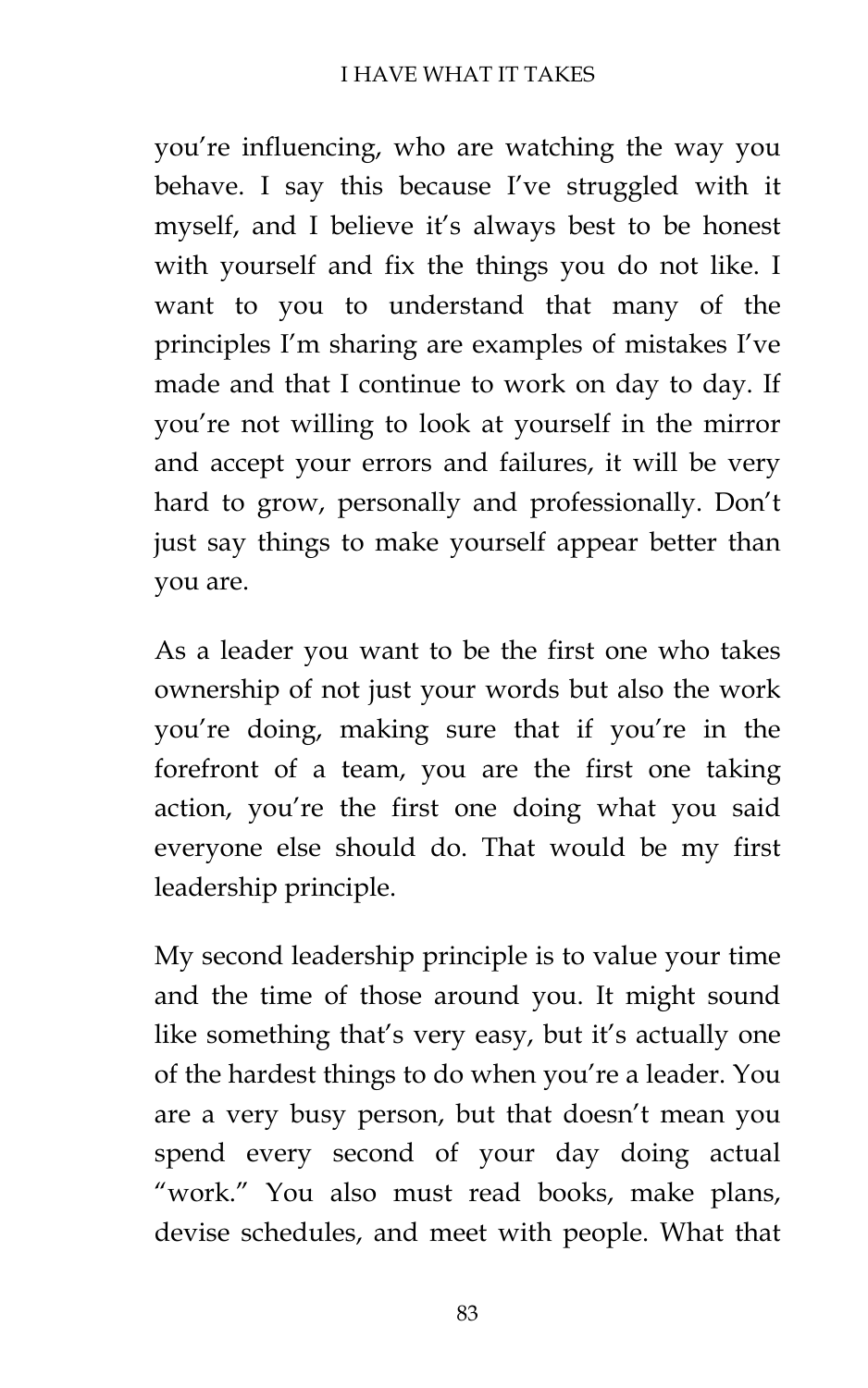means is that you know how you've assigned your day or your week or your month, and you need to value that. And not just value your own time, but also value the time of those around you, whether it's a coworker, a business partner, somebody you are learning from, or somebody who is learning from you, which means you're not just in the spur-of-themoment. You have to plan ahead.

We sometimes say, "I don't have the time. I need to manage my time better." Our day just goes by so fast, and before we know it, the day is gone. One thing we must understand is that life is not just about time, it's about what you do with your time and whether what you're doing is valuable to you. Many times, we make plans and accept invitations to do things that are not valuable to us. And when something is not valuable to you, sometimes you're going to be upset because you decided to do something else simply because somebody invited you to do it, maybe even forced you to do it, but you really didn't want to. So in order to value your time you need to value other people's time, and one of the best ways to do this is by saying no. Saying no is probably one of the hardest things to do because we're very used to saying yes, agreeing to things even before they happen. This is a bad thing to do because you just become an emotional person, and in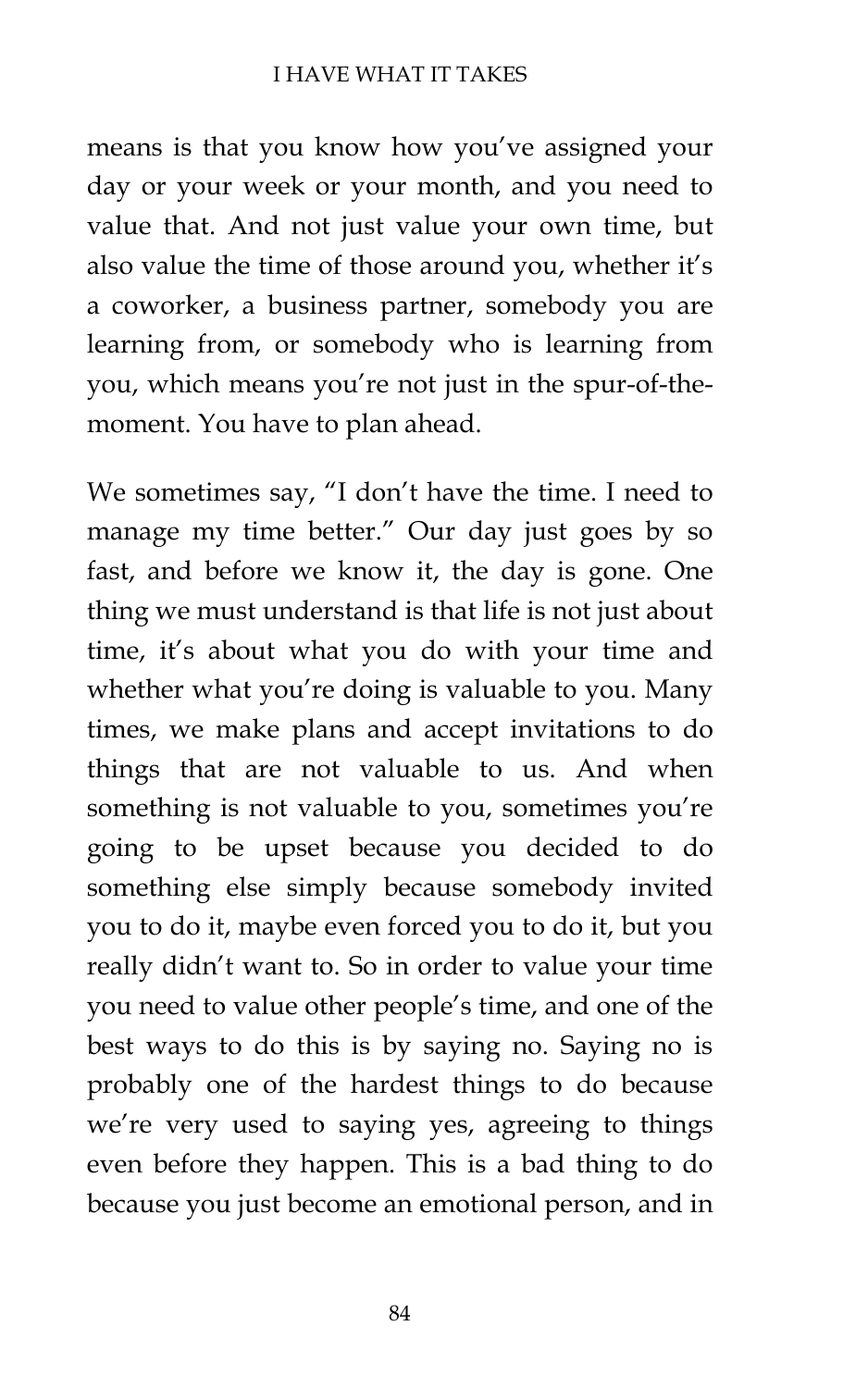the spur of the moment, in the emotion or joy of the moment, you decide to say yes without actually knowing what you're saying yes to. If it is hard for you right now to say no, then just say, "I don't know." *I don't know* is a great second option that can get you out of a lot of situations and help you value your time and the time of those around you.

My third principle is to be heard as a leader. It's important that you're being heard, not just by the team but also by your other coworkers, your managers, and your company. What this means is that you are voicing your opinions and you're not just watching others get to where they want to be but you're also saying, "How am I going to get where I want to be? What will I have to do or say?" This is huge, because it's not always easy to voice your opinion, especially when you're new or young or seeking a position that ten other applicants want too.

It's tough to voice your opinion and needs because you fear you might get fired for it, but I think it's very important. If we're not heard, we're just going to watch other people voice their needs and get what they want; we'll stay in the same place and end up very frustrated. For example, when I was seeking to be on camera, I told my company I would only stay as a producer if I got to be on camera. Although I was afraid to say it, and it certainly wasn't pleasant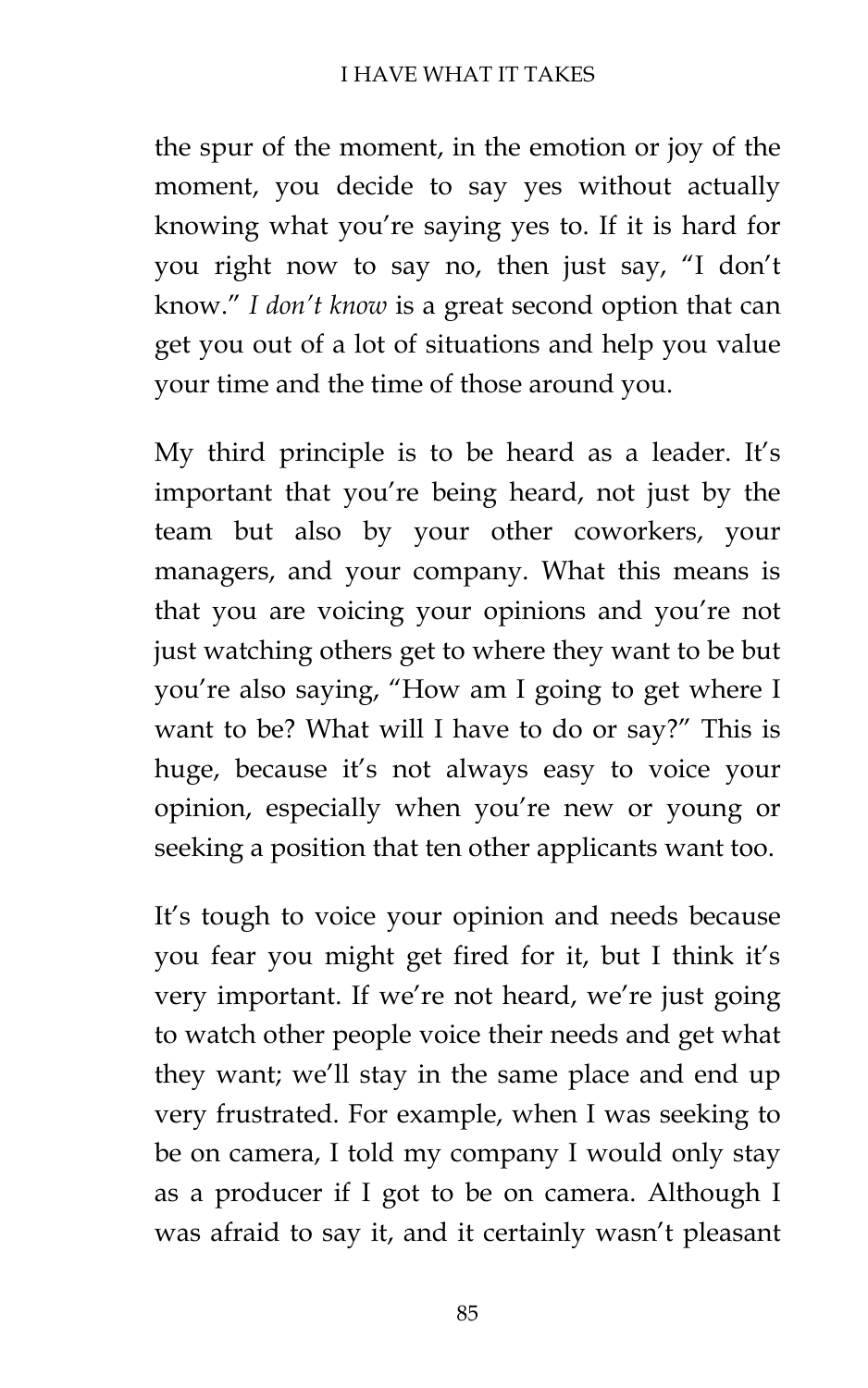to say, I knew I had to risk it because if I didn't voice my opinion and say what I wanted, I was going to stay in a position I wouldn't enjoy.

So it's always important as a leader to make sure you're heard by upper management, by your team, and by your coworkers, even in other departments. If not, you're going to regret it, and it's better to risk it to get what you want than to not be heard and stay in the same place.

My fourth principle is to question workplace ideas, regulations, protocols, and guidelines or rules. What do I mean by this? I mean that when people establish a certain set of guidelines, we tend to think of those guidelines or rules as the way things have to be. But the way people work today is changing, and so we must question different rules and regulations. We must ask why we do certain things in certain ways. You're not always going to get a very pleasant answer, and most times people won't even know the answer. They'll just say, "Because so and so did it this way," or "Because it's always been done this way," or "That's just the way it is." But it's always important to question people. If somebody tells you can't do it that way, ask them, "Why can't I do that?" Ask where this rule is written down—"Is it a company policy? If it is, can you tell me why?" It's always great to question the way things are done and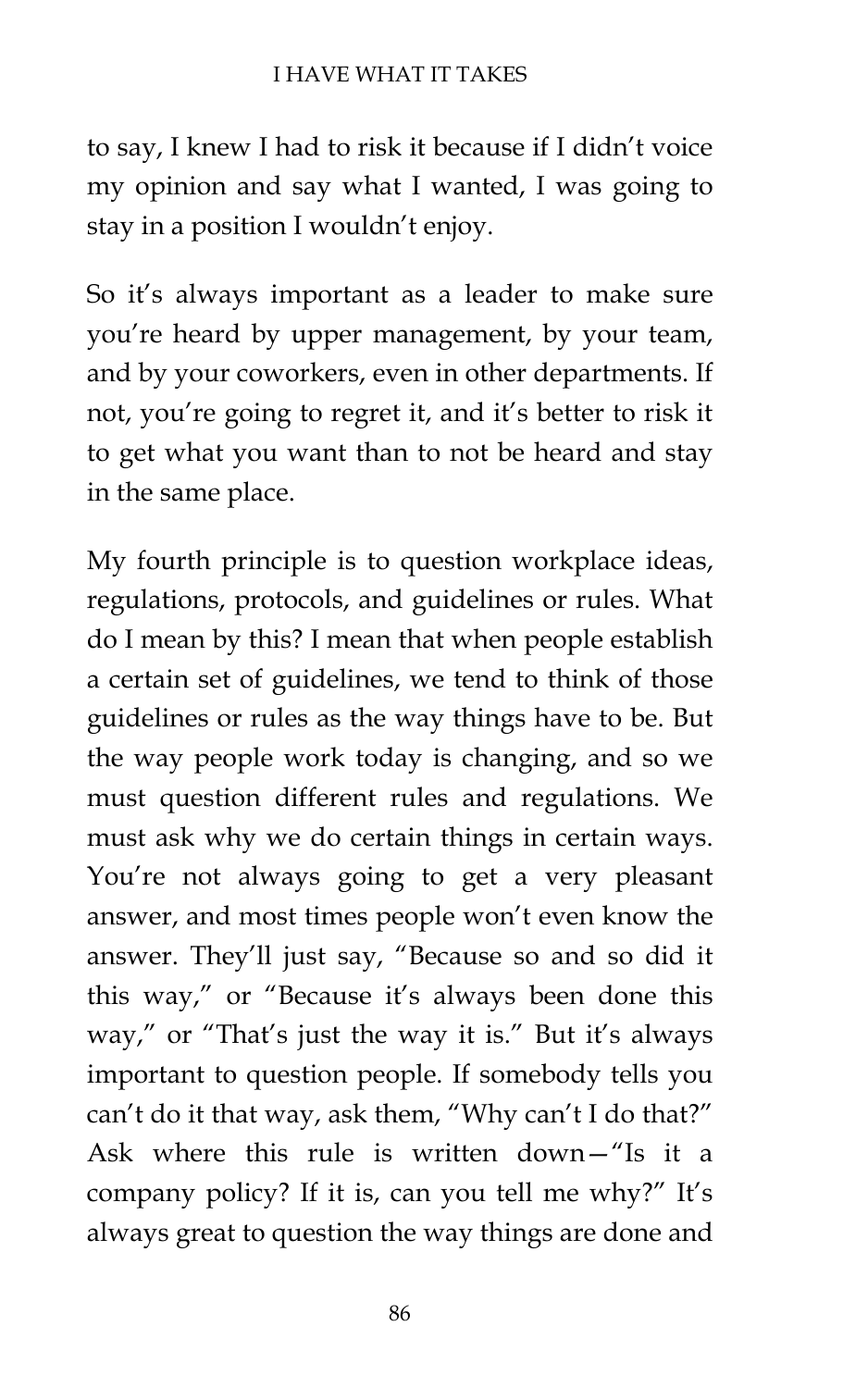also understand why they're done that way, this will help you to not only keep your eyes open for things that might not go with your values and whatever you consider valuable in your life, but also to question just different ideas and things you're not in agreement with.

My next principle is an important one because it's about how you treat other people. The way we treat other people will always have an impact, whether it be negative or positive. It's important that we treat people with respect but also that we understand that the way we treat others speaks a lot about who we are. Maybe you think you're treating someone with respect, but if you are looking down on somebody because you are a manager or a leader, and you're treating them like they're below you because they are just workers, just employees, well, at the end of the day, the way you treat others is really going to speak about you and not so much about them. So I think this is very important because whether you are an executive producer or in an upper management position, the way you treat others will always speak about you. It can either be good or it can be bad, but it will never be neutral, so we must make sure that we treat others the way we want to be treated.

My next principle is to reevaluate your "why." This is very important because sometimes you don't even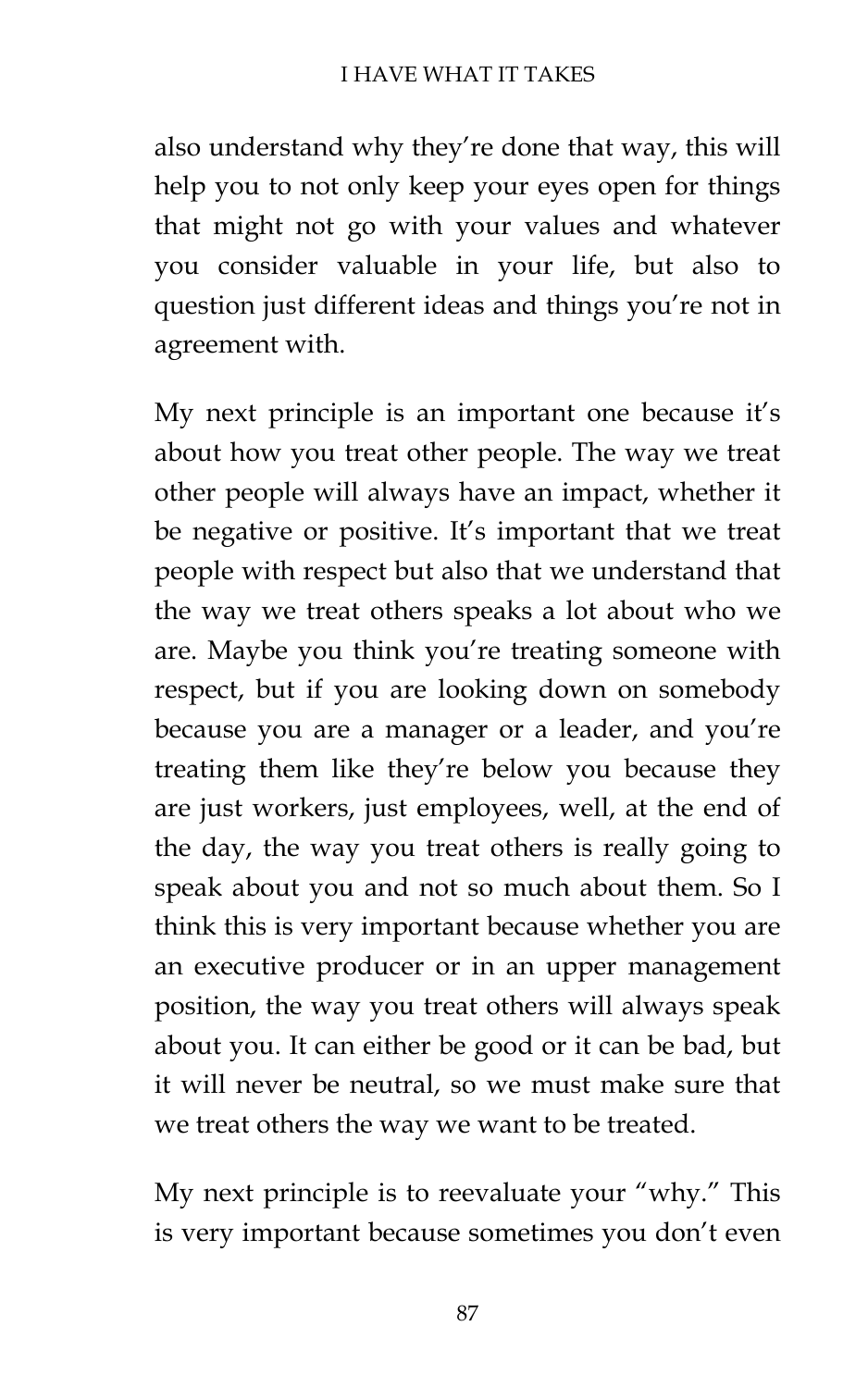know why you're doing things, and you don't know what your goals are. I think it's important to reevaluate your why every six months. I would say that knowing your why—why you're in that position, why you're in that job, why are you forcing yourself to do something—is very important. Some people's whys may be because they want more money, because they want to get a better position, because they want to start their own business. Whatever your why is, always make sure that you know what it is and that it's getting you closer to your goal because sometimes you get lost in the motions and the daily routines and you forget your goal: Why are you there?

Maybe you're not at the job you want to be, but that's okay because you're there for a reason. If nothing else, it is to get you to the next step. No one can jump from step 1 to step 20. You have to go from step 1 to 2 to 3 to 4. Maybe you can skip a step here and there, but you're not going to get from 1 to 10 or 1 to 20 in one step. You have to take small turns, you have to take small steps, and one of the ways in which you're going to do it successfully is by evaluating your why. You need to understand why you're doing what you're doing to hit your goal of being where you want to be.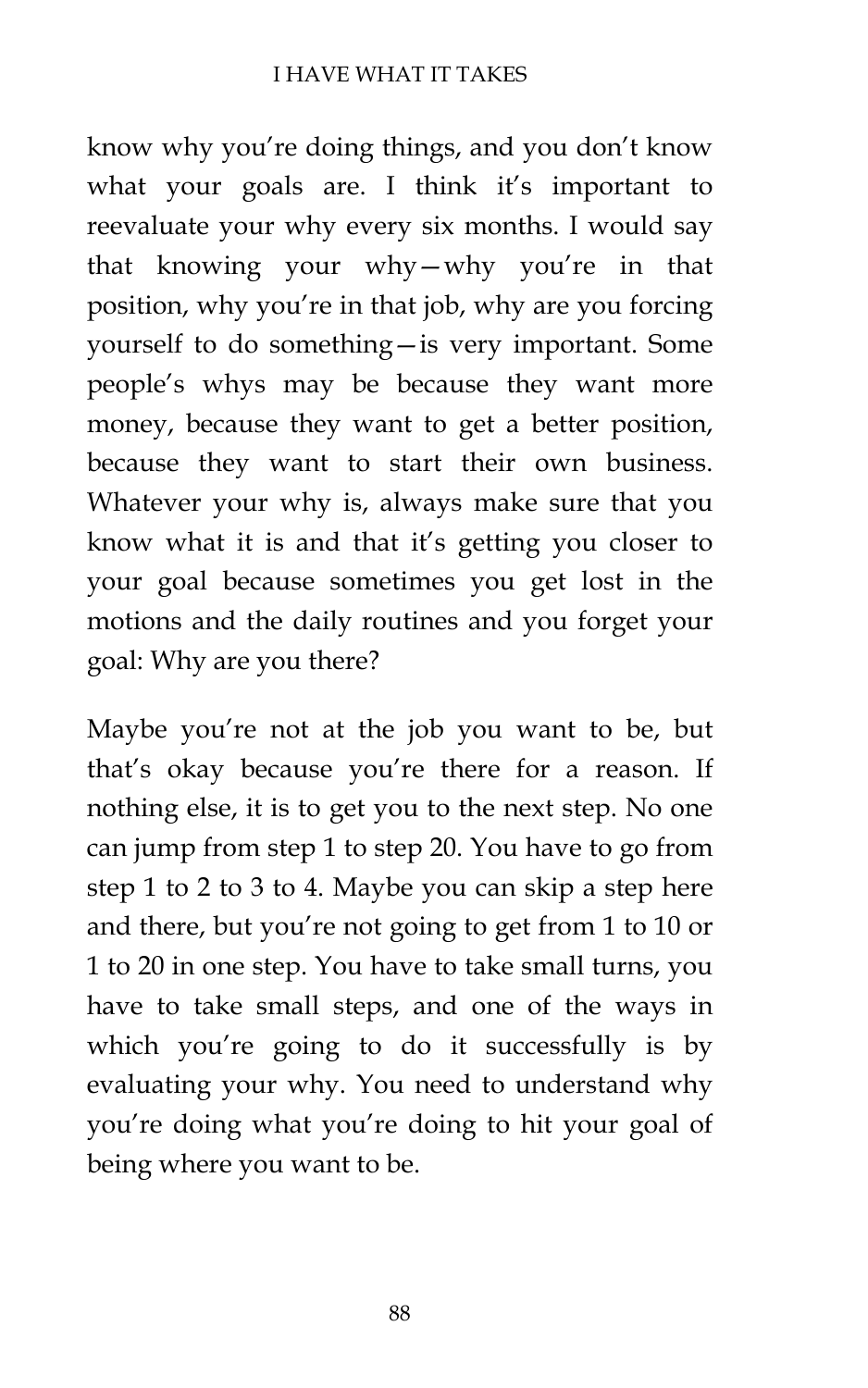My next point is attitude. A great quote I heard once said, "The attitude you bring to the day will be what the day will bring to you." A great attitude will bring a great day. It's very true that when you have a positive attitude, when you have an contagious attitude, then you start spreading your positive attitude towards somebody else. This is important because the attitude we take towards the things that happen to us in our everyday life is what's going to determine what we'll receive from that day. So when it comes to attitude, we have to have not only a positive attitude but also an achieving attitude, an attitude that wants more, an attitude that wants to receive something great, something big, and based off of that, you're going to bring that to the day.

My next point is leadership. A lot of people are entering the leadership world, but what makes them leaders and what is going to keep them being leaders is a willingness to fail. I think one of the greatest quotes I've heard is that a leader will fail and will mess up, but he will still keep leading. That's true! Just because you're a leader doesn't mean you're perfect and you won't make mistakes. What it means to be a leader is that you're going to learn from your mistakes, get back up, and continue leading and giving orders (or delegating), if that's what you were called to do. You will continue creating strategies,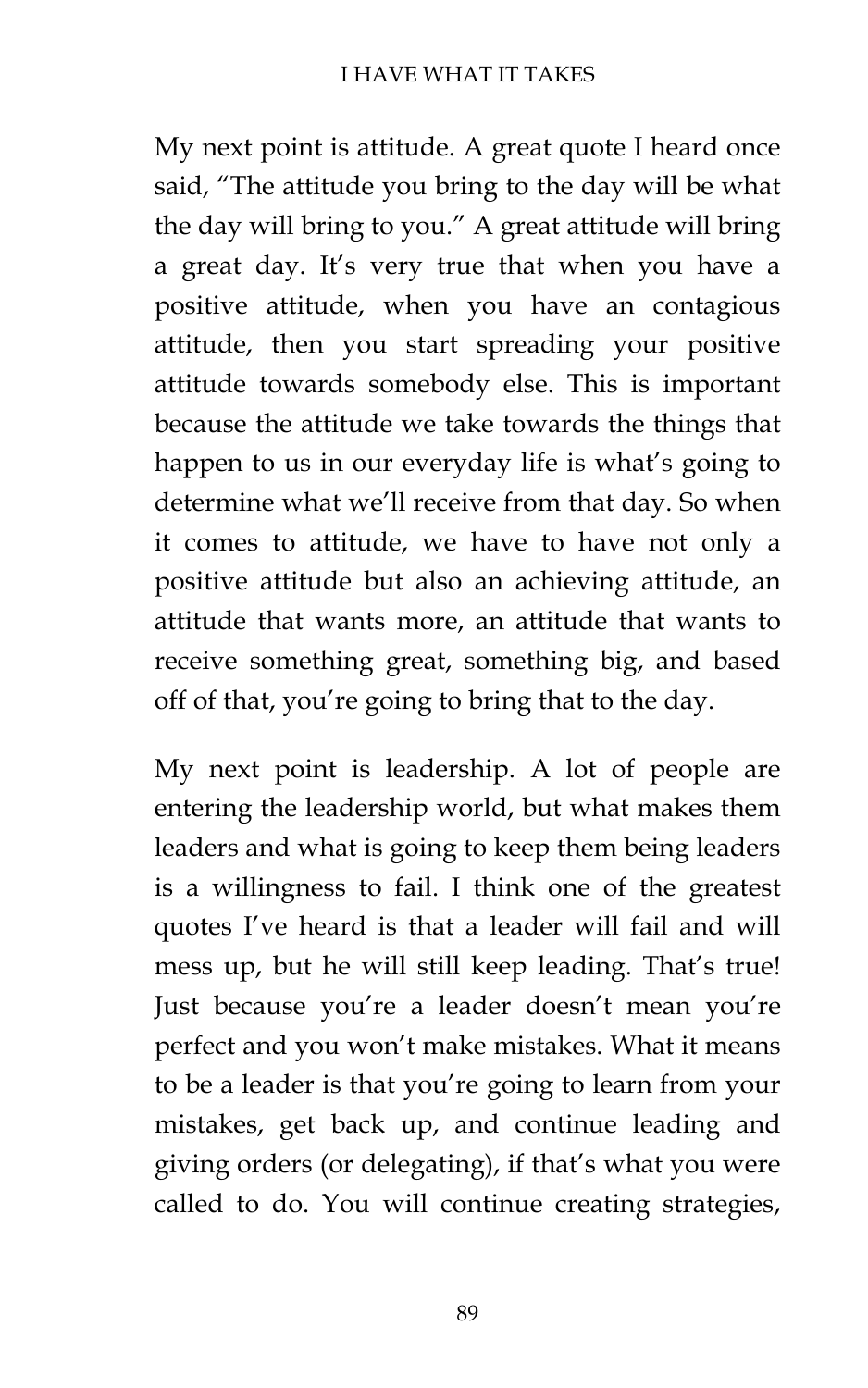building businesses, teaching people, creating other leaders, teaching new strategies, and creating better businesses.

But being a leader doesn't mean you're the only one in control and that you've never failed. It means that because you're in control, you're going to fail, but you're going to keep yourself in control, and you're going to keep yourself telling people and guiding those who are with you to be better leaders themselves. I think one of the best ways to become a leader is to lead by example, which I said before, but also to understand that leadership is not about being perfect, and it's not about not making mistakes. It's about making mistakes and learning from them and continuing to be a leader. It doesn't matter if you mess up, it doesn't matter if your plan did not go as you thought it would. You risked it, and you didn't care, and you continued to lead.

My next point is passion. If you don't know what you're passionate about, don't be afraid to find out. There is no passion without love, so whatever you're passionate about, you have to love it, and if you don't know what you love, then don't worry too much. You can find out by understanding what it is that you do day by day. What is it that you like to look at? What is it that you would like to understand more about? What is it that you like to work on?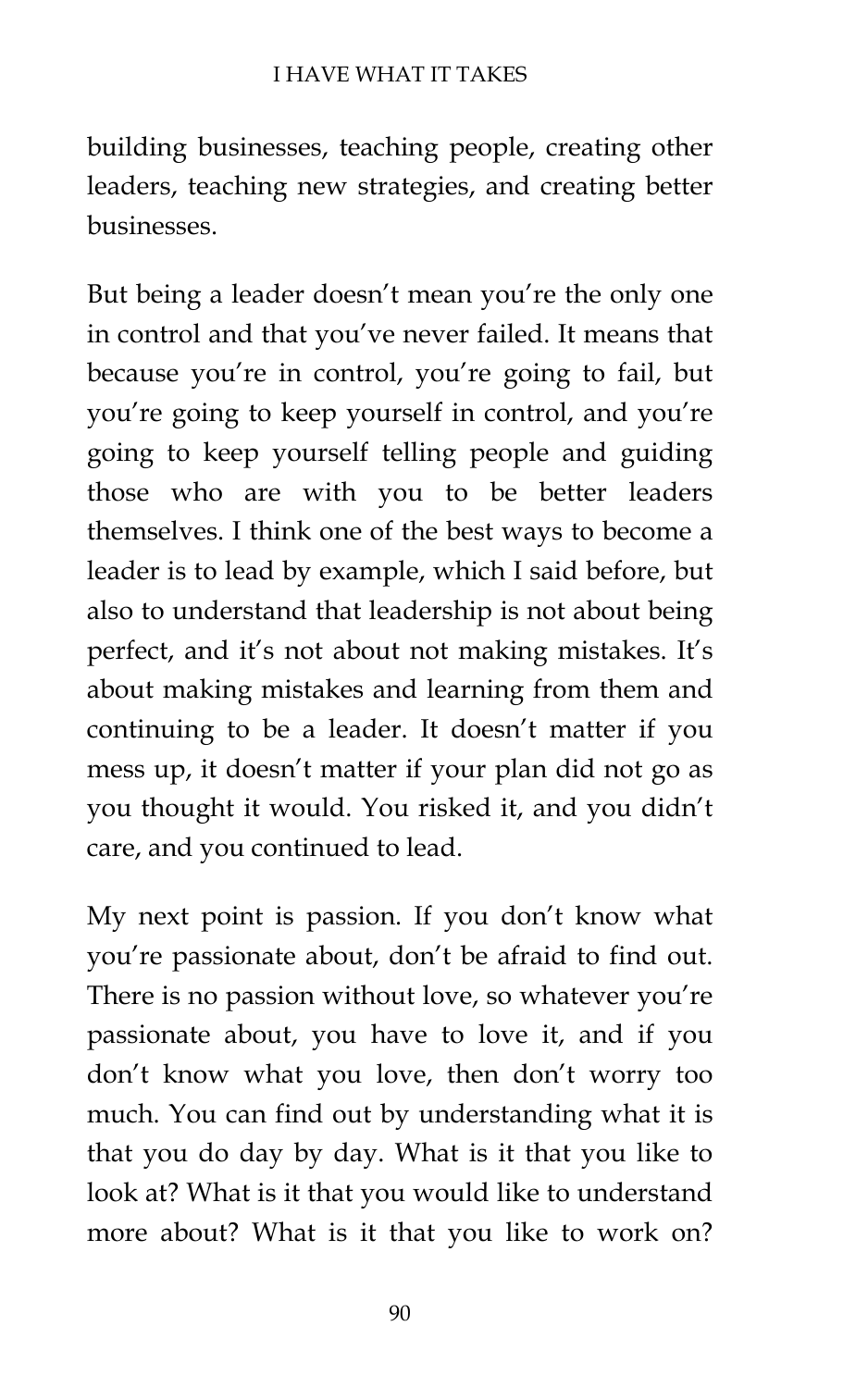These things are going to show you who you are and what you like. They will show you your passion.

Once you find that, understand that whatever it is, it's not necessarily going to be easy to make a good living from that passion, but it's a good place to start, just by learning what it is you love. When you do something you love, you're not doing it because other people are doing it. You're not doing it because it's a trend or because it's popular at the moment. You're doing it because it's what you love and what you are passionate about. That is a huge advantage over somebody who's doing something just because they see other people doing it or just because they are focusing on making money. Making money is not the same as passion. You can be very passionate about making money, but you can't make money by just pretending to be passionate about something. You have to truly love what you're doing in order to be passionate.

And my final leadership advice is to risk it. Don't be afraid to risk it! It's always a good thing to risk it, whether you risk losing your job or risk getting a new job or even risk starting a new business. Just go for it! It's not always going to be the best, you might lose a lot of money, or you might make a ton—but at the end of the day, if you don't risk it, you're never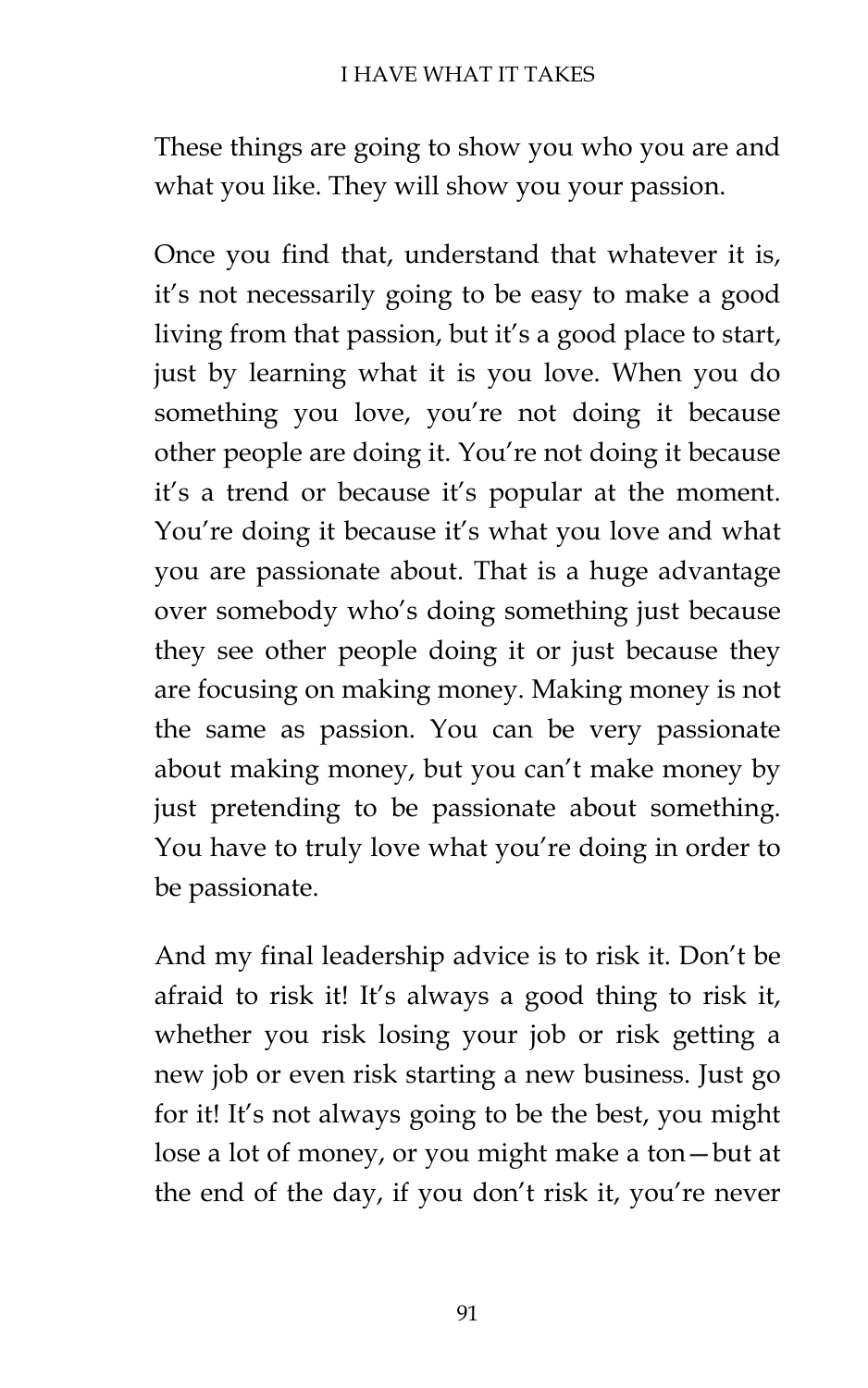going to know. This is probably one of the biggest things that leaders are doing—taking the risk.

By taking the risk, I don't mean to impulsively make decisions out of nowhere. I mean that if it's what you want to do, if it's what's tugging at your heart, and what you've already researched (in its entirety), then do it. Otherwise, you will never know what could have been. Risk going for that job. Risk taking that role and just going for it because that's what matters, and that's what you need to do. Go for what you want. Risk it, and know that even if it doesn't turn out the way you wanted it to turn out, you did it anyway. That will give you the wings of freedom and a sense of risk that is incomparable, and this will inspire you to do more.

Have you ever done something you were very much afraid to do? How did you feel afterward? It's sort of like a scary roller coaster that you're too afraid to get on. Once you do get on it, you realize it wasn't so bad after all, and you're even willing to give it another go.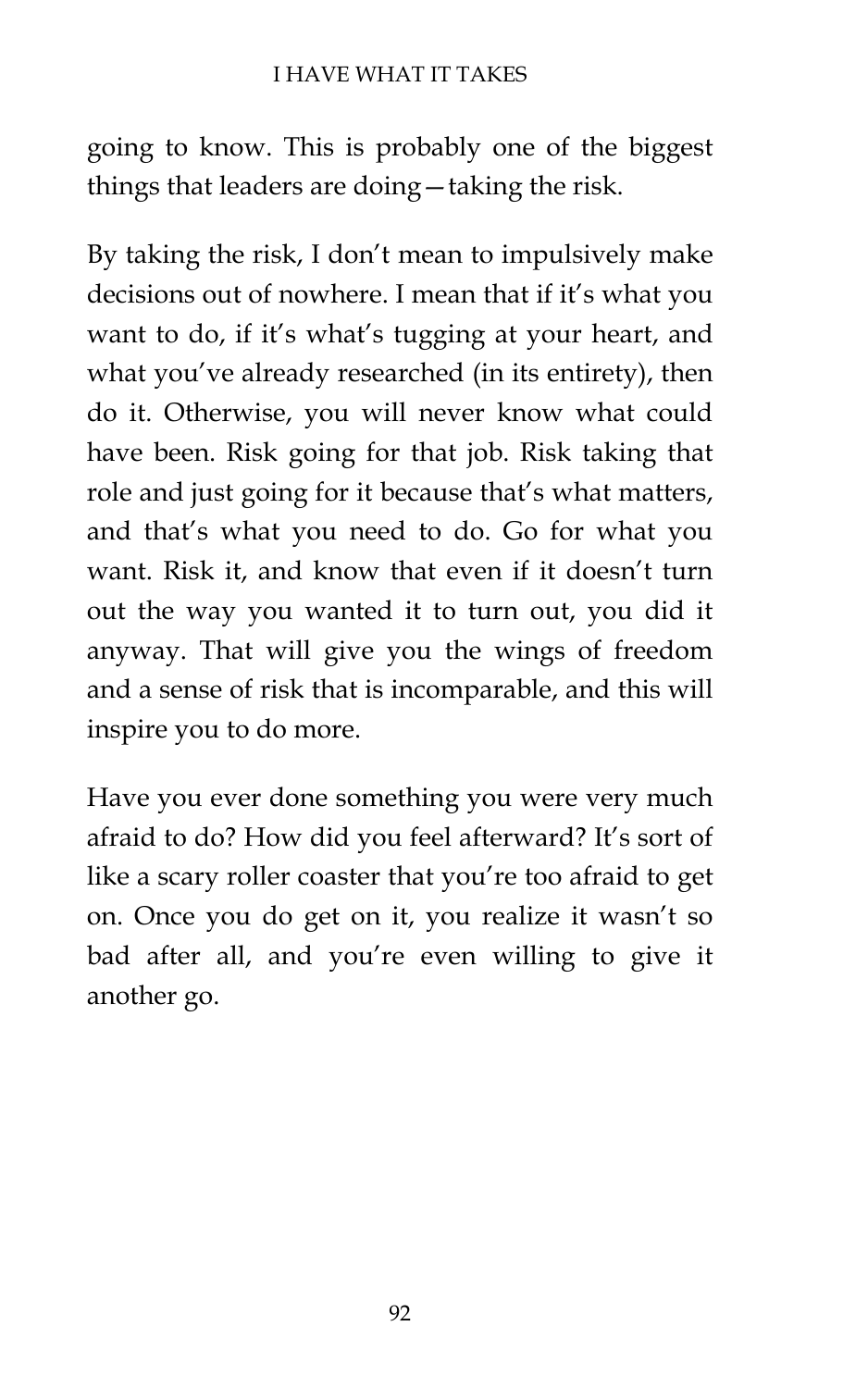## **CHAPTER 5**

$$
\underbrace{\hspace{2.5cm}}_{\text{max}}
$$

## Marilu Gonzalez

 was born in La Piedad, Michoacán, Mexico, on a I was born in La Piedad, Michoacán, Mexico, on a<br>I Friday night, and my parents named me Maria Luisa Gonzalez. Little did they know that they would travel to Harvey, Illinois, and there I would be renamed as Coach Marilu. I have a phenomenal family. I have four brothers and two sisters, and we know hardship very well. My mother raised us alone in poverty after the death of my father. My father was stricken with cancer. He fought as hard as he could, and he even lived longer than everyone thought he would; the doctors told him he had three months, and he fought for three years.

My father's death was devastating, yet his legacy of a champion mindset has been the inheritance we have passed on to our own children. My mother was a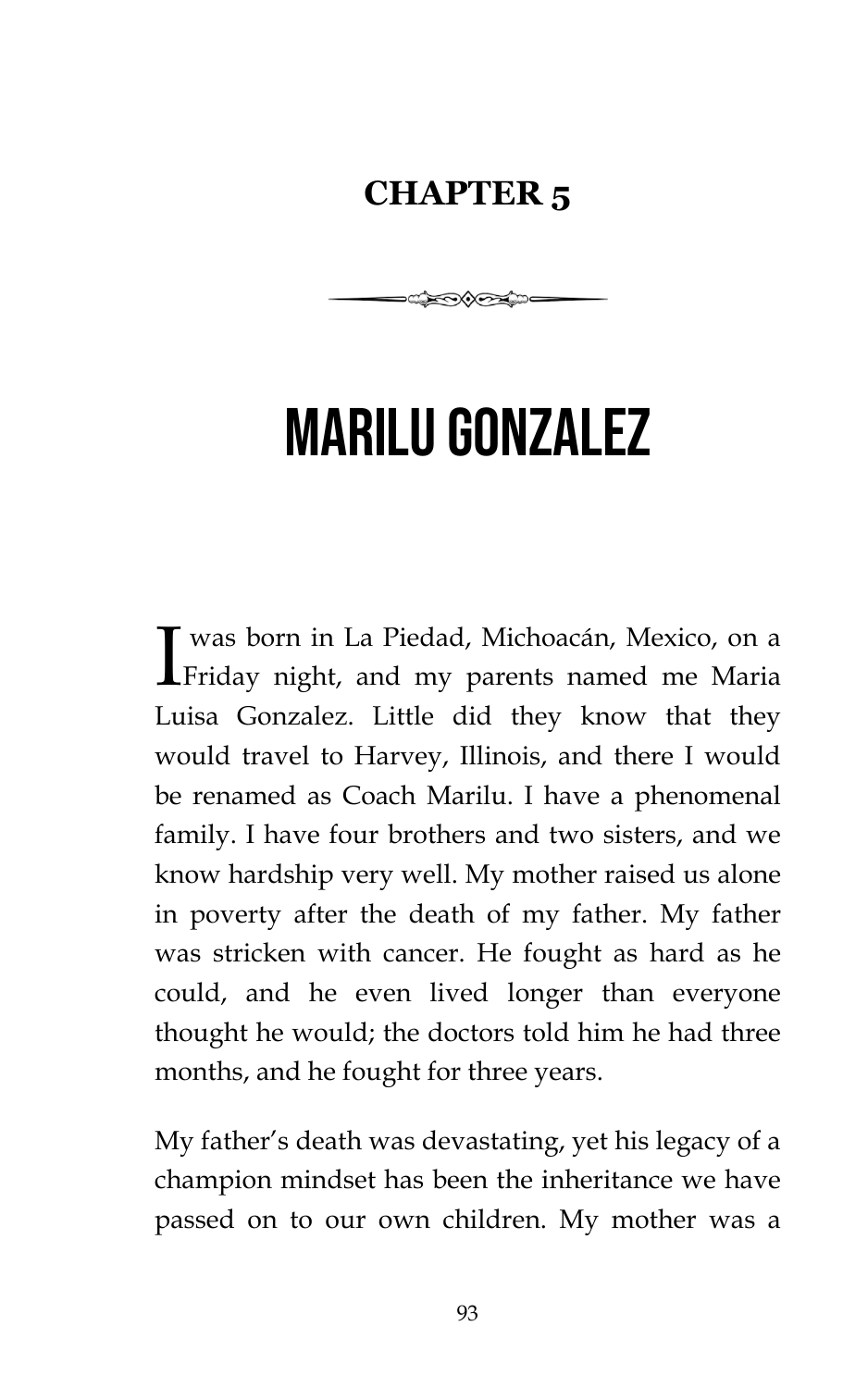self-proclaimed community activist and a church leader. It was not abnormal for me to be volunteering at a church or at a pantry in middle school. It was the norm in my family, regardless if there was abundance or not.

My grandmother was the jewel of the family and my greatest cheerleader. It was my grandmother's love and validation that motivated me to go to college, and soon I became a first-generation college grad. She gave me the nerve to be fearless, to be curious, and to explore the realm of education. The motto for our family has always been that education is the key. My seven brothers and sisters are all professionals. Cumulatively, we've accomplished five bachelor's and six master's degrees in math, Spanish, English, early childhood education, physical education, EL, behavior specialists, and educational leadership. My siblings' work ethic shows that their accomplishments are phenomenal.

My brother Jose, or Coach Tony, has been inducted into the NJCAA hall of fame, and my brother David is now the head coach for both the girls' and the boys' high school teams. My brother Jesse is a high school soccer coach as well. My sister Gini works at an elementary school within our community. I have spent eleven years of my career as a teacher and a coach, building a competitive women's soccer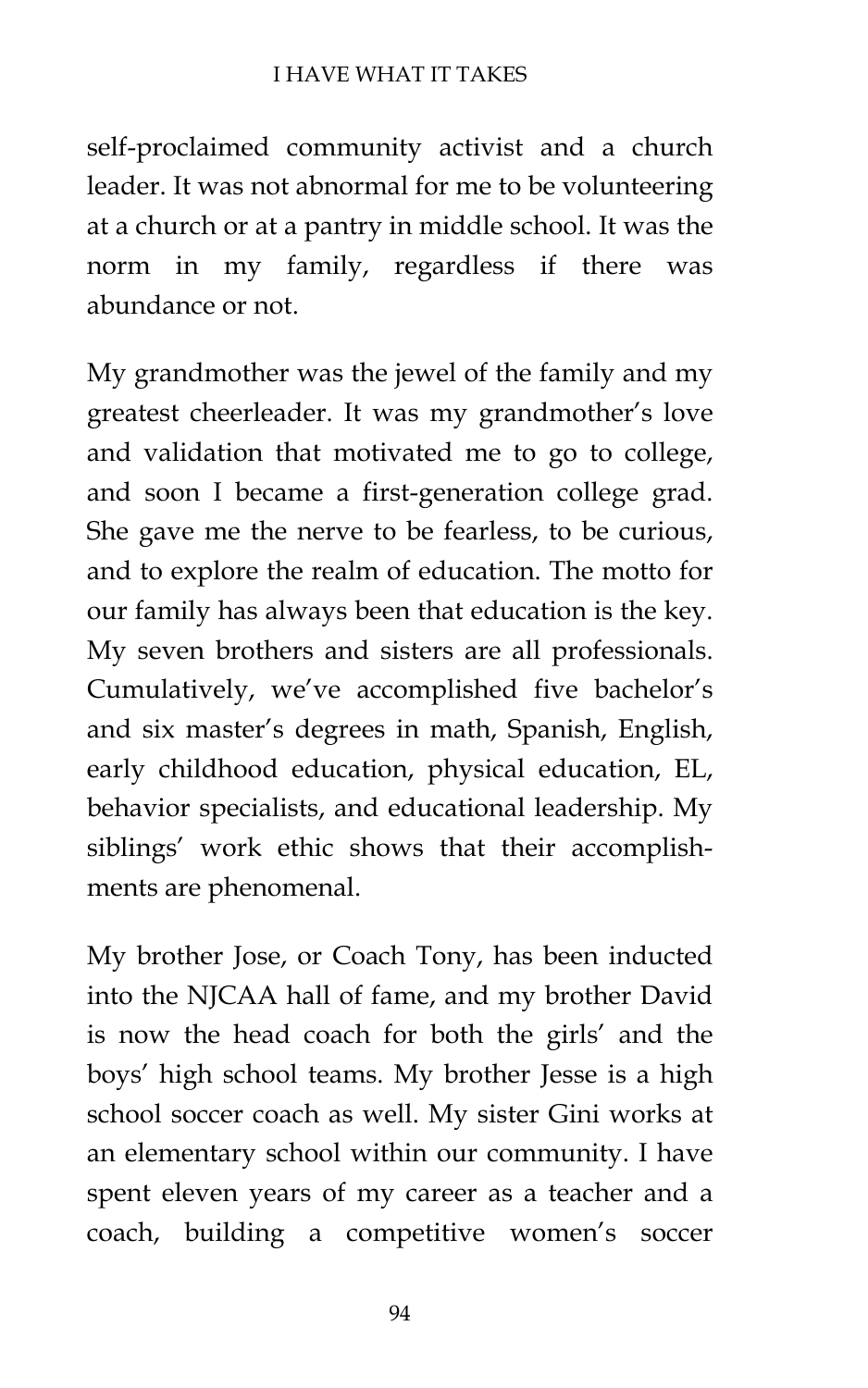program and teaching swimming at Thornton High School. I have been part of the soccer community since 1994, and I was the head coach for both the high school district and South Suburban College, which both my brothers took over after my promotion as an administrator.

When I was a teenager, you could find me playing at the local park with my family or traveling every Sunday to watch soccer games. At a young age I found comfort in the sense of belonging that a team could provide and in the opportunity to practice leadership skills. Soccer became my passion. Teaching is my love, coaching is my life, and leadership is my calling. I graduated from Chicago State University and Concordia University-Chicago and earned a bachelor's in science and physical education and a master's in arts and educational leadership, respectively.

My education career started at Northern Illinois University, where I received a scholarship, and I was able to start my career with pre-med, which then evolved to athletic training, then to teaching. I had phenomenal professors. I had opportunities. I fell in love with education. I fell in love with knowledge. I fell in love with the way that people were so passionate about their craft, how they got so detailed about their content. So as I committed to my district,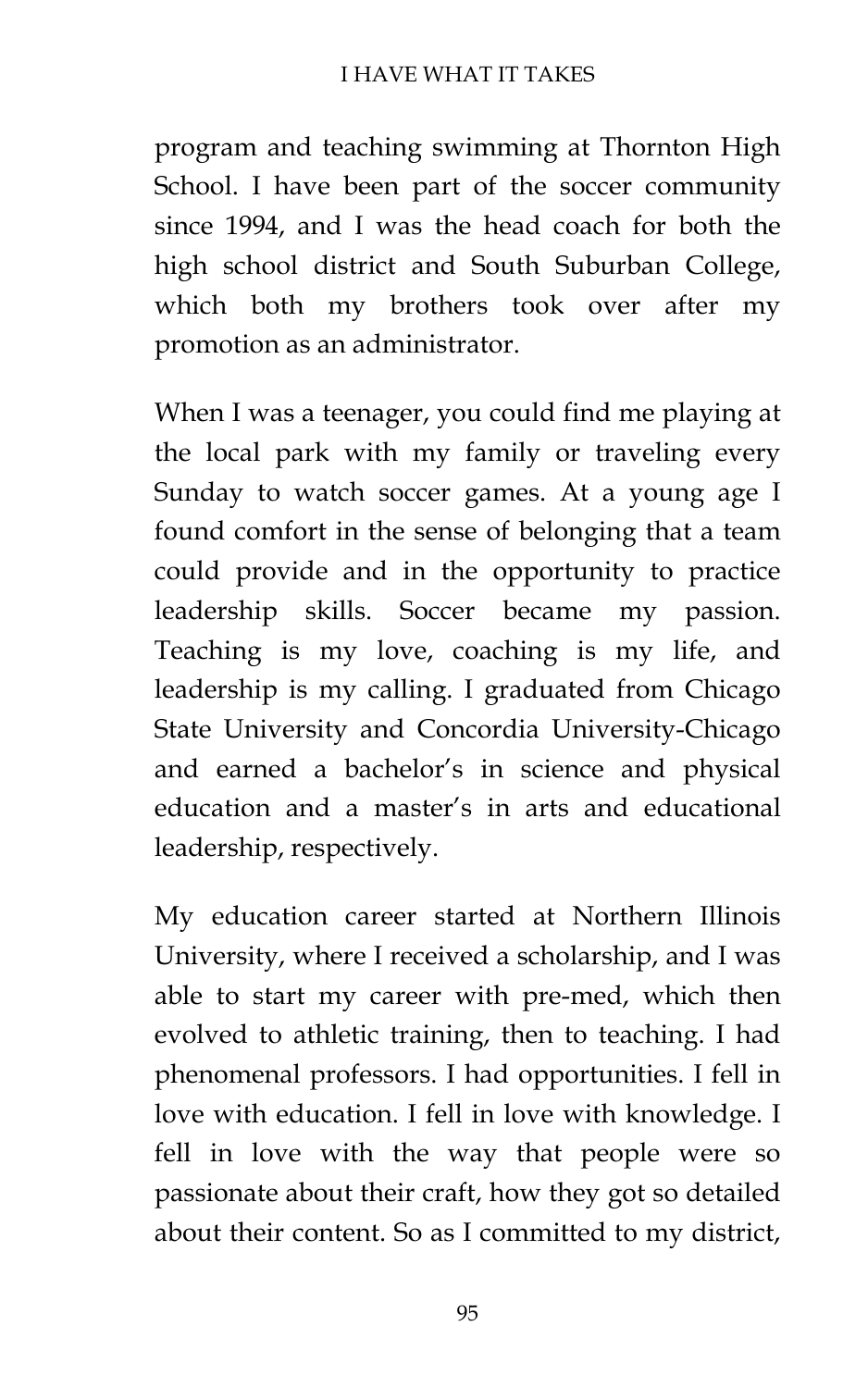I was simultaneously the head coach for the girls' soccer team for ten years and head coach for South Suburban College for eight years. I would coach both in the fall and in the spring.

And in the winter, you could find me in a soccer dome, training smaller children. My first group of five-year-olds are now young men. That experience was an experience of a lifetime, both for me and for those boys. We were able to accomplish so much in such little time. But the most important part of all was the fact I was enjoying every single minute of practice, of games, of interactions with the parents, of competition at all levels. We were able to go so many places, competing at the highest levels.

My recipe was easy. I stuck to the fundamentals. I used the theory and the knowledge I accumulated in my degree. I broke it down into pieces, then I translated it to developmentally appropriate language for my boys. It worked. I used behavior management skills, and I used teaching practices. My boys were able to win national tournament championships, and most of them are in college.

You can describe my philosophy as learning skills through education and athletic experience. I believe the athletic arena is the opportunity to practice life skills. In the trajectory of my career, you can see the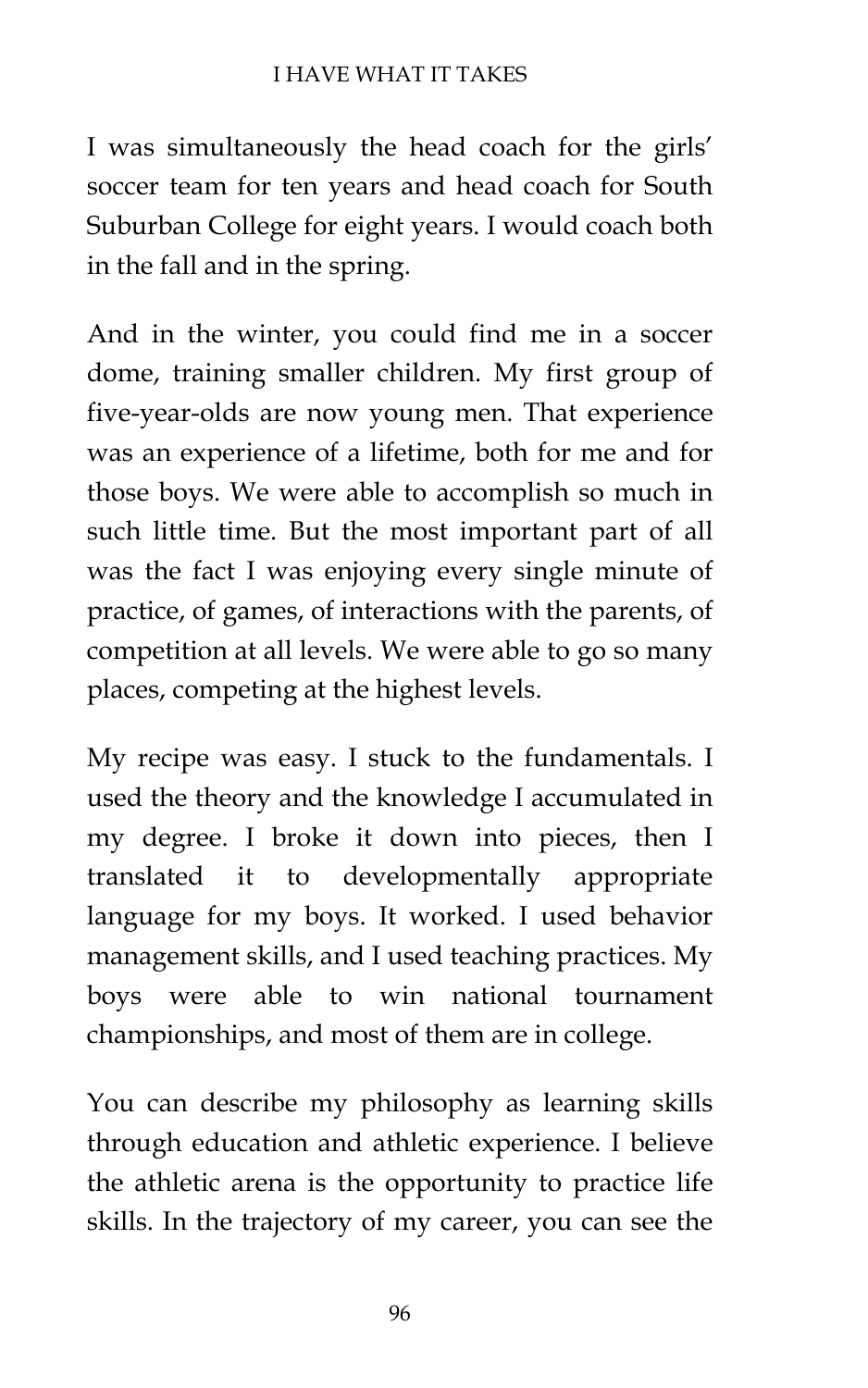transformation from teaching to coaching to leadership. My career has evolved. I became the first Latino administrator in the history of my current district. I am more than a first; I am a generational change-maker for all students and teachers.

I have stated that it is not a matter of ambition for me but a strong sense of duty I feel I owe my community. We have an urgency for decisionmaking individuals who understand Latino students, parents, community members, and businesses at any table within all educational levels in this dynamic community. Not because it is failing, but because it is richly striving. I was elected by the teacher's spotlight as an up-and-coming leader in March 2016 by a newsletter that is published by IALAS, the Illinois chapter of the Association of Latino Administrators and Superintendents.

Here is where I made that commitment and promise to be a leader, and to make decisions that would help my community. In 2017 I was hired as an additional layer of administration, as a division leader for physical education, health, driver's education, and family and consumer science (FACS). There my mission has been to propel the district's vision and create an environment where students can erase the classroom walls and connect what they are learning to the real world. I've thus far hired four new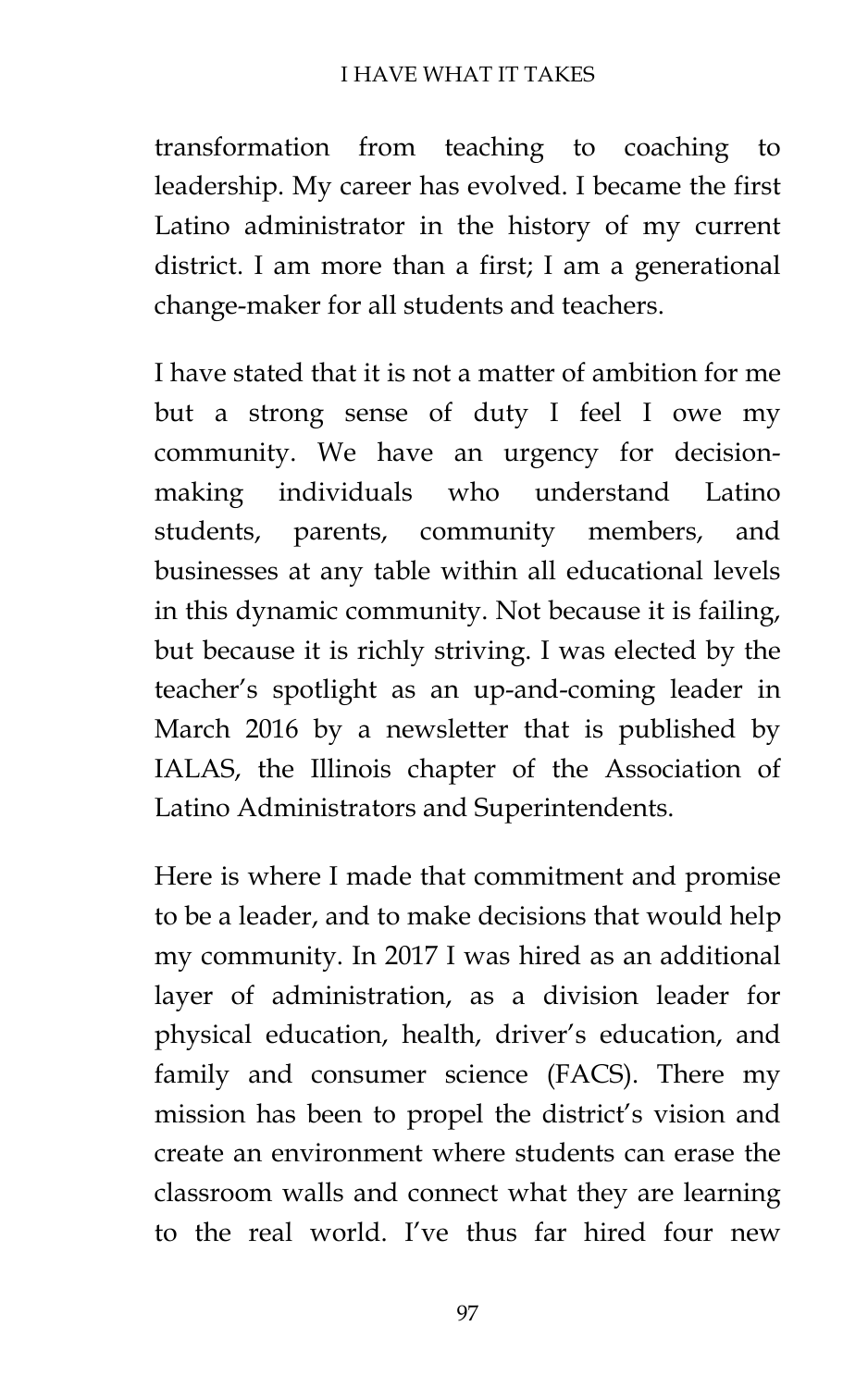teachers, three of which have thousands of hours in industry experience. They bring into our high school the entrepreneur mindset.

I'm currently helping them marry best-teaching practices with their business sense. My experience with AVID strategies, IB principles, quantum learning, TR Silver tools, and the Danielson rubric has enabled me to become an influence for teachers, which then transpires to students. I believe innovative ideas promoted by my state board of education have been the cornerstones for my teaching and coaching methods for years. I've always incorporated socio-emotional learning skills, social justice, and cultural relevancy to my lessons as well as my signature "chalk talks."

It is the attention to that marriage between professional development and personal development that guides my work. My ambitious attitude has taken me to impressive heights in both coaching and teaching careers. I'm expected to reach those heights using the same recipe and make it a reality in my new career as an administrator. Much of my work has been centered around getting all students and parents abreast of the great opportunities in higher education. In my coaching career, I've granted thousands of athletic scholarship dollars to many students from my community.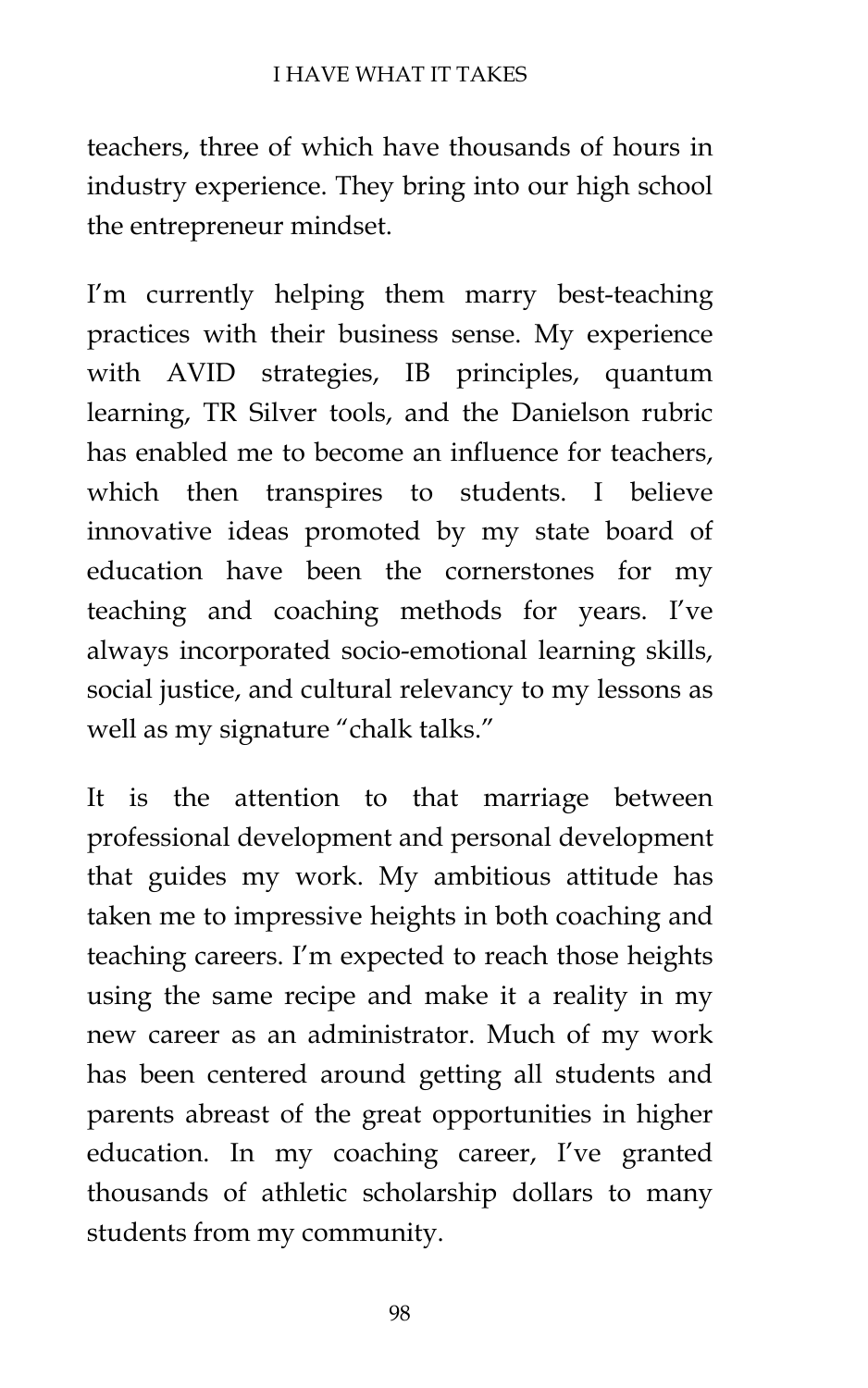In my internship in district 205, I was able to be part of the Illinois State Board of Education audit and draft strategic plans for groundbreaking after-school programs. My community work never stops. You can find me marching against violence or researching DACA scholarships for my present students. My work as an advocate starts with building relational capacity with my teachers and attracting resources for my students. I'm relentless in my community, and I promote diversity and cultural education in my building.

As a high school student in the same district where I have grown professionally, advocating for innovation has driven my agendas. High expectations for students and a nurturing culture are two of my priorities. Currently I am a board member for the Communications and Arts Department at Governor State University in University Park. In this role, I'm able to explore the possibilities of building ties with higher education in high school curriculum. It is here where I can have conversations with professors, which spark ideas to offer more for my students.

It is my spirit of light that I strongly believe is apparent in all my work as well as my willingness to step out of my comfort zone that has yielded great gains for my students and my community. In my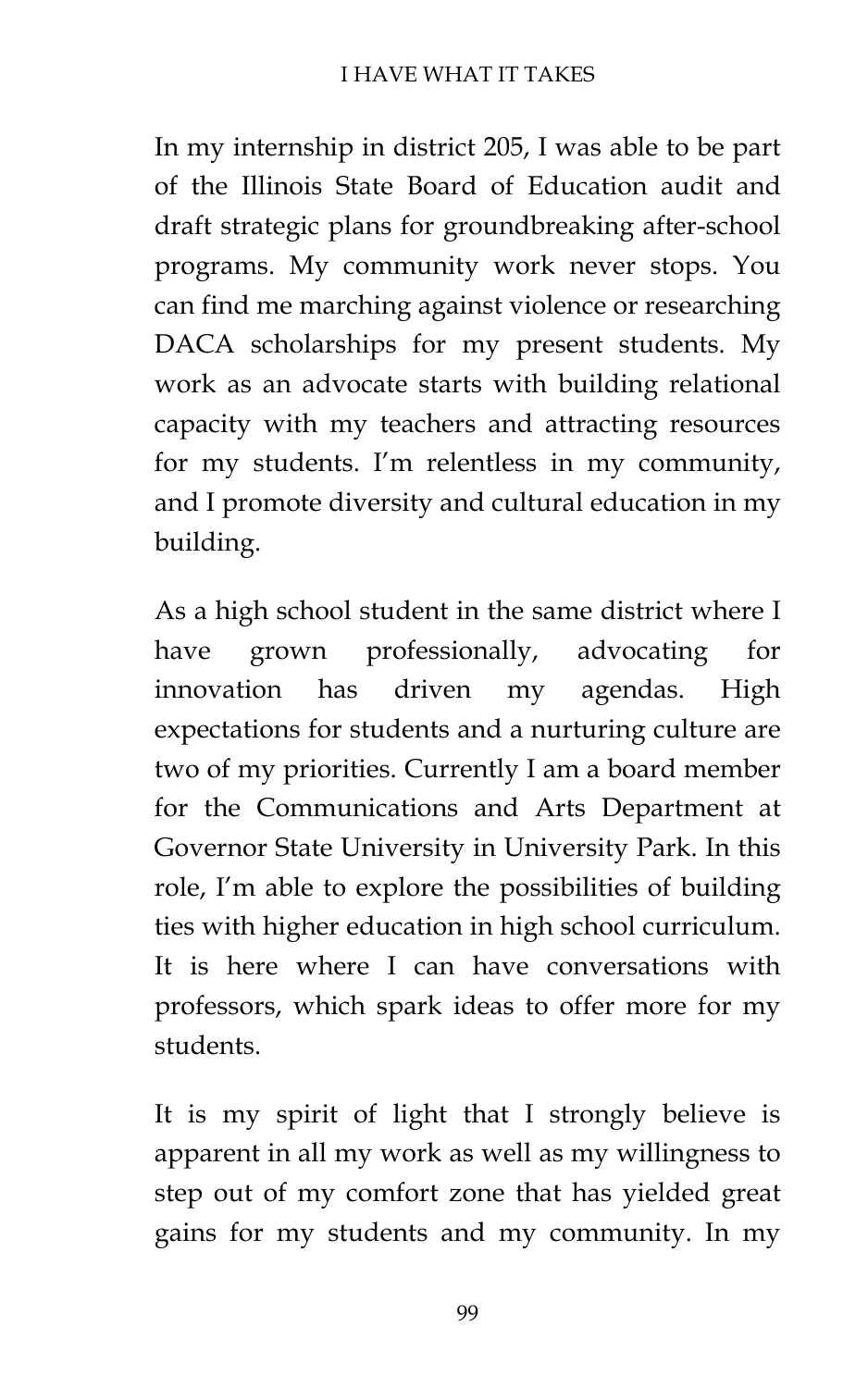first year as an administrator, I was able to see a reduction in the failure rate by 20 percent. Into the second year, believe it or not, I reduced that number by 50 percent. You will hear me humbly saying this is just the beginning and that the best is yet to come. It is my intention to generate that spark in other teachers, which to me is lighting ideas in young people. Those ideas generate a fire that will then create a culture shift where everything that is taught in physical education, health, driver's education, and FACS has validation and credibility and connects students directly to career pathways or to experiences they can then use to become better people in their homes and communities.

Education is the key. Education is found everywhere. We must advocate for it, we must fight for it, we must teach it, we must model it. Being a lifelong learner has been the biggest gift I could ever have received—the gift I got from my parents, from my grandparents, from my community. I have made a commitment to ensure sustainable systems are in place that can create opportunities for all generations to come. It is time that education is married to business and to real life.

Everything you do in school is something useful for you, and you can apply it to your life either at home, at work, in your personal life, and for growth within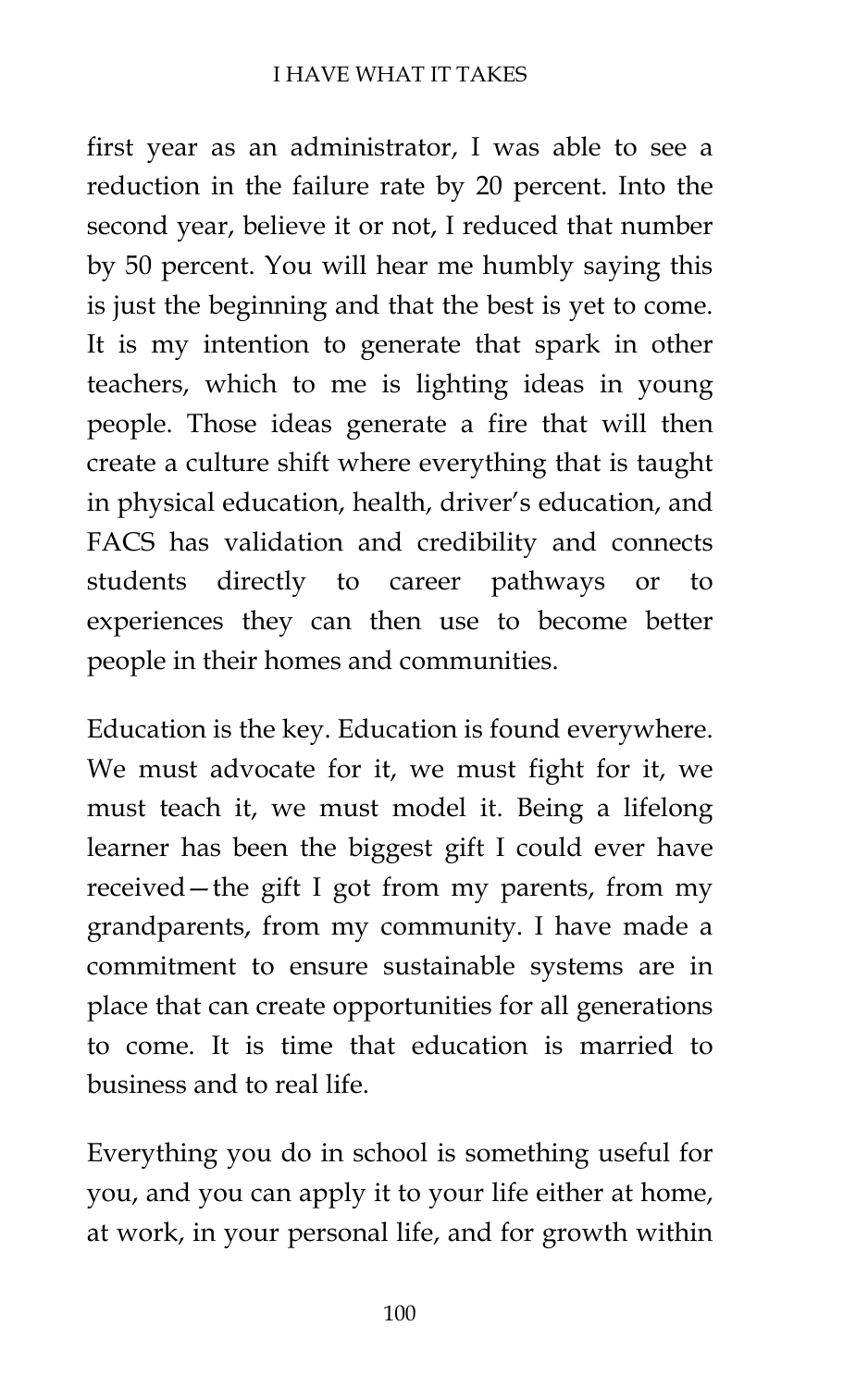yourself, your family, and the community. My children have been the greatest inspiration for me. They're the ones who keep me humble and keep my feet flat on the ground. They expect so much from me, and I am willing not only to share and give all that I have and all that I've learned to them but also to everyone around me.

My children have high expectations for themselves. They also have high expectations for us as a family, and the future is brighter than ever. That's how all families should be. That's how all children should walk, with confidence, with light, with a bright future, with hope for the best, with innovation, with creativity. My life experiences have proven it to be correct. You can overcome adversity. You can overcome challenges. You can create your own life. You can be the master of your own story, and the story never ends because there's so much to learn, there's so much to do, and there's so much to create. Education is the key.

## **Leadership Principles**

It has been my experience that leadership is not easy, so in building principles within your career and the trajectory of your passion, you need to make sure that, with all else, you identify yourself. Your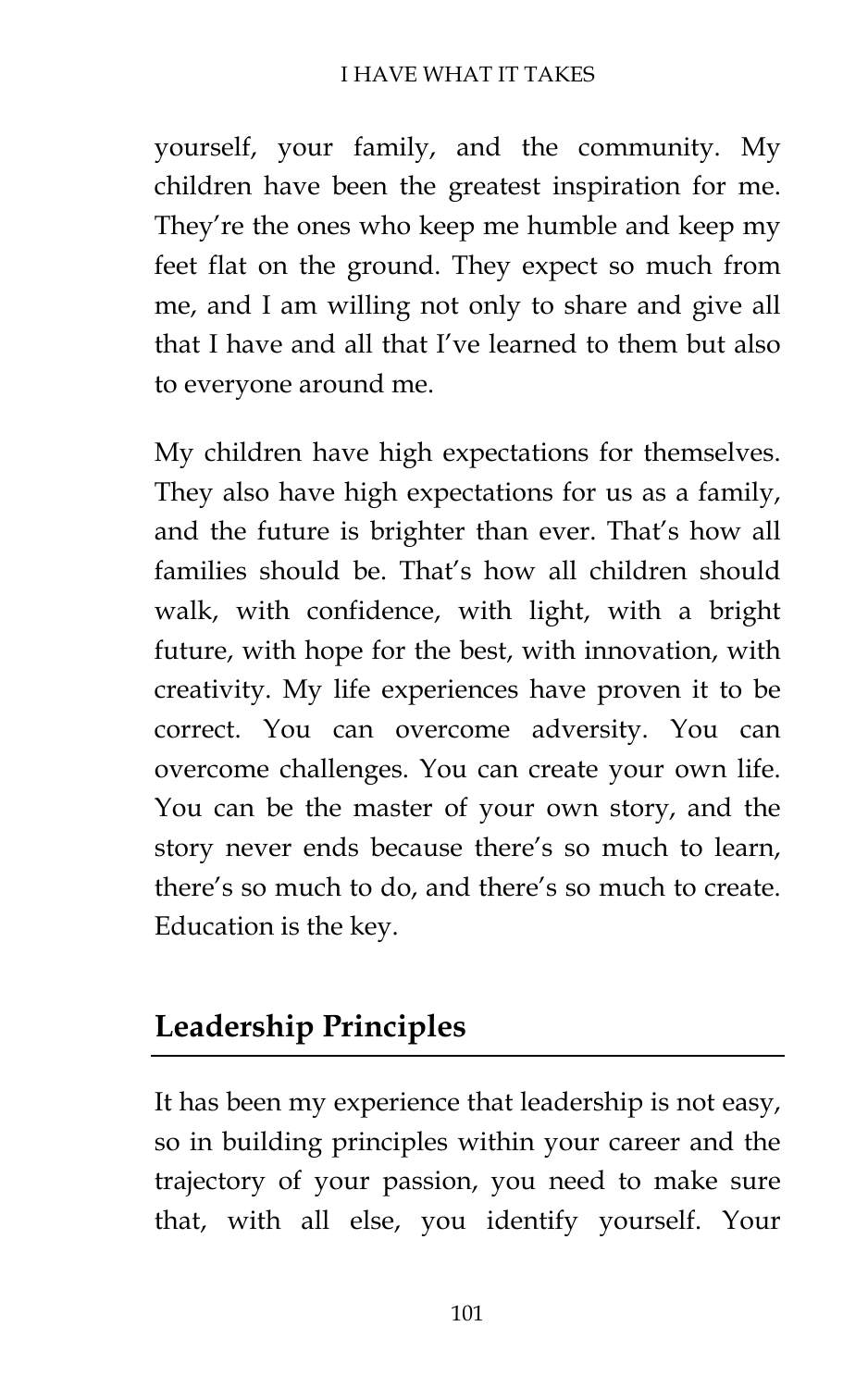identity must be solid, have meaning, and be easily definable, and you should be able to go back to that foundation every step of the way.

Leadership principles are built on the experience you have. You can apply many, many principles to yourself, but not all of them are going to be relevant to what you're doing at every moment. You have to be able to integrate these principles into your character, into your everyday work, into the interactions between you and other people. It's important that you don't rely just on the principles to justify the direction in which you take your projects, the way you spend your budget, or how you prioritize your daily tasks. Make them practical.

Some of the principles that have helped me have been very simple. Even though we can get as complicated as we want when we work, when we're dealing with challenges or when we're problemsolving, creating initiatives, or creating projects, we can get very complicated. But to me, the leadership principles that have helped me have been the simplest ones.

1. Put love first.

Everything you do, you must love. Everything you complete, you must love. That's just the bottom line.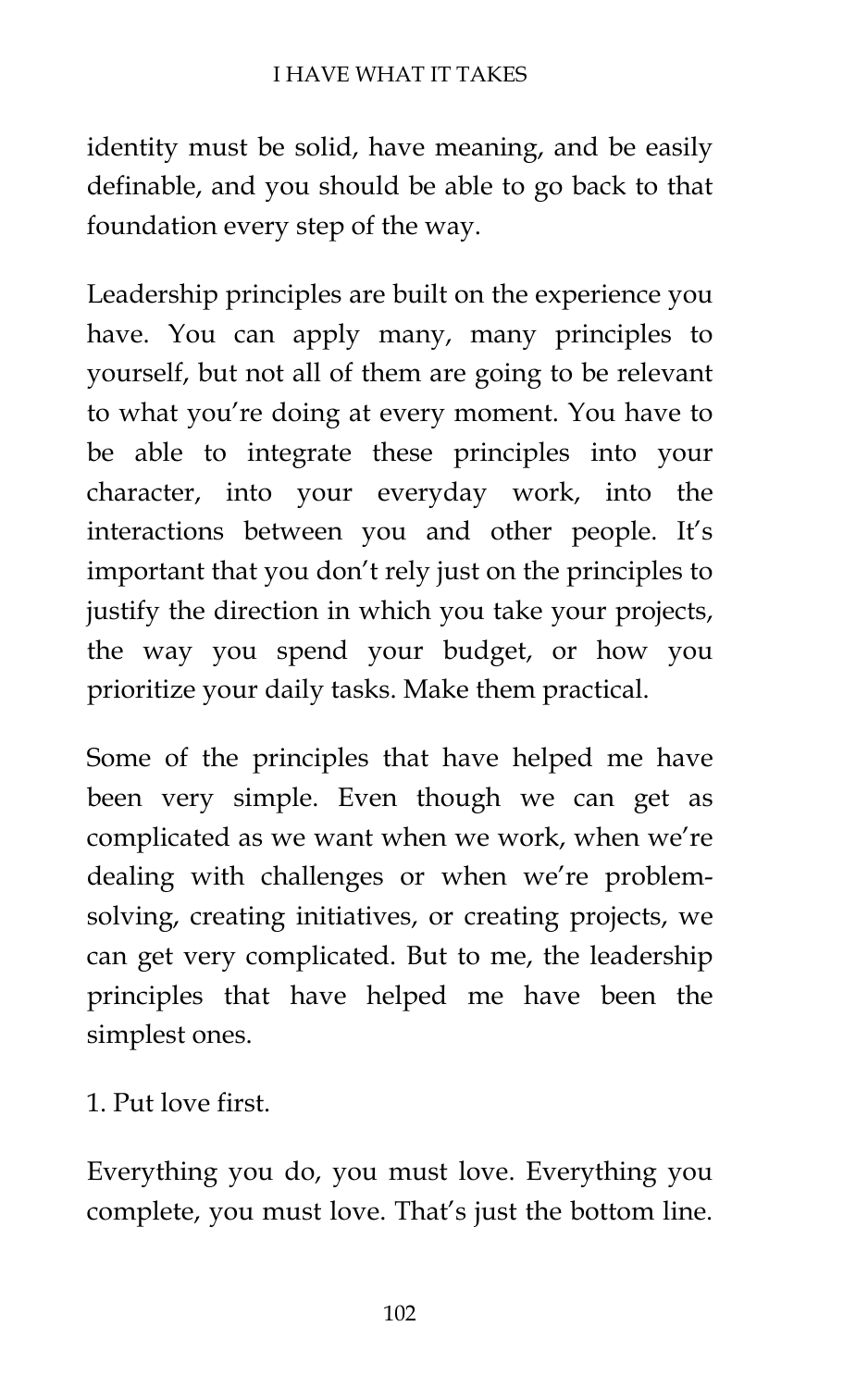Don't do anything you don't love. Don't do anything you're not going to have passion for. Don't do anything you're not going to be willing to refine the details, that you're not going to be willing to spend time on—maybe even more time than you originally thought. It may take some research. It may take rewriting action plans. It may take advocating for resources. Or it may take talking to people—people who are more successful than you, people in the community, or business owners. You must love what you're doing to be able to sacrifice all that time, thought, and energy to it.

2. Don't compromise your dignity.

I don't do anything if I have to compromise my dignity, if it's something I'm not going to be proud of or if it's something I am not going to want to share with everybody. It doesn't matter who it is for—if it's my son, my brother, my sister, or a friend—I don't do anything that compromises my dignity, and I practice that.

That's a leadership principle I believe people sometimes feel that they can manipulate or put on pause or put in their back pocket. They think it's okay for them not to feel proud of what they're doing or to feel that compromised is normal. I don't believe in that at all. Being uncomfortable and being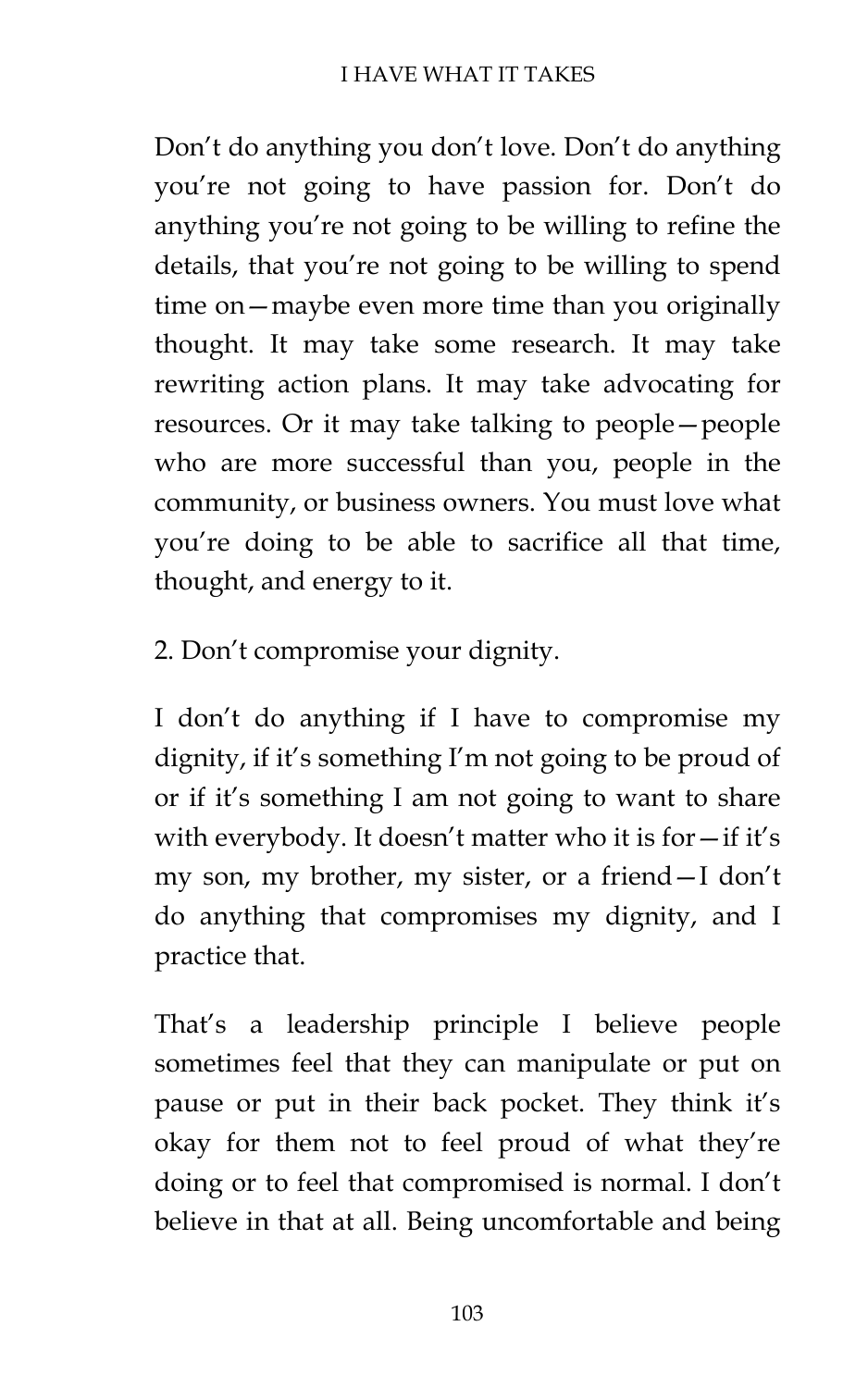compromised are two totally different things. I believe that, no matter what, you must keep your dignity in the forefront, and you have to wear it every day. In other words, you have to go back to it at every moment, in every conversation, in every debate. You have to be able to repeat what you're doing over and over again to everyone, confident in knowing you are creating things that are transparent, honest, and have substance.

3. You must be able to drive through adversity.

One of the principles of leadership is the ability to take on extremely difficult challenges, even those challenges other people shy away from. You must be willing to do the extra work other people don't want to do, having that extra conversation no one wants to have. The courageous conversations I've had have taken sometimes up to six months to resolve, constantly going back to the problem, strategizing through it, being consistent, and staying the course. It has been extremely important for me to be able to do that.

4. You must commit.

The principle of overcoming adversity has its own cliché. Many times, people shy away or give up those hardships and problems to other people, or they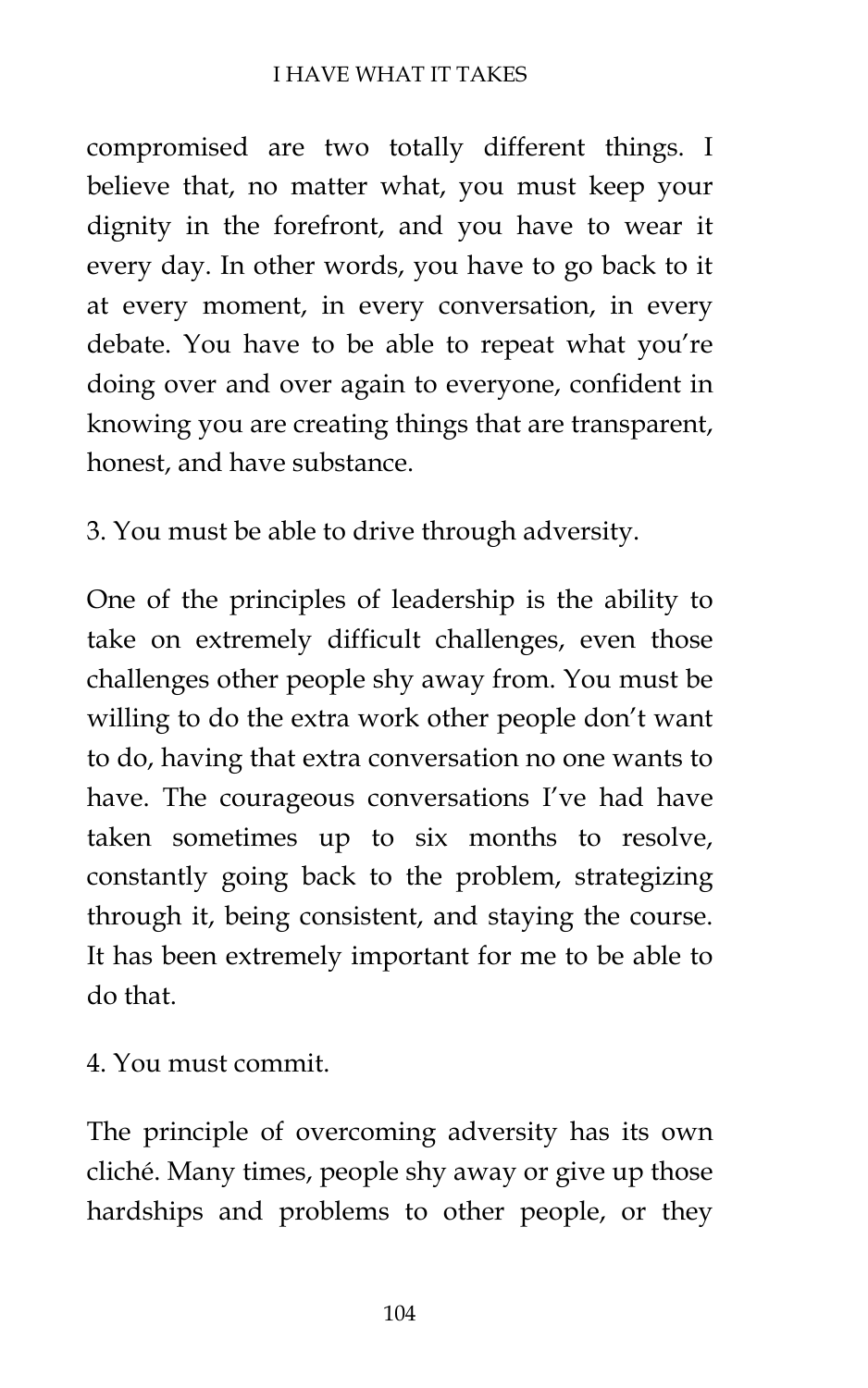assume it's not their responsibility. As a leader, you must understand that the principle of commitment should be worn every day. When you wake up in the morning, and you're getting ready to go to work, you need to remember that you don't have a right to give up on your commitment because you took responsibility for that leadership role. You've made that decision to be committed, and that's not something you can give up every day. It's not something you can say to yourself, "Well, today I don't feel like being committed. Today I don't feel like being in love. Today I'm not going to have dignity. And today I don't want to overcome adversity."

All these principles are a commitment. It's a commitment to the people whom you're serving. It's a commitment to the business where you're working. It's a commitment to bring the best of yourself into the spaces that are being allowed to you and for the people whom you're working for. These leadership principles are extremely important to model for the people who are following your lead.

To me, these are simple principles to follow. I've always reiterated how important it is to have personal development. I think after being a leader now for a couple of years, I've realized that my personal development has helped me so much more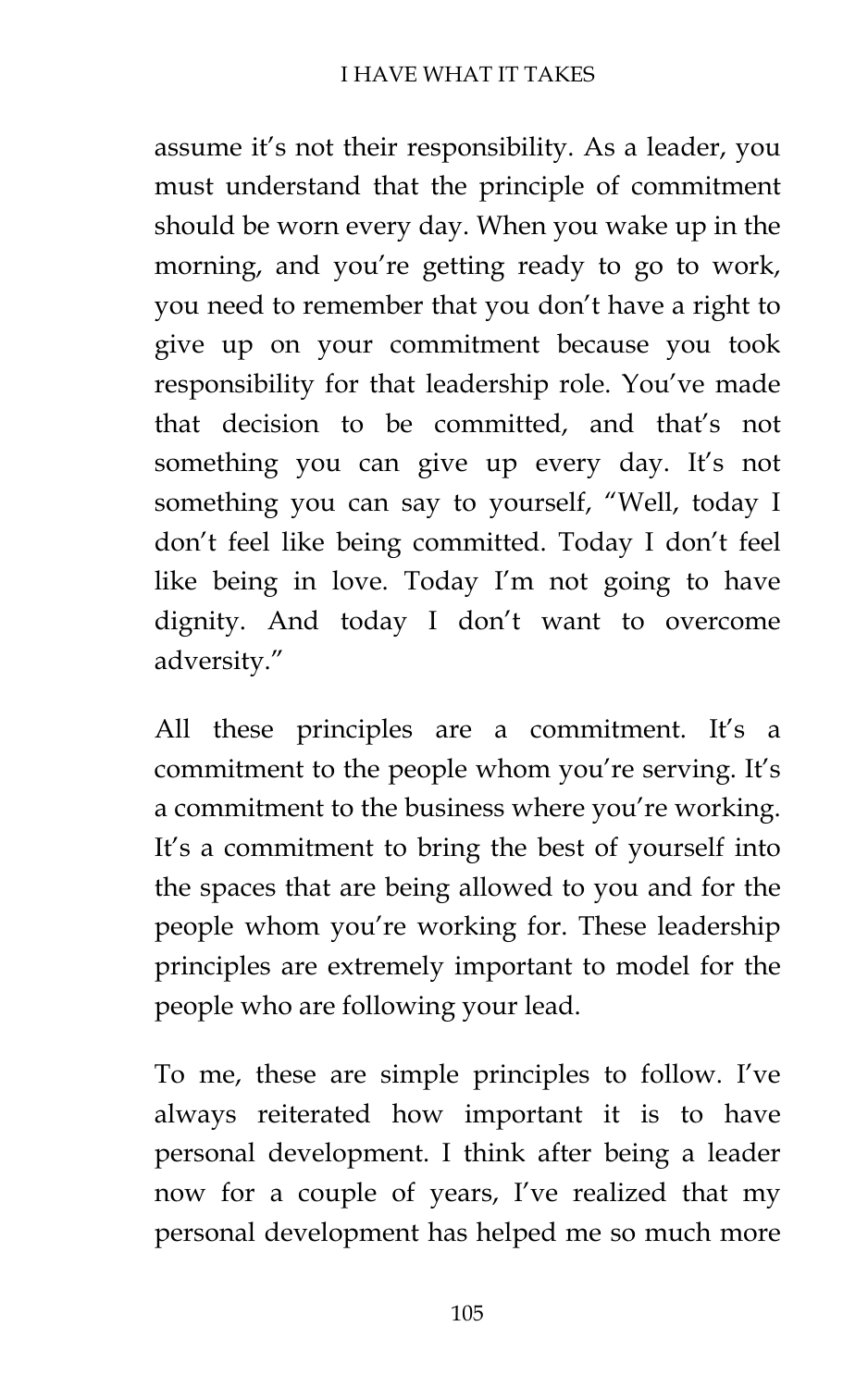in this new career path I've taken than any professional development I've had. My personal development has brought me to where I am and has taken me to successful routes, not only for myself and my family but also for the community I'm working for. I've built a way of thinking. It's a paradigm shift, a change in culture, a change in environment. Your influence, which you bring into that environment, has made an impact, and that impact you've made has come to light because of the leadership principles you've committed to. Love, dignity, and overcoming adversity are principles that may seem simple, but they've done so much for me.

### 5. Giving back.

The last principle I believe in is giving back—being able to teach other people to make that commitment, to love what they do, to find their passion, to have dignity. When you give back to others, you have those conversations where you can explore those ideas and share examples of things you've done that describe having dignity and overcoming adversity.

Sharing and giving back is extremely important. If you don't take the time to give back to people, you may find that you don't feel complete in the work you do. You can love what you do, you can have dignity, you can overcome adversity, and be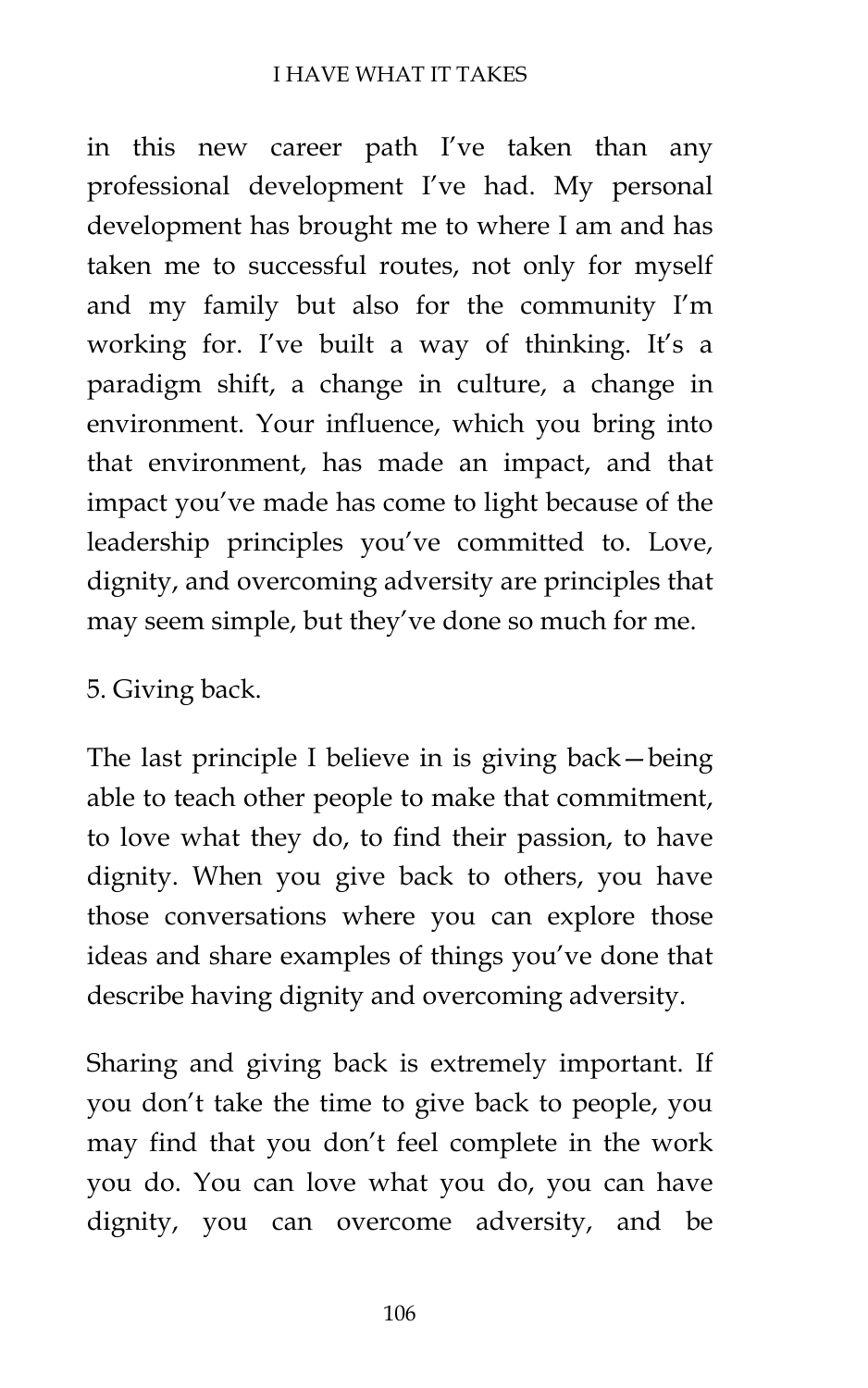committed, but if you don't give back, it seems like the circle is always going to be open, and something's going to be incomplete.

A leader works all the time. A leader is on the job seven days a week, 24-7, to have closure and to complete thoughts and projects. And as a leader you need to share and teach. You must continue to coach and pass along those opportunities, even creating new ones for others, opening doors or building new paths. That's giving back.

Giving back is also being grateful by going back to the people who have opened doors for you and thanking them for the opportunities.

Giving back is not only giving to younger people. I've learned that as a leader there really isn't any age or any particular group of people I can't influence. The doors have swung wide open, and opportunities have arisen for me to work with people from different age levels, backgrounds, education levels, and even career levels.

All the ideas I have make an impact on others, and I have to be willing to share what I'm doing and how I'm thinking with other people, creating opportunities for them too. You must be ready to give others time, energy, and resources, even helping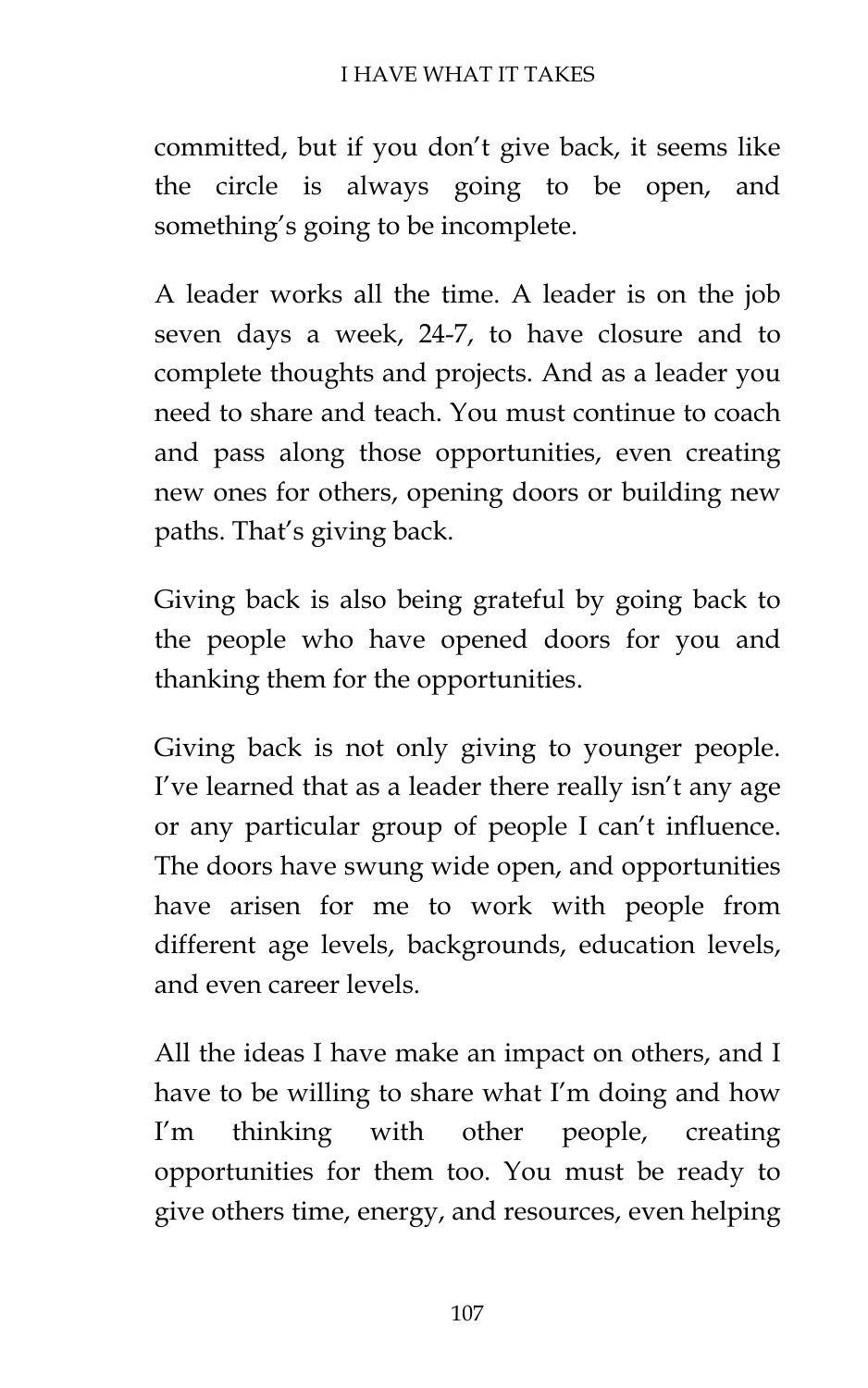to make connections for them and sustaining those over time. You can't lose your track or get stuck in your office for hours and days and not make and give back those connections.

The leadership principles that have worked for me have been the simplest ones. I believe it has taken a lot of experience, a lot of life lessons, and a lot of learning to understand it's the free and simple things that have enriched me and helped me to influence others. They have propelled me into circles I've never been in, led me to conversations I wouldn't have had otherwise, and motivated me to make connections with various groups of people.

At the end of the day, the leadership principles that will work for you are the ones that you are willing to commit to, to work on, to read about, and to implement, such as learning new coping skills or implementing some type of repertoire of behaviors that you can then repeat over and over again.

Finally, this is not a leadership principle but is something that has been a path for me: spirituality. Building my faith has been extremely important for me, and it has been the golden seal of my leadership experience. Without building my faith, without carrying the chains of doubt, without exploring that of myself, I believe I would not have become a leader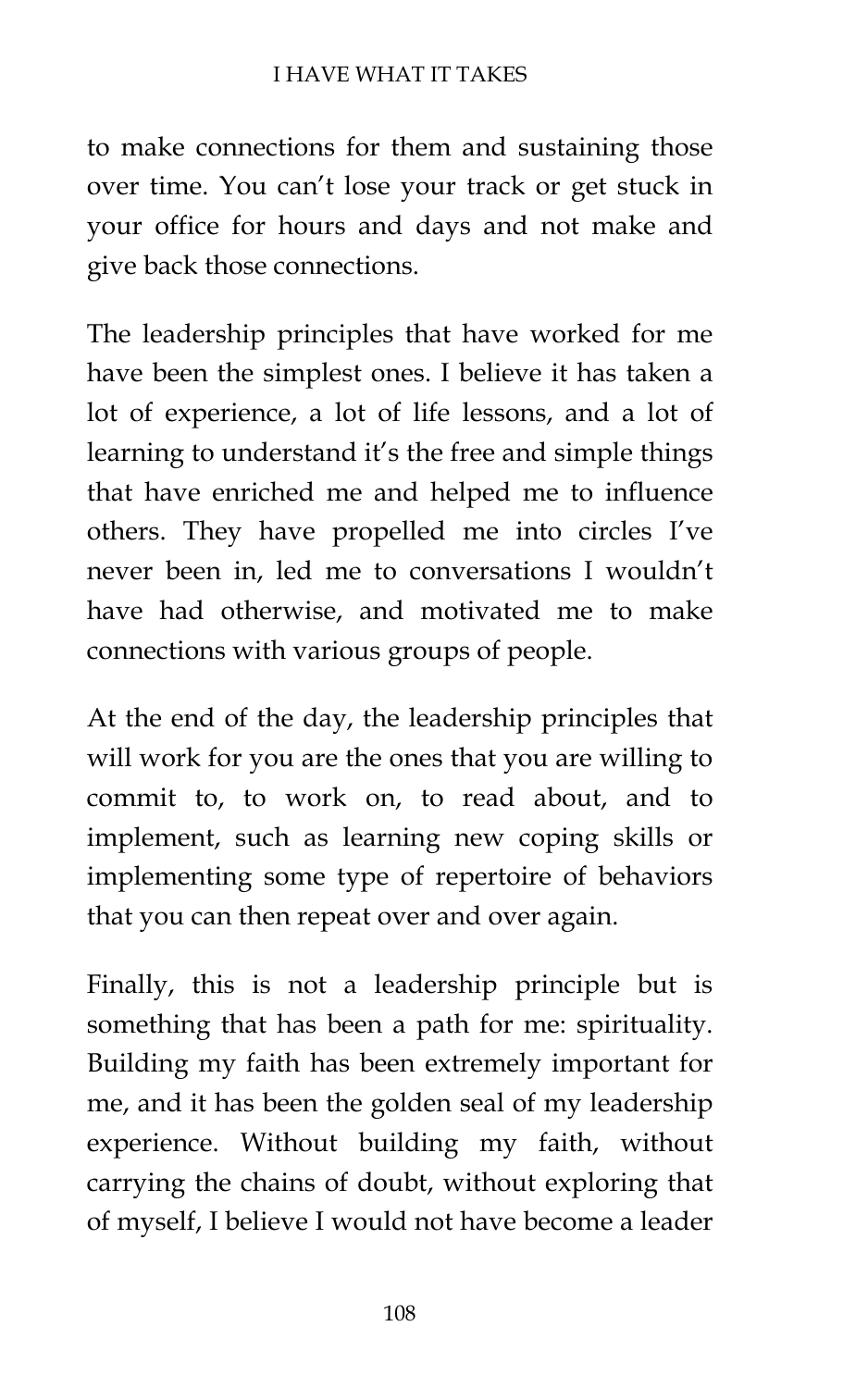in the first place. The challenge of being able to step into the dark, create a spark, make a light, and then have that light grow stronger and bigger and be passed on to other people has been something I know I've only been able to do because of my faith.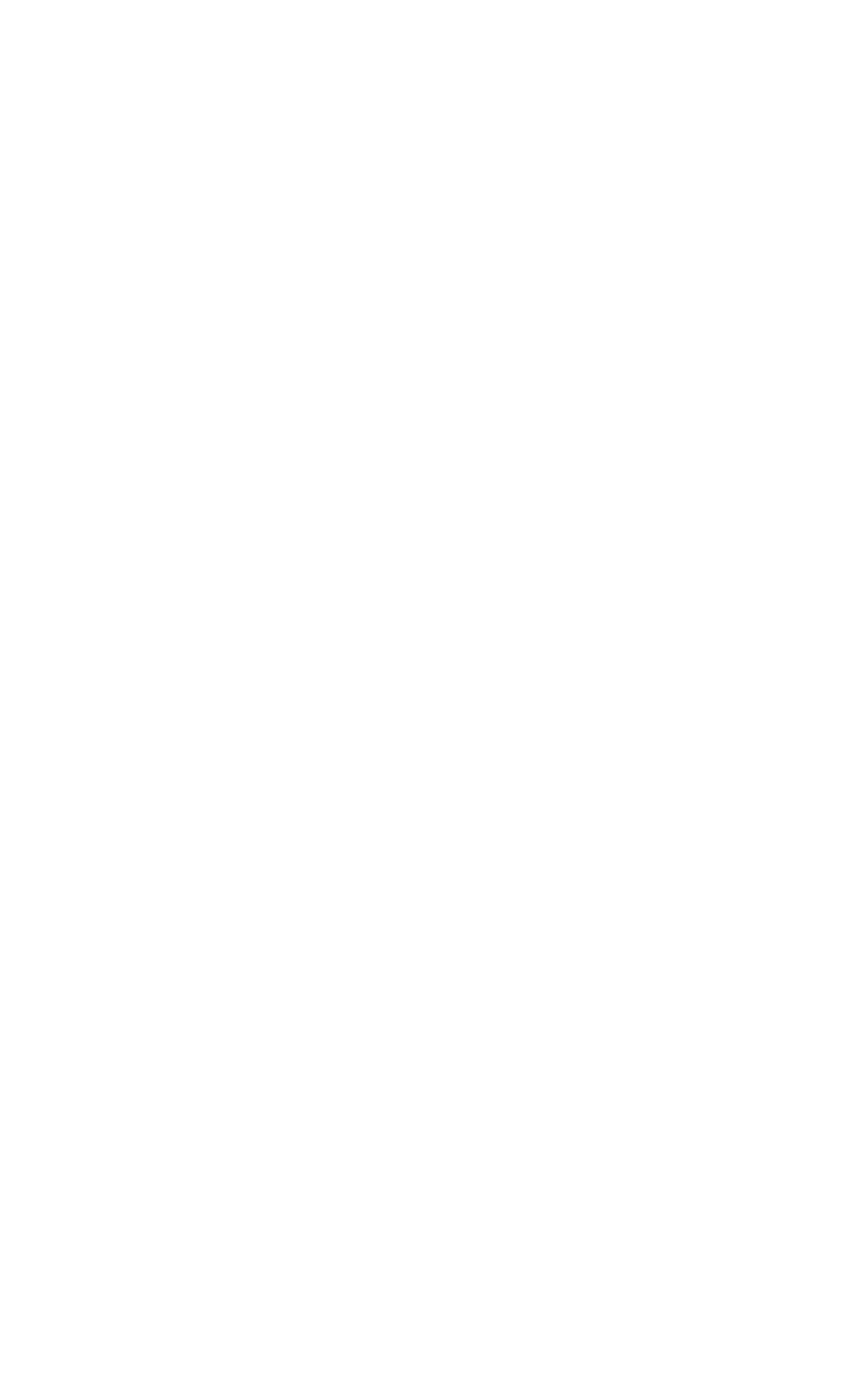## **CHAPTER 6**

$$
\overbrace{\hspace{4.5cm}}^{\hspace{4.5cm}\longrightarrow\hspace{4.5cm}\longrightarrow\hspace{4.5cm}\longrightarrow\hspace{4.5cm}\longrightarrow\hspace{4.5cm}\longrightarrow}
$$

## Miroslaba "Lili" Velo

*Before you are a leader, success is all about growing yourself. When you become a leader, success is all about giving others.* 

—Jack Welch

*Who we are is how we lead.* 

—Brene Brown

hen we think of the word *leader*, we probably When we think of the word *leader*, we probably think of politicians, CEOs, or people who have traditionally held positions of power. However, as I reach my forties, I have come to a deep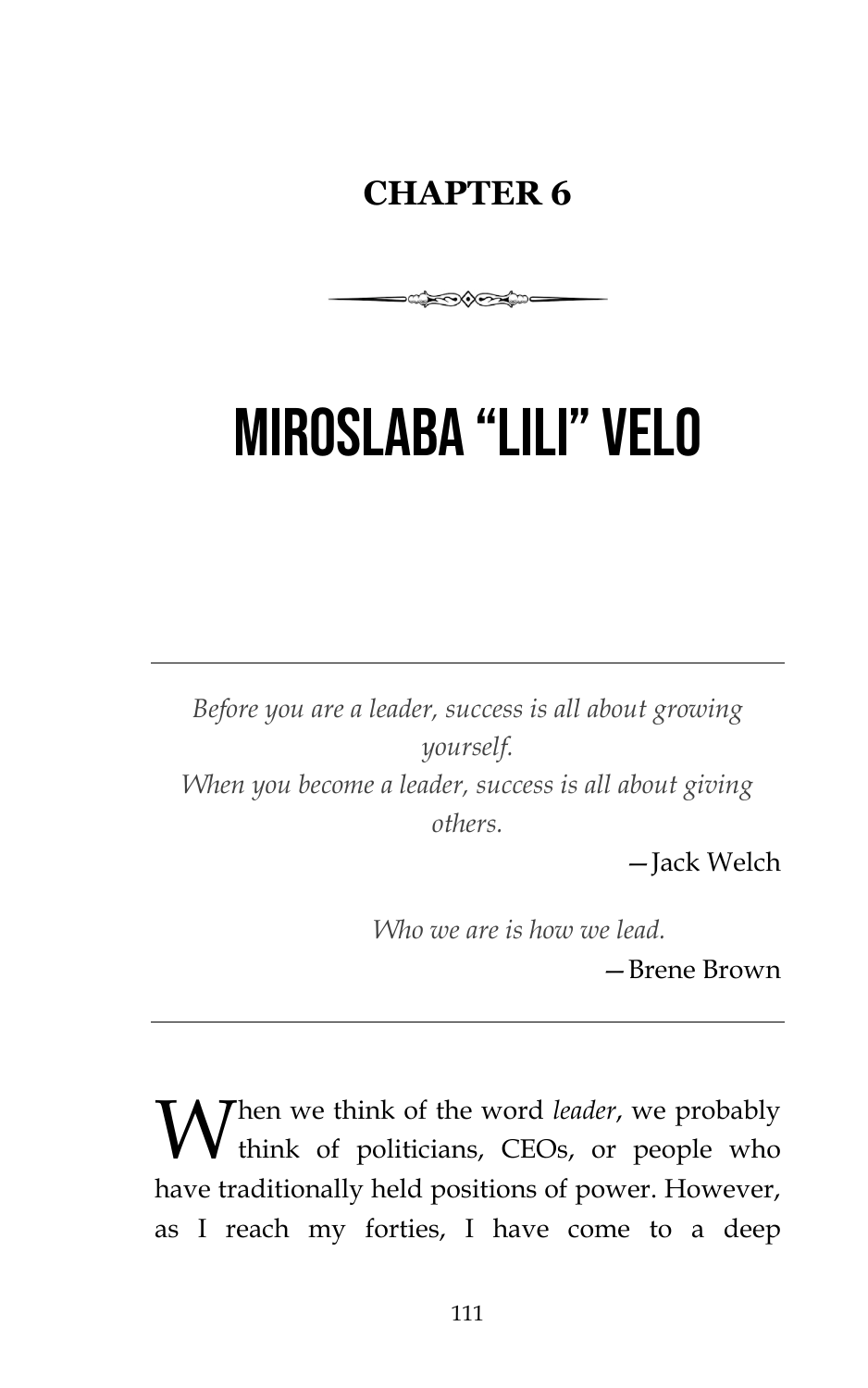understanding that being a leader has nothing to do with power—that is, external power.

As I was invited to write a chapter in this book on the topic of leadership, I found myself thinking about what to write. Ovidilio Vasquez, the founder of Top Leadership Experts, was once a student in my class, and now I felt like his mentee! I had been a teacher for more than ten years before I transitioned into my current position of assistant principal of an urban high school in one of the most diverse cities in the country. I thought, *Well, perhaps that is what makes me a leader*. But that was too easy of an answer—roles don't necessarily make a person a leader. I continued to reflect on the concept of leadership. I thought about my life, the challenges that have enabled me to grow, the reading I had recently immersed myself in, and the podcasts I had been listening to. And I came to the following conclusion about leadership: a leader is one who is always unfolding and honoring their purpose in life. In doing so, a leader inspires others and takes great responsibility in the selfdevelopment of others.

My story begins in the city of Arvin, California, a small rural city in the outskirts of Bakersfield, California, where the main street is about two miles long with three stoplights. It is a migrant community, mostly farm workers from Mexico and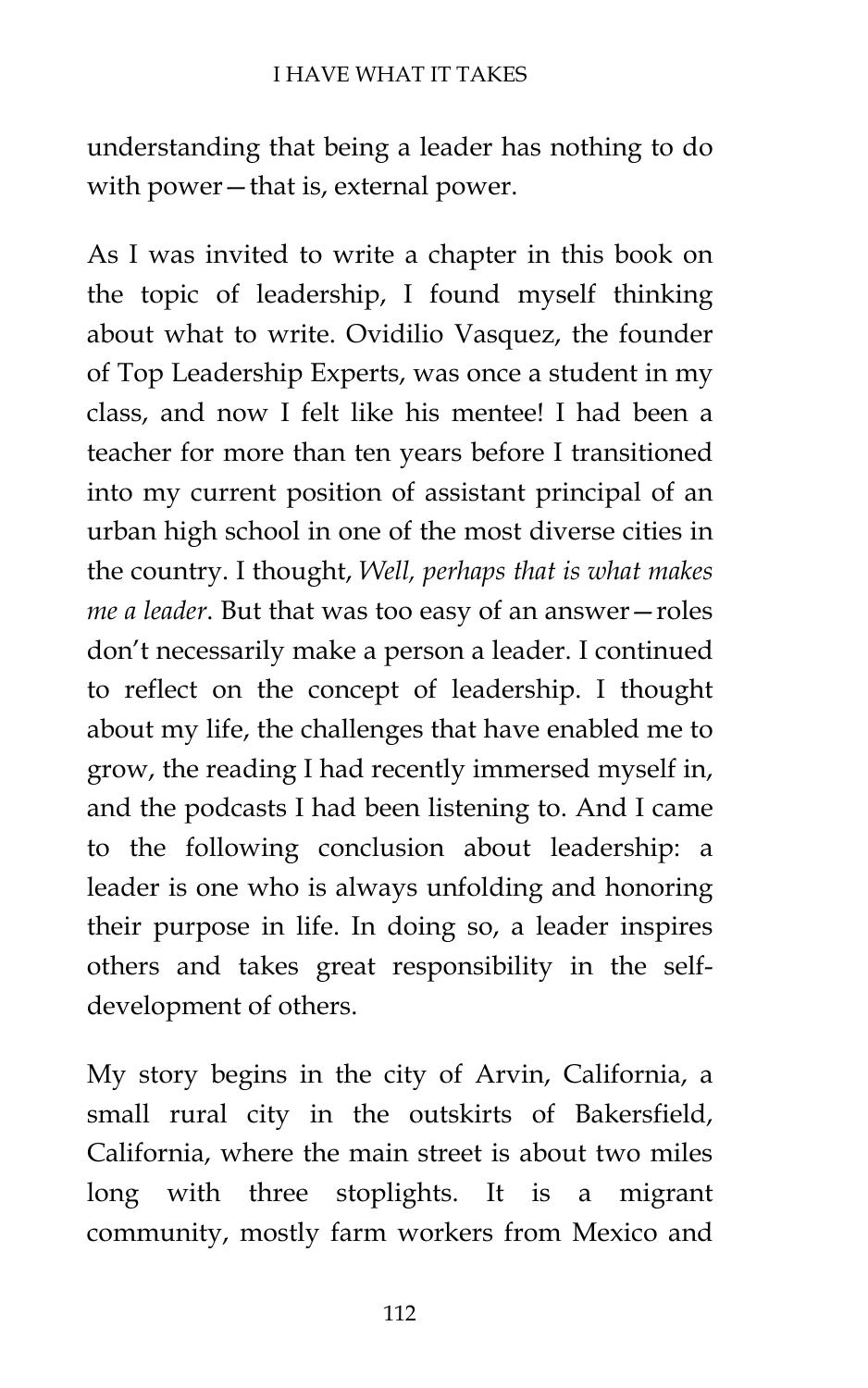the children of Okies and Arkies, as they were historically called. I was the firstborn of four children. My parents did not speak English. My father migrated to this country in his early thirties without a formal education from Mexico. He was a farm worker, while my mother stayed home. Although I did not know it at the time, we grew up in abject poverty, living in Section-8 housing subsidized for agricultural workers. I remember looking at my father's paycheck when I was in high school to learn that he made \$4.25 an hour—what amounted to be about \$450 every two weeks. The financial insecurity my parents faced caused stress and tension in their relationship, and they did not have the skills necessary to navigate the conflict that arose. Instead of looking forward to going home when school was out, I became involved in leadership and sports to avoid being home. School became my outlet; it was a way for me to escape the problems from home, find approval from my teachers, and find a sense of purpose.

I did well in school—well enough to be one of the few to leave my hometown and attend the University of California Berkeley in the summer of 2000. During high school, however, my biology teacher, Mr. Moore, informed me of a summer program called the NASA Sharp Plus Program in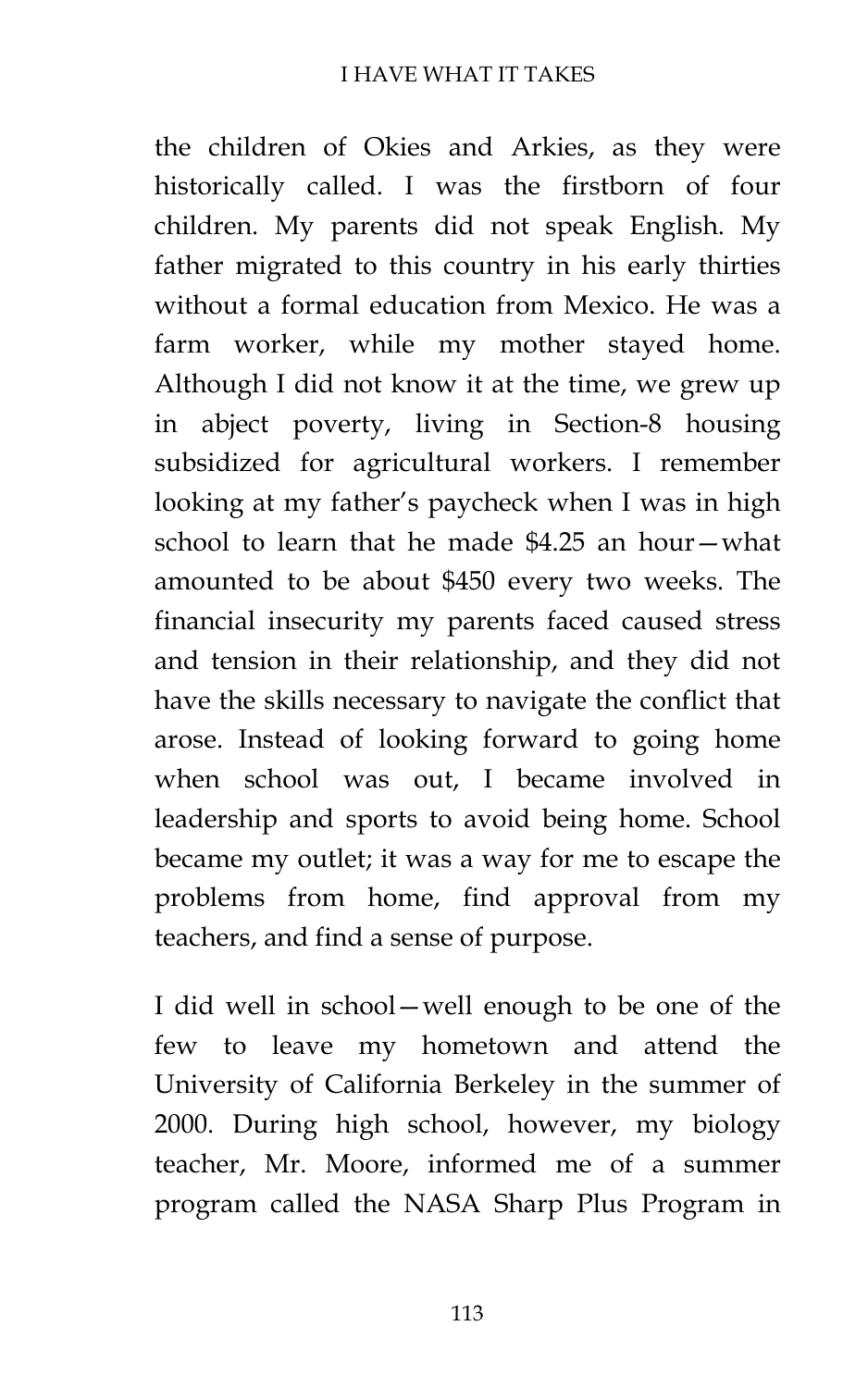which high school students from all over the country were sent to different universities to conduct research for about six weeks. I was selected and found myself traveling outside of California, for the first time, to the University of Wisconsin, Madison. I would be working with a researcher at the university's hospital to try to find a cure for organ transplant patients whose body was rejecting the new organ. I still vividly remember one defining moment while I was there: the opening of my first email account. What stood out was the fact that while I sat there staring at the directions on the computer screen, typing one letter at a time with my two index fingers, my peers were typing at what seemed to me the speed of light, using all their fingers.

I was dumbfounded. I felt inadequate. I started to notice how my life was different in comparison to my peers. While I was at the top of my class at my high school (I graduated salutatorian), I soon realized that my peers were exposed to so much more—private tennis lessons, chess, reading for pleasure, alternative rock music (I listened to Banda el Recodo and Boyz II Men), and running to stay healthy. Who knew?! I remember agreeing to a run by the lake with my roommate, not knowing that it would turn out to be a five-mile run! Running a mile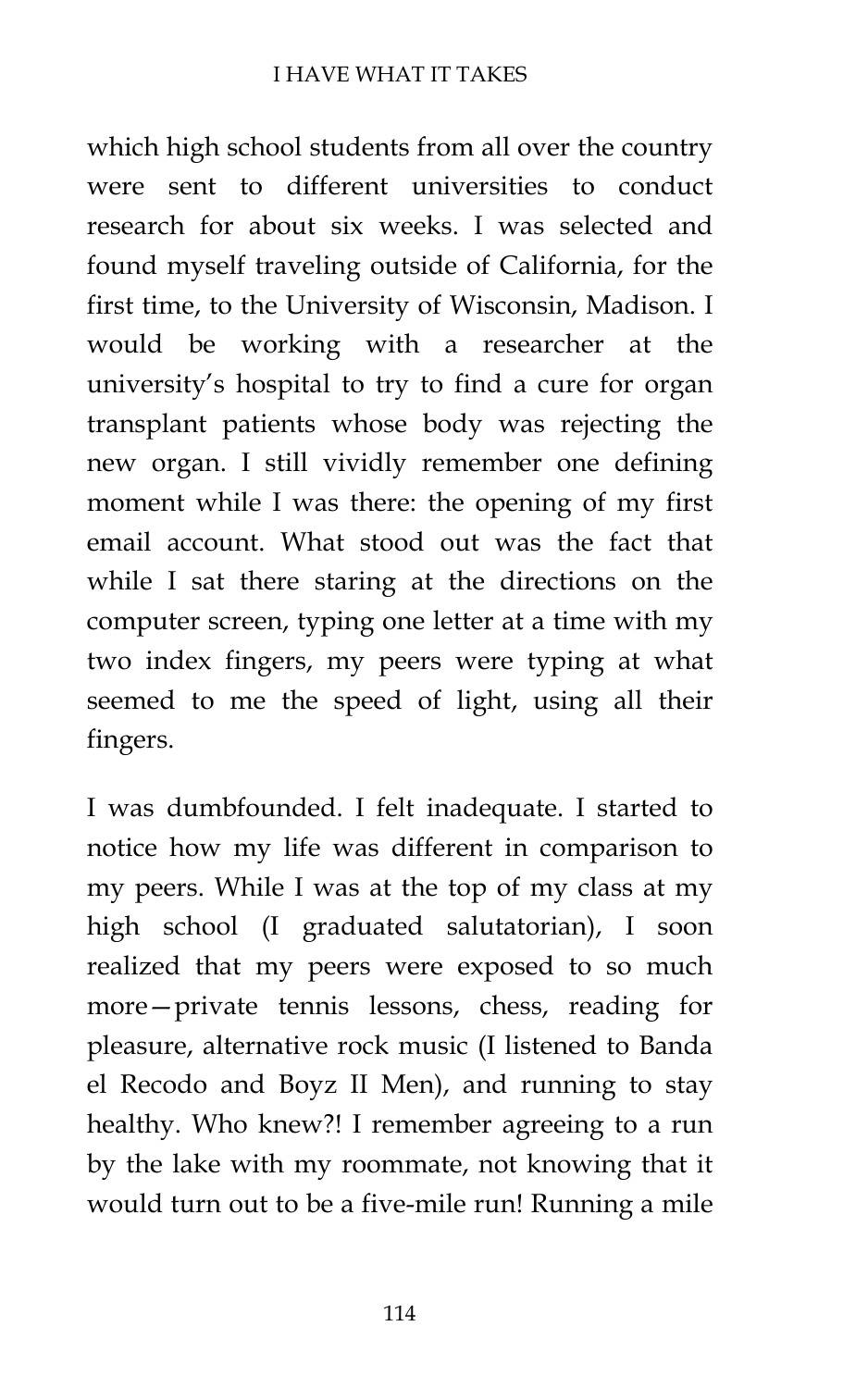#### I HAVE WHAT IT TAKES

while conditioning for volleyball season back at home was an accomplishment for me.

The following year I applied again at the prompting of Mr. Moore and was sent to Hampton University in Virginia—this time as the student leader of the cohort. Hampton was so different from Madison; within the first few hours of arriving I started to question the program's decision to send me there and wanted to return home. This was different, and I felt uncomfortable. I finished the program nonetheless, and the next summer I found myself heading to the University of California at Berkeley, this time as a real college student.

Cal is where it all began for me. It was the beginning of my awakening process. It is where I began to understand my world and my lived experiences. I took classes on race, education, environmental politics, history, public policy, yoga, and even meditation. I traveled. I did an internship at the capital. I was *deep* in the learning of myself. I loved it so much I decided to stay a fifth year! But there were moments of doubt, especially at the beginning.

I now understand that if it had not been for my participation in the NASA Sharp Plus Program, my transition to Cal would have been a lot more difficult, not only for me but for my family as well.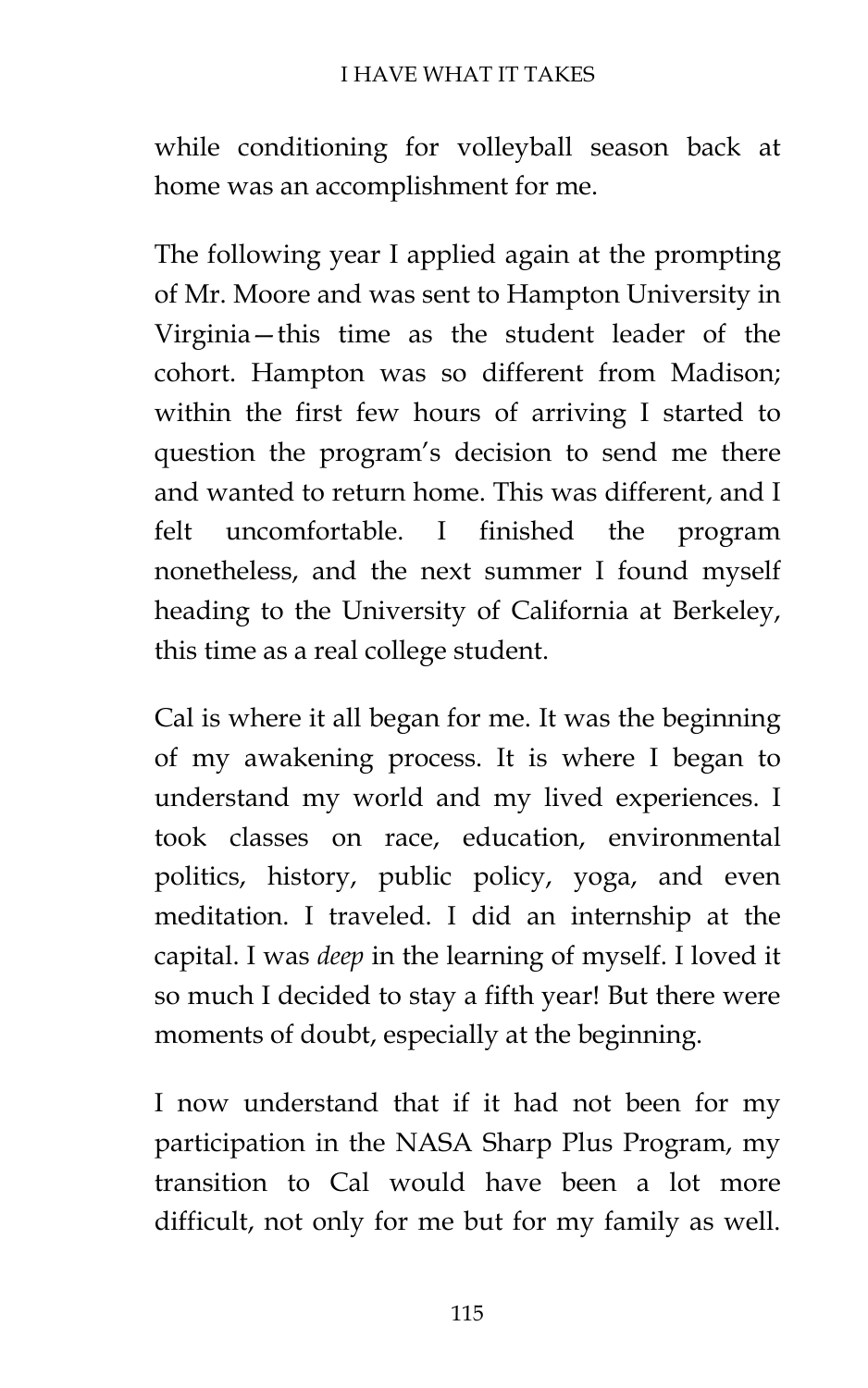Working at a bridal shop during the last few weekends before I made my journey to Cal, I managed to save \$400. It was that \$400, a one-way ticket on the Amtrak from Bakersfield to Berkeley, and spending the night with a Cal student who had graduated from my high school two years before I did that allowed me to check in the next day to Cal's summer transition program, Summer Bridge. This program prepared me for the academic rigor of Cal. It focused on preparing students who were the first in their family to attend college or receive Pell Grants—in other words, students from low-income, under-resourced, and marginalized communities.

The thought of watching TV never crossed my mind. The world, for all I know, came to a standstill, except for what happened between the dormitory I stayed in, the classrooms where I had my classes, the tutoring center at the Chavez Center, and Telegraph Avenue, where once in a while I could indulge in a slice of pizza from The Slice. My first semester at Cal I enrolled in three major courses: calculus; education, taught by Jeff Andrade-Duncan (now the founder of Roses in Concrete Charter School in Oakland); and chemistry. I barely managed to pass my chem class with a C minus, but my discussion leader sent me an email when the semester ended asking me out on a date! (I always wondered if that is why I barely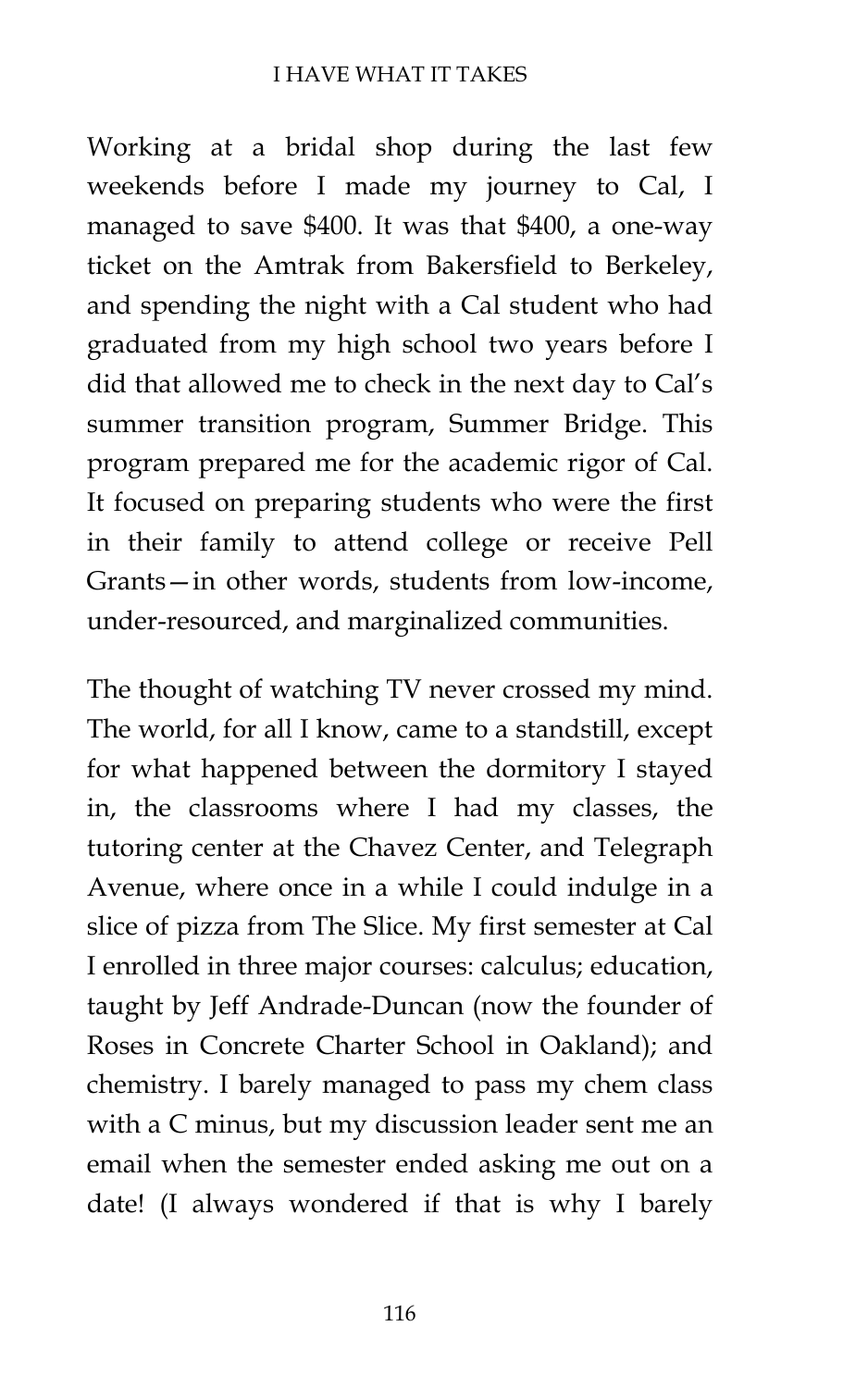passed that class!) Yet, I had survived, even with doubts of belonging at such a prestigious university.

My defining moment as a student at Cal, however, was when I was asked to give the keynote speech to the 2005 Summer Bridge graduates at their end-ofprogram celebration. That summer I had become a discussion leader for one of the ethnic studies classes, and since they knew I was a graduate of the program, I was approached to speak. In retrospect, it continues to affirm for me how the universe has a way of giving me what I need most when I most need it. Although I have since lost my written speech, my intention was to acknowledge what I assumed they were feeling—that is, that like me, when I was in their shoes, I too was going through moments of doubt, moments of questioning why I was accepted at Cal, but I had learned that because of my experiences, I had a unique voice. It was a voice that needed to be shared and was just as necessary as the voices of the students who would be soon joining them in the fall semester. When I finished my speech, I received a long-standing ovation. I knew I had connected with each one of the students sitting in the audience. In giving back, I had received so much more—I did not realize then that I too needed to hear my speech.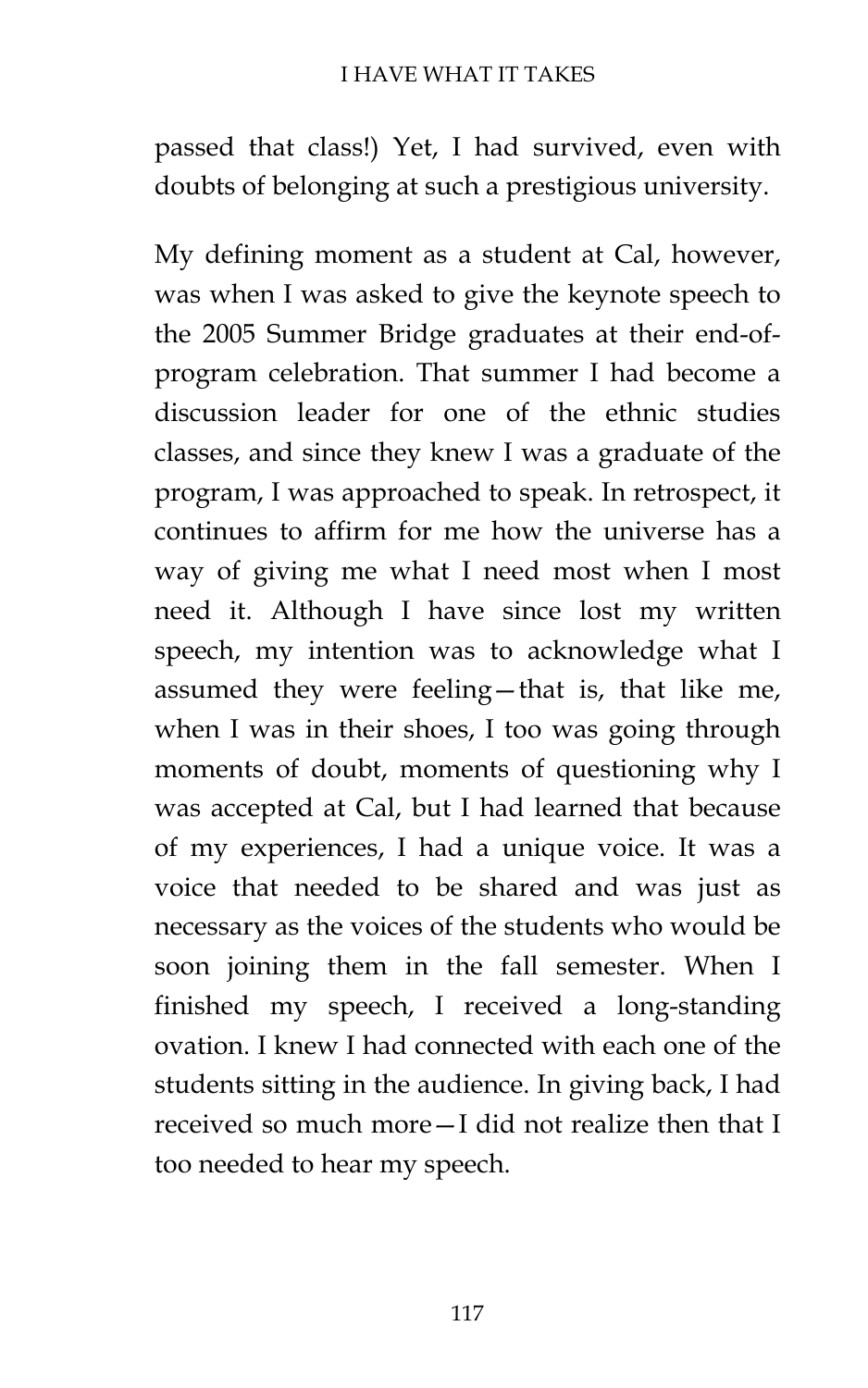When I graduated, I went on to become a teacher, hoping I could continue to share my zeal for learning and inspire students who reflected my experiences to attend college. I loved every moment of teaching (except, perhaps, grading stacks of essays!). I plunged deep into my work, staying late nights prepping on my lesson plans. I was lucky enough to have joined the Words that Made America Program at the Alameda County Office of Education. Avi Black directed the program and provided me with the opportunity to reflect and grow as a teacher at an exponential rate.

I now realize that becoming a teacher was a way for me to continually be in a space of learning. I learned so much from my students, and I am thankful for them. Now, as a mother with two kids (a three- and a five-year-old) and being married to a Nigerian, my children and my relationship with my husband have become my new teachers, and I find myself *deep* in study again, continuing to learn, challenge, and honor myself. Whether I continue as an administrator at a school or travel all over the country sharing my experiences and inspiring others to understand that to become a leader, one must first work on themselves to truly give back, I have come to understand three key principles: Know yourself. Grow yourself. Honor yourself.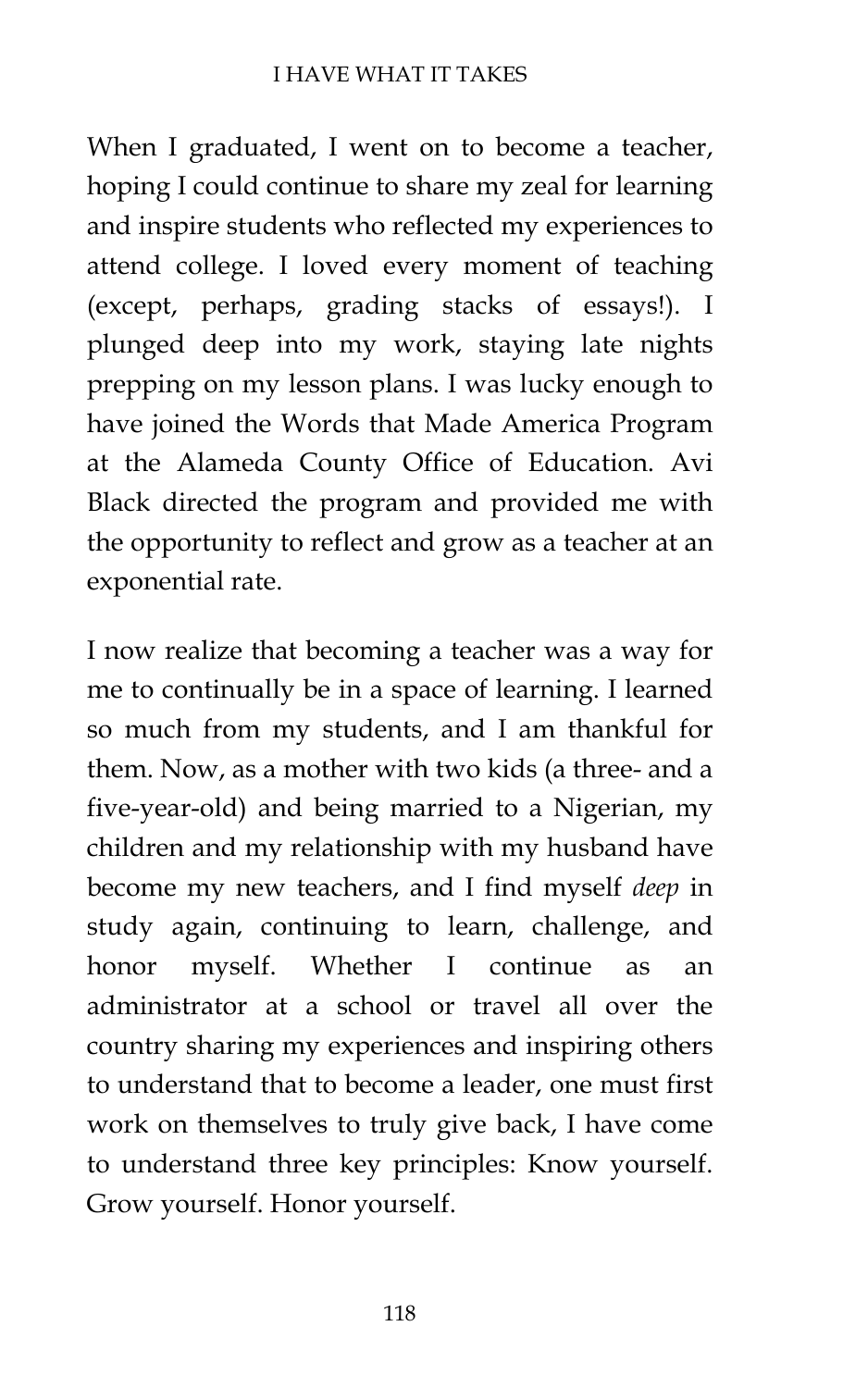I end my story with these principles that I have birthed via my own experiences. If you apply them as I have, you will undoubtedly become a great leader but, more importantly, live a fulfilled and content life.

## **Know Yourself**

The quality of your leadership can only be as rich as the depths in which you truly know yourself. As a leader, you know what you stand for. As a leader, you can identify your values. As a leader, you are content with who you are and fully accept yourself. As a leader, you are present in the moment but also envision the future. As a leader, you deeply understand that your power comes from within you. And as a leader, you maintain your power by both honoring your divine purpose and taking great responsibility in the self-development of others.

In knowing who you are, you stand grounded like a tree with deep roots; no storm will uproot you, no matter how strong and challenging the storm may look. You stand with full confidence of the decisions you make, not because you think they will work but because if they fail, you know that failure is part of the learning process and provides you with feedback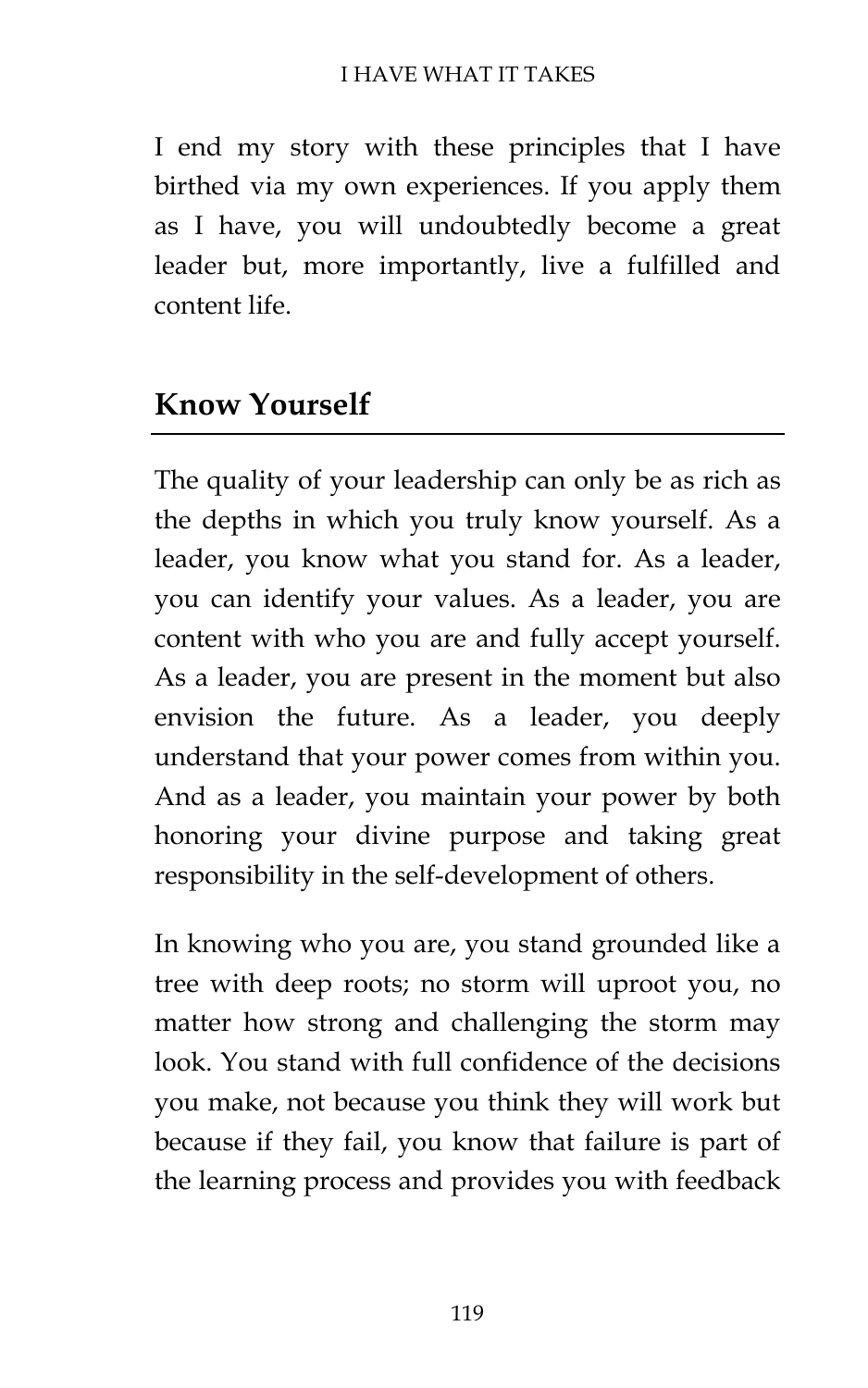on what your next steps are. As a leader, always seek to know yourself.

## **Grow Yourself**

If for any reason, the storm manages to tilt you to one side, create a quiet space in the storm, thank it for uncovering parts of yourself that need healing, and begin the process of making yourself whole again. You ask empowering questions such as *What is this storm trying to teach me?* And you remain curious, detaching yourself from self-judgment and focusing on allowing the emotions that come up to be fully experienced so as to avoid blocking your source of divine power. Remember that you are always unfolding, and the pain that arises during the storms allows you to become more deeply in touch with your divine purpose.

## **Honor Yourself**

When the tree stands firm with its roots deeply planted in Mother Earth and bearing fruit, you are in sync with your divine purpose, and you are in a position to lead. At some point in your life you have in one way or another asked yourself, *What is my purpose on earth?* When you honor what has been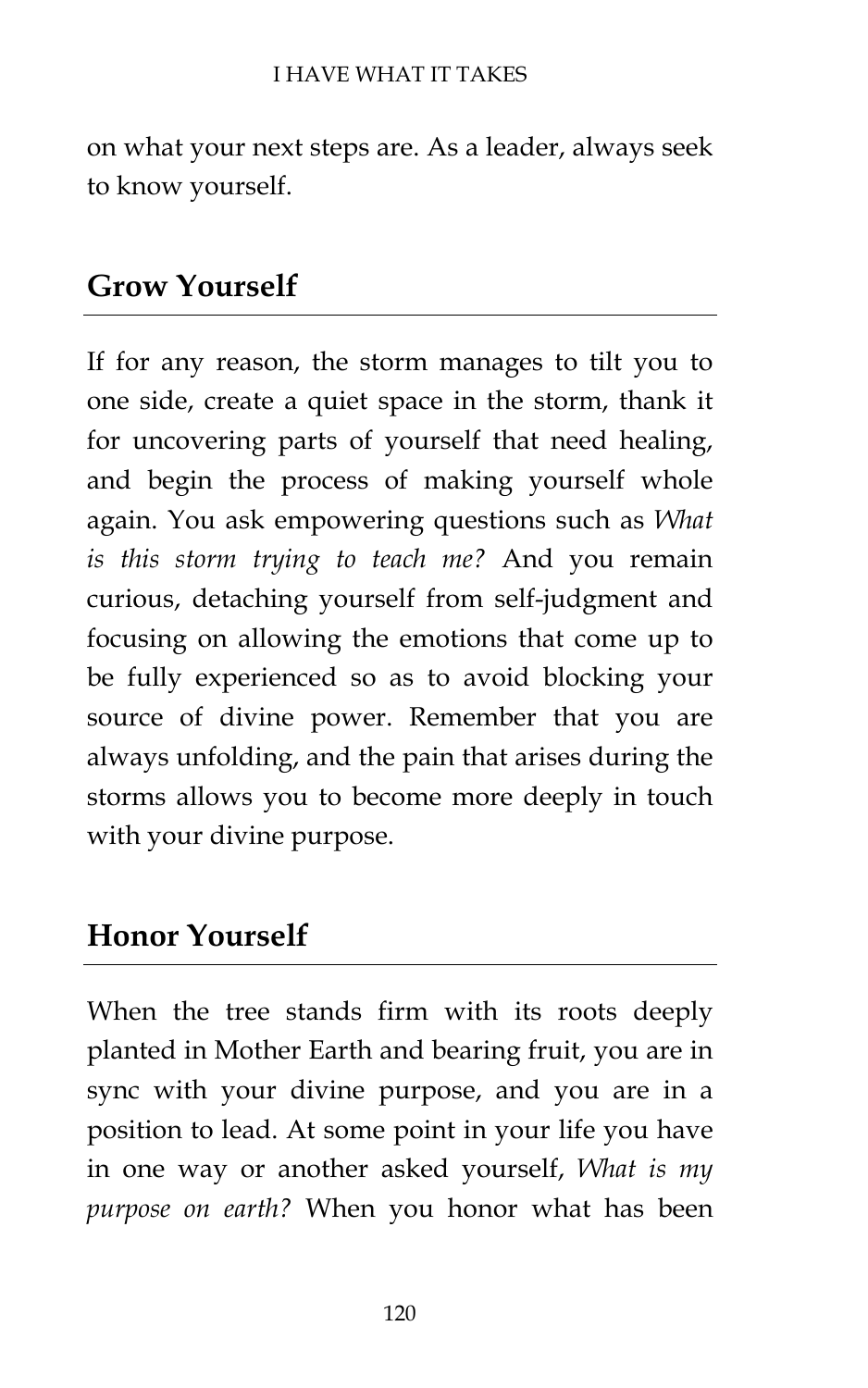placed in you, you live your fullest version of yourself. You radiate joy and love because you are in sync with your divine purpose. In doing so, you become a model of living your highest life and inadvertently become a leader with those you encounter

The question is, *How do you know you are living your highest self?* You know when what you do is not defined as work but, rather, a calling. You know when you wake up in the morning eager to get your day started and find yourself awake late at night because you have lost track of time doing what you are passionate about. You know when your mind is continually seeking to learn more about your calling, and you do it because it deeply fulfills you and brings you a sense of completeness.

To end, I want to share some resources that have been instrumental in my own development as a leader:

- *Oprah Winfrey's Super Soul Sunday Conversations* (YouTube or podcast)
- Reading—lots of reading! My favorite authors are Elena Aguilera, Michael Bernard Beckwith, Brene Brown, Daniel Pink, Tony Robbins, Don Miguel Ruiz, Eckhart Tolle, and Gary Zukav.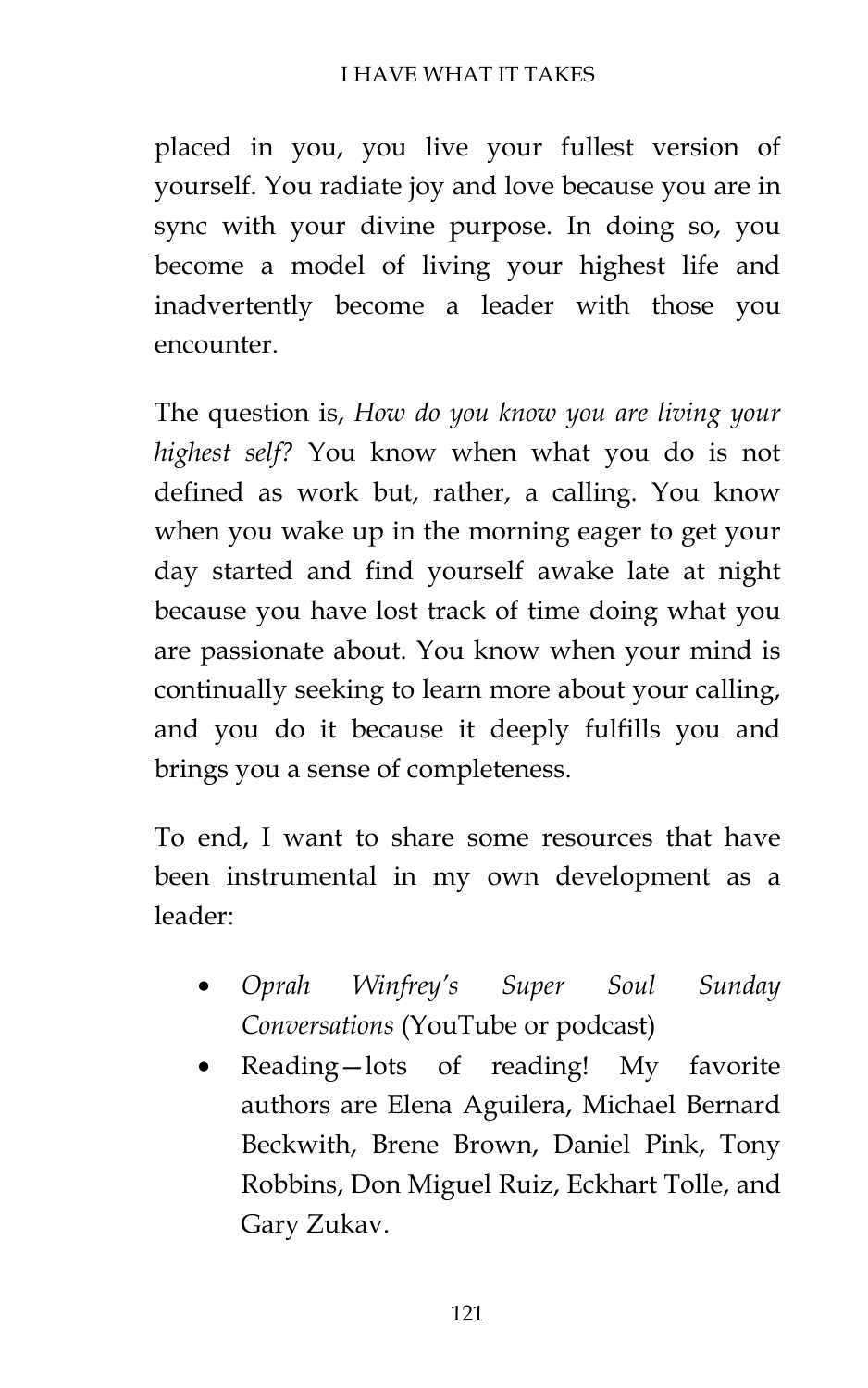• Journals! Use them to write down your thoughts, document your storms, reflect on yourself, list what you are grateful for, envision your future, and so on.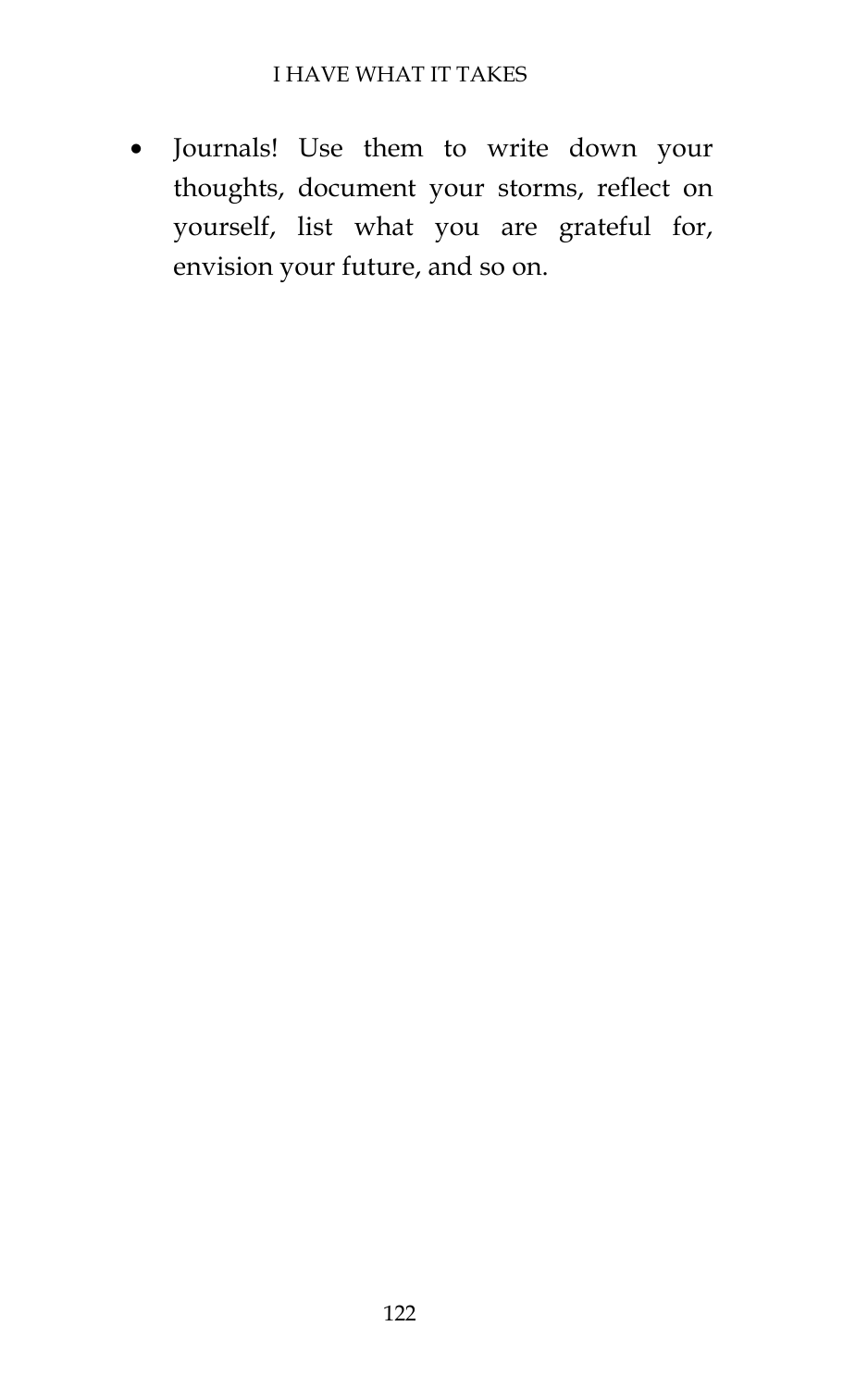## **CHAPTER 7**



# Ovi Vásquez

hey say that luck is when preparedness and They say that luck is when preparedness and opportunity meet. So I hope you are prepared for the opportunities that will arise during and after you read this book. This book is your key for you to connect with us.

Since people connect with other people through their story, I want to share with you a little bit of my story—how I grew up, how I made it to the United States, how I learned English in the school system, and how I was able to join some of the world's largest global tech corporations, and get accepted to Harvard Business School Online.

Then I'll impart to you three simple leadership principles I believe everybody needs to consciously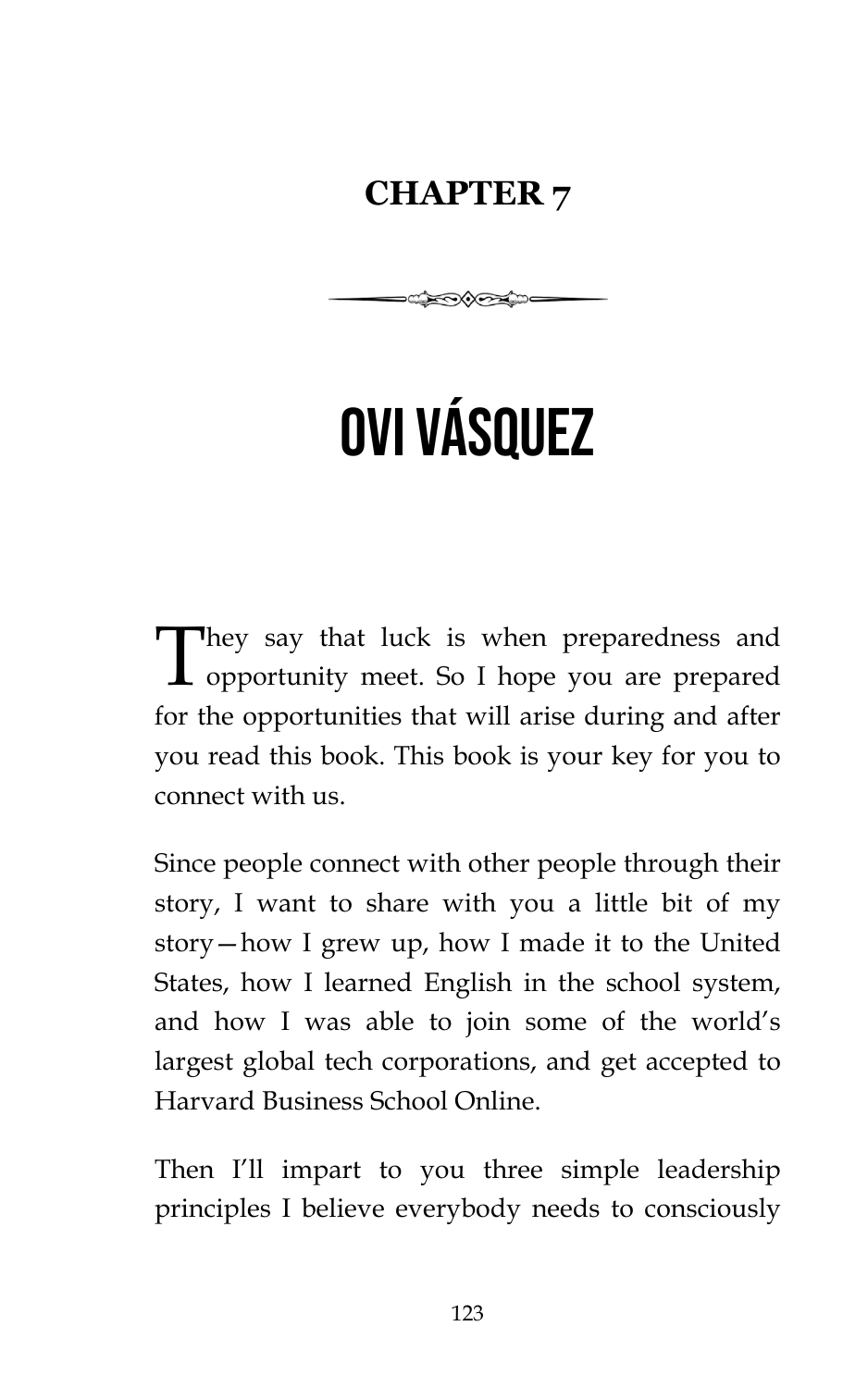put into practice daily. I'll keep them short and to the point.

I grew up in a small village in Guatemala. I like to say I am a farm boy from the sugarcane fields of Guatemala. My family is small. I have a mom, a sister, and a brother; my dad was killed when I was six months old. My sister has her daughters, my brother has his sons, and I have a baby girl named Emy, who is ten months old at the time of this writing.

I was born in a small village, and we were very poor. We were so poor that, to this day, there is no running water where I was born. And as early as I can remember, we had no electricity until about the year 2000. I was always running around shoeless. Every day I would walk forty-five minutes to school and then walk back forty-five minutes. I could never afford to buy shoes in different seasons of the year, so we only had one pair of shoes for the entire year.

My mom lived with her husband, my stepfather. His name was Juan Francisco Chinchilla, and he taught me how to work in the fields planting beans, yucca, and corn. I learned how to work hard while growing up.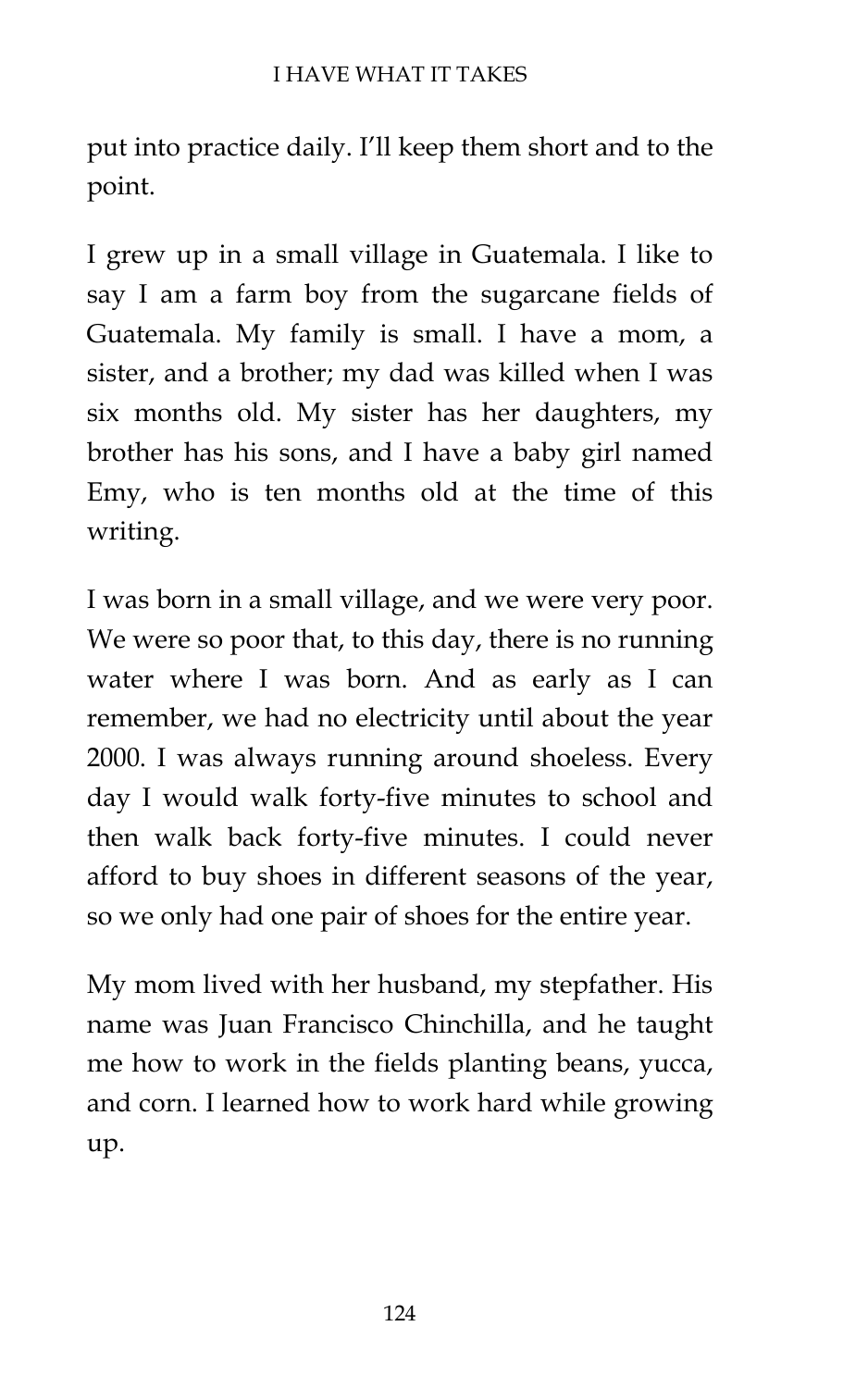My grandmother (Doña Elena Sarceño Ruiz) lived close to us. She had a lot of land, on which I would work with cows. My uncle Hector was the one who taught me how to milk cows when I was eight years old. I went to the fields with him every day at five in the morning, sometimes six, depending on how early he would wake up. I did that until I was able to milk cows on my own.

Our village was very far from the town, at least a forty-minute ride by car or motorcycle. We would get to go to town about once a month. If you can imagine an isolated village very far away from the nearest town in a third-world country, this will give you an idea of how poor I grew up.

Many people in the United States complain about their lack of resources here. But in comparison, if they were to move to where I grew up, the difference would be night and day. Even if the resources are low here in the United States, the quality of life allows for opportunities.

After I grew up in the sugarcane fields, my mom decided to travel to the United States. In 1998, when I was still seven years old, she left me with my uncle to take care of me. I didn't really like it there, so I traveled back to my grandma's home so I could be raised by her. As time went by, I moved in with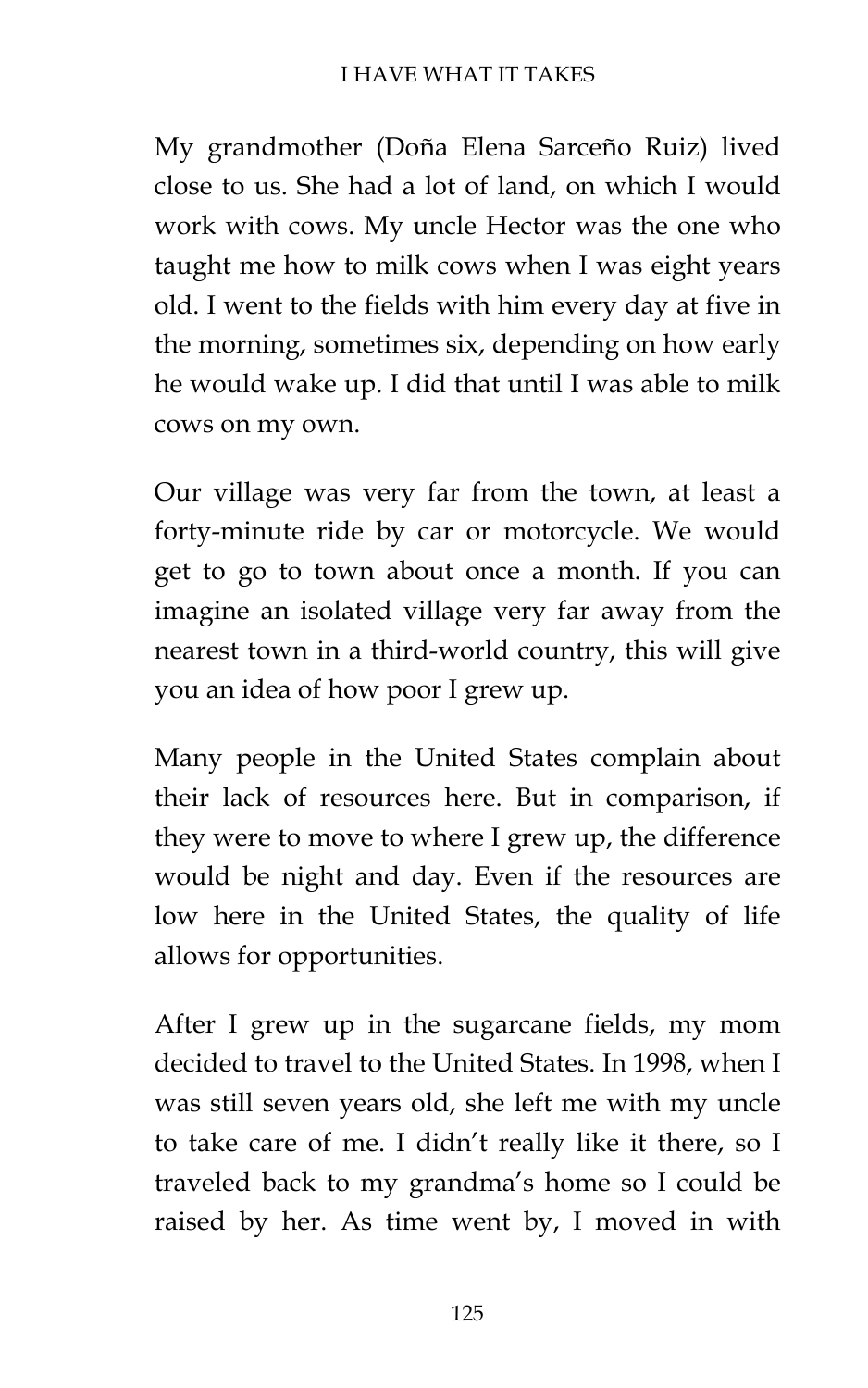different people, from my grandmother to my mom's friends to some other friends to my aunts. I moved at least seven times.

This meant I also had to move schools each time. One time I was supposed to go on to third grade, but my new school thought I was coming from a school that was not up to standard, so they put me back to first grade. There I was, feeling like the smartest kid in the class because I already knew everything of this first-grade class. They still didn't put me in third grade, even though they could see that my progress was much better than the rest of the class.

When I was fifteen, I was working in the sugarcane fields, having already quit school after sixth grade. I knew that if I could make money, I didn't need to attend school anymore, so I worked every day to do just that.

In 2006, my mom called and asked me if I wanted to come to the United States to where she was living. Like most people who live in third-world countries, we dream of one day making it to the United States of America. So I embarked on the journey, through Guatemala and then Mexico, walking in the fear of the unknown—which can lead you to the place of your dreams or to the most feared place of your life—which, for most of us, is death.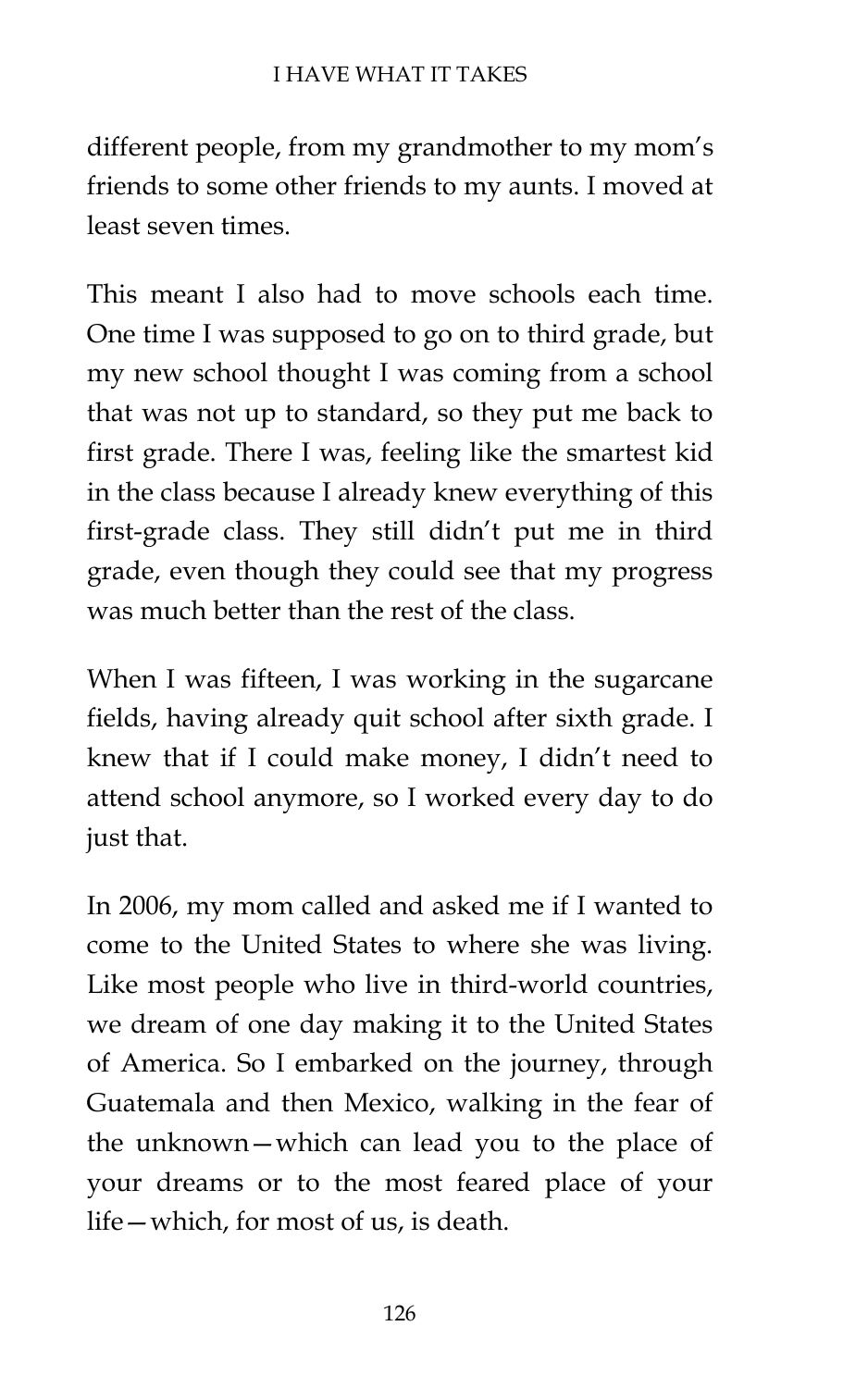The Mexican government put me in jail because they discovered I was not Mexican, and then they sent me back to Guatemala. But like most people who are aiming for a goal and don't give up, I gave it another shot. This time, with much better luck, I made it to the border of the United States, after having struggled for almost thirty days, either riding on buses, walking, or through some other means, to be able to make it to this point.

After being in Tijuana for about three days, waiting for the right day to make it to the United States, I embarked on the next journey, which was walking through the desert. The men who were going to guide us through offered us some food and water. They said we could eat it up, since we were only going to be on the path for around six to eight hours. We trusted them because they were our guides, but twelve hours later, hungry and dehydrated, we began to complain. We wondered why we were still walking when it was promised to us it would only take eight hours to reach the United States.

Our guide couldn't find where we were supposed to get to, and he confessed to us that it was his very first time guiding other people through. But I did not lose hope! My grandma instilled in me to keep praying when you want something, so I continued to pray, promising in my prayers that if I made it to the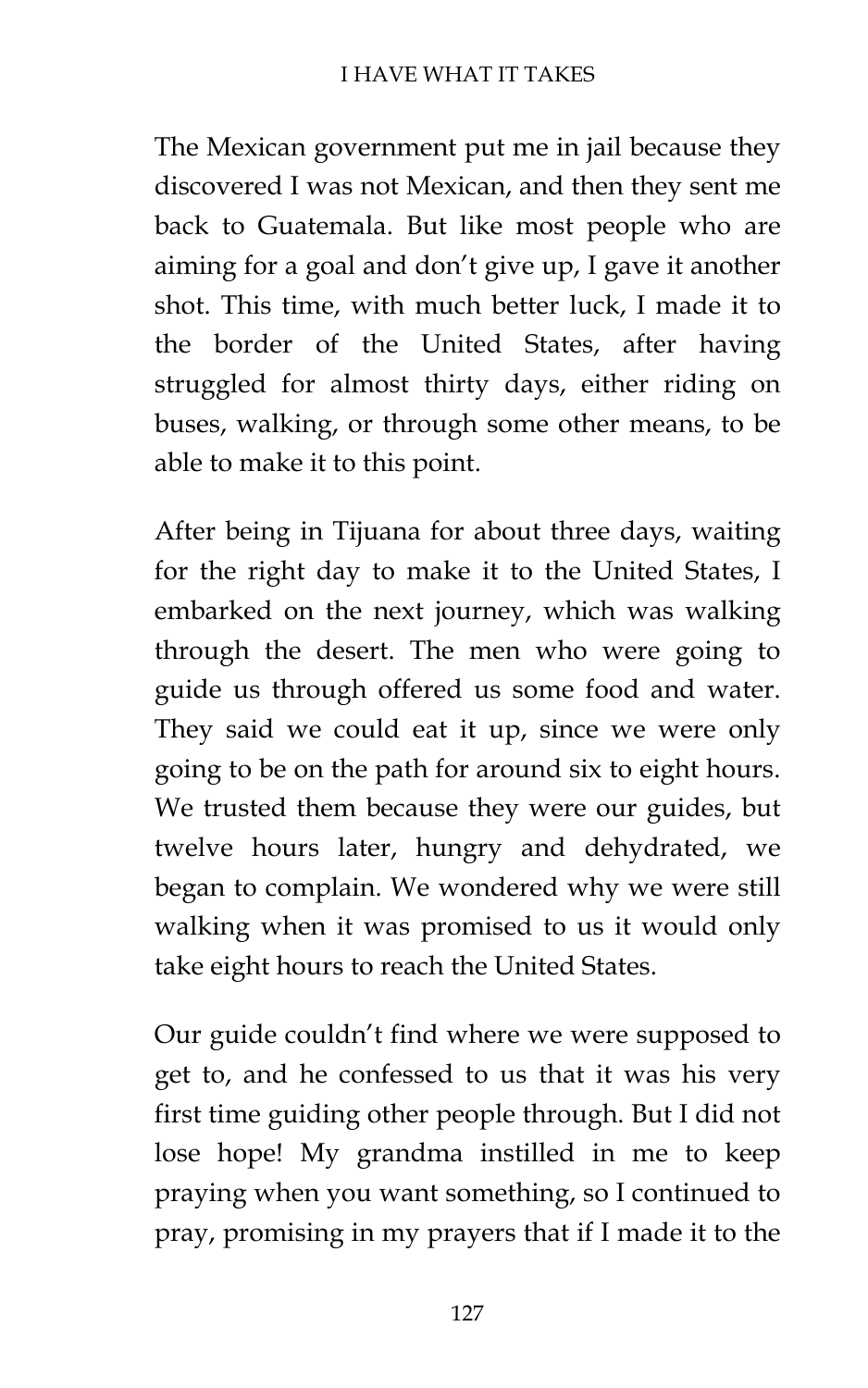United States of America, I was going to be a good man.

We made it to San Diego, California, after a long journey of a day and a half, walking, resting, sleeping, then walking some more through all the mountains. I was picked up at a gas station by my mom's ex-husband, who then took me to his house in Los Angeles. My mom drove from the north Bay Area of California to LA with her then-husband to pick me up.

When she arrived, I felt a level of emotion I had never felt before. I'd made it to the promised land, and I was able to see my mother, who I had not seen for many, many years. This was a moment of hope, a moment of promise.

We traveled from Los Angeles to Hayward, California, and when I arrived, my mom took me to buy some clothes at the used clothing store. Here I was, excited that I was in the United States, and yet I was taken to a store to buy clothing that was already used by somebody else. But I didn't complain about it because I was happy I had made it. I purchased a few things with money given to me by my mom, and I felt like the luckiest man on earth because at least I was not dead—there was a very real possibility I could have died through my journey.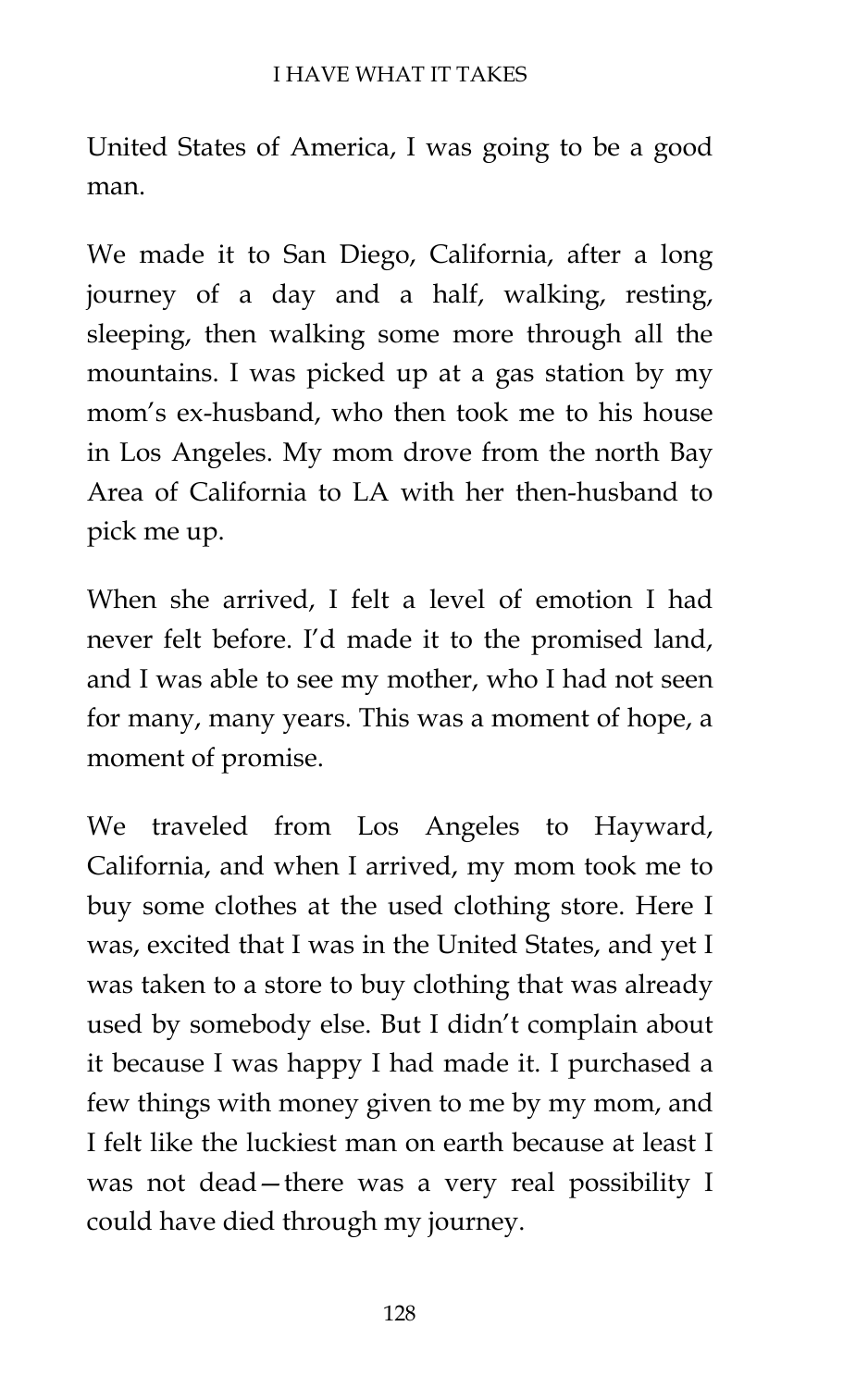With a smile on my face, we paid for the clothing we purchased and then drove home. A few days later, a friend of my mom's helped me get a job offloading trailers full of boxes to be distributed to the malls throughout the Bay Area of San Francisco, where I currently live. I worked in that warehouse for five years.

After a year and a half of living in America, I realized I was sick and tired of not being able to communicate with other people; I wanted to learn English. I asked my mom if she would let me go to school to be able to learn English. She said we already had an agreement that I was going to help her build a house in Guatemala, and if I were to go to school, and they were to find out I was working in a warehouse in a night shift, she would get in trouble.

Of course, I didn't want my mom to get in trouble, but the need for me to speak English was there every day. I decided to continue to ask her until she let me go to school. I enrolled in high school in March of 2008 so I could learn to speak English.

Many people told me this high school was one of the worst schools in the area, but I never paid attention because all I wanted was to learn English. I never cared about the sports or the extracurricular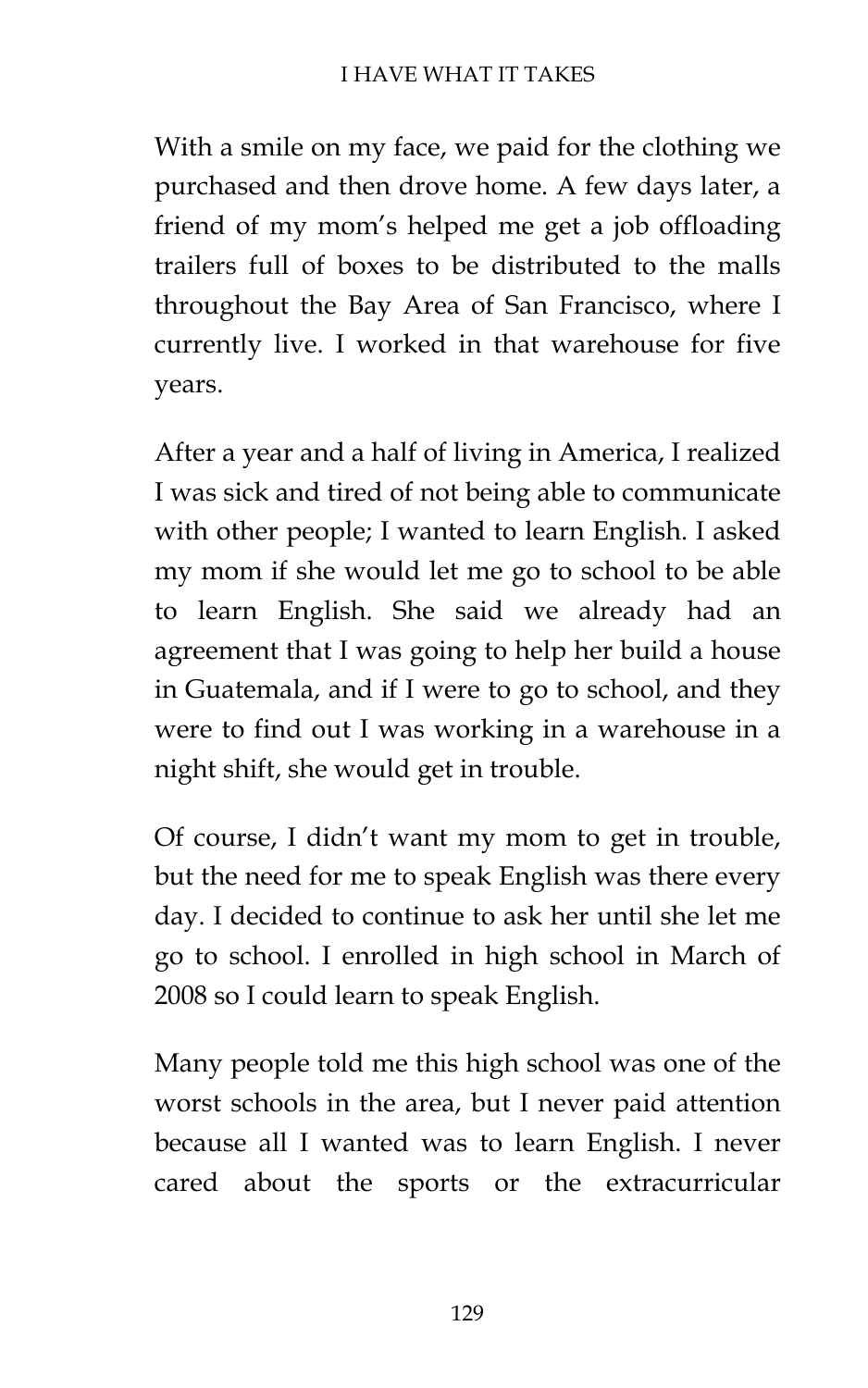#### I HAVE WHAT IT TAKES

activities. All I wanted was to be able to speak English with anybody at any time, any day.

About a year later, my mom went back to Guatemala to take care of my dying grandmother, who had raised me. Three months later, my grandmother passed away. My mom called during my US History class to tell me. I felt like the world fell on my shoulders.

There I was, living by myself in the United States, barely speaking any English, working at a warehouse during the night, receiving the news that the person I loved the most had just passed. I felt like quitting because I couldn't handle the pain anymore. I felt weak and hopeless, like there was nothing else to aim for.

But after having a conversation with my counselor three days later, when I attempted to tell her I was going to dropout of high school, she persuaded me to stay in school. I decided to stay and work at it more than ever.

Two years later, on June 6, 2011, I graduated. It took a total of three years for me to graduate high school. As everybody was getting called up on the stage to get their diploma, their family members were cheering for them. No one from my family was there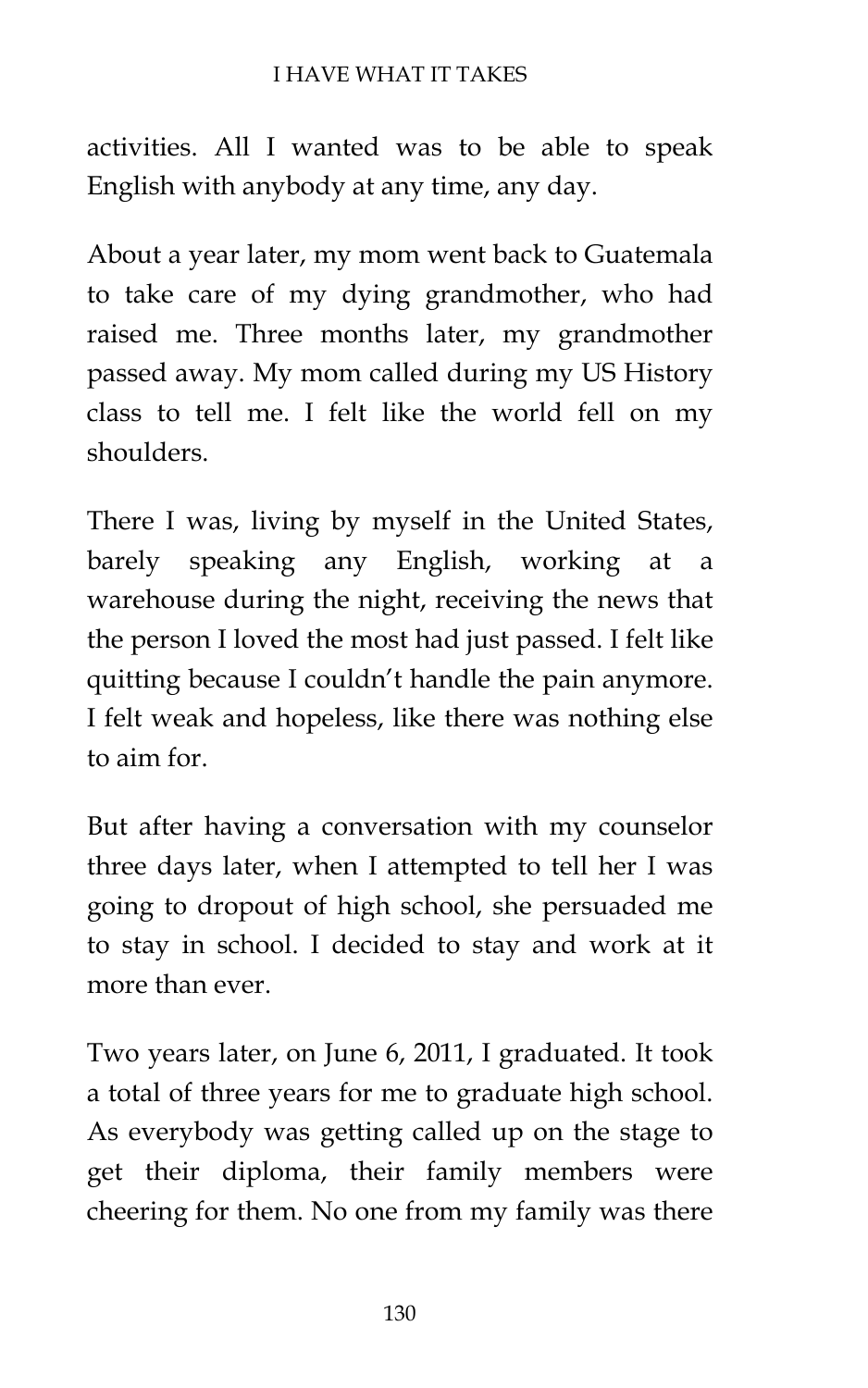#### I HAVE WHAT IT TAKES

except for my aunt. I wanted to have my mom, my grandma, and my sister or brother watch me cross the graduation stage after the long three years of hard work, dedication, and persistence.

All this time, I was what people would call undocumented, so I didn't have any opportunity to find good jobs. And I didn't have guidance or a mentor or coach to show me the way, to help me find or build an opportunity.

In 2014, I received DACA, which is a permit from the government that allows undocumented young people who have a clean background to legally work and live in the United States. I took advantage of the opportunity, and with my DACA I began to work for a third-party company that had contracts with Apple. After joining with them, I became a computer technician, learning the systems Apple has for the refurbishment department.

After two years there, I applied at Tesla for hope of better pay. Tesla hired me as a technician, where I worked on the robots building the batteries they call modules. So now I was a robot technician. I didn't have money to go to college, but I did have technical experience I gained at work. After a few months at Tesla, I decided it was time for me to leave because I wanted more for myself.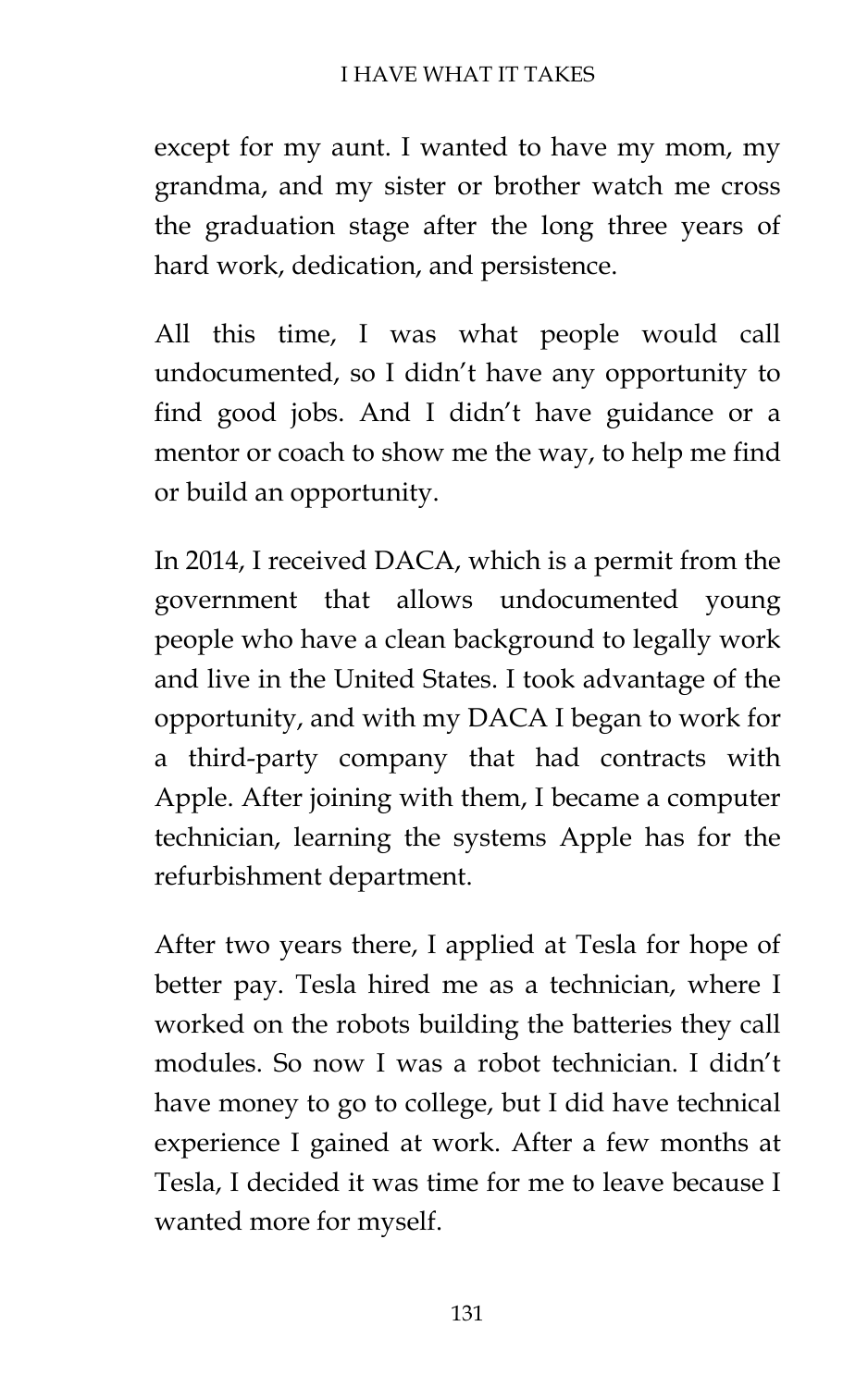This ambition in me could not let me stay in one place. I found an opportunity to go to school in San Francisco in a year-long private technical training program. When I joined that program, I was trained on computer network systems, project coordination, IT skills, and a few other things. I decided to choose project management because it was something I felt I was strong at and I wanted to leverage my own potential.

While attending that training program, I worked different jobs—in construction, selling various products to people at gas stations, working at a pizzeria, and doing whatever I had to do to be able to pay my bills and send money to my mom monthly to Guatemala. But being the creative person I am, I also decided to give motivational speeches to students in school, students who had a similar story like mine, who were English learners, who grew up in farms, who had to move from one place to another, who may have grown up without their father, and who may have gone to school without their families being around—students that could identify with my story. A little while after I began doing this, I was being paid for the presentations I was offering to the students, and this was the start of my career as an entrepreneur.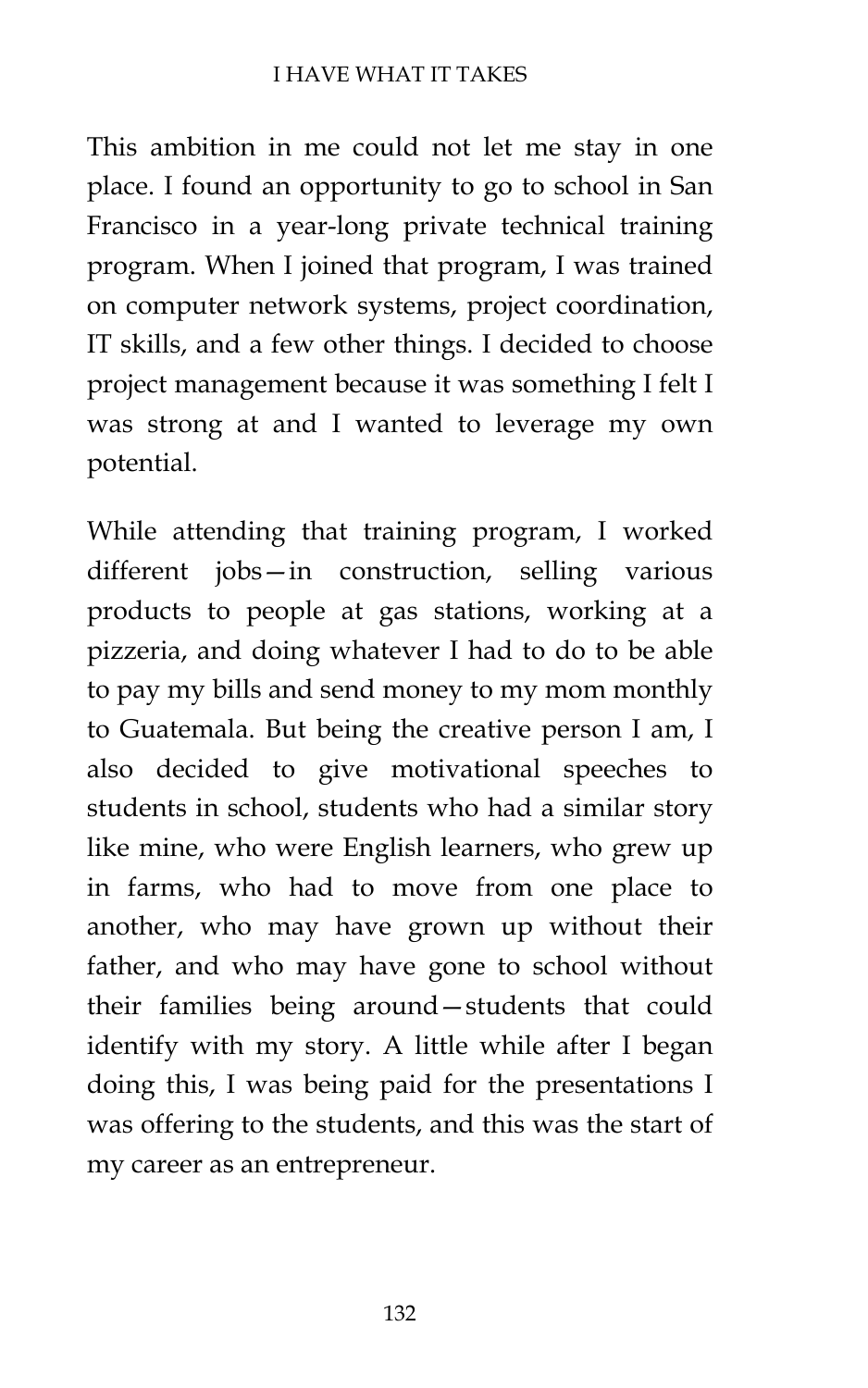After graduating from the one-year technical program I signed up for in San Francisco, I was able to join Uber, working on their self-driving technology. I had also just completed a six-month internship at a multi-billion-dollar corporation called Salesforce, also in San Francisco.

After a couple of months working at Uber, they stopped operations, and because I didn't want to move to a different state, I decided to quit that job and take another one with a tech start-up called Cruise Automation, where I also worked on selfdriving technology.

After all this time, I continued delivering motivational talks in schools. This allowed me to see how much of an impact you can make telling your own story. I read countless testimonials from students, parents, and teachers who were in my audience and sat through my presentations.

Now I have shared with you my story of how I grew up, how I made it to the United States, how I was able to get my education, and how I was able to join these big tech companies. I built my resume working at Apple, Tesla, Salesforce, Uber, and Cruise Automation (who was then acquired by General Motors, another multi-billion-dollar corporation).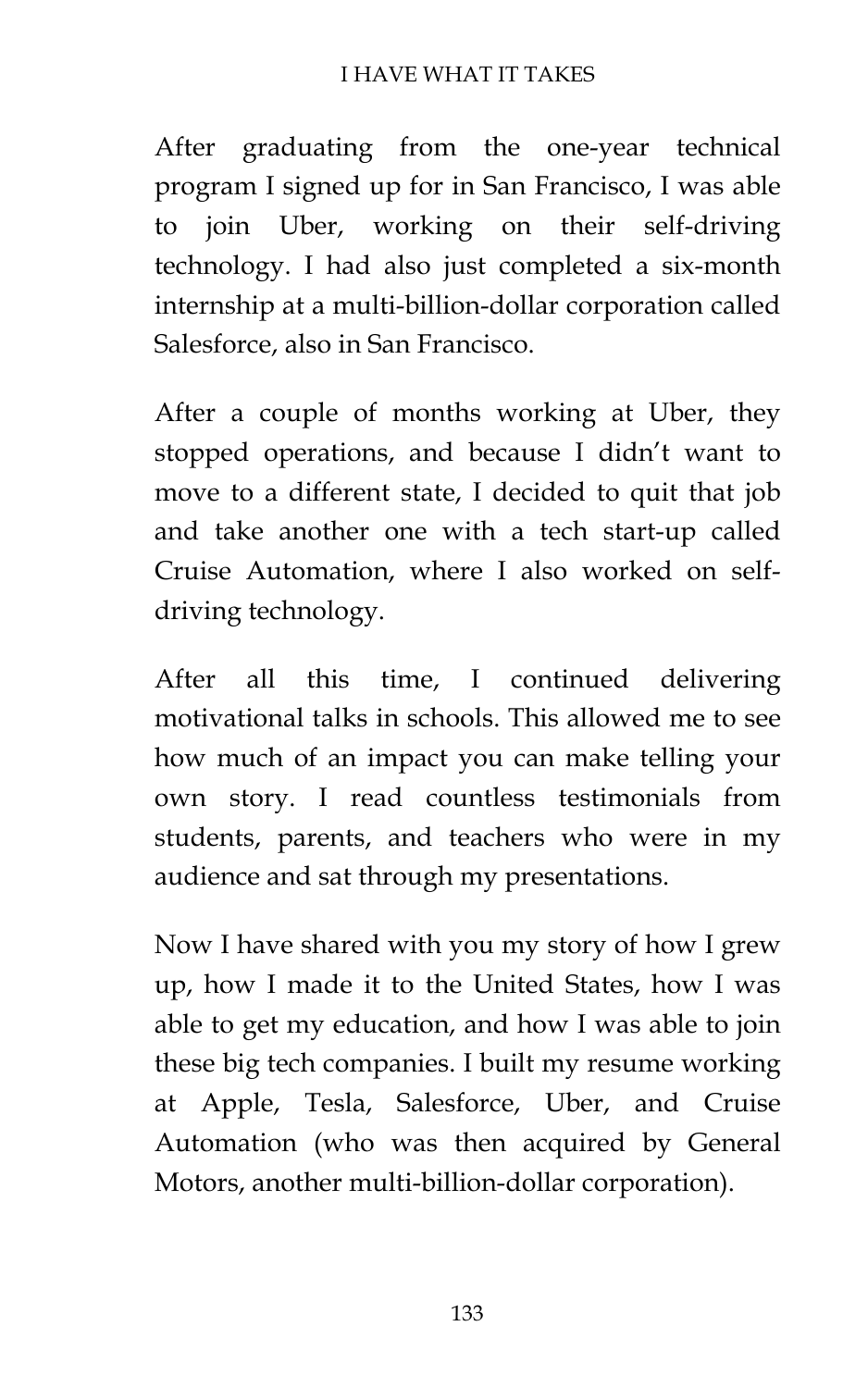#### I HAVE WHAT IT TAKES

I hope this inspires you to see that no matter how poor, no matter how tough, no matter what the circumstances are, there is always a chance if you stay persistent and creative and don't let bad influences into your life.

## **Principles**

The principles I want to share with you will help you get a better idea, a better grasp, on how you can elevate your own leadership so you can achieve your personal and professional success.

#### *Principle 1: Be Someone with Audacity*

In the United States, it seems like everybody is busy with their lives. They are so busy that they don't see outside their circle, and I often hear people use the phrase "Think outside the box." I think they say that because they see everybody going on the same path, just following other people who are going in front of them, without really looking out for ideas and new ways for making things happen. So having audacity will help you as a leader to develop new systems, to bring out new results unique to what you're doing.

This book you're reading right now is part of the audacity I have of being someone who develops courage and uses persuasion to put an idea together,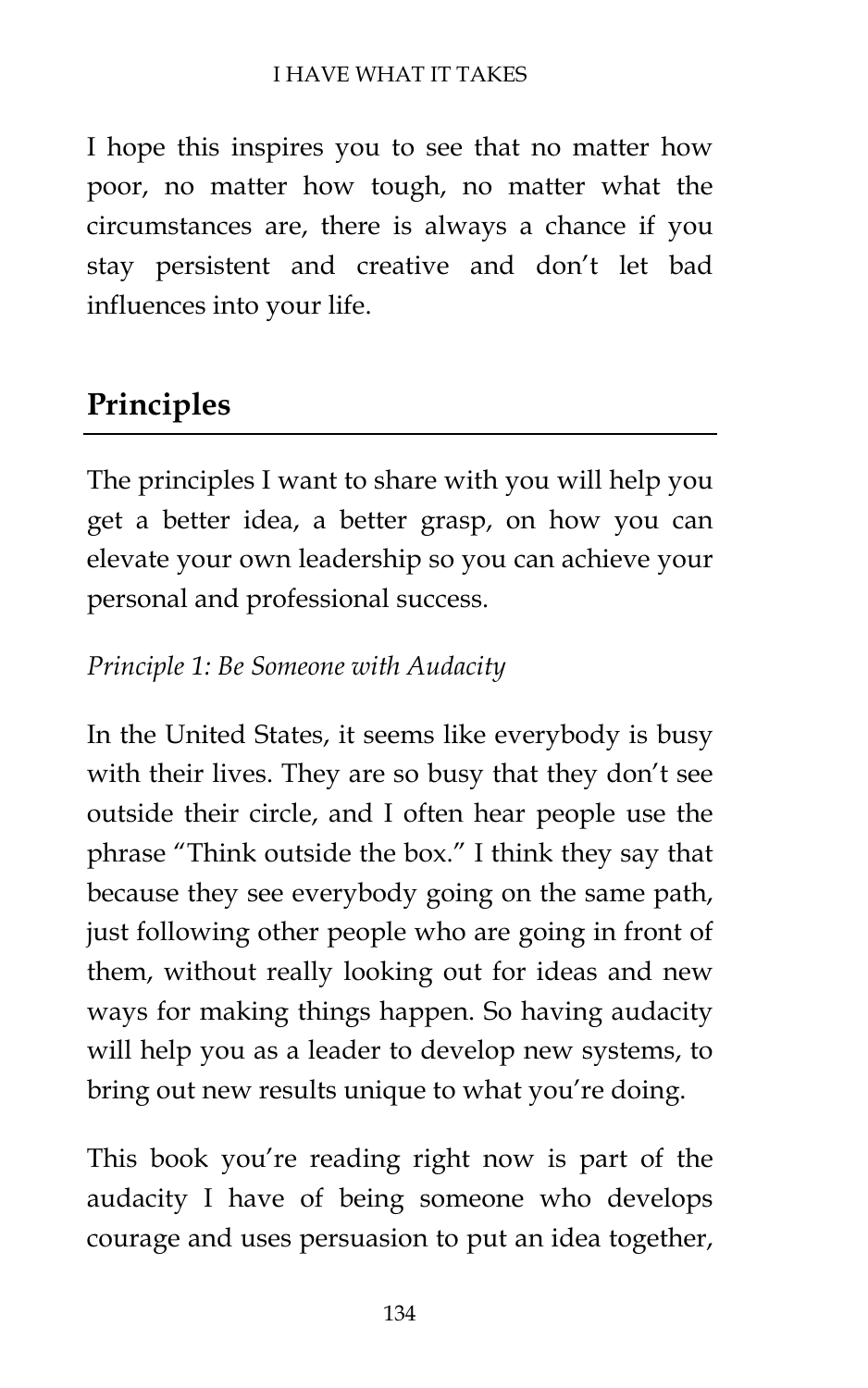to influence people of power, like the other authors who shared their stories in this book. I had the audacity to ask them to join me and make this idea a reality, to make this book a powerful tool that will influence you to elevate your own game with your own natural skills.

Audacity is what's going to help you look up when everybody is looking down at the same idea, at the same process, at the same way of doing everything they've already done for years and years. Have the audacity to swim against the current of what everyone else is doing. Have the audacity to be the first one to say what you believe deep in your heart will make a difference.

Audacity will make you stand out; people will notice you are a different kind of leader, a person who they can truly see is an outlier and not like everybody else. When you do this though, prepare to get a lot of attention. But the more attention you get, the more chances you get to influence those who give you their attention.

## *Principle 2: Common Sense*

Develop common sense. Without it, you're going to be lost in the crowd, because many people overthink everything, and they freeze. They don't act. And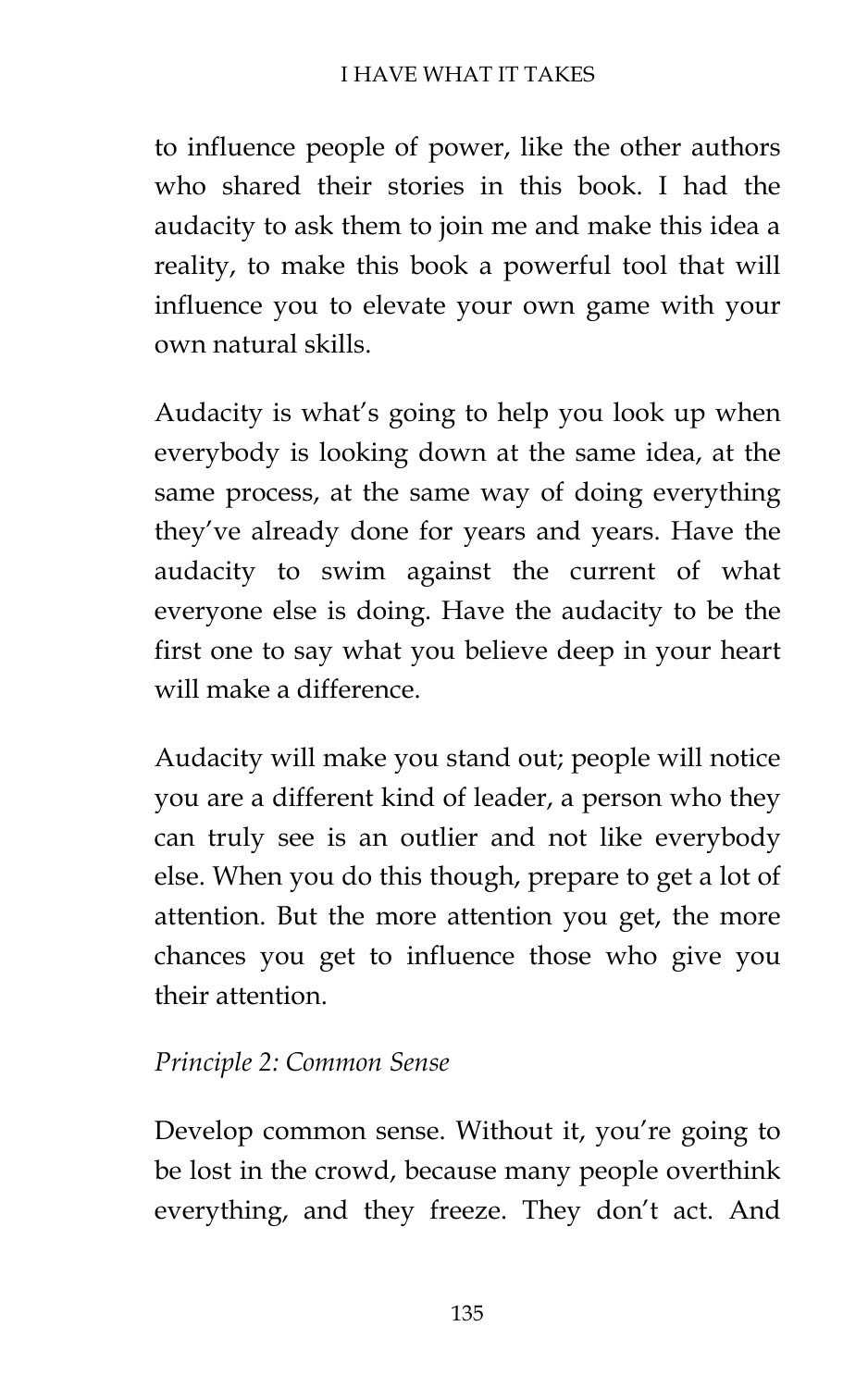then as they get older, they realize they haven't done anything.

I have observed people who have more formal education than I do who come to me for advice on how to get a job. I've thought to myself, *Why is it that they don't use their common sense to talk to more people?* If someone says no, you simply go to the next one. If they don't respond via email, you simply give them a call. If the job doesn't say how much it pays, you simply call to ask. You get the idea.

A great deal of people overthink things and begin to make assumptions. If you use common sense, which is not common practice, you will gain an advantage over everyone else who simply follows the guidelines. Having common sense is knowing that some things you don't need an explanation for—you simply do them. You are an action-taker. You do something and ask questions later. Now, of course, you must be cautious about what you're doing, but you don't have to be timid about it. So common sense means not overthinking things. This will help you stay ahead of the game.

## *Principle 3: Be Autodidactic*

When you're a leader, not everybody is willing to train you. Some people will be jealous of your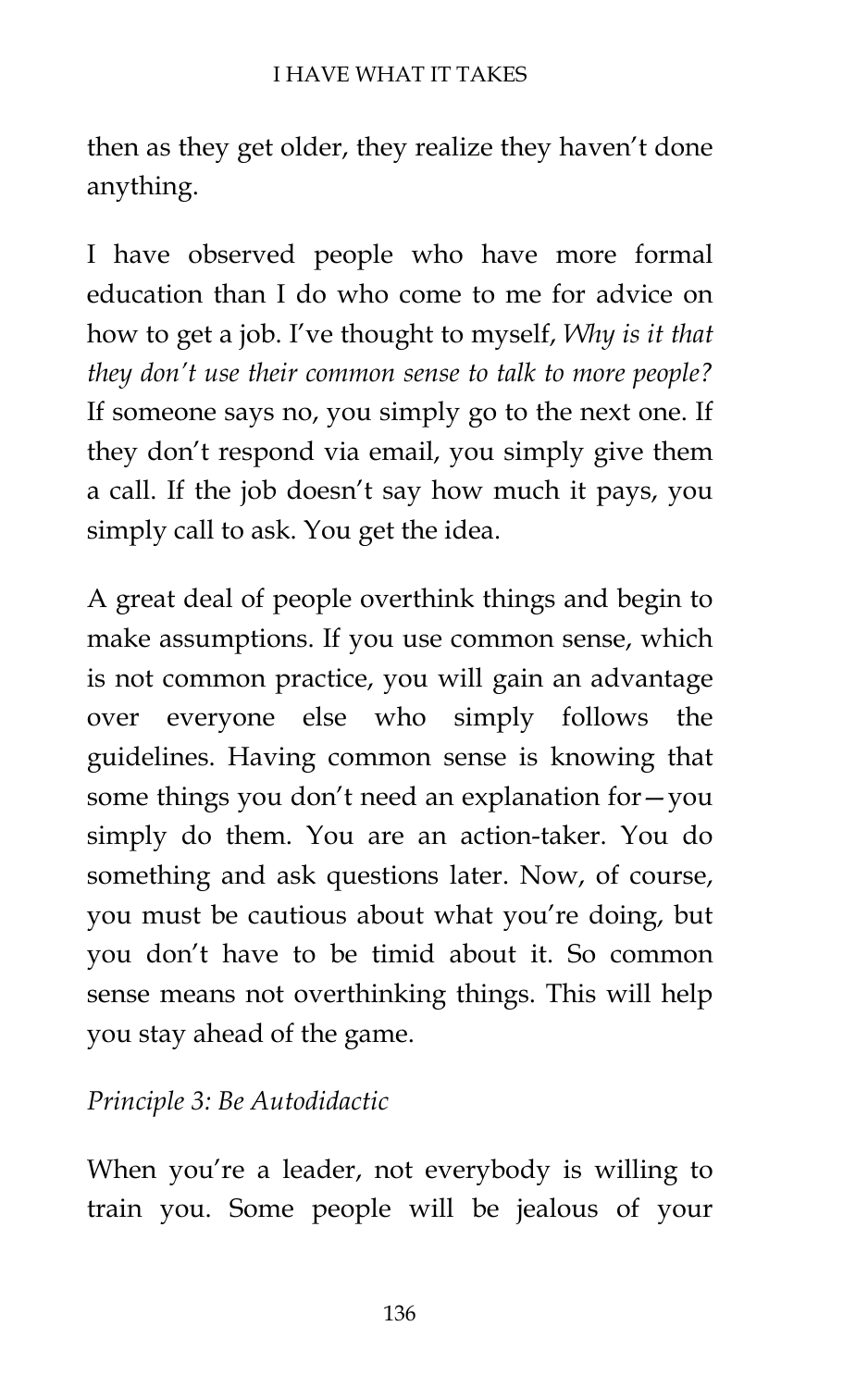natural abilities to learn and to guide and to lead and to influence others. You must be autodidactic, which means you are a self-taught person. You still might learn a great deal from others, but learn everything you can on your own.

As they say, finding is reserved for those who seek. So seek out knowledge from books, videos, podcasts, mentors, coaches, and establishments. Be the person who they see today at one level, and three days later, they notice you have grown, that something is different about you and that you are developing yourself.

Be autodidactic because you cannot always trust someone else's ability to teach you something the right way or the most effective way to save you time or get you to a result. Being autodidactic will enable you to take initiative, make plans, implement ideas, and, therefore, drive results.

I know these three principles I've shared with you will help you elevate your leadership game. I kept it short because I know life is short—and you have to get to doing something.